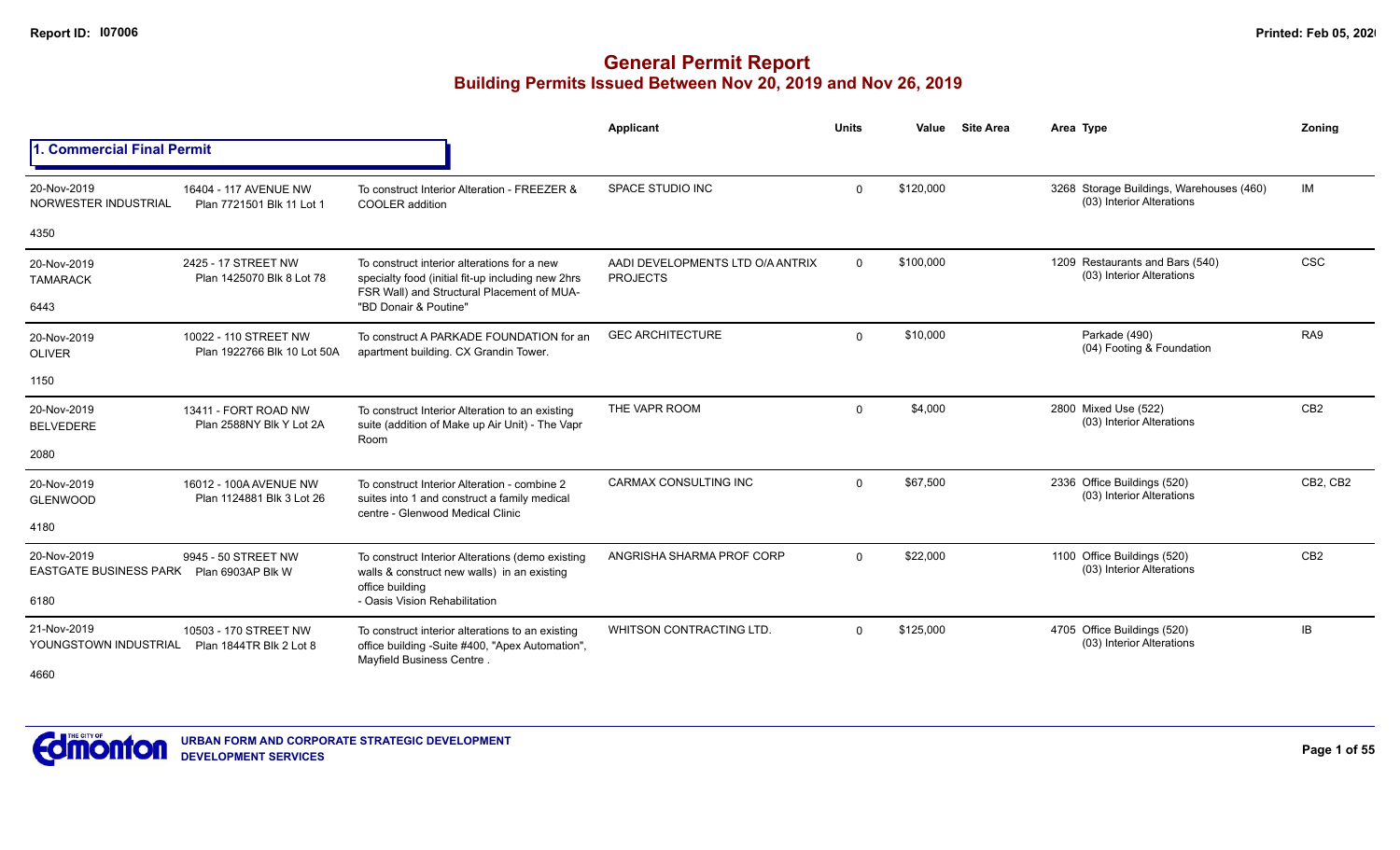|                                           |                                                                                                      |                                                                                                                                                             | Applicant                    | <b>Units</b> | Value    | <b>Site Area</b> | Area Type                                                             | Zonina          |
|-------------------------------------------|------------------------------------------------------------------------------------------------------|-------------------------------------------------------------------------------------------------------------------------------------------------------------|------------------------------|--------------|----------|------------------|-----------------------------------------------------------------------|-----------------|
| <b>Commercial Final Permit</b>            |                                                                                                      |                                                                                                                                                             |                              |              |          |                  |                                                                       |                 |
| 21-Nov-2019<br><b>MCINTYRE INDUSTRIAL</b> | 8103 - ROPER ROAD NW<br>Plan 0121618 Blk 10 Lot 8                                                    | To construct Interior Alteration to an existing<br>medium hazard industrial building for new<br>tenant - XPO - including 1 HR demising wall                 | <b>SPACE STUDIO INC</b>      | $\mathbf 0$  | \$40,000 |                  | 8299 Storage Buildings, Warehouses (460)<br>(03) Interior Alterations | DC <sub>2</sub> |
| 6430                                      |                                                                                                      |                                                                                                                                                             |                              |              |          |                  |                                                                       |                 |
| 21-Nov-2019<br><b>BRINTNELL</b><br>2110   | 4303C - 167 AVENUE NW<br>Condo Common Area (Plan<br>1823198,1823199,1823461)<br>4303 - 167 AVENUE NW | To construct interior alterations for a new<br>restaurant with no seats/take out only - "Indian<br>Sweets & Take Out"                                       | SRA CONTRACTORS LTD          | $\mathbf 0$  | \$40,000 |                  | 968 Restaurants and Bars (540)<br>(03) Interior Alterations           | CB <sub>2</sub> |
|                                           | Plan 1823199 Unit 12                                                                                 |                                                                                                                                                             |                              |              |          |                  |                                                                       |                 |
| 21-Nov-2019<br><b>SILVER BERRY</b>        | 3341 - 34 STREET NW<br>Plan 0322269 Blk 16 Lot 110                                                   | To construct interior alteration to an existing<br>building (none-rated smoke partition/demising<br>wall construction, corridor wall modification           | <b>CANBIAN INC.</b>          | $\mathbf 0$  | \$10,000 |                  | 1722 Office Buildings (520)<br>(03) Interior Alterations              | CB <sub>1</sub> |
| 6442                                      |                                                                                                      | ONLY); Both Suites to remain as D Occupancy<br>- Canbian Inc.                                                                                               |                              |              |          |                  |                                                                       |                 |
| 21-Nov-2019<br><b>BELVEDERE</b>           | 13525 - FORT ROAD NW<br>Plan 0125176 Blk 1 Lot 13B                                                   | To Demolish an existing car wash - Fort Road<br>Car Wash                                                                                                    | VISCO DEMOLITION CONTRACTORS | $\Omega$     | \$57,600 |                  | Service Stations, Repair Garages (572)<br>(99) Demolition             | IB              |
| 2080                                      |                                                                                                      |                                                                                                                                                             |                              |              |          |                  |                                                                       |                 |
| 21-Nov-2019<br><b>DOWNTOWN</b>            | 10025 - JASPER AVENUE NW<br>Plan 882RS Lot 10A                                                       | To construct: 1 portable cabin 12'x16', 3<br>portable L.P. tents (1@16'x16' & 2@ 20'x20'), 4<br>tents 10'x10', 4 modular market huts 9'x10', 1              | WILD HEART COLLECTIVE        | $\mathbf 0$  | \$15,000 |                  | Temporary Structures (999)<br>$(01)$ New                              | <b>CCA</b>      |
| 1090                                      |                                                                                                      | sea can (Hononobo Bar) 8'x13', for a special<br>Event from November 28, 2019 until December<br>21, 2019<br>- Edmonton Christmas Market @ ATB Place<br>Tower |                              |              |          |                  |                                                                       |                 |
| 21-Nov-2019<br><b>BEARSPAW</b><br>5030    | 1015 - 109 STREET NW<br>Condo Common Area (Plan<br>8120984)                                          | To construct exterior alterations to existing<br>buildings. Repair and replace balconies - Suites<br>1067, 1065, 1053, 1039                                 | A&G CONSTRUCTION             | $\mathbf 0$  | \$43,800 |                  | Apartment Condos (315)<br>(03) Exterior Alterations                   | RF <sub>5</sub> |

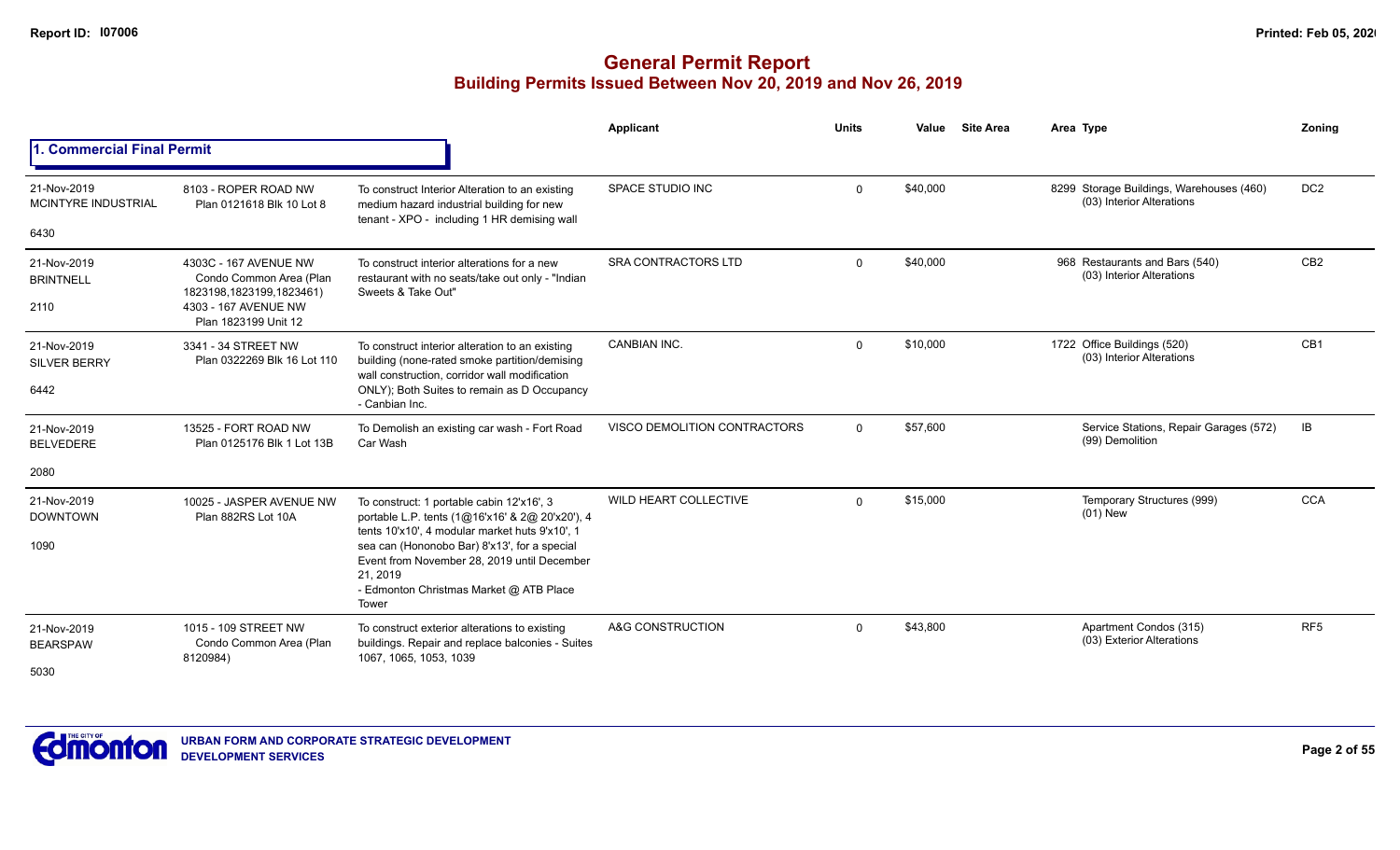|                                                    |                                                                                                             |                                                                                                                                                                                                                                                                                                                                     | Applicant                                               | <b>Units</b> | Value     | <b>Site Area</b> | Area Type |                                                                  | Zoning          |
|----------------------------------------------------|-------------------------------------------------------------------------------------------------------------|-------------------------------------------------------------------------------------------------------------------------------------------------------------------------------------------------------------------------------------------------------------------------------------------------------------------------------------|---------------------------------------------------------|--------------|-----------|------------------|-----------|------------------------------------------------------------------|-----------------|
| . Commercial Final Permit                          |                                                                                                             |                                                                                                                                                                                                                                                                                                                                     |                                                         |              |           |                  |           |                                                                  |                 |
| 21-Nov-2019<br><b>STONE INDUSTRIAL</b>             | 10374 - 172 STREET NW<br>Plan 8021656 Blk 10 Lot 15                                                         | To construct interior alterations to an existing<br>building. Interior office renovation relocate<br>existing walls, HVAC, electrical                                                                                                                                                                                               | GOLDWING CONSTRUCTION INC.                              | $\Omega$     | \$142,400 |                  |           | 2441 Office Buildings (520)<br>(03) Interior Alterations         | IB              |
| 4510                                               |                                                                                                             |                                                                                                                                                                                                                                                                                                                                     |                                                         |              |           |                  |           |                                                                  |                 |
| 21-Nov-2019<br><b>HAIRSINE</b>                     | 3111 - 142 AVENUE NW<br>Condo Common Area (Plan<br>8223113)                                                 | To construct exterior alterations to an existing<br>building. To repair and replace existing wooden<br>stairs.                                                                                                                                                                                                                      | CK CONDOMINIUM CONSULTANTS LTD                          | $\Omega$     | \$120,000 |                  |           | Apartment Condos (315)<br>(03) Exterior Alterations              | DC <sub>2</sub> |
| 2320                                               |                                                                                                             |                                                                                                                                                                                                                                                                                                                                     |                                                         |              |           |                  |           |                                                                  |                 |
| 21-Nov-2019<br><b>OLIVER</b>                       | 11404 - JASPER AVENUE NW<br>Plan B3 Blk 14 Lots 78-79                                                       | Exterior Alteration. Interior Alteration to an<br>existing building. Tenant fit up                                                                                                                                                                                                                                                  | <b>CLANDESTINE INC.</b>                                 | $\Omega$     | \$100,000 |                  |           | 3276 Restaurants and Bars (540)<br>(03) Exterior Alterations     | DC <sub>1</sub> |
| 1150                                               |                                                                                                             |                                                                                                                                                                                                                                                                                                                                     |                                                         |              |           |                  |           |                                                                  |                 |
| 21-Nov-2019<br><b>HIGH PARK INDUSTRIAL</b><br>4210 | 15205 - 112 AVENUE NW<br>Plan 7015ET Blk 11 Lots 5-6<br>15205 - 112 AVENUE NW<br>Plan 7015ET Blk 8 Lots 5-6 | To demolish a portion of an existing industrial<br>building, exterior alterations (1 RTU, front<br>façade improvement, parking reconfiguration<br>and adding new overhead doors on south and<br>west elevation) and interior alteration (tenant fit<br>up of "First Truck" max occupant load 10<br>persons) with 2 HR demising wall | YORK REALTY INC                                         | $\Omega$     | \$115,000 |                  |           | Storage Buildings, Warehouses (460)<br>(03) Interior Alterations | IM              |
| 22-Nov-2019<br><b>BOYLE STREET</b><br>1020         | 10365 - 97 STREET NW<br>Plan 1421737 Blk 11 Lot 1C                                                          | To construct Exterior Alterations to an existing<br>building - change exterior doors to a revolving<br>door - Brownlee West Entrance                                                                                                                                                                                                | <b>EMCEE CONSTRUCTION &amp; MANAGEMEI</b><br><b>LTD</b> | $\Omega$     | \$200,000 |                  |           | 200 Office Buildings (520)<br>(03) Interior Alterations          | AJ              |
| 22-Nov-2019<br><b>EDMISTON INDUSTRIAL</b><br>4130  | 11315 - 182 STREET NW<br>Plan 8521387 Blk 2 Lot 6                                                           | Exterior alterations to an existing building.<br>Replace damaged concrete wall panels with<br>precast concrete wall panels                                                                                                                                                                                                          | ABS ORIGINS INC, ARTHUR                                 | $\Omega$     | \$150,000 |                  |           | Storage Buildings, Warehouses (460)<br>(03) Interior Alterations | IM              |

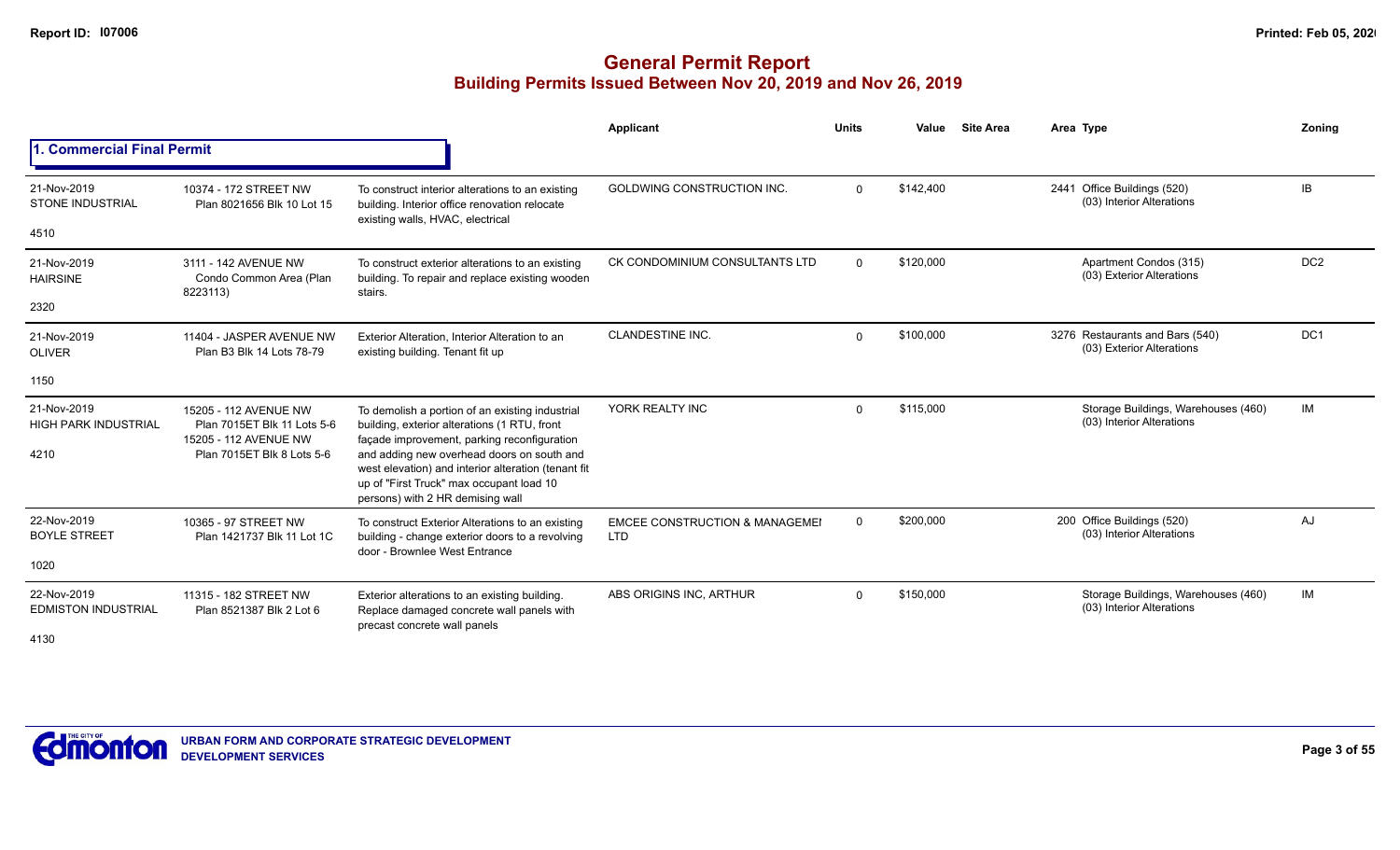|                                         |                                                                                                                 |                                                                                                                                                      | <b>Applicant</b>                                   | <b>Units</b> | Value    | <b>Site Area</b> | Area Type                                                              | <b>Zoning</b>   |
|-----------------------------------------|-----------------------------------------------------------------------------------------------------------------|------------------------------------------------------------------------------------------------------------------------------------------------------|----------------------------------------------------|--------------|----------|------------------|------------------------------------------------------------------------|-----------------|
| 1. Commercial Final Permit              |                                                                                                                 |                                                                                                                                                      |                                                    |              |          |                  |                                                                        |                 |
| 22-Nov-2019<br><b>WESTMOUNT</b>         | 11045 - 124 STREET NW<br>Plan RN39B Blk 45 Lot 11                                                               | To construct Interior Alteration to bring back to<br>shell building and to add new roof top units.                                                   | ADNIL VENTURES LTD, (PLUMBING, GAS<br>HVAC & ELEC) | $\mathbf 0$  | \$50,000 |                  | 3229 Retail and Shops (510)<br>(03) Interior Alterations               | CB <sub>1</sub> |
| 3440                                    |                                                                                                                 |                                                                                                                                                      |                                                    |              |          |                  |                                                                        |                 |
| 22-Nov-2019<br><b>ALLENDALE</b><br>5010 | 10410 - ALLENDALE ROAD NW<br>Plan 4976KS Blk 34 Lots 9,12<br>6303 - 105 STREET NW<br>Plan 4976KS Blk 34 Lot 11U | To Demolish a hotel building.                                                                                                                        | ROADRUNNER GARDEN INC.                             | $-16$        | \$50,000 |                  | Motels (532)<br>(99) Demolition                                        | DC1, DC1        |
| 22-Nov-2019<br><b>SUMMERLEA</b>         | 8882 - 170 STREET NW<br>Plan 8421891 Blk 28 Lot 5                                                               | To construct interior alterations within retail<br>building - return suite 2974 to shell condition for<br>future TI - suite demising walls to remain | <b>WEST EDMONTON MALL</b>                          | $\Omega$     | \$2,000  |                  | 781 Retail and Shops (510)<br>(03) Interior Alterations                | DC2, DC2, DC.   |
| 4520                                    |                                                                                                                 |                                                                                                                                                      |                                                    |              |          |                  |                                                                        |                 |
| 22-Nov-2019<br><b>KLARVATTEN</b>        | 8623 - 177 AVENUE NW<br>Plan 0524533 Blk 22 Lot 11                                                              | To change the use from F-2 to group D within<br>attached garage of single family home and<br>construct interior alterations. "The extension          | N/A                                                | $\mathbf 0$  | \$2,000  |                  | 324 Single Detached House (110)<br>(10) Convert Residential to Non-Res | <b>RSL</b>      |
| 2440                                    |                                                                                                                 | Garage Hair Studio"                                                                                                                                  |                                                    |              |          |                  |                                                                        |                 |
| 22-Nov-2019<br><b>SUMMERLEA</b>         | 8882 - 170 STREET NW<br>Plan 8421891 Blk 28 Lot 5                                                               | Suite 1077 - WEM - To construct Interior<br>Alteration to bring suite back to shell (landlord<br>work) for new future tenant - Lammle's (TI          | <b>WEST EDMONTON MALL</b>                          | $\Omega$     | \$2,000  |                  | 5000 Malls, Office/Retail (512)<br>(03) Interior Alterations           | DC2, DC2, DC.   |
| 4520                                    |                                                                                                                 | work to be done in different permit)                                                                                                                 |                                                    |              |          |                  |                                                                        |                 |
| 22-Nov-2019<br><b>SUMMERLEA</b>         | 8882 - 170 STREET NW<br>Plan 8421891 Blk 28 Lot 5                                                               | To construct interior alterations within retail<br>building - return suite 1919 to shell condition for<br>future TI - suite demising walls to remain | <b>WEST EDMONTON MALL</b>                          | $\Omega$     | \$2,000  |                  | 1001 Retail and Shops (510)<br>(03) Interior Alterations               | DC2, DC2, DC    |
| 4520                                    |                                                                                                                 |                                                                                                                                                      |                                                    |              |          |                  |                                                                        |                 |
| 22-Nov-2019<br><b>SUMMERLEA</b>         | 8882 - 170 STREET NW<br>Plan 8421891 Blk 28 Lot 5                                                               | To construct interior alterations within retail<br>building - return suite 1986 to shell condition for<br>future TI - suite demising walls to remain | <b>WEST EDMONTON MALL</b>                          | $\Omega$     | \$2,000  |                  | 3290 Retail and Shops (510)<br>(03) Interior Alterations               | DC2, DC2, DC.   |
| 4520                                    |                                                                                                                 |                                                                                                                                                      |                                                    |              |          |                  |                                                                        |                 |

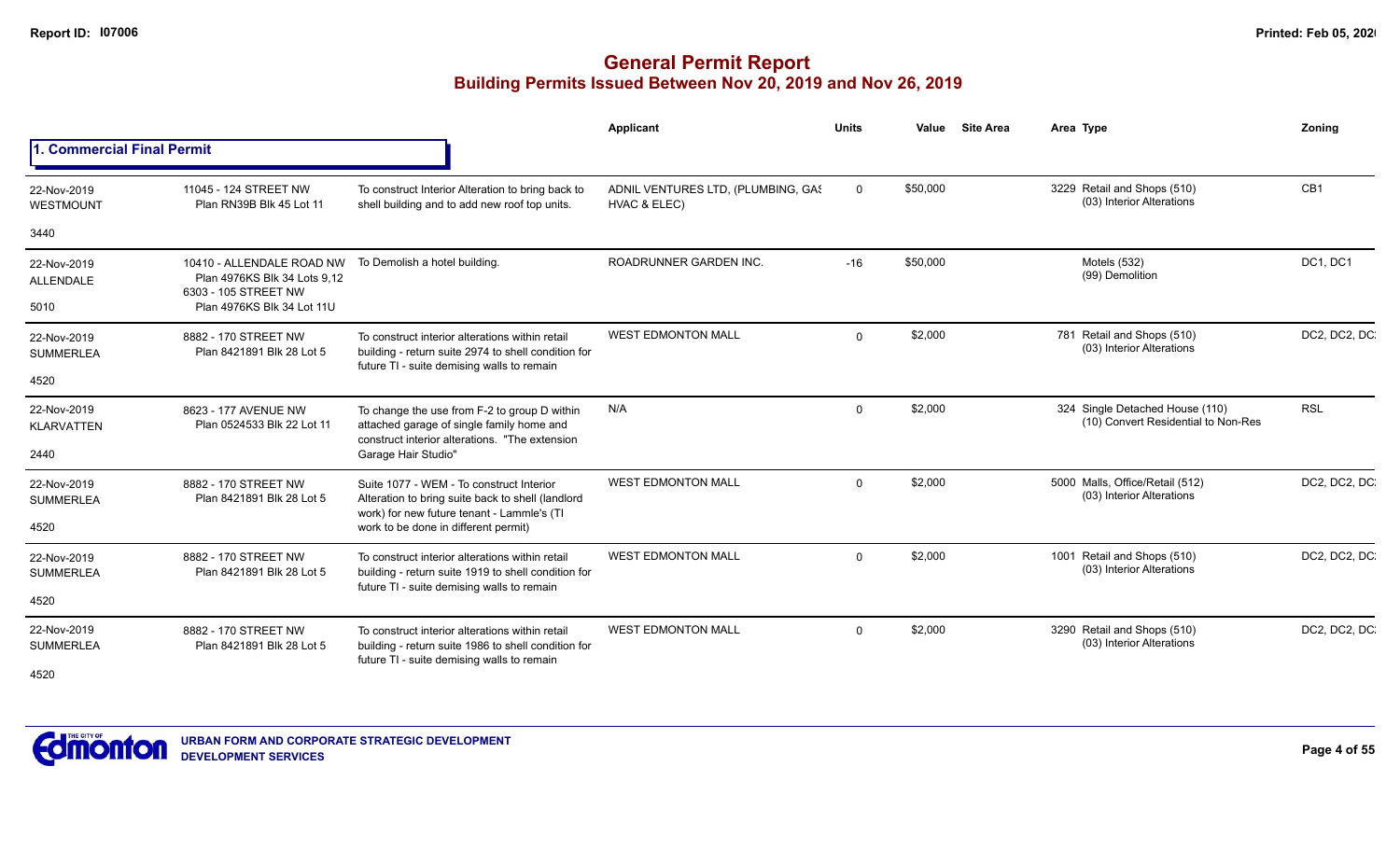|                                                                |                                                      |                                                                                                                                                                                                        | Applicant                                                            | <b>Units</b> | Value       | <b>Site Area</b> | Area Type                                                | <b>Zoning</b>   |
|----------------------------------------------------------------|------------------------------------------------------|--------------------------------------------------------------------------------------------------------------------------------------------------------------------------------------------------------|----------------------------------------------------------------------|--------------|-------------|------------------|----------------------------------------------------------|-----------------|
| 1. Commercial Final Permit                                     |                                                      |                                                                                                                                                                                                        |                                                                      |              |             |                  |                                                          |                 |
| 25-Nov-2019<br><b>HUFF BREMNER ESTATE</b><br><b>INDUSTRIAL</b> | 14315 - 118 AVENUE NW<br>Plan 5613HW Blk 8 Lot 1     | To construct Interior Alteration for a new tenant<br>suite - Jayme Baker Office                                                                                                                        | AVISON YOUNG REAL ESTATE                                             | $\Omega$     | \$40,000    |                  | 1237 Office Buildings (520)<br>(03) Interior Alterations | CB <sub>2</sub> |
| 3230                                                           |                                                      |                                                                                                                                                                                                        |                                                                      |              |             |                  |                                                          |                 |
| 25-Nov-2019<br><b>CAERNARVON</b>                               | 14820 - 118 STREET NW                                | To construct an accessory building adjacent to<br>Plan 9222206 Blk 12 Lot 25SR Edm. Public School (Caernarvon)                                                                                         | EDMONTON PUBLIC SCHOOL BOARD<br>(EPSB)                               | $\Omega$     | \$15,000    |                  | Temporary Structures (999)<br>$(01)$ New                 | US, AP          |
| 3060                                                           |                                                      |                                                                                                                                                                                                        |                                                                      |              |             |                  |                                                          |                 |
| 25-Nov-2019<br><b>EASTGATE BUSINESS PARK</b>                   | 4999 - 98 AVENUE NW<br>Plan 0821569 Blk 3 Lot 13A    | To construct Exterior Alteration (Main entrance<br>concrete repairs) - Twin Atria                                                                                                                      | <b>TAYLOR CONSTRUCTION ALBERTA</b>                                   | $\Omega$     | \$149.000   |                  | 678 Office Buildings (520)<br>(03) Interior Alterations  | IB              |
| 6180                                                           |                                                      |                                                                                                                                                                                                        |                                                                      |              |             |                  |                                                          |                 |
| 25-Nov-2019<br><b>GLENGARRY</b>                                | 13404 - 96 STREET NW<br>Plan 518RS Blk 25 Lot 15A    | To convert a recreation room and exercise<br>room into 2 Dwellings one Studio/Bachelor and<br>one 1 Bedroom dwelling; increasing dwellings                                                             | BENNETT ARCHITECT INC                                                | 2            | \$40,000    |                  | Apartments (310)<br>(03) Interior Alterations            | RA7             |
| 2290                                                           |                                                      | from 70 to 72 in an existing Apartment building.                                                                                                                                                       |                                                                      |              |             |                  |                                                          |                 |
| 26-Nov-2019<br><b>CENTRAL MCDOUGALL</b><br>1030                | 10550 - 107 STREET NW<br>Plan 0522017 Blk 7 Lot 210A | To change the use on a portion of an industrial<br>building (from F2 art storage warehouse to F2<br>co-op kitchens and food preparation) and<br>construct exterior and interior alterations - The      | <b>CLARK BUILDERS</b>                                                | $\Omega$     | \$1,800,000 |                  | 17233 Mixed Use (522)<br>(03) Interior Alterations       | DC1             |
| 26-Nov-2019                                                    | 9451 - 49 STREET NW                                  | Public Food Hub, PHASE 1.                                                                                                                                                                              | LALONDE'S CONSTRUCTION                                               | $\Omega$     | \$80,000    |                  | 3520 Storage Buildings, Warehouses (460)                 | IB              |
| <b>EASTGATE BUSINESS PARK</b><br>6180                          | Plan 0020034 Blk 4 Lot 4A                            | To construct interior alterations (construct a<br>non-structural interior partition wall in the larger<br>bay) to an existing building.<br>(NOTE: relocating existing welding shop to<br>adjacent bay) |                                                                      |              |             |                  | (03) Interior Alterations                                |                 |
| 26-Nov-2019<br><b>GARNEAU</b>                                  | 11135 - 83 AVENUE NW<br>Plan 5384RS Blk 158 Lot 2A   | To construct Interior Alteration for a dentist<br>office - College Plaza Dental                                                                                                                        | GH CONSTRUCTION LTD O/A GOLDEN<br><b>HAMMER CONSTRUCTION, NADDER</b> | $\Omega$     | \$200,000   |                  | 2637 Retail and Shops (510)<br>(03) Interior Alterations | DC <sub>2</sub> |

5200

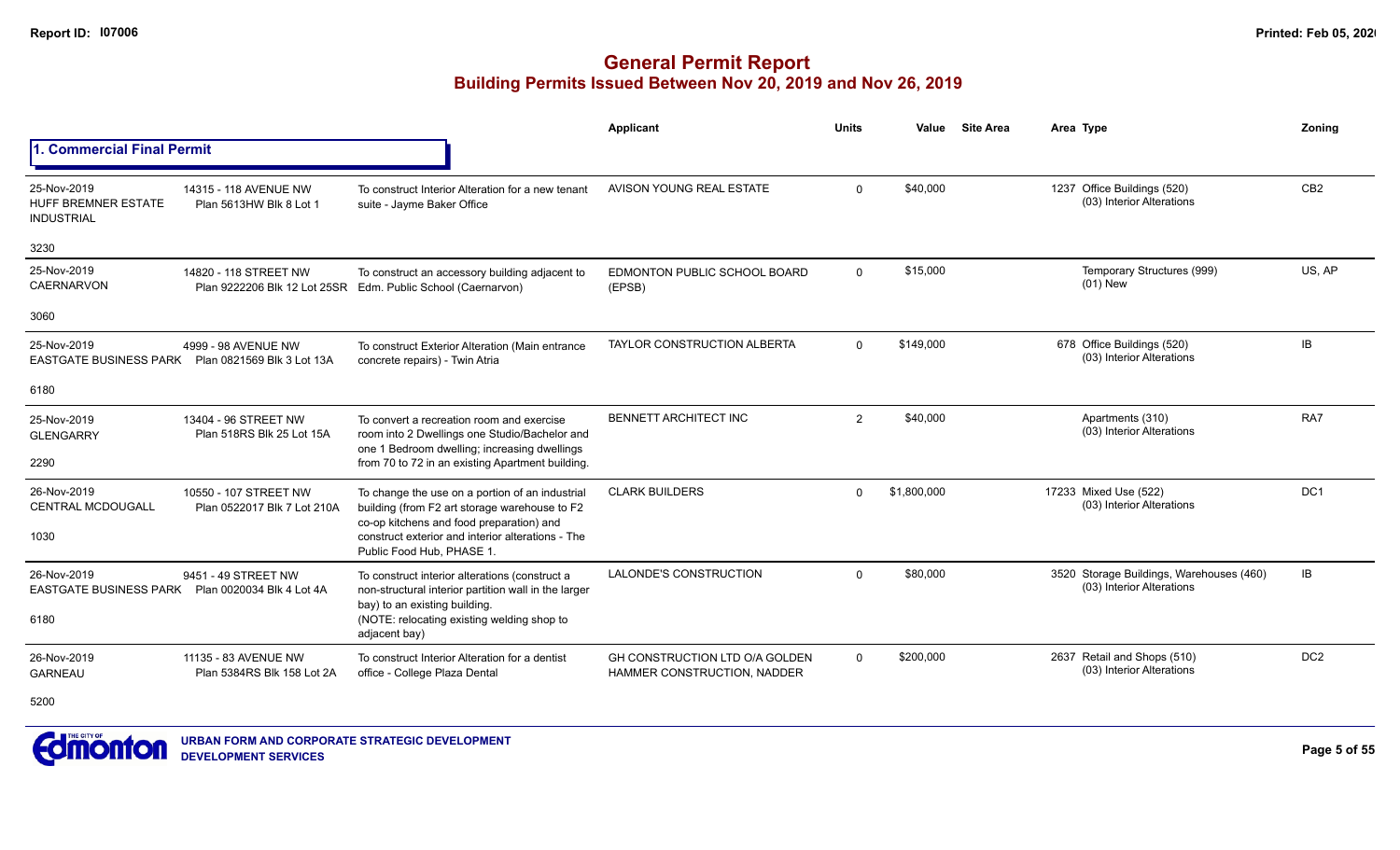|                                                 |                                                                     |                                                                                                                                                                                                                                                   | Applicant                     | <b>Units</b> | Value       | <b>Site Area</b> | Area Type                                                        | Zonina          |
|-------------------------------------------------|---------------------------------------------------------------------|---------------------------------------------------------------------------------------------------------------------------------------------------------------------------------------------------------------------------------------------------|-------------------------------|--------------|-------------|------------------|------------------------------------------------------------------|-----------------|
| 1. Commercial Final Permit                      |                                                                     |                                                                                                                                                                                                                                                   |                               |              |             |                  |                                                                  |                 |
| 26-Nov-2019<br><b>WESTVIEW VILLAGE</b><br>4620  | NE-1-53-26-4                                                        | 10630 - WINTERBURN ROAD NV To complete interior alterations (demolish<br>existing interior partition walls & construct new<br>interior partition walls) in an existing building<br>- Westview Pharmacy (change of use from<br>office to pharmacy) | CEFI CONTRACTING LTD          | $\mathbf 0$  | \$29,000    |                  | 937 Retail and Shops (510)<br>(03) Interior Alterations          | CNC, RMH        |
| 26-Nov-2019<br><b>SPRUCE AVENUE</b><br>1230     | 1 - KINGSWAY GARDEN MALL<br><b>NW</b><br>Plan 1620578 Blk 7 Lot 277 | CRU 118 - To construct interior alterations to a<br>suite in Kingsway Garden Mall - Paramount<br>Jewellers                                                                                                                                        | PARAMOUNT JEWELLERS           | $\Omega$     | \$15,000    |                  | 987 Malls, Office/Retail (512)<br>(03) Interior Alterations      | CSC, CB2        |
| 26-Nov-2019<br>SUNWAPTA INDUSTRIAL<br>4530      | 10402 - 184 STREET NW<br>Plan 0626825 Blk 1 Lot 9                   | To construct interior alterations to a suite in a<br>commercial mixed use building, "Sierra<br>Flooring". Install Racking.                                                                                                                        | <b>EFG ARCHITECTS INC</b>     | $\Omega$     | \$35,000    |                  | Storage Buildings, Warehouses (460)<br>(03) Interior Alterations | IB, IM, IB, IM  |
| 26-Nov-2019<br><b>BELVEDERE</b><br>2080         | 5019 - 137 AVENUE NW<br>Plan 9424033 Blk 1                          | To construct Exterior Alterations to an existing<br>Gas station / restaurant - PetroCanada - pass<br>through window.                                                                                                                              | CTM DESIGN SERVICES LTD.      | $\mathbf 0$  | \$27,800    |                  | 36 Retail and Shops (510)<br>(03) Exterior Alterations           | CB <sub>2</sub> |
| 26-Nov-2019<br><b>CENTRAL MCDOUGALL</b><br>1030 | 10730 - 106 AVENUE NW<br>Plan 2075CL Blk 7 Lots 1-5                 | TO construct exterior Alteration to an existing<br>apartment building - VERMILLION PLACE<br><b>APARTMENTS</b>                                                                                                                                     | <b>GCCI CANADA INC</b>        | $\mathbf 0$  | \$6,100     |                  | 75 Apartment Condos (315)<br>(03) Exterior Alterations           | RA <sub>8</sub> |
| 26-Nov-2019<br><b>GARNEAU</b><br>5200           | <b>NW</b><br>Plan 4912RS Blk 189 Lot 1A                             | 10711 - SASKATCHEWAN DRIVE To construct interior alterations to an existing<br>apartment building - Converting pool and<br>change rooms into fitness centre and<br>washrooms. - Capital View Tower                                                | ATHAN HOMES INC               | $\mathbf 0$  | \$95,000    |                  | 1497 Apartments (310)<br>(03) Interior Alterations               | RA9             |
| 26-Nov-2019<br>PAPASCHASE INDUSTRIAL<br>6560    | 4344 - 99 STREET NW<br>Plan 5658MC Blk 1                            | To construct an addition (98.0 sq. m) to an<br>existing General Industrial use building -<br>(Labatt's).                                                                                                                                          | <b>KRAHN ENGINEERING LTD.</b> | $\Omega$     | \$1,750,000 |                  | Mixed Use (522)<br>(02) Addition                                 | IB              |

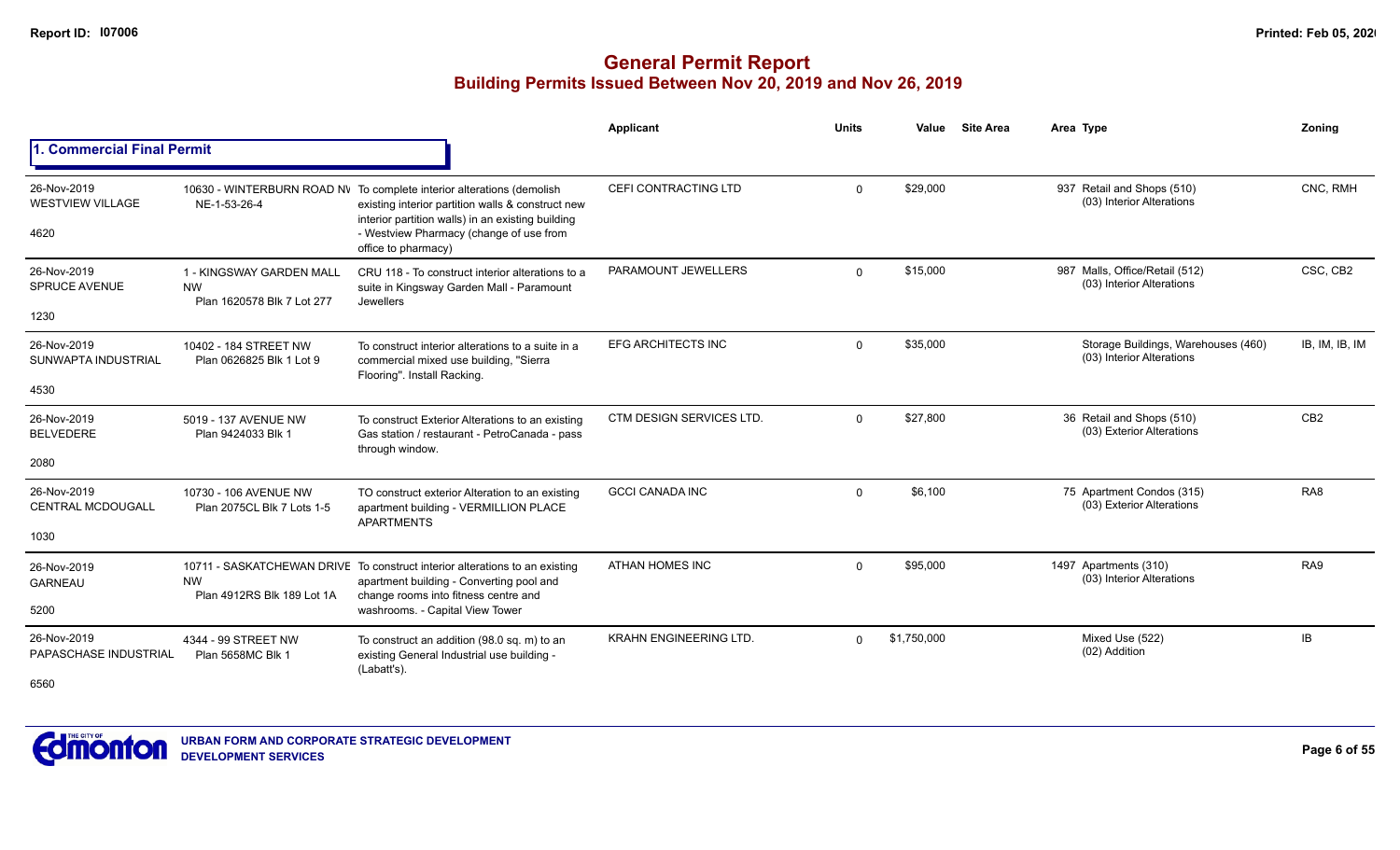|                                        |                                                                                                                           |                                                                                                                                                  | Applicant                      | <b>Units</b>    | Value                                                         | <b>Site Area</b> | Area Type                                                                | <b>Zoning</b>   |
|----------------------------------------|---------------------------------------------------------------------------------------------------------------------------|--------------------------------------------------------------------------------------------------------------------------------------------------|--------------------------------|-----------------|---------------------------------------------------------------|------------------|--------------------------------------------------------------------------|-----------------|
| <b>Commercial Final Permit</b>         |                                                                                                                           |                                                                                                                                                  |                                |                 |                                                               |                  |                                                                          |                 |
| 26-Nov-2019<br><b>DOWNTOWN</b>         | 10235 - 101 STREET NW<br>Plan 8822518 Lot 79C                                                                             | To construct interior alterations to a Business &<br>Personal Services building, "MNP Tower". 12th<br>floor's core Washrooms update, 19th & 20th | LORI COX DESIGN INC            | $\Omega$        | \$150,000                                                     |                  | 1100 Office Buildings (520)<br>(03) Interior Alterations                 | <b>CCA</b>      |
| 1090                                   |                                                                                                                           | floor's Lobby & core Washrooms updates.                                                                                                          |                                |                 |                                                               |                  |                                                                          |                 |
| 26-Nov-2019<br><b>CANORA</b>           | 10446 - 155 STREET NW<br>Plan 8722296 Blk 5 Lot 12A                                                                       | To increase the occupant load within an<br>existing group home supervisory facility<br>(Maximum 4 ambulatory youth, ages 8-18)                   | CHANGES FOR HOPE INC           | \$0<br>$\Omega$ | 0 Day Cares, Nursing Homes (650)<br>(03) Interior Alterations | RF <sub>2</sub>  |                                                                          |                 |
| 4090                                   |                                                                                                                           |                                                                                                                                                  |                                |                 |                                                               |                  |                                                                          |                 |
| 26-Nov-2019<br><b>SUMMERLEA</b>        | 8882 - 170 STREET NW<br>Plan 8421891 Blk 28 Lot 5                                                                         | Interior Alteration. Temporary tenant (April<br>1,2020) in an existing vacant CRU Space. - The<br><b>Celtic Geek</b>                             | <b>WEST EDMONTON MALL</b>      | $\Omega$        | \$500                                                         |                  | 1353 Malls, Office/Retail (512)<br>(03) Interior Alterations             | DC2, DC2, DC    |
| 4520                                   |                                                                                                                           |                                                                                                                                                  |                                |                 |                                                               |                  |                                                                          |                 |
| 26-Nov-2019<br><b>SUMMERLEA</b>        | 8882 - 170 STREET NW<br>Plan 8421891 Blk 28 Lot 5                                                                         | Interior Alteration. Temporary tenant (April<br>1,2020) in an existing vacant CRU Space.<br>(Tres Chic move in only display racks, shelves,      | <b>WEST EDMONTON MALL</b>      | $\Omega$        | \$100                                                         |                  | 2578 Retail and Shops (510)<br>(03) Interior Alterations                 | DC2, DC2, DC    |
| 4520                                   |                                                                                                                           | service counters)                                                                                                                                |                                |                 |                                                               |                  |                                                                          |                 |
| 26-Nov-2019<br><b>DOWNTOWN</b>         | 9720 - 102 AVENUE NW<br>Plan 9824093 Blk 5 Lot 9                                                                          | To construct interior alterations, install new<br>movable partition, relocate water fountain and                                                 | <b>CLARK BUILDERS</b>          | $\Omega$        | \$350,000                                                     |                  | 1668 Theatre and Performing Arts Ctrs (550)<br>(03) Interior Alterations | DC <sub>2</sub> |
| 1090                                   |                                                                                                                           | minor HVAC work on the 3rd floor of the<br>Winspear Centre for Music                                                                             |                                |                 |                                                               |                  |                                                                          |                 |
| 26-Nov-2019<br>QUEEN ALEXANDRA<br>5330 | 7609C - 109 STREET NW<br>Condo Common Area (Plan<br>1720082,1423850)<br>304, 7609 - 109 STREET NW<br>Plan 1423850 Unit 19 | To construct Interior Alteration for a new<br>medical spa - ACTIV MD SPA                                                                         | SILVERBACK TRADE SERVICES LTD. | 0               | \$300,000                                                     |                  | 1740 Mixed Use (522)<br>(03) Interior Alterations                        | CB <sub>1</sub> |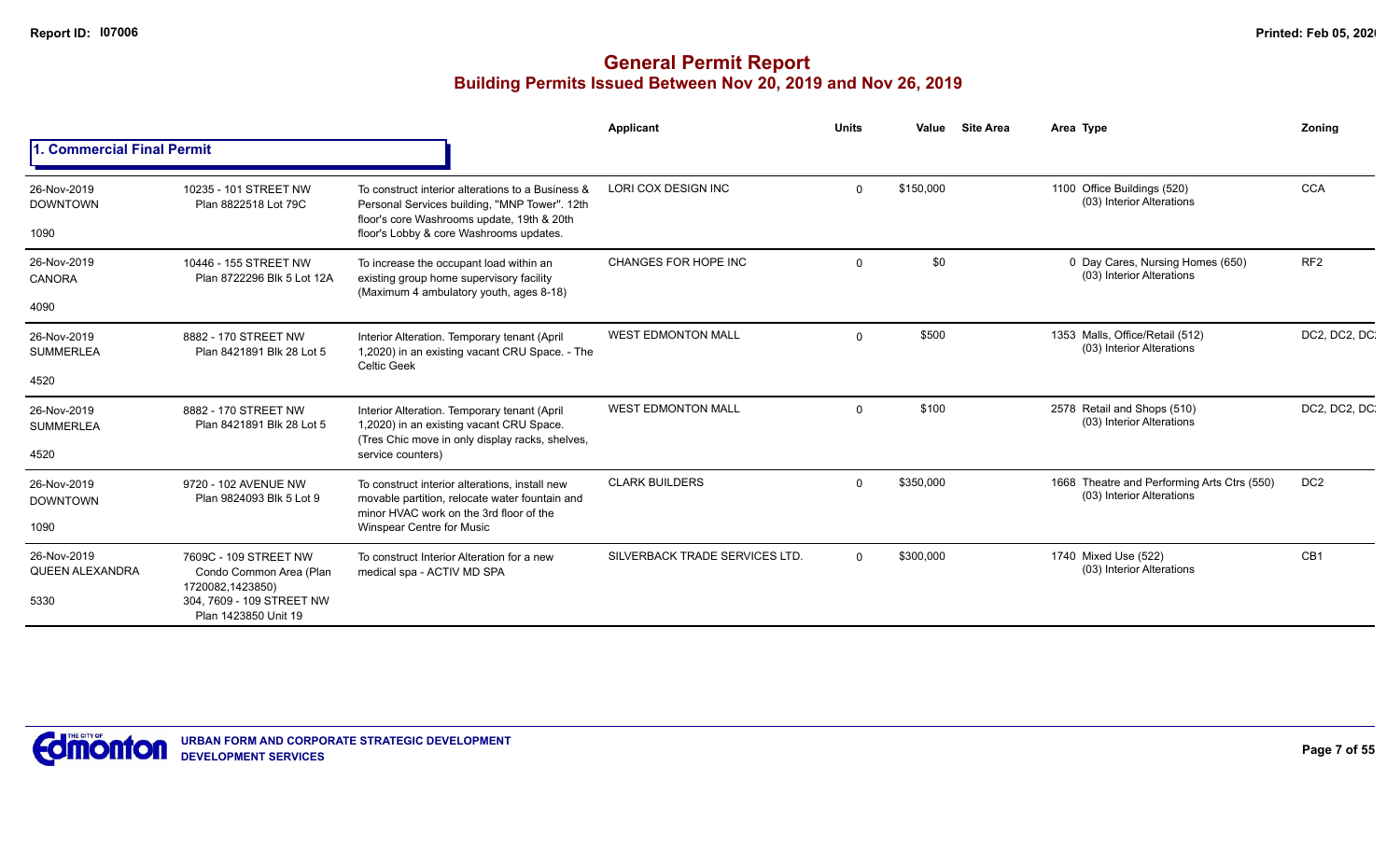|                                                   |                                                                                                        |                                                                                                                                                                                                                                             | Applicant               | <b>Units</b> | <b>Site Area</b><br>Value | Area Type                                                             | <b>Zoning</b>   |
|---------------------------------------------------|--------------------------------------------------------------------------------------------------------|---------------------------------------------------------------------------------------------------------------------------------------------------------------------------------------------------------------------------------------------|-------------------------|--------------|---------------------------|-----------------------------------------------------------------------|-----------------|
| 1. Commercial Final Permit                        |                                                                                                        |                                                                                                                                                                                                                                             |                         |              |                           |                                                                       |                 |
| 26-Nov-2019<br><b>WEST JASPER PLACE</b><br>4580   | 15121 - STONY PLAIN ROAD<br><b>NW</b><br>Plan 5756KS Blk 42 Lots<br>2U, 19U, 20, 21U, 22               | To construct interior alterations for a new<br>restaurant (Neo Juicery & Neo Coffeehouse)<br>and complete exterior alterations (west wall:<br>remove O.H. door and south wall: install 4 new<br>windows)<br>- Neo Juicery / Neo Coffeehouse | CK DESIGN LID           | <sup>n</sup> | \$250.000                 | 2939 Restaurants and Bars (540)<br>(03) Interior Alterations          | RA7, CB1        |
| 26-Nov-2019<br><b>MCINTYRE INDUSTRIAL</b><br>6430 | 8103 - ROPER ROAD NW<br>Plan 0121618 Blk 10 Lot 8                                                      | To change the use of a office (Group D) to retail<br>(Group E) and construct interior alterations<br>(construct interior partition walls for offices) -<br>Sparrow Quilt.                                                                   | SPARROW QUILT CO        | $\Omega$     | \$0                       | 4196 Storage Buildings, Warehouses (460)<br>(03) Interior Alterations | DC <sub>2</sub> |
| 26-Nov-2019<br><b>ROPER INDUSTRIAL</b><br>6640    | 5003 - 55 AVENUE NW<br>Plan 1025566 Blk 3 Lot 9                                                        | To construct interior alterations, 9 feet height<br>pony walls within an existing retail space to<br>create a personal service area CARE<br><b>BEAUTY SPA &amp; HAIR</b>                                                                    | N/A                     | $\Omega$     | \$30,000                  | 2450 Mixed Use (522)<br>(03) Interior Alterations                     | <b>CSC</b>      |
| 6. House Building Permit                          |                                                                                                        |                                                                                                                                                                                                                                             |                         |              |                           |                                                                       |                 |
| 20-Nov-2019<br><b>MAPLE</b><br>6441               | 3628 - 8 STREET NW<br>Plan 1425565 Blk 4 Lot 9                                                         | To construct a Single Detached House with<br>front attached Garage, Unenclosed Front<br>Porch, rear uncovered deck (3.05m x 4.27m),<br>fireplace(s) and side door.                                                                          | NAVDEE HOMES LTD        |              | \$310,300                 | 2698 Single Detached House (110)<br>(01) Building - New<br>2-storey   | <b>RSL</b>      |
| 20-Nov-2019<br><b>KESWICK AREA</b><br>5576        | 5803 - KEEPING COURT SW<br>Plan 1920004 Blk 4 Lot 86                                                   | To construct a Single Detached House with<br>front attached Garage, fireplace, uncovered<br>deck and veranda.                                                                                                                               | PLATINUM CLASSIC HOMES  |              | \$292,100                 | 2540 Single Detached House (110)<br>(01) Building - New<br>2-storey   | <b>RSL</b>      |
| 20-Nov-2019<br><b>ROSENTHAL</b><br>4750           | 22507 - 80 AVENUE NW<br>Plan 1823281 Blk 5 Lot 43<br>22509 - 80 AVENUE NW<br>Plan 1823281 Blk 5 Lot 44 | To construct a Semi-detached House with front<br>attached Garages and Unenclosed Front<br>Porches.                                                                                                                                          | <b>DOLCE VITA HOMES</b> | 2            | \$383,200                 | 3332 Semi-Detached House (210)<br>(01) Building - New<br>2-storey     | RF4             |

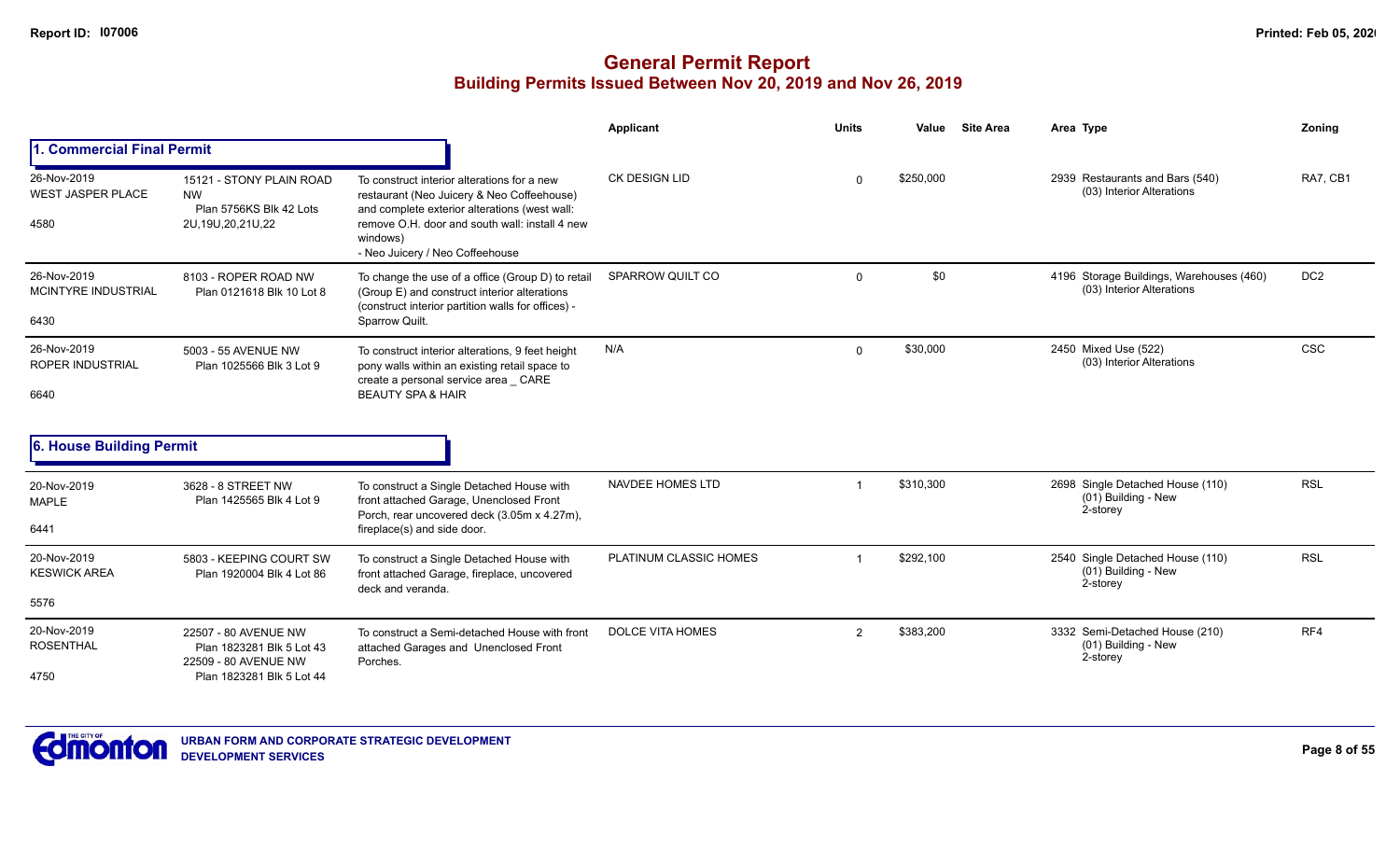|                                       |                                                        |                                                                                                                                        | <b>Applicant</b>                                | <b>Units</b>   | Value     | <b>Site Area</b> | Area Type                                                             | Zonina          |
|---------------------------------------|--------------------------------------------------------|----------------------------------------------------------------------------------------------------------------------------------------|-------------------------------------------------|----------------|-----------|------------------|-----------------------------------------------------------------------|-----------------|
| 6. House Building Permit              |                                                        |                                                                                                                                        |                                                 |                |           |                  |                                                                       |                 |
| 20-Nov-2019<br><b>FOREST HEIGHTS</b>  | 9952 - 82 STREET NW<br>Plan 4649HW Blk 2 Lot 22        | To construct a Single Detached House with<br>Unenclosed Front Porch, rear uncovered deck<br>(6.81m x 5.54m), Roof Top Patio (3.63m x   | <b>HAYNES HOMES LTD</b>                         | $\mathbf{2}$   | \$309,000 |                  | 2687 Single Detached House (110)<br>$(01)$ Building - New<br>3-storey | RF <sub>1</sub> |
| 6230                                  |                                                        | 1.57m) and (secondary suite in the basement.                                                                                           |                                                 |                |           |                  |                                                                       |                 |
| 20-Nov-2019<br><b>LENDRUM PLACE</b>   | 5103 - 115 STREET NW<br>Plan 2955MC Blk 1 Lot 38       | To construct a Garden Suite with balcony.                                                                                              | N/A                                             |                | \$60,700  |                  | 528 Garden Suite (110)<br>(01) Building - New<br>2-storey             | RF <sub>1</sub> |
| 5270                                  |                                                        |                                                                                                                                        |                                                 |                |           |                  |                                                                       |                 |
| 20-Nov-2019<br><b>HAYS RIDGE AREA</b> | 1466 - HOWES CRESCENT SW<br>Plan 1823170 Blk 12 Lot 31 | To construct a Single Detached House with<br>front attached Garage, Unenclosed Front Porch<br>and fireplace.                           | HILLVIEW MASTER BUILDER LTD                     | -1             | \$315,000 |                  | 2739 Single Detached House (110)<br>(01) Building - New<br>2-storey   | <b>RSL</b>      |
| 5465                                  |                                                        |                                                                                                                                        |                                                 |                |           |                  |                                                                       |                 |
| 20-Nov-2019<br>THE UPLANDS            | 2731 - 204 STREET NW<br>Plan 1721594 Blk 3 Lot 33      | To construct a Single Detached House with<br>front attached Garage, Unenclosed Front Porch<br>and rear uncovered deck (4.27m x 3.66m). | <b>HOMES BY AVI</b>                             | 1              | \$288,800 |                  | 2511 Single Detached House (110)<br>(01) Building - New<br>2-storey   | <b>RSL</b>      |
| 4464                                  |                                                        |                                                                                                                                        |                                                 |                |           |                  |                                                                       |                 |
| 20-Nov-2019<br><b>STARLING</b>        | 3705 - HUMMINGBIRD WAY NW<br>Plan 1524288 Blk 5 Lot 15 | To construct a Single Detached House with<br>front attached Garage, Unenclosed Front<br>Porch, rear uncovered deck (3.05m x 4.27m),    | 1110722 ALBERTA LTD O/A FINESSE<br><b>HOMES</b> | $\overline{1}$ | \$267,700 |                  | 2328 Single Detached House (110)<br>(01) Building - New<br>2-storey   | <b>RSL</b>      |
| 4474                                  |                                                        | fireplace(s) and side door.                                                                                                            |                                                 |                |           |                  |                                                                       |                 |
| 21-Nov-2019<br><b>WINDERMERE</b>      | 17437 - 9A AVENUE SW<br>Plan 1525626 Blk 18 Lot 47     | To construct a Single Detached House with<br>front attached Garage and Unenclosed Front<br>Porch.                                      | PACESETTER HOMES LTD                            |                | \$209,900 |                  | 1825 Single Detached House (110)<br>(01) Building - New<br>2-storey   | DC <sub>1</sub> |
| 5570                                  |                                                        |                                                                                                                                        |                                                 |                |           |                  |                                                                       |                 |
| 21-Nov-2019<br><b>SCHONSEE</b>        | 8008 - 173 AVENUE NW<br>Plan 1525206 Blk 6 Lot 11      | To construct a Single Detached House with<br>front attached Garage and Unenclosed Front<br>Porch.                                      | <b>SAN RUFO HOMES LTD</b>                       |                | \$240,500 |                  | 2091 Single Detached House (110)<br>(01) Building - New<br>2-storey   | <b>RSL</b>      |
| 2700                                  |                                                        |                                                                                                                                        |                                                 |                |           |                  |                                                                       |                 |

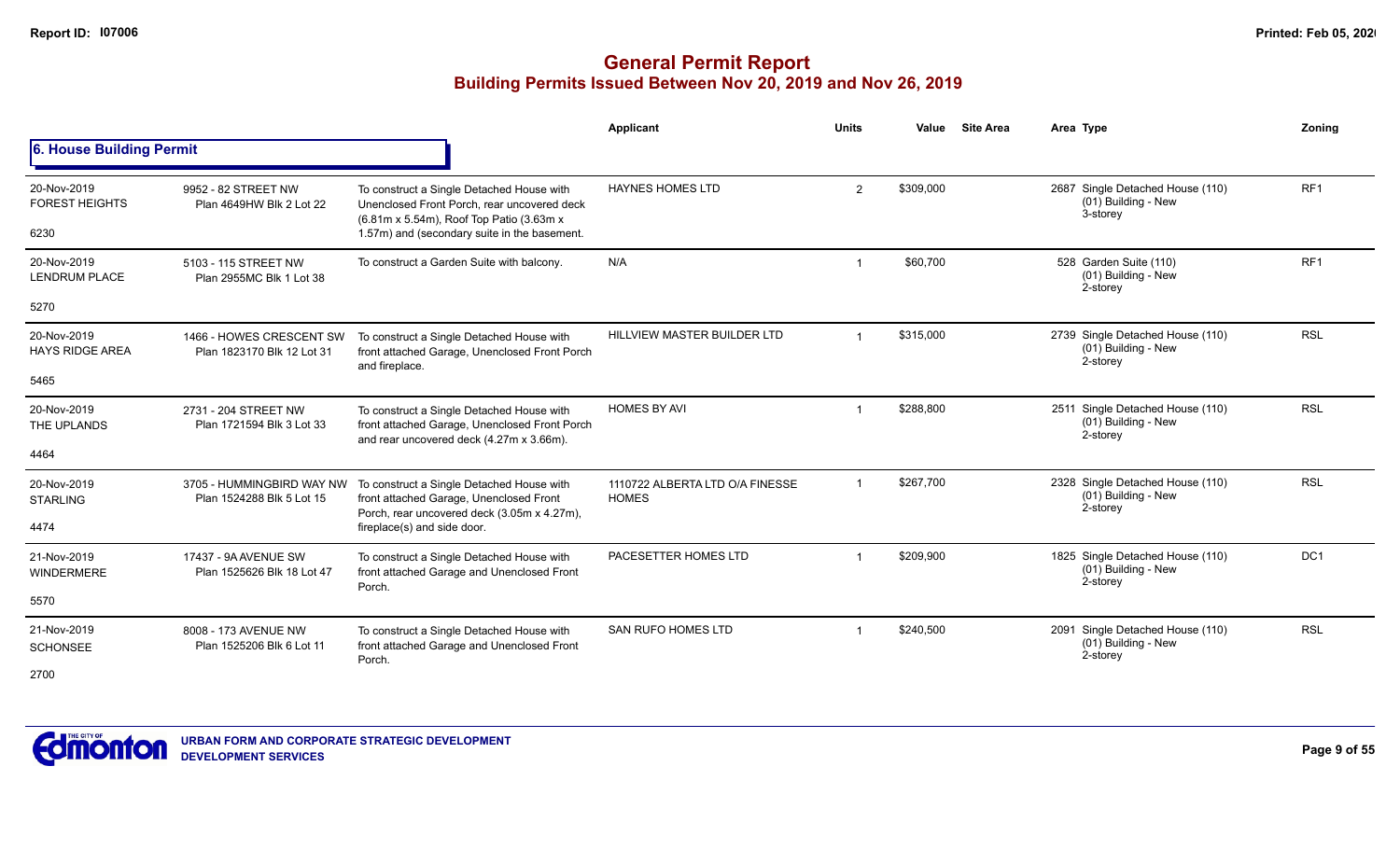|                                             |                                                                              |                                                                                                                                                                                                 | Applicant                      | <b>Units</b> | Value     | <b>Site Area</b> | Area Type                                                           | Zoning          |
|---------------------------------------------|------------------------------------------------------------------------------|-------------------------------------------------------------------------------------------------------------------------------------------------------------------------------------------------|--------------------------------|--------------|-----------|------------------|---------------------------------------------------------------------|-----------------|
| 6. House Building Permit                    |                                                                              |                                                                                                                                                                                                 |                                |              |           |                  |                                                                     |                 |
| 20-Nov-2019<br><b>ROYAL GARDENS</b>         | 4320 - 114B STREET NW<br>Plan 1210NY Blk 29 Lot 54                           | To construct a Semi-detached House with<br>Unenclosed Front Porch(s), rear uncovered<br>deck (Lot 1 - 3.05m x 3.05m, Lot 2 - 3.05m x                                                            | 1745920 ALBERTA LTD, ALLAN     | 2            | \$291,200 |                  | 2532 Semi-Detached House (210)<br>(01) Building - New               | RF <sub>1</sub> |
| 5430                                        |                                                                              | 6.10m), fireplace(s) and side doors (s).                                                                                                                                                        |                                |              |           |                  |                                                                     |                 |
| 20-Nov-2019<br>ALBERTA AVENUE               | 11934 - 96 STREET NW<br>Plan 1994CL Blk 1 Lots 6-7                           | To construct a Semi-detached House with<br>Unenclosed Front Porch(s), rear uncovered<br>deck (Lot 6 - 3.05m x 3.66m, Lot 7 - 3.05m x                                                            | <b>TYLER HOME BUILDERS LTD</b> | 2            | \$363,600 |                  | 3162 Semi-Detached House (210)<br>(01) Building - New<br>2-storey   | RF3             |
| 1010                                        |                                                                              | $3.66m$ , fireplace $(s)$ .                                                                                                                                                                     |                                |              |           |                  |                                                                     |                 |
| 21-Nov-2019<br><b>CRYSTALLINA NERA WEST</b> | 7776 - 174B AVENUE NW<br>Plan 1722312 Blk 16 Lot 11<br>7780 - 174B AVENUE NW | To construct a Semi-Detached House with front<br>attached Garages, Unenclosed Front Porches,<br>and rear covered decks (both lots - 2.97m x                                                     | ROYAL LUXURY HOMES LTD         | 2            | \$432,900 |                  | 3764 Semi-Detached House (210)<br>(01) Building - New<br>2-storey   | RF4             |
| 2463                                        | Plan 1722312 Blk 16 Lot 12                                                   | $2.13m$ ).                                                                                                                                                                                      |                                |              |           |                  |                                                                     |                 |
| 21-Nov-2019<br><b>ROSENTHAL</b>             | 21719 - 84 AVENUE NW<br>Plan 1324177 Blk 4 Lot 37                            | To construct a Single Detached House with<br>front attached Garage, fireplace, Unenclosed<br>Front Porch, rear uncovered deck (5.18m x                                                          | ENCORE MASTER BUILDER INC      | $\mathbf 1$  | \$243,300 |                  | 2116 Single Detached House (110)<br>(01) Building - New<br>2-storey | <b>RSL</b>      |
| 4750                                        |                                                                              | 3.05m), rear covered deck (3.35m x 3.05m),<br>Side door, wet bar and and Basement<br>development (NOT to be used as an additional<br>Dwelling).                                                 |                                |              |           |                  |                                                                     |                 |
| 21-Nov-2019<br><b>LAUREL</b>                | 2444 - 15 AVENUE NW<br>Plan 1922772 Blk 12 Lot 36                            | To construct a Single Detached House with<br>front attached Garage, Unenclosed Front                                                                                                            | <b>COVENTRY HOMES INC</b>      |              | \$313,300 |                  | 2724 Single Detached House (110)<br>(01) Building - New<br>2-storey | RSL, RSL        |
| 6444                                        |                                                                              | Porch, rear covered deck (5.79m x 3.05m),<br>Basement development (NOT to be used as an<br>additional Dwelling) (1 bedroom, 1 bathroom,<br>mechanical room), fireplace and walkout<br>Basement. |                                |              |           |                  |                                                                     |                 |
| 21-Nov-2019<br><b>SECORD</b>                | 22906 - 96A AVENUE NW<br>Plan 1920924 Blk 18 Lot 151                         | To construct a Single Detached House with<br>front attached Garage and Unenclosed Front                                                                                                         | CITY HOMES MASTER BUILDER INC  |              | \$208,400 |                  | 1812 Single Detached House (110)<br>(01) Building - New<br>2-storey | <b>RMD</b>      |
| 4487                                        | Porch.                                                                       |                                                                                                                                                                                                 |                                |              |           |                  |                                                                     |                 |

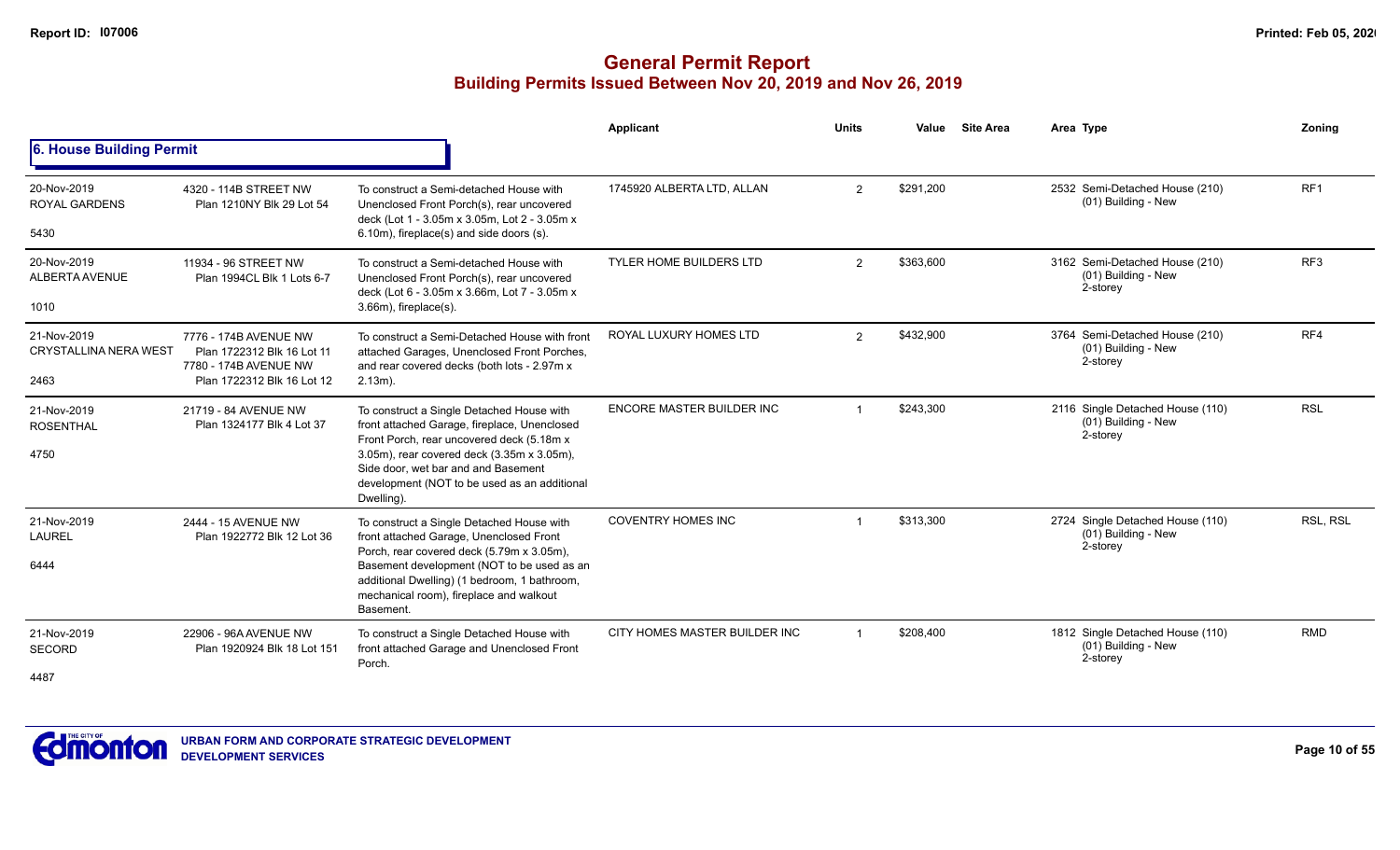|                                             |                                                                           |                                                                                                                                         | <b>Applicant</b>                                                                                                                                                                                                                                                                                                                                                                                                                                                                                                                                                                                                                                                                                                                                                                                                                                                                            | <b>Units</b> | Value | <b>Site Area</b> | Area Type | Zonina |
|---------------------------------------------|---------------------------------------------------------------------------|-----------------------------------------------------------------------------------------------------------------------------------------|---------------------------------------------------------------------------------------------------------------------------------------------------------------------------------------------------------------------------------------------------------------------------------------------------------------------------------------------------------------------------------------------------------------------------------------------------------------------------------------------------------------------------------------------------------------------------------------------------------------------------------------------------------------------------------------------------------------------------------------------------------------------------------------------------------------------------------------------------------------------------------------------|--------------|-------|------------------|-----------|--------|
| 6. House Building Permit                    |                                                                           |                                                                                                                                         | <b>RSL</b><br>PACESETTER HOMES LTD<br>\$250,200<br>2176 Single Detached House (110)<br>(01) Building - New<br>2-storey<br>RF4<br><b>BAY HORIZON BUILT LTD</b><br>\$391,200<br>3402 Semi-Detached House (210)<br>$\overline{2}$<br>(01) Building - New<br>2-storey<br>DAYTONA HOMES INC<br>\$215,300<br><b>RMD</b><br>1872 Single Detached House (110)<br>(01) Building - New<br>2-storey<br>PACESETTER HOMES LTD<br>\$167,700<br>1458 Single Detached House (110)<br><b>RMD</b><br>(01) Building - New<br>2-storey<br><b>RSL</b><br>\$310,300<br>2698 Single Detached House (110)<br>NAVDEE HOMES LTD<br>-1<br>(01) Building - New<br>2-storey<br>RF <sub>1</sub><br>TIMBER HAUS DEVELOPMENTS<br>569 Garden Suite (110)<br>\$65,400<br>(01) Building - New<br>2-storey<br>DAYTONA HOMES INC<br>2108 Single Detached House (110)<br>DC1, DC1<br>\$242,400<br>(01) Building - New<br>2-storey |              |       |                  |           |        |
| 21-Nov-2019<br><b>CY BECKER</b>             | 17124 - 43 STREET NW<br>Plan 1323004 Blk 15 Lot 21                        | To construct a Single Detached House with<br>front attached Garage, Unenclosed Front Porch<br>and fireplace.                            |                                                                                                                                                                                                                                                                                                                                                                                                                                                                                                                                                                                                                                                                                                                                                                                                                                                                                             |              |       |                  |           |        |
| 2611                                        |                                                                           |                                                                                                                                         |                                                                                                                                                                                                                                                                                                                                                                                                                                                                                                                                                                                                                                                                                                                                                                                                                                                                                             |              |       |                  |           |        |
| 21-Nov-2019<br><b>MCCONACHIE AREA</b>       | 6006 - 171 AVENUE NW<br>Plan 1523101 Blk 7 Lot 31<br>6004 - 171 AVENUE NW | To construct a Semi-detached House with front<br>attached Garages, partially covered rear decks<br>(2.44m x 6.10m) and Unenclosed Front |                                                                                                                                                                                                                                                                                                                                                                                                                                                                                                                                                                                                                                                                                                                                                                                                                                                                                             |              |       |                  |           |        |
| 2521                                        | Plan 1523101 Blk 7 Lot 30                                                 | Porches.                                                                                                                                |                                                                                                                                                                                                                                                                                                                                                                                                                                                                                                                                                                                                                                                                                                                                                                                                                                                                                             |              |       |                  |           |        |
| 21-Nov-2019<br><b>STEWART GREENS</b>        | 20548 - 100 AVENUE NW<br>Plan 1920902 Blk 10 Lot 14                       | To construct a Single Detached House with<br>front attached Garage and Unenclosed Front<br>Porch.                                       |                                                                                                                                                                                                                                                                                                                                                                                                                                                                                                                                                                                                                                                                                                                                                                                                                                                                                             |              |       |                  |           |        |
| 4486                                        |                                                                           |                                                                                                                                         |                                                                                                                                                                                                                                                                                                                                                                                                                                                                                                                                                                                                                                                                                                                                                                                                                                                                                             |              |       |                  |           |        |
| 21-Nov-2019<br><b>CHAPPELLE AREA</b>        | 9321 - COOPER BEND SW<br>Plan 1823130 Blk 15 Lot 33                       | To construct a Single Detached House with<br>front attached Garage and Unenclosed Front<br>Porch.                                       |                                                                                                                                                                                                                                                                                                                                                                                                                                                                                                                                                                                                                                                                                                                                                                                                                                                                                             |              |       |                  |           |        |
| 5462                                        |                                                                           |                                                                                                                                         |                                                                                                                                                                                                                                                                                                                                                                                                                                                                                                                                                                                                                                                                                                                                                                                                                                                                                             |              |       |                  |           |        |
| 21-Nov-2019<br><b>MAPLE</b>                 | 3604 - 8 STREET NW<br>Plan 1425565 Blk 4 Lot 15                           | To construct a Single Detached House with<br>front attached Garage, Unenclosed Front<br>Porch, rear uncovered deck (3.05m x 4.27m),     |                                                                                                                                                                                                                                                                                                                                                                                                                                                                                                                                                                                                                                                                                                                                                                                                                                                                                             |              |       |                  |           |        |
| 6441                                        |                                                                           | fireplace(s) and side door.                                                                                                             |                                                                                                                                                                                                                                                                                                                                                                                                                                                                                                                                                                                                                                                                                                                                                                                                                                                                                             |              |       |                  |           |        |
| 22-Nov-2019<br>NORTH GLENORA                | 13338 - 110 AVENUE NW<br>Plan 1921697 Blk 1 Lot 108B                      | To construct a Garden Suite with balcony.                                                                                               |                                                                                                                                                                                                                                                                                                                                                                                                                                                                                                                                                                                                                                                                                                                                                                                                                                                                                             |              |       |                  |           |        |
| 3310                                        |                                                                           |                                                                                                                                         |                                                                                                                                                                                                                                                                                                                                                                                                                                                                                                                                                                                                                                                                                                                                                                                                                                                                                             |              |       |                  |           |        |
| 22-Nov-2019<br><b>CRYSTALLINA NERA WEST</b> | 7343 - 178 AVENUE NW<br>Plan 1920842 Blk 10 Lot 26                        | To construct a Single Detached House with<br>front attached Garage and Unenclosed Front<br>Porch.                                       |                                                                                                                                                                                                                                                                                                                                                                                                                                                                                                                                                                                                                                                                                                                                                                                                                                                                                             |              |       |                  |           |        |
| 2463                                        |                                                                           |                                                                                                                                         |                                                                                                                                                                                                                                                                                                                                                                                                                                                                                                                                                                                                                                                                                                                                                                                                                                                                                             |              |       |                  |           |        |

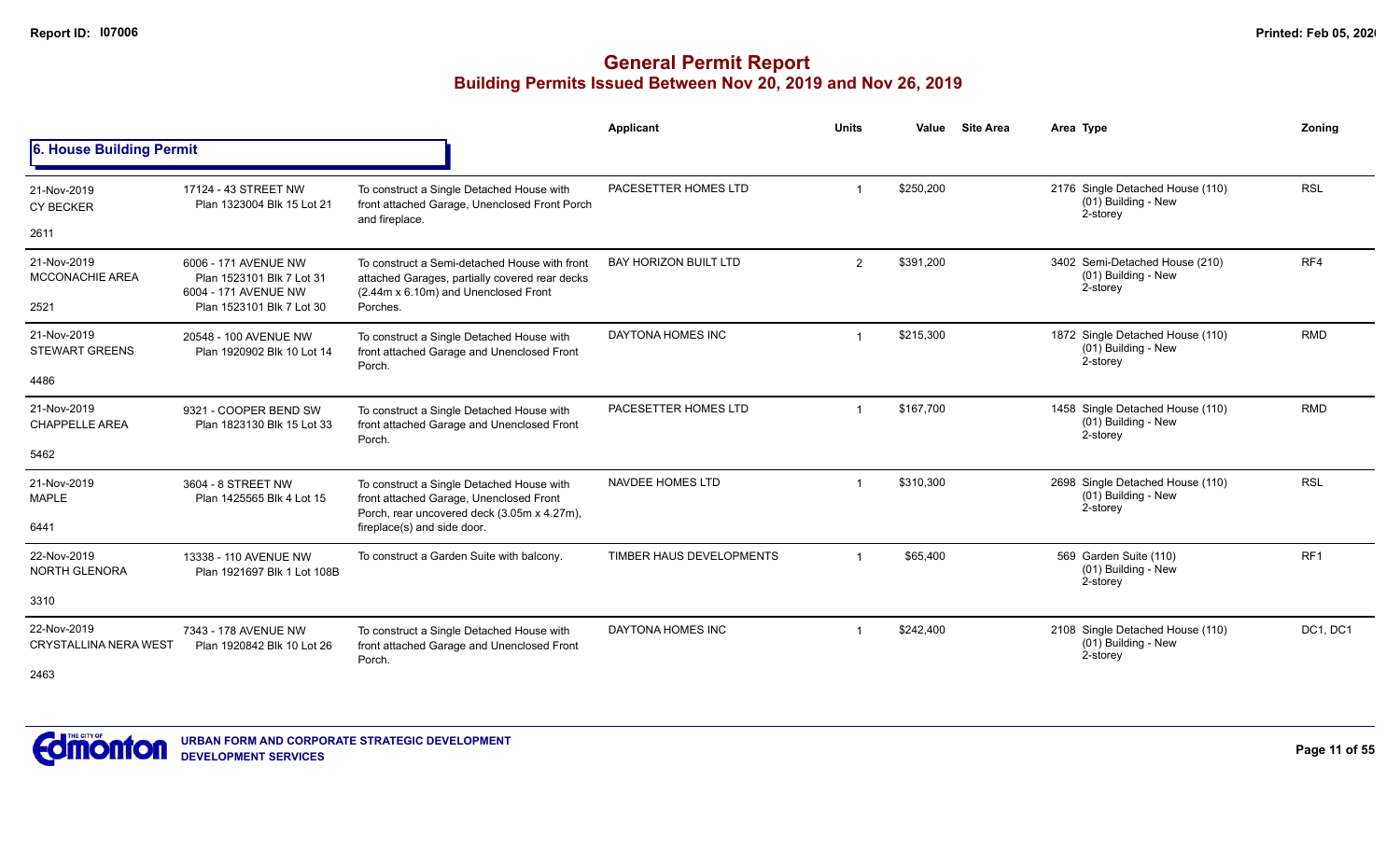|                                          |                                                     |                                                                                                                                        | <b>Applicant</b>          | <b>Units</b>            | <b>Site Area</b><br>Value | Area Type                                                             | Zoning          |
|------------------------------------------|-----------------------------------------------------|----------------------------------------------------------------------------------------------------------------------------------------|---------------------------|-------------------------|---------------------------|-----------------------------------------------------------------------|-----------------|
| 6. House Building Permit                 |                                                     |                                                                                                                                        |                           |                         |                           |                                                                       |                 |
| 25-Nov-2019<br><b>CHAPPELLE AREA</b>     | 9319 - COOPER BEND SW<br>Plan 1823130 Blk 15 Lot 34 | To construct a Single Detached House with<br>front attached Garage and Unenclosed Front<br>Porch.                                      | PACESETTER HOMES LTD      |                         | \$157,100                 | 1366 Single Detached House (110)<br>$(01)$ Building - New<br>2-storey | <b>RMD</b>      |
| 5462                                     |                                                     |                                                                                                                                        |                           |                         |                           |                                                                       |                 |
| 25-Nov-2019<br><b>SECORD</b>             | 9303 - 223 STREET NW<br>Plan 1920570 Blk 14 Lot 108 | To construct a Single Detached House with<br>front attached Garage, fireplace and<br>Unenclosed Front Porch.                           | <b>COVENTRY HOMES INC</b> |                         | \$212,400                 | 1847 Single Detached House (110)<br>(01) Building - New<br>2-storey   | <b>RMD</b>      |
| 4487                                     |                                                     |                                                                                                                                        |                           |                         |                           |                                                                       |                 |
| 25-Nov-2019<br>THE UPLANDS               | 19607 - 26 AVENUE NW<br>Plan 1721616 Blk 7 Lot 33   | To construct a Single Detached House with<br>front attached Garage and Unenclosed Front<br>Porch.                                      | <b>COVENTRY HOMES INC</b> | $\overline{\mathbf{1}}$ | \$240,800                 | 2094 Single Detached House (110)<br>(01) Building - New<br>2-storey   | DC <sub>1</sub> |
| 4464                                     |                                                     |                                                                                                                                        |                           |                         |                           |                                                                       |                 |
| 21-Nov-2019<br><b>ALLARD</b>             | 4643 - ALWOOD WAY SW<br>Plan 1823179 Blk 19 Lot 45  | To construct a Single Detached House with<br>with rear irregular uncovered (2.44m x 2.44m),<br>Unenclosed Front Porch and to install a | JAYMAN MASTERBUILT INC    | -1                      | \$190,000                 | 1652 Single Detached House (110)<br>(01) Building - New<br>2-storey   | <b>RMD</b>      |
| 5458                                     |                                                     | Renewable Energy Device (6 Solar-electric<br>(PV) panels on the roof).                                                                 |                           |                         |                           |                                                                       |                 |
| 21-Nov-2019<br><b>GLENRIDDING RAVINE</b> | 1331 - 157 STREET SW<br>Plan 1822721 Blk 20 Lot 36  | To construct a Single Detached House with<br>front attached Garage and covered deck.                                                   | PACESETTER HOMES LTD      |                         | \$300,600                 | 2614 Single Detached House (110)<br>(01) Building - New<br>2-storey   | <b>RSL</b>      |
| 5579                                     |                                                     |                                                                                                                                        |                           |                         |                           |                                                                       |                 |
| 21-Nov-2019<br><b>CHARLESWORTH</b>       | 403 - 41 STREET SW<br>Plan 1723655 Blk 8 Lot 43     | To construct a Single Detached House with<br>front attached Garage and Unenclosed Front<br>Porch.                                      | <b>DOLCE VITA HOMES</b>   | $\overline{1}$          | \$226,800                 | 1972 Single Detached House (110)<br>(01) Building - New<br>2-storey   | <b>RMD</b>      |
| 6661                                     |                                                     |                                                                                                                                        |                           |                         |                           |                                                                       |                 |
| 21-Nov-2019<br><b>GLENRIDDING RAVINE</b> | 16607 - 31 AVENUE SW<br>Plan 1922383 Blk 2 Lot 59   | To construct a Single Detached House with<br>front attached Garage and Unenclosed Front<br>Porch.                                      | DAYTONA HOMES INC         | -1                      | \$211,500                 | 1839 Single Detached House (110)<br>(01) Building - New<br>2-storey   | <b>RMD</b>      |
| 5579                                     |                                                     |                                                                                                                                        |                           |                         |                           |                                                                       |                 |

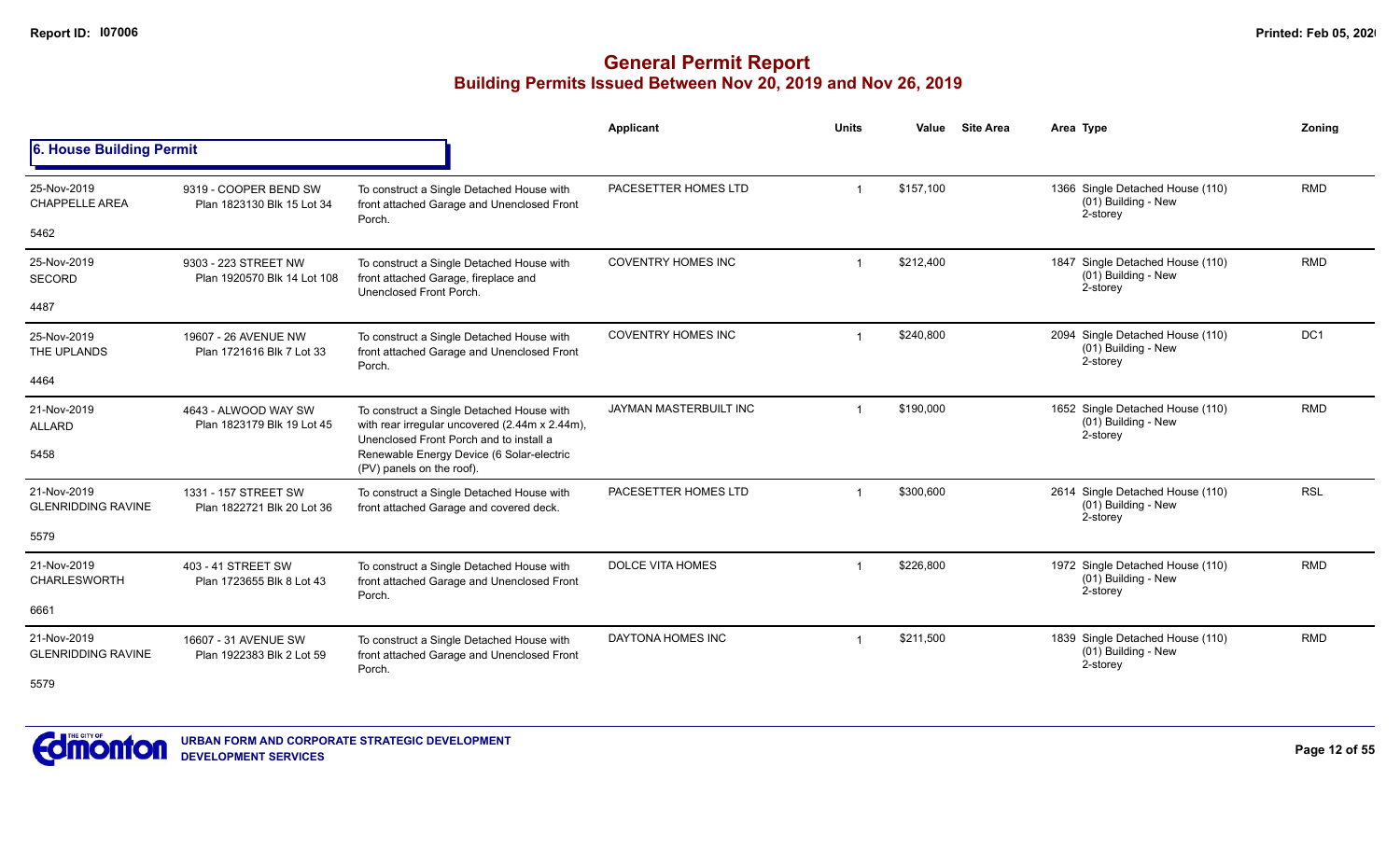|                                              |                                                                                                 |                                                                                                                                                            | Applicant                            | <b>Units</b>   | Value       | <b>Site Area</b> | Area Type                                                           | Zoning          |
|----------------------------------------------|-------------------------------------------------------------------------------------------------|------------------------------------------------------------------------------------------------------------------------------------------------------------|--------------------------------------|----------------|-------------|------------------|---------------------------------------------------------------------|-----------------|
| 6. House Building Permit                     |                                                                                                 |                                                                                                                                                            |                                      |                |             |                  |                                                                     |                 |
| 21-Nov-2019<br><b>LAUREL</b>                 | 1923 - 18 STREET NW<br>Plan 1920713 Blk 10 Lot 58                                               | To construct a Single Detached House with<br>front attached Garage, Unenclosed Front Porch<br>and rear uncovered deck (2.44m x 3.91m).                     | N/A                                  |                | \$274,500   |                  | 2387 Single Detached House (110)<br>(01) Building - New<br>2-storey | <b>RSL</b>      |
| 6444                                         |                                                                                                 |                                                                                                                                                            |                                      |                |             |                  |                                                                     |                 |
| 21-Nov-2019<br><b>CHAPPELLE AREA</b>         | 1234 - CHAPPELLE BOULEVARI To construct a 6 unit row house.<br>SW<br>Plan 1821525 Blk 13 Lot 49 |                                                                                                                                                            | <b>EFG ARCHITECTS INC</b>            | 6              | \$1,369,000 |                  | 11904 Row House Condo (335)<br>(01) Building - New<br>3-storey      | DC <sub>1</sub> |
| 5462                                         | 14807 - 108 AVENUE NW                                                                           |                                                                                                                                                            |                                      |                |             |                  |                                                                     |                 |
| 21-Nov-2019<br><b>MCQUEEN</b>                | Plan 5887HW Blk 8 Lot 43                                                                        | To construct a Garden Suite with balcony,<br>below-Grade stairwell, and Basement<br>development (NOT to be used as an additional                           | <b>MALTBY &amp; PRINS ARCHITECTS</b> |                | \$98,900    |                  | 860 Garden Suite (110)<br>(01) Building - New<br>2-storey           | RF <sub>1</sub> |
| 3300                                         |                                                                                                 | Dwelling).                                                                                                                                                 |                                      |                |             |                  |                                                                     |                 |
| 21-Nov-2019<br><b>LAUREL</b>                 | 1815 - 26A STREET NW<br>Plan 1722382 Blk 9 Lot 38                                               | To construct a Single Detached House with<br>Unenclosed Front Porch and rear landing.                                                                      | <b>LANDMARK LEGACY HOMES INC</b>     |                | \$205,900   |                  | 1790 Single Detached House (110)<br>(01) Building - New<br>2-storey | DC <sub>1</sub> |
| 6444                                         |                                                                                                 |                                                                                                                                                            |                                      |                |             |                  |                                                                     |                 |
| 21-Nov-2019<br>CAVANAGH                      | 2107 - CAVANAGH DRIVE SW<br>Plan 1820106 Blk 2 Lot 7<br>2105 - CAVANAGH DRIVE SW                | To construct a Semi-Detached House with front<br>attached Garages, Unenclosed Front Porches,<br>rear uncovered decks (Lot 7: 1.45m x 4.27m,                | STREETSIDE DEVELOPMENTS              | $\overline{2}$ | \$356,400   |                  | 3099 Semi-Detached House (210)<br>(01) Building - New<br>bungalow   | RF4             |
| 5467                                         | Plan 1820106 Blk 2 Lot 8                                                                        | Lot 8: 4.06m x 3.05m), rear covered deck (Lot<br>7: 5.03m x 3.28m), fireplaces and Basement<br>developments (NOT to be used as an additional<br>Dwelling). |                                      |                |             |                  |                                                                     |                 |
| 21-Nov-2019<br><b>CHAPPELLE AREA</b><br>5462 | 1234 - CHAPPELLE BOULEVARI To construct a 6 unit row house.<br>SW<br>Plan 1821525 Blk 13 Lot 49 |                                                                                                                                                            | <b>EFG ARCHITECTS INC</b>            | 6              | \$1,369,000 |                  | 11904 Row House Condo (335)<br>(01) Building - New<br>3-storey      | DC <sub>1</sub> |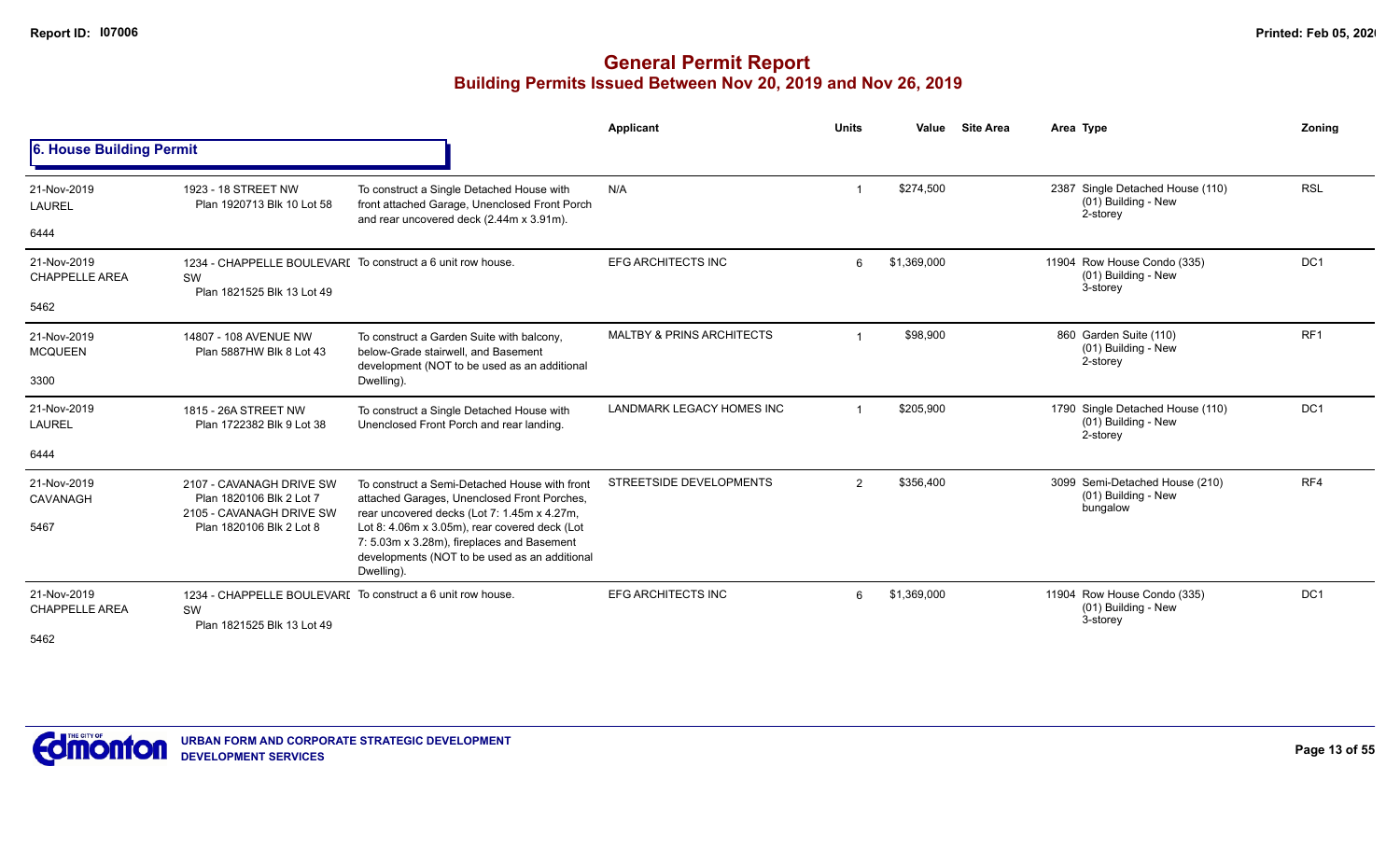|                                               |                                                                         |                                                                                                                                                                                                                                                         | <b>Applicant</b>             | <b>Units</b>            | Value     | <b>Site Area</b> | Area Type                                                           | Zonina      |
|-----------------------------------------------|-------------------------------------------------------------------------|---------------------------------------------------------------------------------------------------------------------------------------------------------------------------------------------------------------------------------------------------------|------------------------------|-------------------------|-----------|------------------|---------------------------------------------------------------------|-------------|
| 6. House Building Permit                      |                                                                         |                                                                                                                                                                                                                                                         |                              |                         |           |                  |                                                                     |             |
| 22-Nov-2019<br><b>TRUMPETER AREA</b><br>4471  | 12812 - 202 STREET NW<br>Plan 0941729 Blk 1 Lot 26                      | To construct a Single Detached House with<br>front attached Garage, Unenclosed Front<br>Porch, Balcony, rear covered deck (3.65m x<br>3.96m), fireplace(s), walkout Basement and<br>Basement development (NOT to be used as an<br>additional Dwelling). | <b>BLACKSTONE HOMES LTD</b>  | $\overline{1}$          | \$209,200 |                  | 1819 Single Detached House (110)<br>(01) Building - New<br>bungalow | <b>RSL</b>  |
| 22-Nov-2019<br><b>WINDERMERE</b><br>5570      | 711 - 180 STREET SW<br>Plan 1520722 Blk 14 Lot 24                       | To construct a Single Detached House with<br>front attached Garage, Unenclosed Front<br>Porch, fireplace and rear uncovered deck<br>$(3.66m \times 4.27m)$ .                                                                                            | <b>GURKA HOMES LTD</b>       | $\overline{1}$          | \$372,900 |                  | 3243 Single Detached House (110)<br>(01) Building - New<br>2-storey | <b>RSL</b>  |
| 22-Nov-2019<br><b>ROSENTHAL</b><br>4750       | 22627 - 81 AVENUE NW<br>Plan 1723497 Blk 4 Lot 56                       | To construct a Single Detached House with<br>Unenclosed Front Porch.                                                                                                                                                                                    | <b>HOMES BY AVI</b>          | $\overline{1}$          | \$163,000 |                  | 1417 Single Detached House (110)<br>(01) Building - New<br>2-storey | <b>RMD</b>  |
| 25-Nov-2019<br>CAVANAGH<br>5467               | 3004 - CHECKNITA WAY SW<br>Plan 1720796 Blk 4 Lot 1                     | To construct a Single Detached House with<br>Unenclosed Front Porch.                                                                                                                                                                                    | STERLING HOMES EDMONTON LTD. | $\overline{1}$          | \$162,700 |                  | 1415 Single Detached House (110)<br>(01) Building - New<br>2-storey | <b>RMD</b>  |
| 25-Nov-2019<br><b>SCHONSEE</b><br>2700        | 7807 - 174 AVENUE NW<br>Plan 1525206 Blk 6 Lot 31                       | To construct a Single Detached House with<br>front attached Garage, fireplace and<br>Unenclosed Front Porch.                                                                                                                                            | <b>COVENTRY HOMES INC</b>    | $\overline{\mathbf{1}}$ | \$305,200 |                  | 2654 Single Detached House (110)<br>(01) Building - New<br>2-storey | <b>RSL</b>  |
| 25-Nov-2019<br><b>GRAYDON HILL</b><br>5468    | 2116 - GRAYDON HILL<br><b>CRESCENT SW</b><br>Plan 1822866 Blk 4 Lot 107 | To construct a Single Detached House with<br>front attached Garage, Unenclosed Front<br>Porch, and Side door.                                                                                                                                           | PACESETTER HOMES LTD         | $\overline{1}$          | \$175,400 |                  | 1525 Single Detached House (110)<br>(01) Building - New<br>2-storey | <b>GHLD</b> |
| 26-Nov-2019<br><b>MCCONACHIE AREA</b><br>2521 | 6008 - 173 AVENUE NW<br>Plan 1720278 Blk 13 Lot 146                     | To construct a Single Detached House with<br>front attached Garage, Unenclosed Front<br>Porch, rear uncovered deck (2.74m x 3.66m),<br>and side door.                                                                                                   | <b>HOMES BY KAY INC</b>      | -1                      | \$215,900 |                  | 1877 Single Detached House (110)<br>(01) Building - New<br>2-storey | <b>RSL</b>  |

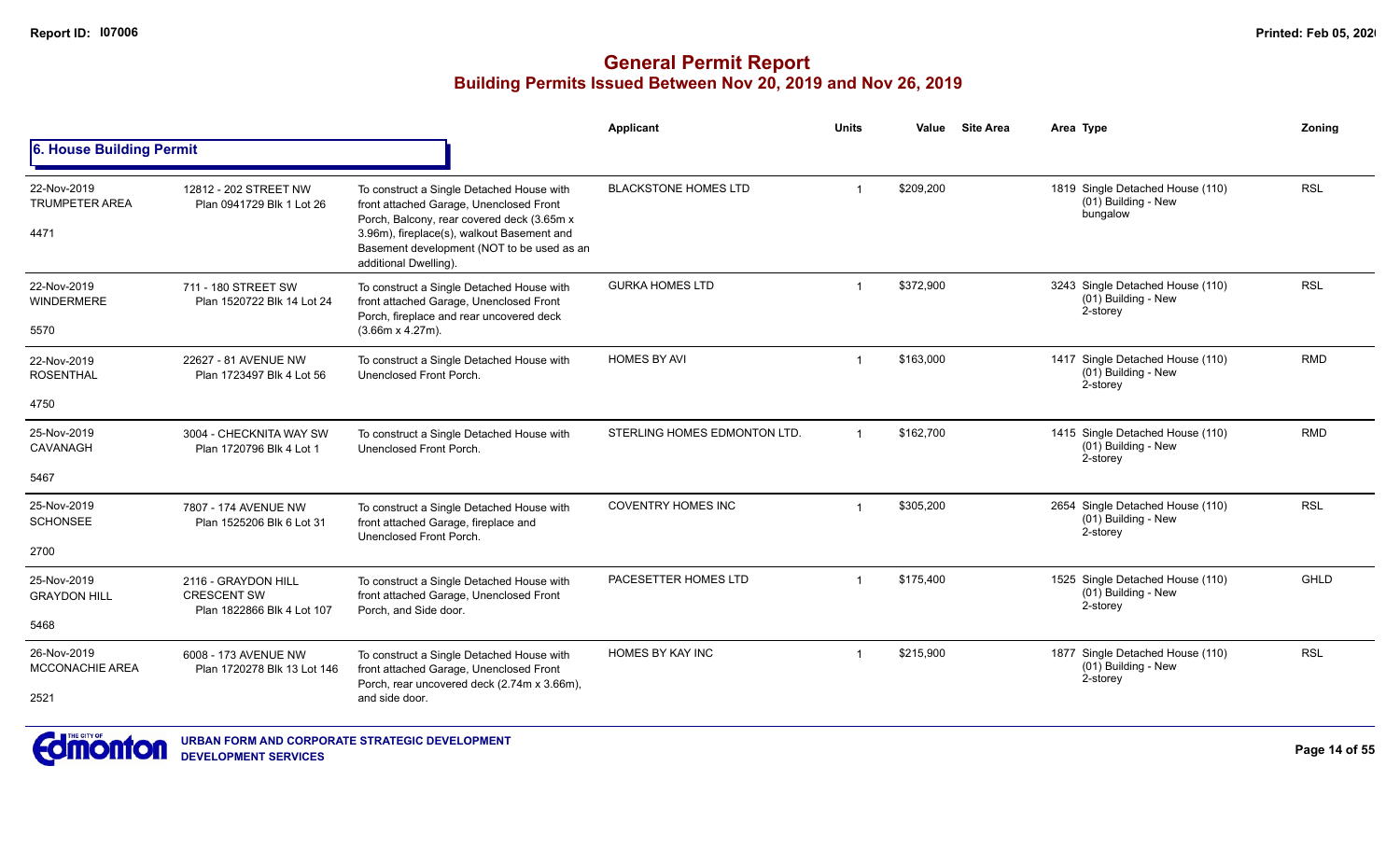|                                       |                                                                                                                                                                                                                                                                                              |                                                                                                                                           | Applicant                    | <b>Units</b> | Value     | <b>Site Area</b> | Area Type                                                             | Zoning        |
|---------------------------------------|----------------------------------------------------------------------------------------------------------------------------------------------------------------------------------------------------------------------------------------------------------------------------------------------|-------------------------------------------------------------------------------------------------------------------------------------------|------------------------------|--------------|-----------|------------------|-----------------------------------------------------------------------|---------------|
| 6. House Building Permit              |                                                                                                                                                                                                                                                                                              |                                                                                                                                           |                              |              |           |                  |                                                                       |               |
| 26-Nov-2019<br><b>MCCONACHIE AREA</b> | 6439 - 176 AVENUE NW<br>Plan 1922870 Blk 28 Lot 3                                                                                                                                                                                                                                            | To construct a Single Detached House with<br>Unenclosed Front Porch, rear uncovered deck<br>$(3.05m \times 3.05m)$ and fireplace.         | <b>SANGAM HOMES LTD</b>      |              | \$176,100 |                  | 1531 Single Detached House (110)<br>(01) Building - New<br>2-storey   | <b>RMD</b>    |
| 2521                                  |                                                                                                                                                                                                                                                                                              |                                                                                                                                           |                              |              |           |                  |                                                                       |               |
| 26-Nov-2019<br>SECORD                 | 9627 - 224 STREET NW<br>Plan 1723645 Blk 6 Lot 161                                                                                                                                                                                                                                           | To construct a Single Detached House with<br>front attached Garage and Unenclosed Front<br>Porch.                                         | STERLING HOMES EDMONTON LTD. |              | \$267,100 |                  | 2323 Single Detached House (110)<br>$(01)$ Building - New<br>2-storey | <b>RMD</b>    |
| 4487                                  |                                                                                                                                                                                                                                                                                              |                                                                                                                                           |                              |              |           |                  |                                                                       |               |
| 26-Nov-2019<br><b>GRIESBACH</b>       | 7042 - NEWSON ROAD NW<br>Plan 1423823 Blk 31 Lot 61                                                                                                                                                                                                                                          | To construct a Single Detached House with<br>Unenclosed Front Porch.                                                                      | <b>HOMES BY AVI</b>          |              | \$188,600 |                  | 1640 Single Detached House (110)<br>(01) Building - New<br>2-storey   | <b>GLG</b>    |
| 3111                                  |                                                                                                                                                                                                                                                                                              |                                                                                                                                           |                              |              |           |                  |                                                                       |               |
| 26-Nov-2019<br>MCCONACHIE AREA        | 922 - MCCONACHIE<br><b>BOULEVARD NW</b><br>Plan 1723088 Blk 10 Lot 58                                                                                                                                                                                                                        | To construct a Single Detached House with<br>front attached Garage, Unenclosed front Porch,<br>rear uncovered deck (3.05m x 3.05m) and to | JAYMAN MASTERBUILT INC       |              | \$233,600 |                  | 2031 Single Detached House (110)<br>(01) Building - New<br>2-storey   | <b>RMD</b>    |
| 2521                                  |                                                                                                                                                                                                                                                                                              | install a Renewable Energy Device to a Single<br>Detached House (6 Solar-electric (PV) panels<br>on the roof).                            |                              |              |           |                  |                                                                       |               |
| 26-Nov-2019<br><b>WALKER</b>          | 804 - WELSH DRIVE SW<br>Plan 0729907 Blk 1 Lot 22                                                                                                                                                                                                                                            | To construct a 5 unit Row House (Units<br>144-148) Blk 6                                                                                  | LANDMARK COMMUNITIES INC     | 5            | \$804,700 |                  | 6997 Row House Condo (335)<br>(01) Building - New<br>3-storey         | RA7, RSL, RF4 |
| 6662                                  |                                                                                                                                                                                                                                                                                              |                                                                                                                                           |                              |              |           |                  |                                                                       |               |
| 25-Nov-2019<br>SECORD                 | 22341 - 93A AVENUE NW<br>To construct a Single Detached House with<br>Unenclosed Front Porch, Basement<br>Plan 1723442 Blk 27 Lot 56<br>development (NOT to be used as an additional<br>Dwelling) and to install a Renewable Energy<br>Device (6 Solar-electric (PV) panels on the<br>roof). |                                                                                                                                           | JAYMAN MASTERBUILT INC       |              | \$166,400 |                  | 1447 Single Detached House (110)<br>$(01)$ Building - New<br>2-storey | <b>RMD</b>    |
| 4487                                  |                                                                                                                                                                                                                                                                                              |                                                                                                                                           |                              |              |           |                  |                                                                       |               |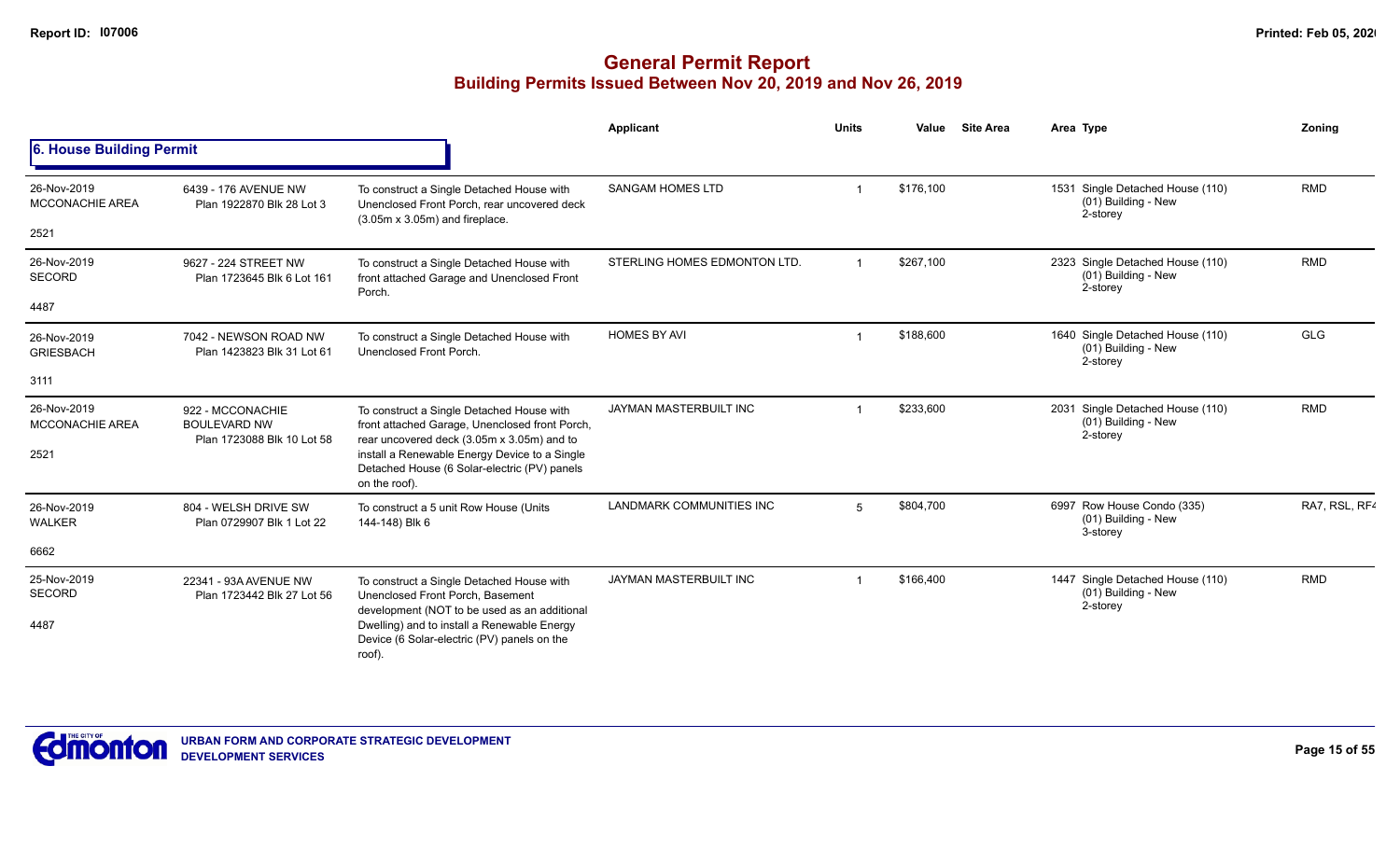|                                                  |                                                                         |                                                                                                                                                                                                                                                                                      | Applicant                 | <b>Units</b> | Value     | <b>Site Area</b> | Area Type                                                           | Zoning          |
|--------------------------------------------------|-------------------------------------------------------------------------|--------------------------------------------------------------------------------------------------------------------------------------------------------------------------------------------------------------------------------------------------------------------------------------|---------------------------|--------------|-----------|------------------|---------------------------------------------------------------------|-----------------|
| 6. House Building Permit                         |                                                                         |                                                                                                                                                                                                                                                                                      |                           |              |           |                  |                                                                     |                 |
| 25-Nov-2019<br><b>CHARLESWORTH</b><br>6661       | 176 - CHARLESWORTH DRIVE<br>SW<br>Plan 1922728 Blk 13 Lot 4             | To construct a Single Detached House with<br>Unenclosed Front Porch and a Renewable<br>Energy Device (6 Solar-electric (PV) panels on<br>the roof).                                                                                                                                  | JAYMAN MASTERBUILT INC    |              | \$186,300 |                  | 1620 Single Detached House (110)<br>(01) Building - New<br>2-storey | <b>RMD</b>      |
| 25-Nov-2019<br><b>GRAYDON HILL</b><br>5468       | 2114 - GRAYDON HILL<br><b>CRESCENT SW</b><br>Plan 1822866 Blk 4 Lot 106 | To construct a Single Detached House with<br>front attached Garage and Unenclosed Front<br>Porch.                                                                                                                                                                                    | PACESETTER HOMES LTD      |              | \$206,300 |                  | 1794 Single Detached House (110)<br>(01) Building - New<br>2-storey | <b>GHLD</b>     |
| 25-Nov-2019<br><b>WINDERMERE</b><br>5570         | 4146 - WHISPERING RIVER<br>DRIVE NW<br>Plan 1125154 Blk 1 Lot 61        | To construct a Single Detached House with<br>front attached Garage, Unenclosed Front<br>Porch, rear uncovered deck (8.08m x 5.03m),<br>Basement development (NOT to be used as an<br>additional Dwelling) (2 bedrooms, 1 bathroom,<br>theater room, mechanical room), and fireplace. | WHITE EAGLE HOMES LTD     |              | \$233,100 |                  | 2027 Single Detached House (110)<br>(01) Building - New<br>bungalow | RF <sub>1</sub> |
| 25-Nov-2019<br><b>ALLARD</b><br>5458             | 4741 - ALWOOD BEND SW<br>Plan 1823179 Blk 19 Lot 19                     | To construct a Single Detached House with<br>front attached Garage, Unenclosed Front<br>Porch, rear uncovered deck (3.05m x 3.66m)<br>and to install a Renewable Energy Device (6<br>Solar-electric (PV) panels on the roof).                                                        | JAYMAN MASTERBUILT INC    |              | \$188.700 |                  | 1641 Single Detached House (110)<br>(01) Building - New<br>2-storey | <b>RMD</b>      |
| 25-Nov-2019<br><b>WEBBER GREENS</b><br>4740      | 9444 - 206 STREET NW<br>Plan 1623718 Blk 36 Lot 80                      | To construct a Single Detached House with<br>front attached Garage, Unenclosed Front<br>Porch, Basement development (NOT to be used<br>as an additional Dwelling) and fireplace.                                                                                                     | <b>HOMEXX CORPORATION</b> |              | \$183,300 |                  | 1594 Single Detached House (110)<br>(01) Building - New<br>bungalow | <b>RSL</b>      |
| 25-Nov-2019<br><b>GLENRIDDING RAVINE</b><br>5579 | 363 - GLENRIDDING RAVINE<br><b>ROAD SW</b><br>Plan 1723622 Blk 15 Lot 6 | To construct a Single Detached House with<br>front attached Garage, Unenclosed Front<br>Porch, rear uncovered deck (4.22m x 2.44m),<br>and Side door.                                                                                                                                | ALLSEASON CUSTOM HOMES    |              | \$291,200 |                  | 2532 Single Detached House (110)<br>(01) Building - New<br>2-storey | <b>RSL</b>      |

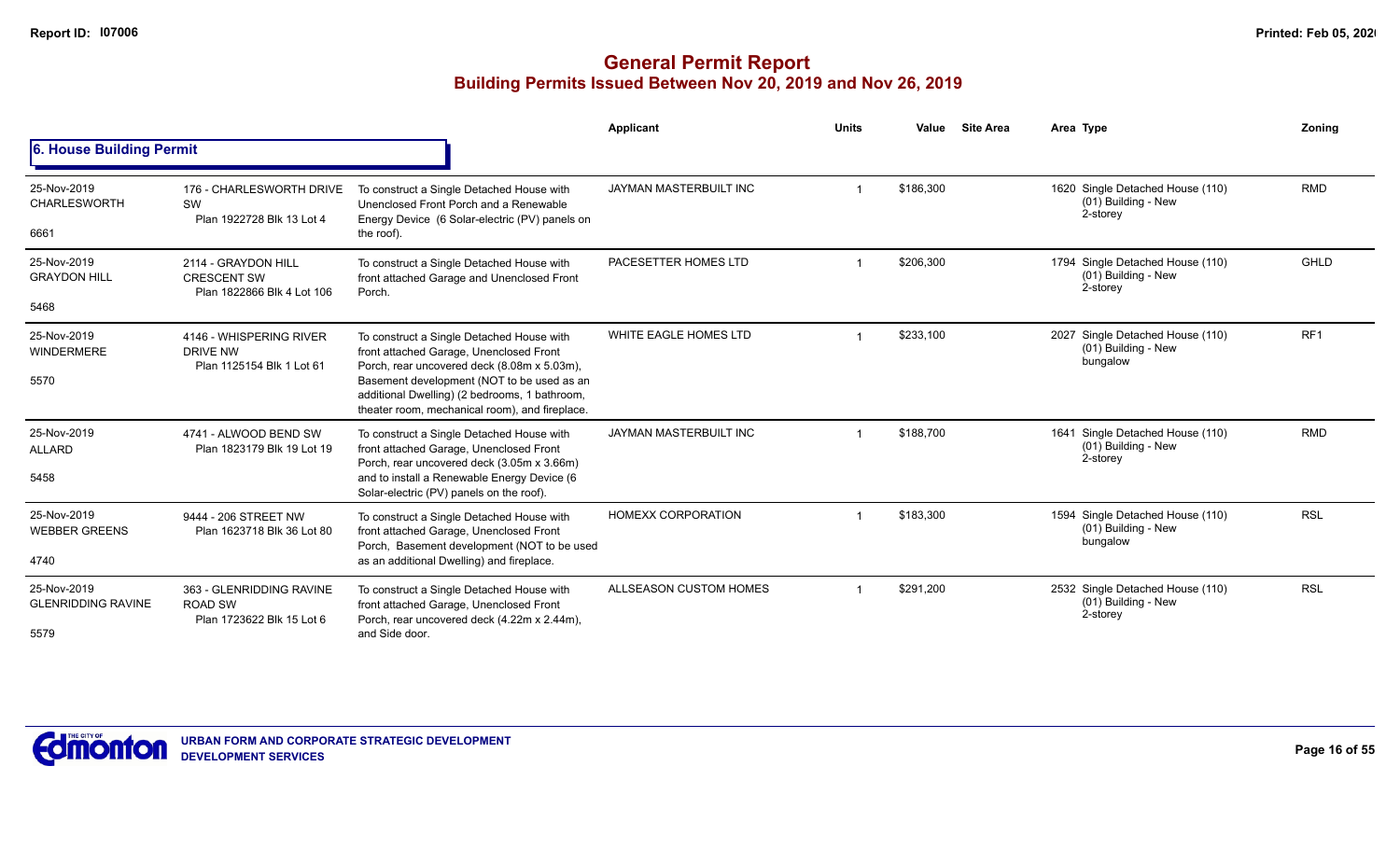|                                                    |                                                                                                                                                                |                                                                                                                                                                                                         | <b>Applicant</b>              | <b>Units</b>           | Value     | <b>Site Area</b> | Area Type                                                           | Zonina          |
|----------------------------------------------------|----------------------------------------------------------------------------------------------------------------------------------------------------------------|---------------------------------------------------------------------------------------------------------------------------------------------------------------------------------------------------------|-------------------------------|------------------------|-----------|------------------|---------------------------------------------------------------------|-----------------|
| 6. House Building Permit                           |                                                                                                                                                                |                                                                                                                                                                                                         |                               |                        |           |                  |                                                                     |                 |
| 26-Nov-2019<br><b>SECORD</b><br>4487               | 9716 - 224 STREET NW<br>Plan 1922462 Blk 25 Lot 87                                                                                                             | To construct a Single Detached House with<br>front attached Garage, fireplace, Unenclosed<br>Front Porch, residential sales centre and rear<br>uncovered deck (6.71m x 3.05m).                          | PACESETTER HOMES LTD          |                        | \$177,900 |                  | 1547 Single Detached House (110)<br>(01) Building - New<br>2-storey | <b>RMD</b>      |
| 26-Nov-2019<br><b>DESROCHERS AREA</b><br>5463      | 11919 - 35 AVENUE SW<br>Plan 1823257 Blk 16 Lot 22<br>11917 - 35 AVENUE SW<br>Plan 1823257 Blk 16 Lot 23<br>11915 - 35 AVENUE SW<br>Plan 1823257 Blk 16 Lot 24 | To construct a 3 Row Housing Development<br>with rear attached Garage(s), Unenclosed<br>Front Porch(s), front Balcony(s), and<br>fireplace(s).                                                          | STERLING HOMES EDMONTON LTD.  | 3                      | \$506,300 |                  | 4403 Row House (330)<br>(01) Building - New                         | RF <sub>5</sub> |
| 26-Nov-2019<br><b>DESROCHERS AREA</b><br>5463      | 2838 - DUKE CRESCENT SW<br>Plan 1723641 Blk 13 Lot 23                                                                                                          | To construct a Single Detached House with<br>Unenclosed Front Porch, rear uncovered deck<br>(1.22m x 2.44 m) and to install a Renewable<br>Energy Device (6 Solar-electric (PV) panels on<br>the roof). | <b>JAYMAN MASTERBUILT INC</b> |                        | \$190,000 |                  | 1652 Single Detached House (110)<br>(01) Building - New<br>2-storey | <b>RMD</b>      |
| 26-Nov-2019<br><b>MCCONACHIE AREA</b><br>2521      | 6450 - 177A AVENUE NW<br>Plan 1721305 Blk 23 Lot 53                                                                                                            | To construct a Single Detached House with<br>Unenclosed Front Porch and rear uncovered<br>deck (3.05m x 3.05m).                                                                                         | <b>SANGAM HOMES LTD</b>       |                        | \$176.100 |                  | 1531 Single Detached House (110)<br>(01) Building - New<br>2-storey | <b>RMD</b>      |
| 26-Nov-2019<br><b>BRITANNIA YOUNGSTOWN</b><br>4060 | 10308 - 159 STREET NW<br>Plan 2857HW Blk 18 Lot 3                                                                                                              | To construct a Semi-Detached House with<br>Unenclosed Front Porches, Side doors and to<br>develop Secondary Suites in the Basement.                                                                     | <b>TECH VIEW HOMES LTD</b>    | $\boldsymbol{\Lambda}$ | \$238,300 |                  | 2072 Semi-Detached House (210)<br>(01) Building - New<br>bungalow   | RF4             |
| 26-Nov-2019<br><b>CHAPPELLE AREA</b><br>5462       | 7599 - CREIGHTON PLACE SW<br>Plan 1723183 Blk 14 Lot 27                                                                                                        | To construct a Single Detached House with<br>front attached Garage, fireplace, Unenclosed<br>Front Porch, rear uncovered deck (3.02m x<br>2.44m) and Side door.                                         | <b>SIYONA HOMES LTD</b>       |                        | \$190,400 |                  | 1656 Single Detached House (110)<br>(01) Building - New<br>2-storey | <b>RMD</b>      |

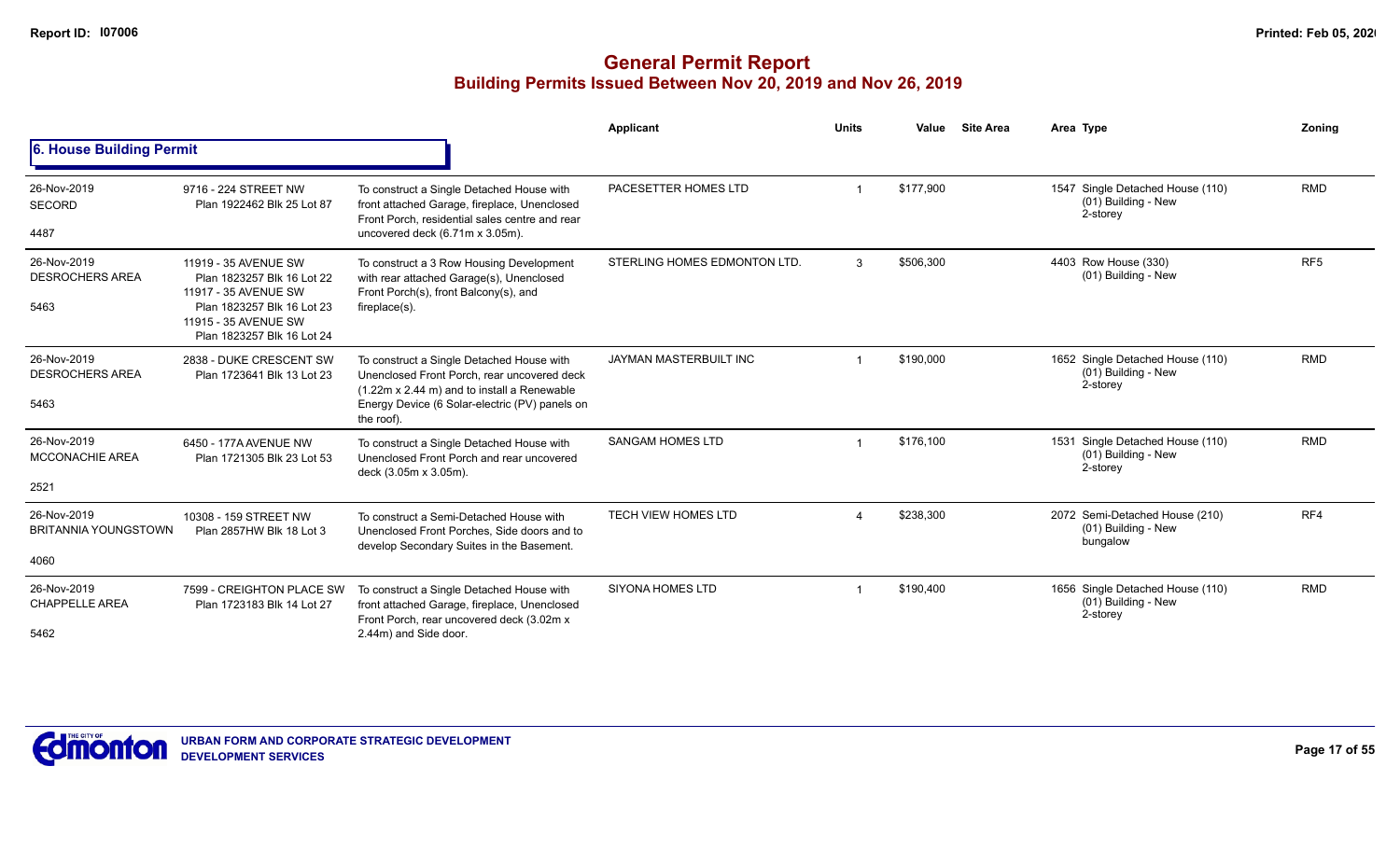|                                              |                                                     |                                                                                                                                                                                    | Applicant                             | <b>Units</b>   | Value       | <b>Site Area</b> | Area Type                                                           | Zoning          |
|----------------------------------------------|-----------------------------------------------------|------------------------------------------------------------------------------------------------------------------------------------------------------------------------------------|---------------------------------------|----------------|-------------|------------------|---------------------------------------------------------------------|-----------------|
| 6. House Building Permit                     |                                                     |                                                                                                                                                                                    |                                       |                |             |                  |                                                                     |                 |
| 26-Nov-2019<br><b>STILLWATE</b><br>R<br>4468 | 1535 - 200 STREET NW<br>Plan 1723514 Blk 7 Lot 31   | To construct a Single Detached House with<br>front attached Garage and Unenclosed Front<br>Porch.                                                                                  | <b>MATTAMY CORP</b>                   |                | \$210,100   |                  | 1827 Single Detached House (110)<br>(01) Building - New<br>2-storey | <b>SLD</b>      |
| 26-Nov-2019<br><b>KESWICK AREA</b><br>5576   | 4097 - KINSELLA WAY SW<br>Plan 1920220 Blk 3 Lot 21 | To construct a Single Detached House with<br>front attached Garage, Unenclosed Front Porch<br>and install a Renewable Energy Device (6<br>Solar-electric (PV) panels on the roof). | JAYMAN MASTERBUILT INC                |                | \$205,200   |                  | 1784 Single Detached House (110)<br>(01) Building - New<br>2-storey | <b>RMD</b>      |
| 26-Nov-2019<br><b>WALKER</b>                 | 804 - WELSH DRIVE SW<br>Plan 0729907 Blk 1 Lot 22   | To construct a 7 units Row House (Units<br>127-133) Blk 21                                                                                                                         | <b>LANDMARK COMMUNITIES INC</b>       | $\overline{7}$ | \$1,126,500 |                  | 9796 Row House Condo (335)<br>(01) Building - New<br>3-storey       | RA7, RSL, RF4   |
| 6662                                         |                                                     |                                                                                                                                                                                    |                                       |                |             |                  |                                                                     |                 |
| 26-Nov-2019<br><b>WALKER</b>                 | 804 - WELSH DRIVE SW<br>Plan 0729907 Blk 1 Lot 22   | To construct a 5 units Row House (Units<br>134-138) Blk 14                                                                                                                         | <b>LANDMARK COMMUNITIES INC</b>       | 5              | \$804,700   |                  | 6997 Row House Condo (335)<br>(01) Building - New<br>3-storey       | RA7, RSL, RF4   |
| 6662                                         |                                                     |                                                                                                                                                                                    |                                       |                |             |                  |                                                                     |                 |
| 26-Nov-2019<br>QUEEN ALEXANDRA               | 10541 - 76 AVENUE NW<br>Plan I25 Blk 48 Lot 10      | To construct a Semi-Detached House with<br>fireplace and veranda.                                                                                                                  | <b>Shan Construction Services Ltd</b> | 2              | \$268,300   |                  | 2333 Semi-Detached House (210)<br>(01) Building - New<br>2-storey   | RF <sub>3</sub> |
| 5330                                         |                                                     |                                                                                                                                                                                    |                                       |                |             |                  |                                                                     |                 |
| 26-Nov-2019<br><b>WALKER</b>                 | 804 - WELSH DRIVE SW<br>Plan 0729907 Blk 1 Lot 22   | To construct a 5 units Row House (Units<br>139-143) Blk 11                                                                                                                         | <b>LANDMARK COMMUNITIES INC</b>       | 5              | \$804,700   |                  | 6997 Row House Condo (335)<br>(01) Building - New<br>3-storey       | RA7, RSL, RF4   |
| 6662                                         |                                                     |                                                                                                                                                                                    |                                       |                |             |                  |                                                                     |                 |
| 26-Nov-2019<br><b>DESROCHERS AREA</b>        | 1313 - DARBY WAY SW<br>Plan 1823252 Blk 8 Lot 18    | To construct a Single Detached House with<br>Unenclosed Front Porch, rear landing and to<br>install a Renewable Energy Device (6                                                   | JAYMAN MASTERBUILT INC                |                | \$180,100   |                  | 1566 Single Detached House (110)<br>(01) Building - New<br>2-storey | <b>RMD</b>      |
| 5463                                         |                                                     | Solar-electric (PV) panels on the roof).                                                                                                                                           |                                       |                |             |                  |                                                                     |                 |

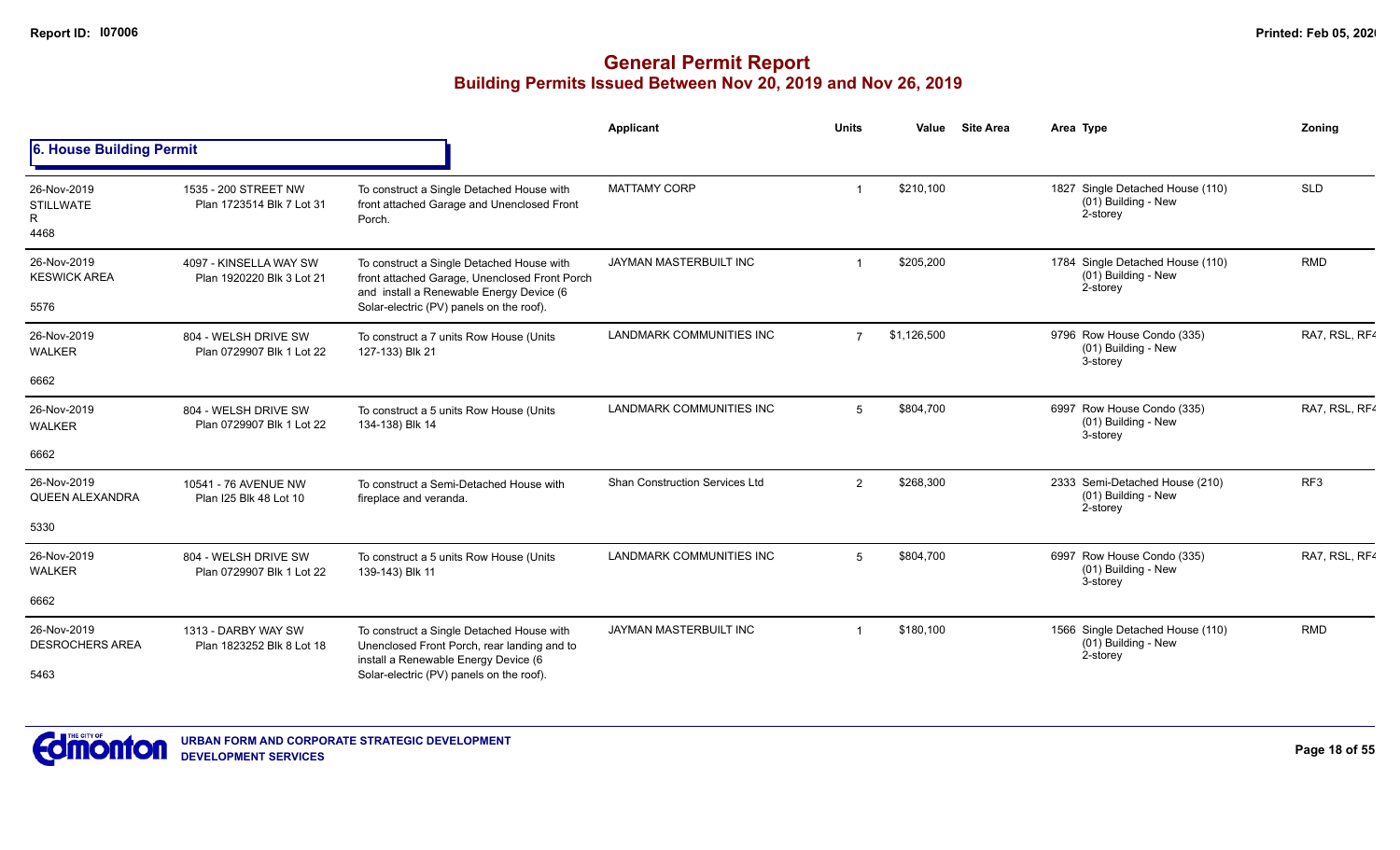|                                                   |                                                                    |                                                                                                                                                                                                                                                                                                                                                                                                                           | Applicant                | <b>Units</b>   | <b>Site Area</b><br>Value | Area Type                                                            | Zoning          |
|---------------------------------------------------|--------------------------------------------------------------------|---------------------------------------------------------------------------------------------------------------------------------------------------------------------------------------------------------------------------------------------------------------------------------------------------------------------------------------------------------------------------------------------------------------------------|--------------------------|----------------|---------------------------|----------------------------------------------------------------------|-----------------|
| 6. House Building Permit                          |                                                                    |                                                                                                                                                                                                                                                                                                                                                                                                                           |                          |                |                           |                                                                      |                 |
| 26-Nov-2019<br><b>GLENRIDDING HEIGHTS</b><br>5578 | 1010C - RABBIT HILL ROAD SW<br>Condo Common Area (Plan<br>1920491) | To construct a 7 unit Row House (units #7 to<br>13) BLK 10                                                                                                                                                                                                                                                                                                                                                                | LANDMARK COMMUNITIES INC | $\overline{7}$ | \$1,126,500               | 9796 Row House Condo (335)<br>(01) Building - New<br>3-storey        | RA7             |
| <b>Home Improvement Permit</b>                    |                                                                    |                                                                                                                                                                                                                                                                                                                                                                                                                           |                          |                |                           |                                                                      |                 |
| 22-Nov-2019<br><b>HILLVIEW</b><br>6300            | 6304 - 34B AVENUE NW<br>Plan 7721467 Blk 27 Lot 63                 | To construct exterior alterations and a second<br>Storey front addition with Secondary Suite to a<br>Single Detached House (front attached Garage<br>(7.52m x 7.32m) with second Storey<br>Secondary Suite upper (bedroom, living room,<br>bathroom, and kitchen); And to construct 2 new<br>windows on the east-elevation of the existing<br>House (main floor window 1.53m x 1.22m,<br>basement window 1.53m x 0.76m)). | N/A                      |                |                           | 49 Single Detached House (110)<br>(07) Add Suites to Single Dwelling | RF <sub>1</sub> |
| 22-Nov-2019<br><b>HILLVIEW</b><br>6300            | 6304 - 34B AVENUE NW<br>Plan 7721467 Blk 27 Lot 63                 | To construct exterior alterations and a second<br>Storey front addition with Secondary Suite to a<br>Single Detached House (front attached Garage<br>(7.52m x 7.32m) with second Storey<br>Secondary Suite upper (bedroom, living room,<br>bathroom, and kitchen); And to construct 2 new<br>windows on the east-elevation of the existing<br>House (main floor window 1.53m x 1.22m,<br>basement window 1.53m x 0.76m)). | N/A                      | $\Omega$       | \$63,000                  | Single Detached House (110)<br>(02) Addition                         | RF <sub>1</sub> |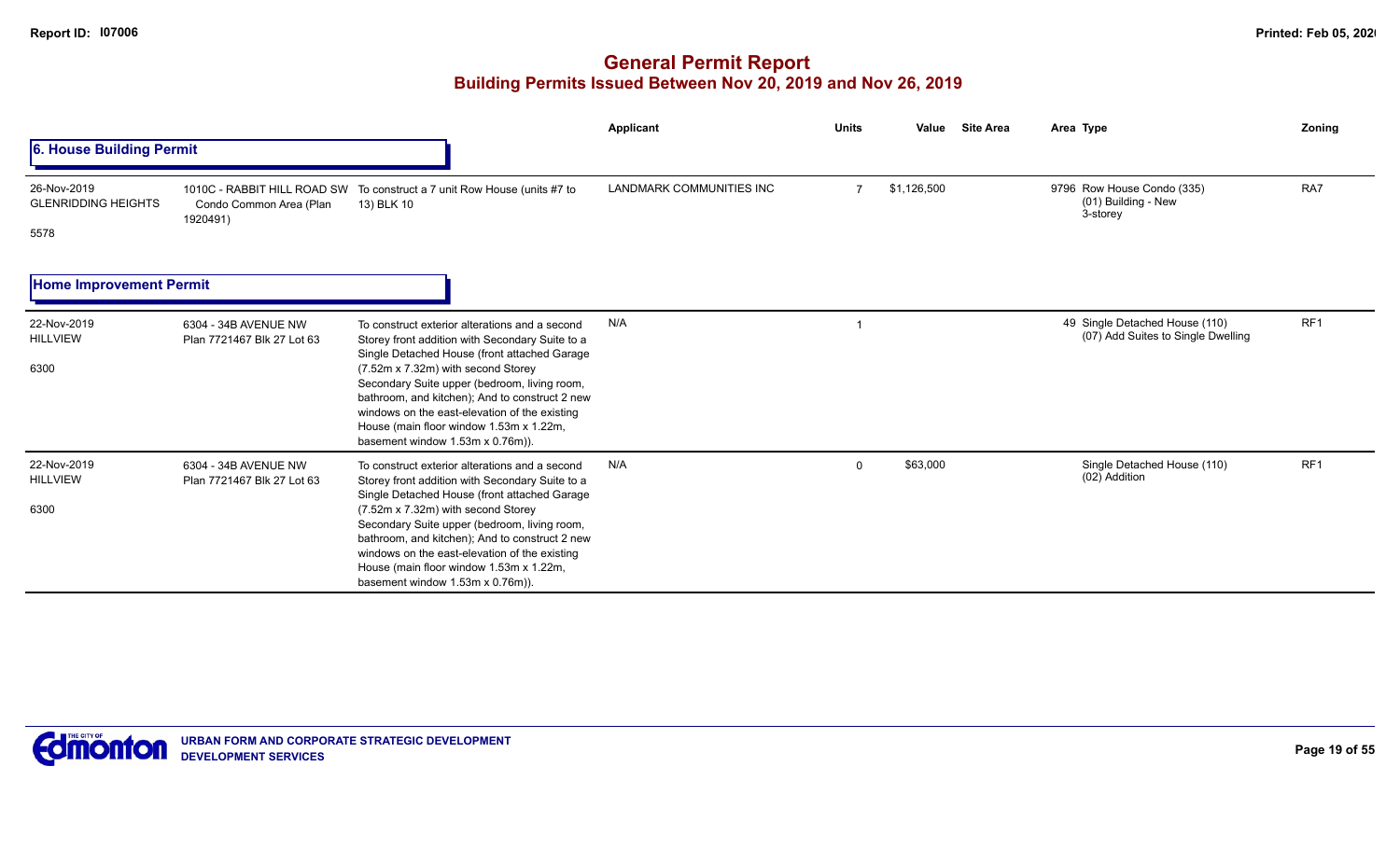|                                         |                                                        |                                                                                                                                                                                                                                                                                                                                                                                                                           | Applicant                 | <b>Units</b>   | Value    | <b>Site Area</b> | Area Type                                                            | Zoning          |
|-----------------------------------------|--------------------------------------------------------|---------------------------------------------------------------------------------------------------------------------------------------------------------------------------------------------------------------------------------------------------------------------------------------------------------------------------------------------------------------------------------------------------------------------------|---------------------------|----------------|----------|------------------|----------------------------------------------------------------------|-----------------|
| <b>Home Improvement Permit</b>          |                                                        |                                                                                                                                                                                                                                                                                                                                                                                                                           |                           |                |          |                  |                                                                      |                 |
| 22-Nov-2019<br><b>HILLVIEW</b><br>6300  | 6304 - 34B AVENUE NW<br>Plan 7721467 Blk 27 Lot 63     | To construct exterior alterations and a second<br>Storey front addition with Secondary Suite to a<br>Single Detached House (front attached Garage<br>(7.52m x 7.32m) with second Storey<br>Secondary Suite upper (bedroom, living room,<br>bathroom, and kitchen); And to construct 2 new<br>windows on the east-elevation of the existing<br>House (main floor window 1.53m x 1.22m,<br>basement window 1.53m x 0.76m)). | N/A                       | 0              |          |                  | Single Detached House (110)<br>(03) Interior Alterations             | RF <sub>1</sub> |
| 20-Nov-2019<br><b>SHERWOOD</b><br>4500  | 9218 - 154 STREET NW<br>Plan 1620699 Blk 11 Lot 31     | To develop a Secondary Suite in the Basement<br>of a Single Detached House (New Suite) (1<br>bed, 1 bath, Kitchen, Eating Nook, Living,<br>Laundry, Utility).                                                                                                                                                                                                                                                             | N/A                       | $\overline{1}$ | \$30,000 |                  | 73 Single Detached House (110)<br>(07) Add Suites to Single Dwelling | RF <sub>1</sub> |
| 21-Nov-2019<br><b>PATRICIA HEIGHTS</b>  | 16107 - PATRICIA DRIVE NW<br>Plan 1120528 Blk 8 Lot 9A | To demolish a Single Detached House.                                                                                                                                                                                                                                                                                                                                                                                      | N/A                       | $-1$           | \$6,500  |                  | Single Detached House (110)<br>(99) Demolition                       | RF1             |
| 4390                                    |                                                        |                                                                                                                                                                                                                                                                                                                                                                                                                           |                           |                |          |                  |                                                                      |                 |
| 25-Nov-2019<br><b>MATT BERRY</b>        | 6235 - 162B AVENUE NW<br>Plan 9220647 Blk 11 Lot 22    | To construct an Accessory building (gazebo,<br>3.35m x 3.5m octagonal shape).                                                                                                                                                                                                                                                                                                                                             | N/A                       | $\mathbf 0$    | \$0      |                  | 11 Gazebo (090)<br>(01) Building - New                               | RF <sub>1</sub> |
| 2500                                    |                                                        |                                                                                                                                                                                                                                                                                                                                                                                                                           |                           |                |          |                  |                                                                      |                 |
| 22-Nov-2019<br><b>MCKERNAN</b>          | 11157 - 77 AVENUE NW<br>Plan 1822703 Blk 16 Lot 2A     | To develop a Secondary Suite in the Basement<br>of a Semi-detached House (New Suite). 2<br>bedrooms, 1 bathroom, kitchen and Mechanical                                                                                                                                                                                                                                                                                   | PHD HOMES LTD             | $\overline{1}$ | \$24,000 |                  | Semi-Detached House (210)<br>(07) Add Suites to Single Dwelling      | RF <sub>3</sub> |
| 5290                                    |                                                        | room                                                                                                                                                                                                                                                                                                                                                                                                                      |                           |                |          |                  |                                                                      |                 |
| 26-Nov-2019<br><b>GRANDVIEW HEIGHTS</b> | 6203 - GRAND VIEW DRIVE NW<br>Plan 5766MC Blk 1 Lot 23 | To construct a side addition to a Single<br>Detached House (Enclosed Porch, 2.74m x<br>$4.43m$ ).                                                                                                                                                                                                                                                                                                                         | <b>REFINE RENOVATIONS</b> | $\mathbf 0$    |          |                  | Single Detached House (110)<br>(02) Addition                         | RF <sub>1</sub> |
| 5210                                    |                                                        |                                                                                                                                                                                                                                                                                                                                                                                                                           |                           |                |          |                  |                                                                      |                 |

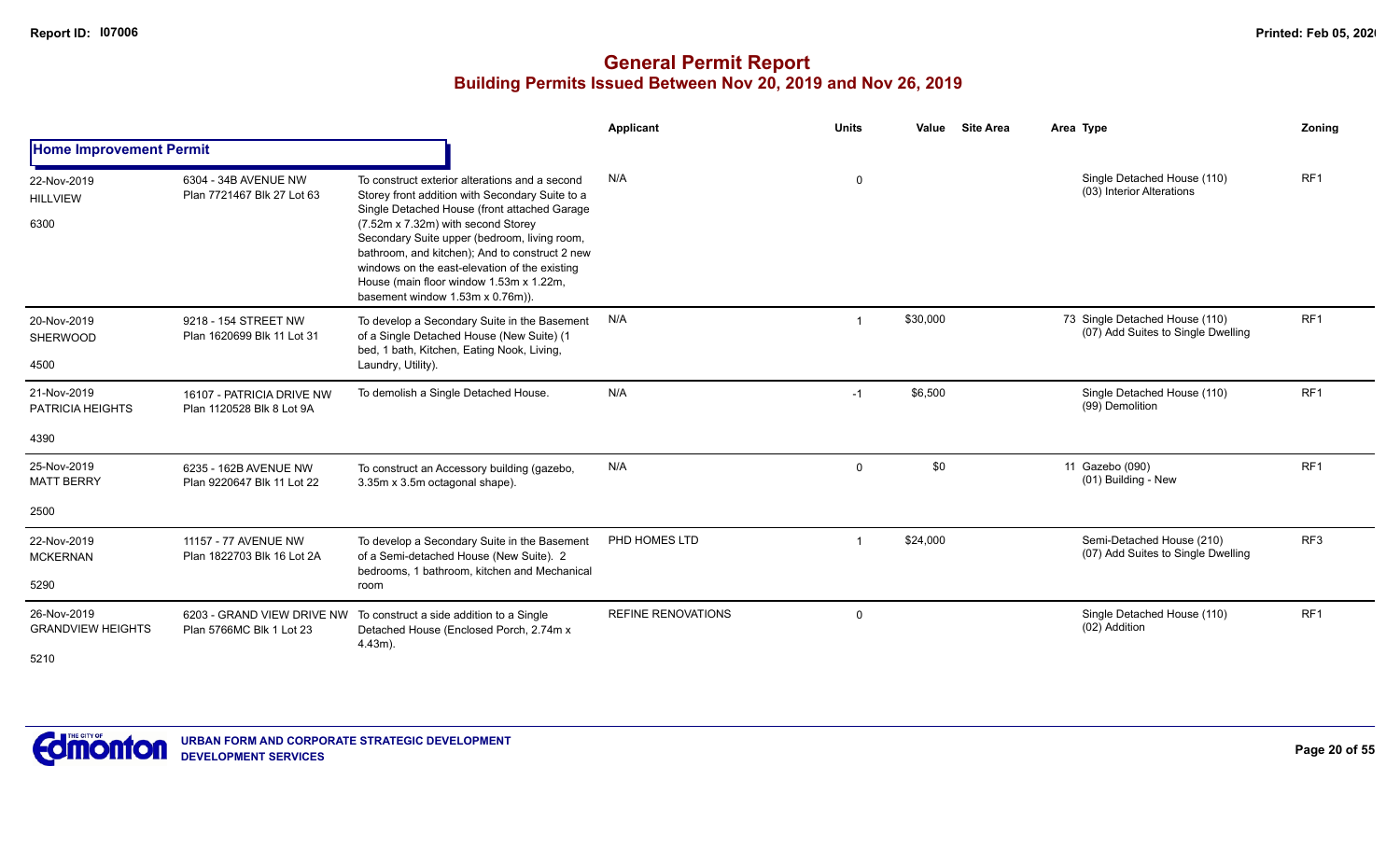|                                        |                                                     |                                                                                                                                                                                                                                                                                                                                                                                                                                                                  | <b>Applicant</b>                  | <b>Units</b> | Value<br><b>Site Area</b> | Area Type                                                | Zoning          |
|----------------------------------------|-----------------------------------------------------|------------------------------------------------------------------------------------------------------------------------------------------------------------------------------------------------------------------------------------------------------------------------------------------------------------------------------------------------------------------------------------------------------------------------------------------------------------------|-----------------------------------|--------------|---------------------------|----------------------------------------------------------|-----------------|
| <b>Home Improvement Permit</b>         |                                                     |                                                                                                                                                                                                                                                                                                                                                                                                                                                                  |                                   |              |                           |                                                          |                 |
| 21-Nov-2019<br><b>KIRKNESS</b><br>2430 | 14732 - 32 STREET NW<br>Plan 8020701 Blk 98 Lot 16A | To construct exterior and interior alterations to a<br>Single Detached House, main floor interior<br>alterations; Basement Development and<br>alterations to existing basement; enlarge 1 and<br>to add 1 new window $(1.52 \text{ m} \times 0.61 \text{ m})$ in the<br>basement; fire restoration (smoke damage),<br>basement development NOT to be used as an<br>additional Dwelling (2 bed, 1 bath, Media room,<br>Storage, Utility, NO KITCHEN, NO WET BAR). | PAUL DAVIS SYSTEMS OF EDMONTON    | $\mathbf 0$  |                           | Single Detached House (110)<br>(03) Exterior Alterations | RF4             |
| 21-Nov-2019<br><b>KIRKNESS</b><br>2430 | 14732 - 32 STREET NW<br>Plan 8020701 Blk 98 Lot 16A | To construct exterior and interior alterations to a<br>Single Detached House, main floor interior<br>alterations; Basement Development and<br>alterations to existing basement; enlarge 1 and<br>to add 1 new window $(1.52 \text{ m} \times 0.61 \text{ m})$ in the<br>basement; fire restoration (smoke damage),<br>basement development NOT to be used as an<br>additional Dwelling (2 bed, 1 bath, Media room,<br>Storage, Utility, NO KITCHEN, NO WET BAR)  | PAUL DAVIS SYSTEMS OF EDMONTON    | $\Omega$     |                           | Single Detached House (110)<br>(03) Interior Alterations | RF4             |
| 26-Nov-2019<br>THE HAMPTONS<br>4461    | 21132 - 59 AVENUE NW<br>Plan 0722780 Blk 41 Lot 7   | To construct a rear 2-tier uncovered deck to a<br>Single Detached House (5.94m x 3.30m @ 1.4m<br>in Height & 5.94 x 5.79m @ 0.6m in Height)                                                                                                                                                                                                                                                                                                                      | N/A                               | $\mathbf{0}$ | \$4,900                   | 20 Single Detached House (110)<br>(03) Deck Attached     | <b>RPL</b>      |
| 26-Nov-2019<br>THE HAMPTONS<br>4461    | 21132 - 59 AVENUE NW<br>Plan 0722780 Blk 41 Lot 7   | To construct a rear 2-tier uncovered deck to a<br>Single Detached House (5.94m x 3.30m @ 1.4m<br>in Height & $5.94 \times 5.79$ m @ 0.6m in Height)                                                                                                                                                                                                                                                                                                              | N/A                               | $\mathbf 0$  | \$8,600                   | 34 Single Detached House (110)<br>(03) Deck Attached     | <b>RPL</b>      |
| 25-Nov-2019<br><b>ALLENDALE</b>        | 10574 - 62 AVENUE NW<br>Plan 4314MC Blk 37 Lot 7    | To construct an Accessory Building (detached<br>Garage (7.31m x 7.31m)).                                                                                                                                                                                                                                                                                                                                                                                         | <b>SHAN CONSTRUCTION SERVICES</b> | $\Omega$     | \$8,600                   | 54 Detached Garage (010)<br>(01) Building - New          | RF <sub>3</sub> |

5010

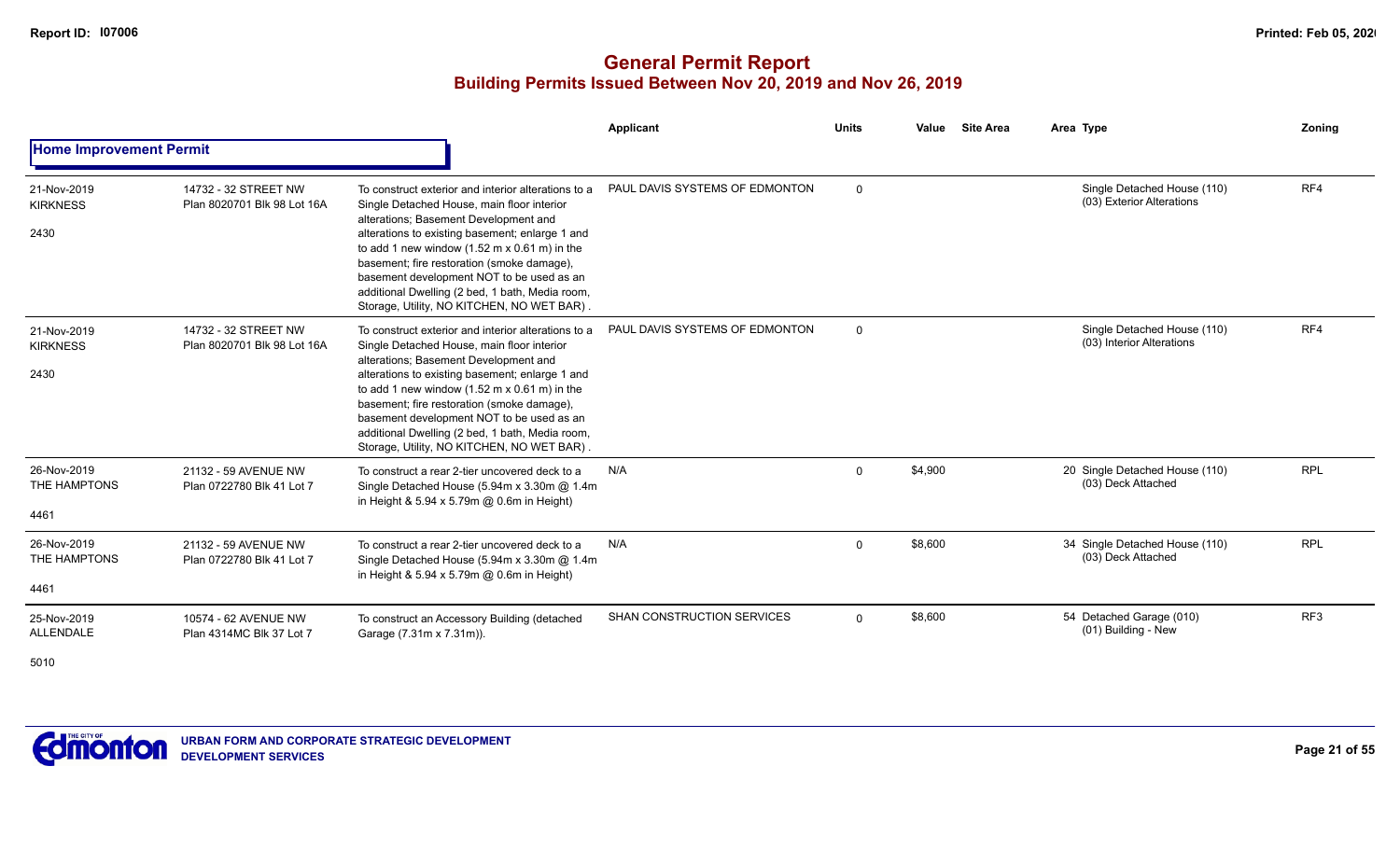|                                        |                                                     |                                                                                                                          | Applicant           | <b>Units</b> | <b>Site Area</b><br>Value | Area Type                                                             | Zoning          |
|----------------------------------------|-----------------------------------------------------|--------------------------------------------------------------------------------------------------------------------------|---------------------|--------------|---------------------------|-----------------------------------------------------------------------|-----------------|
| <b>Home Improvement Permit</b>         |                                                     |                                                                                                                          |                     |              |                           |                                                                       |                 |
| 25-Nov-2019<br><b>KING EDWARD PARK</b> | 8143 - 79 AVENUE NW<br>Plan 1738HW Blk 38 Lot 25    | To construct an Accessory building (mutual<br>detached Garage (10.97m x 6.1m)).                                          | 2173279 ALBERTA LTD | $\mathbf 0$  | \$10,800                  | 67 Detached Garage (010)<br>(01) Building - New                       | RF <sub>3</sub> |
| 6360                                   |                                                     |                                                                                                                          |                     |              |                           |                                                                       |                 |
| 20-Nov-2019<br><b>OXFORD</b>           | 16237 - 129A STREET NW<br>Plan 0226136 Blk 9 Lot 64 | To construct an Accessory Building (gazebo,<br>4.27m x 4.27m).                                                           | N/A                 | $\mathbf 0$  | \$0                       | 14 Gazebo (090)<br>(01) Building - New                                | <b>RSL</b>      |
| 3320                                   |                                                     |                                                                                                                          |                     |              |                           |                                                                       |                 |
| 26-Nov-2019<br><b>WELLINGTON</b>       | 13003 - 133 AVENUE NW<br>Plan 5570KS Blk 24 Lot 13  | To develop a Secondary Suite in the Basement<br>of a Single Detached House, existing without<br>permits.                 | N/A                 |              | \$40,000                  | 275 Single Detached House (110)<br>(07) Add Suites to Single Dwelling | RF <sub>1</sub> |
| 3430                                   |                                                     |                                                                                                                          |                     |              |                           |                                                                       |                 |
| 25-Nov-2019<br><b>MAPLE</b>            | 3912 - 5 STREET NW<br>Plan 1623032 Blk 6 Lot 156    | To construct a rear uncovered deck to a Single<br>Detached House (irregular shaped, 9.13m x<br>4.27m @ 0.91m in Height). | N/A                 | $\mathbf 0$  | \$10,000                  | 40 Single Detached House (110)<br>(03) Deck Attached                  | <b>RMD</b>      |
| 6441                                   |                                                     |                                                                                                                          |                     |              |                           |                                                                       |                 |
| 26-Nov-2019<br><b>KILKENNY</b>         | 7019 - 152B AVENUE NW<br>Plan 8121527 Blk 29 Lot 62 | To construct an Accessory Building (detached<br>Garage, 6.10m x 4.27m).                                                  | N/A                 | $\mathbf 0$  | \$4,200                   | 26 Detached Garage (010)<br>(01) Building - New                       | RF <sub>1</sub> |
| 2410                                   |                                                     |                                                                                                                          |                     |              |                           |                                                                       |                 |
| 25-Nov-2019<br><b>LENDRUM PLACE</b>    | 5123 - 112 STREET NW<br>Plan 1923300 Blk 4 Lot 7A   | To construct exterior alterations to an<br>Accessory building (relocating existing rear                                  | N/A                 | $\mathbf 0$  |                           | Detached Garage (010)<br>(03) Exterior Alterations                    | RF <sub>1</sub> |
| 5270                                   |                                                     | detached Garage 7.39m x 7.38m and installing a<br>new foundation).                                                       |                     |              |                           |                                                                       |                 |
| 20-Nov-2019<br><b>SUMMERSIDE</b>       | 7710 - 15 AVENUE SW<br>Plan 0424211 Blk 12 Lot 81   | To construct a rear uncovered deck (irregular<br>shape, 2.0m x 2.98m @ 4.0m in Height) existing<br>without permits.      | N/A                 | $\mathbf 0$  | \$1,300                   | 5 Single Detached House (110)<br>(03) Deck Attached                   | <b>RPL</b>      |
| 6213                                   |                                                     |                                                                                                                          |                     |              |                           |                                                                       |                 |

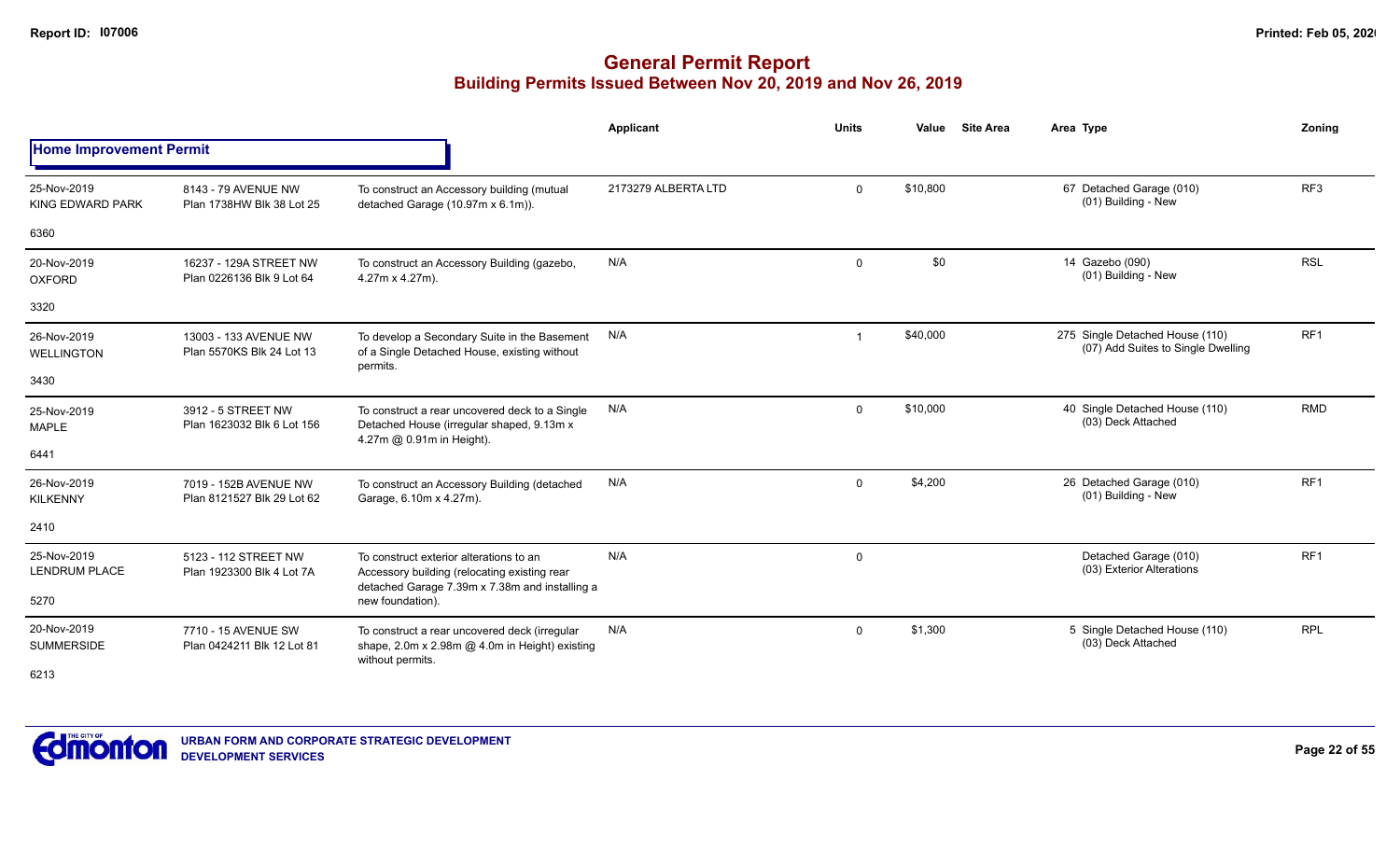|                                      |                                                        |                                                                                                                                           | Applicant                                      | <b>Units</b> | Value     | <b>Site Area</b> | Area Type                                                              | Zonina                           |
|--------------------------------------|--------------------------------------------------------|-------------------------------------------------------------------------------------------------------------------------------------------|------------------------------------------------|--------------|-----------|------------------|------------------------------------------------------------------------|----------------------------------|
| <b>Home Improvement Permit</b>       |                                                        |                                                                                                                                           |                                                |              |           |                  |                                                                        |                                  |
| 22-Nov-2019<br><b>CHAPPELLE AREA</b> | 4088 - CHAPPELLE GREEN SW<br>Plan 1822411 Blk 33 Lot 1 | To construct an Accessory Building (mutual<br>detached Garage 18.3 m x 6.1 m).                                                            | DAYTONA HOMES INC                              | $\mathbf 0$  | \$18,000  |                  | 112 Detached Garage (010)<br>(01) Building - New                       | DC2, DC2, DC.<br>DC2, DC2, DC    |
| 5462                                 |                                                        |                                                                                                                                           |                                                |              |           |                  |                                                                        |                                  |
| 25-Nov-2019<br><b>BANNERMAN</b>      | 2124 - 140 AVENUE NW<br>Plan 7820905 Blk 73 Lot 1      | To construct a side uncovered deck to a Single<br>Detached House (2.48m x 4.90m @ 0.65m in<br>height), existing without permits.          | N/A                                            | $\mathbf 0$  | \$3,100   |                  | 12 Single Detached House (110)<br>(03) Deck Attached                   | RF <sub>1</sub>                  |
| 2030                                 |                                                        |                                                                                                                                           |                                                |              |           |                  |                                                                        |                                  |
| 22-Nov-2019<br><b>OTTEWELL</b>       | 7215 - 96B AVENUE NW<br>Plan 6083KS Blk 19 Lot 8       | To construct an addition (Second Storey) and to<br>develop a Secondary Suite in the basement<br>(New Suite - 1 bedroom, bathroom, furnace | ULTIMATE THE EXTERIOR RENOVATOR!<br><b>INC</b> | $\Omega$     | \$276,600 |                  | Single Detached House (110)<br>(02) Addition                           | RF <sub>1</sub>                  |
| 6550                                 |                                                        | room, laudry room, living and kitchen area).                                                                                              |                                                |              |           |                  |                                                                        |                                  |
| 22-Nov-2019<br><b>OTTEWELL</b>       | 7215 - 96B AVENUE NW<br>Plan 6083KS Blk 19 Lot 8       | To construct an addition (Second Storey) and to<br>develop a Secondary Suite in the basement<br>(New Suite - 1 bedroom, bathroom, furnace | ULTIMATE THE EXTERIOR RENOVATOR!<br><b>INC</b> | - 1          |           |                  | 1254 Single Detached House (110)<br>(07) Add Suites to Single Dwelling | RF <sub>1</sub>                  |
| 6550                                 |                                                        | room, laudry room, living and kitchen area).                                                                                              |                                                |              |           |                  |                                                                        |                                  |
| 26-Nov-2019<br><b>FOREST HEIGHTS</b> | 10534 - 80 STREET NW<br>Plan 7520657 Blk 38 Lot 16B    | To construct exterior alterations to a<br>Semi-detached House (demolish sunroom).                                                         | N/A                                            | $\Omega$     |           |                  | Semi-Detached House (210)<br>(03) Exterior Alterations                 | RF <sub>3</sub>                  |
| 6230                                 |                                                        |                                                                                                                                           |                                                |              |           |                  |                                                                        |                                  |
| 25-Nov-2019<br><b>CHAPPELLE AREA</b> | 4076 - CHAPPELLE GREEN SW<br>Plan 1822411 Blk 32 Lot 8 | To construct an Accessory Building (mutual<br>detached Garage 24.4 m x 6.10 m).                                                           | DAYTONA HOMES INC                              | $\Omega$     | \$24,000  |                  | 149 Detached Garage (010)<br>(01) Building - New                       | DC2, DC2, DC.<br>DC <sub>2</sub> |
| 5462                                 |                                                        |                                                                                                                                           |                                                |              |           |                  |                                                                        |                                  |
| 23-Nov-2019<br><b>RITCHIE</b>        | 9850 - 74 AVENUE NW<br>Plan 2239X Blk 4 Lot 36         | To develop a Secondary Suite in the Basement<br>of a Single Detached House (Existing Suite).                                              | N/A                                            |              | \$15,000  |                  | 64 Single Detached House (110)<br>(07) Add Suites to Single Dwelling   | RF <sub>3</sub>                  |

6610

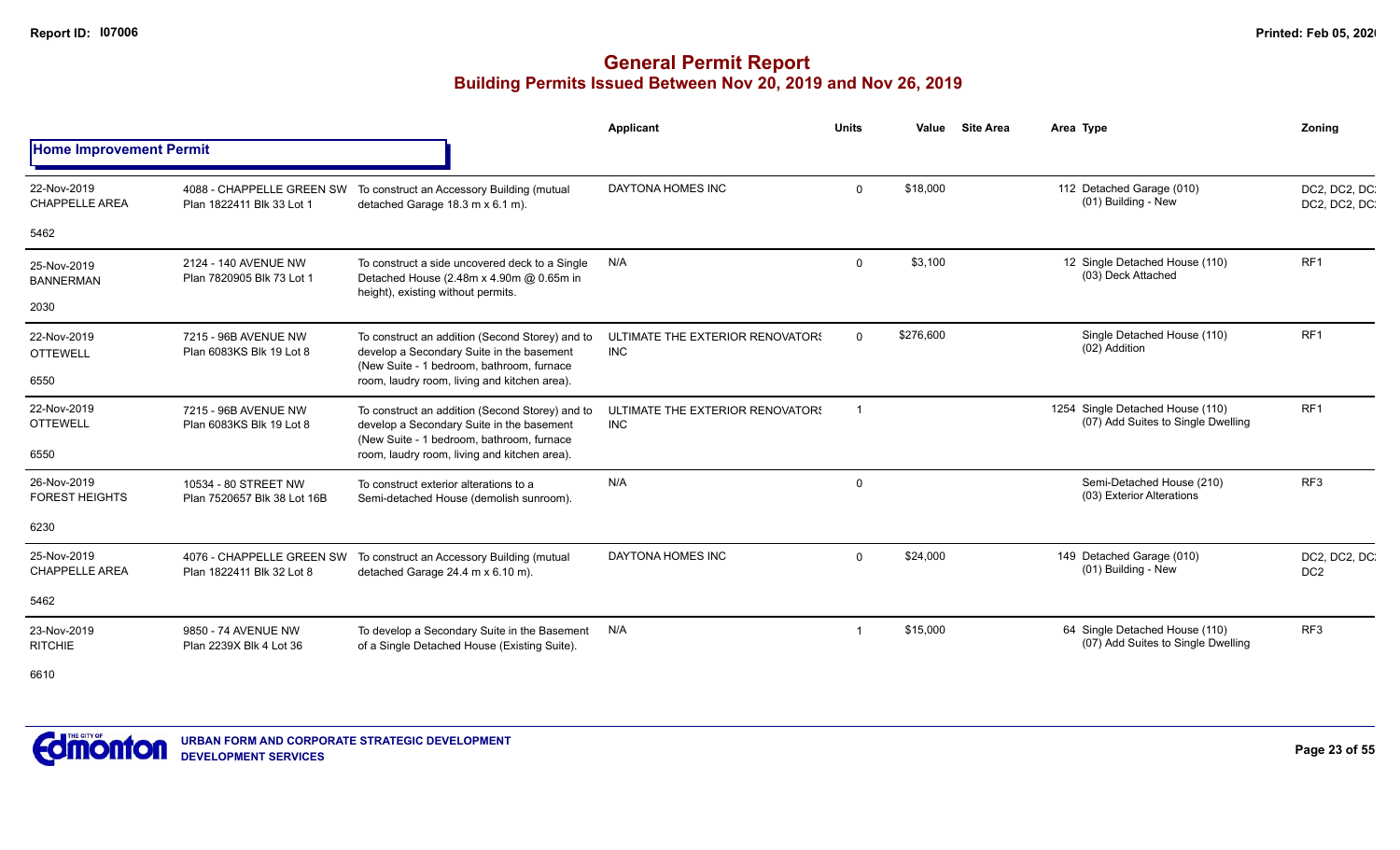|                                                    |                                                             |                                                                                                                                    | <b>Applicant</b>     | <b>Units</b> | Value    | <b>Site Area</b> | Area Type                                                         | Zoning                           |
|----------------------------------------------------|-------------------------------------------------------------|------------------------------------------------------------------------------------------------------------------------------------|----------------------|--------------|----------|------------------|-------------------------------------------------------------------|----------------------------------|
| <b>Home Improvement Permit</b>                     |                                                             |                                                                                                                                    |                      |              |          |                  |                                                                   |                                  |
| 21-Nov-2019<br><b>TRUMPETER AREA</b>               | 12831 - 204 STREET NW<br>Plan 1624048 Blk 6 Lot 36          | To construct an Accessory Building (mutual<br>detached Garage (24.4 m x 6.4 m)).                                                   | PACESETTER HOMES LTD | $\Omega$     | \$25,100 |                  | 156 Detached Garage (010)<br>(01) Building - New                  | RF5, RF5, RF5<br>RF <sub>5</sub> |
| 4471                                               |                                                             |                                                                                                                                    |                      |              |          |                  |                                                                   |                                  |
| 25-Nov-2019<br><b>ALLARD</b>                       | 2606 - ADAM COURT SW<br>Plan 1520863 Blk 20 Lot 45          | To develop a Secondary Suite in the Basement<br>of a Single Detached House (New Suite).                                            | N/A                  |              | \$10,000 |                  | Single Detached House (110)<br>(07) Add Suites to Single Dwelling | <b>RSL</b>                       |
| 5458                                               |                                                             |                                                                                                                                    |                      |              |          |                  |                                                                   |                                  |
| 26-Nov-2019<br><b>CHAPPELLE AREA</b>               | 4094 - CHAPPELLE GREEN SW<br>Plan 1822411 Blk 33 Lot 4      | To construct an Accessory Building (mutual<br>detached Garage 18.3 m x 6.10 m).                                                    | DAYTONA HOMES INC    | $\Omega$     | \$18,000 |                  | 111 Detached Garage (010)<br>(01) Building - New                  | DC2, DC2, DC                     |
| 5462                                               |                                                             |                                                                                                                                    |                      |              |          |                  |                                                                   |                                  |
| 20-Nov-2019<br><b>PARKALLEN</b>                    | 7103 - 113 STREET NW<br>Plan 2503HW Blk 18 Lot 13           | To construct a side uncovered deck to a Single<br>Detached House, existing without permits<br>(7.43m x 3.84m @ 0.40m in Height).   | N/A                  | $\Omega$     | \$7,200  |                  | 29 Single Detached House (110)<br>(03) Deck Attached              | RF <sub>1</sub>                  |
| 5310                                               |                                                             |                                                                                                                                    |                      |              |          |                  |                                                                   |                                  |
| 25-Nov-2019<br><b>CHAPPELLE AREA</b>               | 4100 - CHAPPELLE GREEN SW<br>Plan 1822411 Blk 33 Lot 7      | To construct an Accessory Building (mutual<br>detached Garage 18.3 m x 6.10 m).                                                    | DAYTONA HOMES INC    | $\Omega$     | \$17,900 |                  | 111 Detached Garage (010)<br>(01) Building - New                  | DC2, DC2, DC                     |
| 5462                                               |                                                             |                                                                                                                                    |                      |              |          |                  |                                                                   |                                  |
| 20-Nov-2019<br>CALDER                              | 13031 - 123 STREET NW<br>Plan 8661T Blk 14 Lot 13           | To develop a Secondary Suite in the Basement<br>of a Single Detached House (New Suite, 2<br>Bedrooms, 1 Bathroom, 1 Living Room, 1 | N/A                  |              | \$50,000 |                  | Single Detached House (110)<br>(07) Add Suites to Single Dwelling | RF <sub>1</sub>                  |
| 3070                                               |                                                             | Kitchen, 1 Mech Room.).                                                                                                            |                      |              |          |                  |                                                                   |                                  |
| 22-Nov-2019<br>THE ORCHARDS AT<br><b>ELLERSLIE</b> | 2635 - CHOKECHERRY LANE<br>SW<br>Plan 1722245 Blk 20 Lot 50 | To construct a rear uncovered deck to a Single<br>Detached House (2.18m x 2.49m @ 0.91m in<br>Height).                             | N/A                  | $\Omega$     | \$1,400  |                  | 5 Single Detached House (110)<br>(03) Deck Attached               | <b>RPL</b>                       |
| 6216                                               |                                                             |                                                                                                                                    |                      |              |          |                  |                                                                   |                                  |

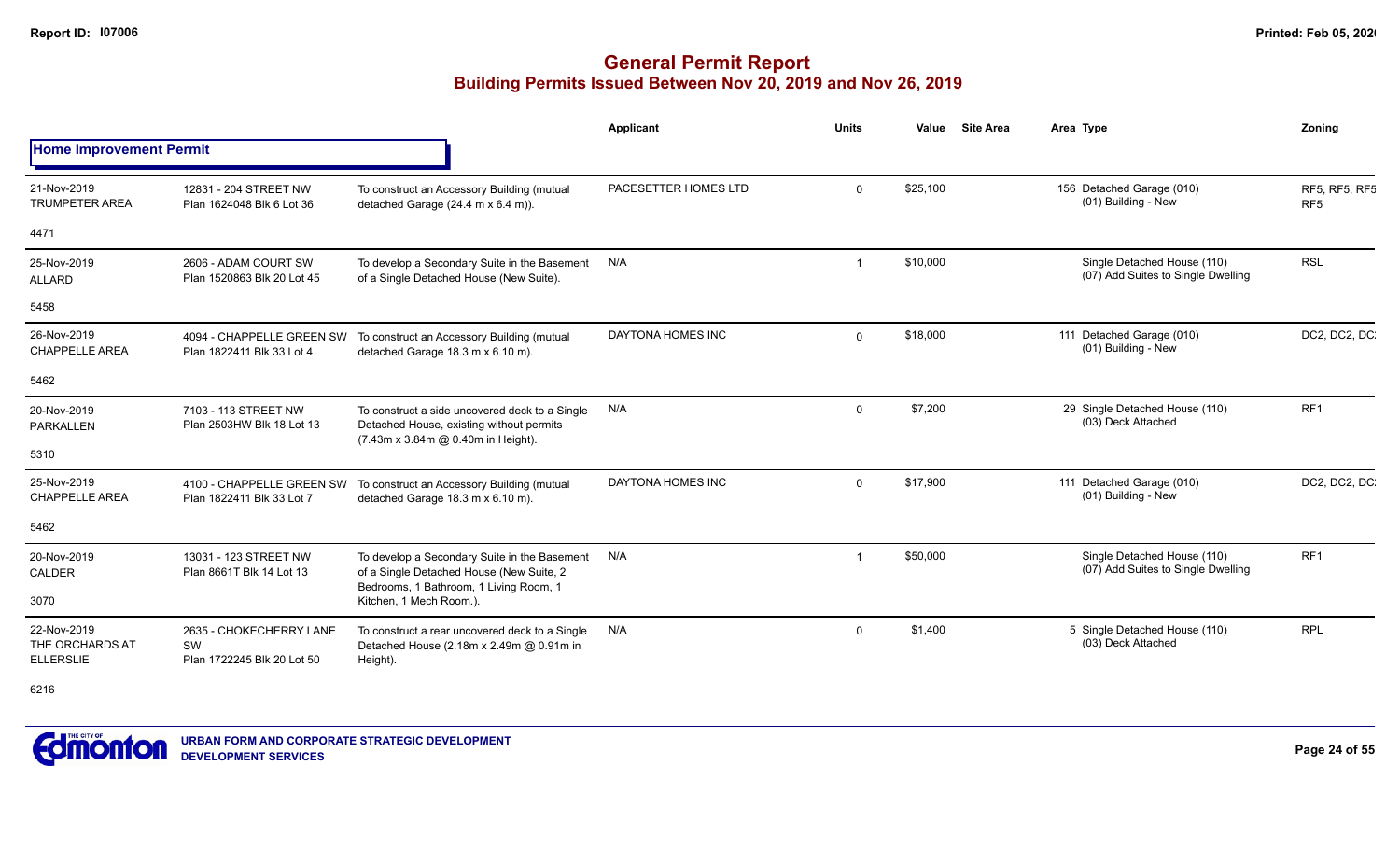|                                       |                                                             |                                                                                                                                                                         | <b>Applicant</b>          | <b>Units</b>   | <b>Site Area</b><br>Value | Area Type                                                | Zonina          |
|---------------------------------------|-------------------------------------------------------------|-------------------------------------------------------------------------------------------------------------------------------------------------------------------------|---------------------------|----------------|---------------------------|----------------------------------------------------------|-----------------|
| <b>Home Improvement Permit</b>        |                                                             |                                                                                                                                                                         |                           |                |                           |                                                          |                 |
| 26-Nov-2019<br><b>DELTON</b><br>1080  | 12410 - 93 STREET NW<br>Plan 777HW Blk 15 Lot 3             | To construct interior alterations (New beams,<br>new stairs to the loft) and to construct exterior<br>alterations (new roof, new dormer roof and<br>new dormer window). | ACKARD CONTRACTORS LTD    | $\mathbf 0$    |                           | Single Detached House (110)<br>(03) Exterior Alterations | RF3             |
| 26-Nov-2019<br><b>DELTON</b><br>1080  | 12410 - 93 STREET NW<br>Plan 777HW Blk 15 Lot 3             | To construct interior alterations (New beams,<br>new stairs to the loft) and to construct exterior<br>alterations (new roof, new dormer roof and<br>new dormer window). | ACKARD CONTRACTORS LTD    | $\overline{0}$ |                           | Single Detached House (110)<br>(03) Interior Alterations | RF <sub>3</sub> |
| 26-Nov-2019<br><b>RUNDLE HEIGHTS</b>  | 10712 - 31 STREET NW<br>Plan 1893NY Blk 13 Lot 16           | To construct an Accessory Building (shed,<br>4.35m x 3.12m), existing without permits.                                                                                  | N/A                       | $\mathbf 0$    | \$0                       | Shed (040)<br>(01) Building - New                        | RF <sub>1</sub> |
| 2660                                  |                                                             |                                                                                                                                                                         |                           |                |                           |                                                          |                 |
| 25-Nov-2019<br><b>STEWART GREENS</b>  | 20625 - 97A AVENUE NW<br>Plan 1421051 Blk 3 Lot 46          | To construct exterior alterations to a Single<br>Detached House (adding window on main<br>floor).                                                                       | LUCKYSTAR RENOVATION LTD. | $\mathbf 0$    |                           | Single Detached House (110)<br>(03) Exterior Alterations | <b>RSL</b>      |
| 4486                                  |                                                             |                                                                                                                                                                         |                           |                |                           |                                                          |                 |
| 26-Nov-2019<br><b>RAMSAY HEIGHTS</b>  | 14818 - 43 AVENUE NW<br>Condo Common Area (Plan<br>8221493) | To construct a rear uncovered deck to a<br>Multi-unit House (3.66m x 4.11m @ 0.64m in<br>Height). (14818 - 43 Avenue NW)                                                | N/A                       | $\mathbf 0$    | \$3,800                   | 15 Row House Condo (335)<br>(03) Deck Attached           | RF <sub>5</sub> |
| 5340                                  |                                                             |                                                                                                                                                                         |                           |                |                           |                                                          |                 |
| 21-Nov-2019<br><b>WALKER</b>          | 6003 - 19 AVENUE SW<br>Plan 1425483 Blk 19 Lot 20           | To construct exterior alterations and interior<br>alterations to a Single Detached House (adding<br>exterior side entrance (west) and modifying                         | N/A                       | $\mathbf 0$    |                           | Single Detached House (110)<br>(03) Exterior Alterations | <b>RSL</b>      |
| 6662                                  |                                                             | staircase).                                                                                                                                                             |                           |                |                           |                                                          |                 |
| 20-Nov-2019<br>ALBERTA AVENUE<br>1010 | 11251 - 92 STREET NW<br>Plan RN43A Blk 53 Lot 16            | To construct a front uncovered deck to a Single<br>Detached House (3.58m x 1.85m @ 0.81m in<br>Height).                                                                 | N/A                       | $\mathbf 0$    | \$1,700                   | 7 Single Detached House (110)<br>(03) Deck Attached      | RF <sub>3</sub> |
|                                       |                                                             |                                                                                                                                                                         |                           |                |                           |                                                          |                 |

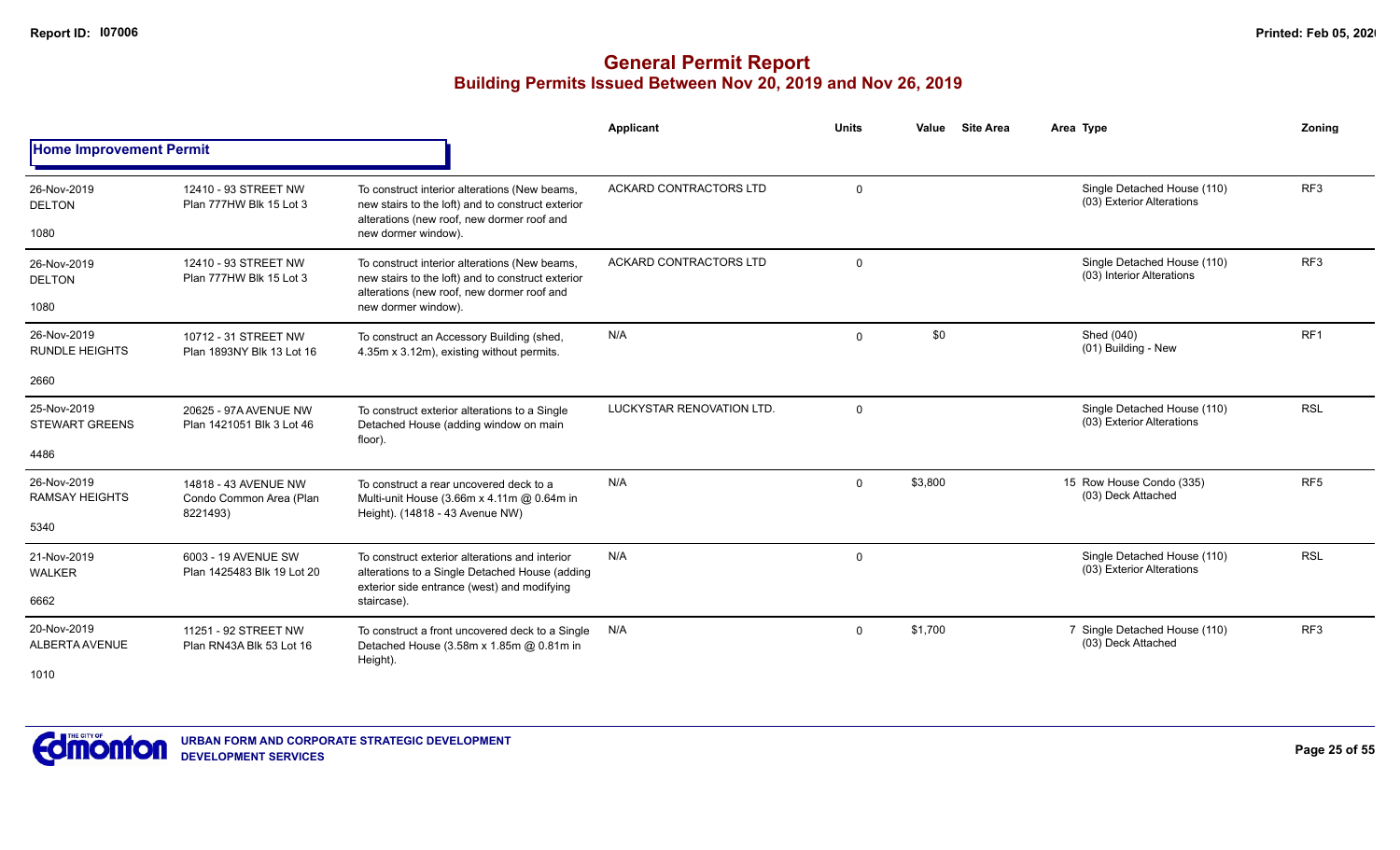|                                                    |                                                              |                                                                                                                                                                                | <b>Applicant</b>                        | <b>Units</b>   | Value   | <b>Site Area</b> | Area Type                                                | Zoning          |
|----------------------------------------------------|--------------------------------------------------------------|--------------------------------------------------------------------------------------------------------------------------------------------------------------------------------|-----------------------------------------|----------------|---------|------------------|----------------------------------------------------------|-----------------|
| <b>Home Improvement Permit</b>                     |                                                              |                                                                                                                                                                                |                                         |                |         |                  |                                                          |                 |
| 26-Nov-2019<br><b>BONNIE DOON</b><br>6040          | 9125 - 84 AVENUE NW<br>Plan 3737AI Blk 6 Lot 25              | To construct a rear uncovered deck to a Single<br>Detached House (5.88m x 5.78m @ .8m in<br>Height) with privacy screen @ 2.36m in Height,<br>existing without permits.        | N/A                                     | $\Omega$       | \$8,500 |                  | 34 Single Detached House (110)<br>(03) Deck Attached     | RF <sub>3</sub> |
|                                                    |                                                              | RETURNED TO MAIL ON OCTOBER 16, 2019<br>CHARLES D & KERRY BEAULIEU 9130 - 83 AV<br>NW EDMONTON AB T6C 1B7                                                                      |                                         |                |         |                  |                                                          |                 |
| 26-Nov-2019<br>ALBERTA AVENUE                      | 11711 - 94 STREET NW<br>Plan RN43 Blk 34 Lot 4               | To construct a front uncovered deck (irregular<br>shape; 4.27m x 3.96m).                                                                                                       | N/A                                     | $\mathbf 0$    | \$0     |                  | Single Detached House (110)<br>(03) Deck Attached        | RF <sub>3</sub> |
| 1010                                               |                                                              |                                                                                                                                                                                |                                         |                |         |                  |                                                          |                 |
| 26-Nov-2019<br><b>FOREST HEIGHTS</b>               | 10244 - 79 STREET NW<br>Plan 1722436 Blk 24 Lot 10A          | To develop a Secondary Suite in the Basement<br>of a Semi-Detached House (2 bedroom, 1 bath,<br>kitchen/living, utility).                                                      | <b>RK Investments Ltd</b>               | $\overline{1}$ | \$4,000 |                  | 70 Duplex (210)<br>(07) Add Suites to Single Dwelling    | RF <sub>3</sub> |
| 6230                                               |                                                              |                                                                                                                                                                                |                                         |                |         |                  |                                                          |                 |
| 21-Nov-2019<br><b>STRATHCONA</b>                   | 10012 - 87 AVENUE NW<br>Plan I9 Blk 113 Lot 12               | To construct an Accessory building (rear<br>detached Garage, 3.96m x 6.40).                                                                                                    | N/A                                     | $\mathbf 0$    | \$4,100 |                  | 25 Detached Garage (010)<br>(01) Building - New          | RF <sub>2</sub> |
| 5480                                               |                                                              |                                                                                                                                                                                |                                         |                |         |                  |                                                          |                 |
| 20-Nov-2019<br><b>ASPEN GARDENS</b>                | Plan 6773MC Blk 16 Lot 5                                     | 12203 - ASPEN DRIVE WEST NV To erect a Fence @ 1.83m in Height in the<br>flanking Side Yard Abutting 122 Street NW.                                                            | POETRY HOMES LTD                        | $\mathbf 0$    | \$0     |                  | Single Detached House (110)<br>(03) Exterior Alterations | RF <sub>1</sub> |
| 5020                                               |                                                              |                                                                                                                                                                                |                                         |                |         |                  |                                                          |                 |
| 22-Nov-2019<br>THE ORCHARDS AT<br><b>ELLERSLIE</b> | 2821 - CHOKECHERRY PLACE<br>SW<br>Plan 1722144 Blk 14 Lot 91 | To construct an Accessory Building (rear<br>detached Garage (5.49m x 6.71m)) and to<br>construct a rear uncovered deck (5.49m x<br>3.05m @ 0.65m in Height) to a Semi-Detached | <b>BROOKFIELD RESIDENTIAL PROPERTIE</b> | $\Omega$       | \$4,000 |                  | 16 Semi-Detached House (210)<br>(03) Deck Attached       | RF4             |
| 6216                                               |                                                              | House.                                                                                                                                                                         |                                         |                |         |                  |                                                          |                 |

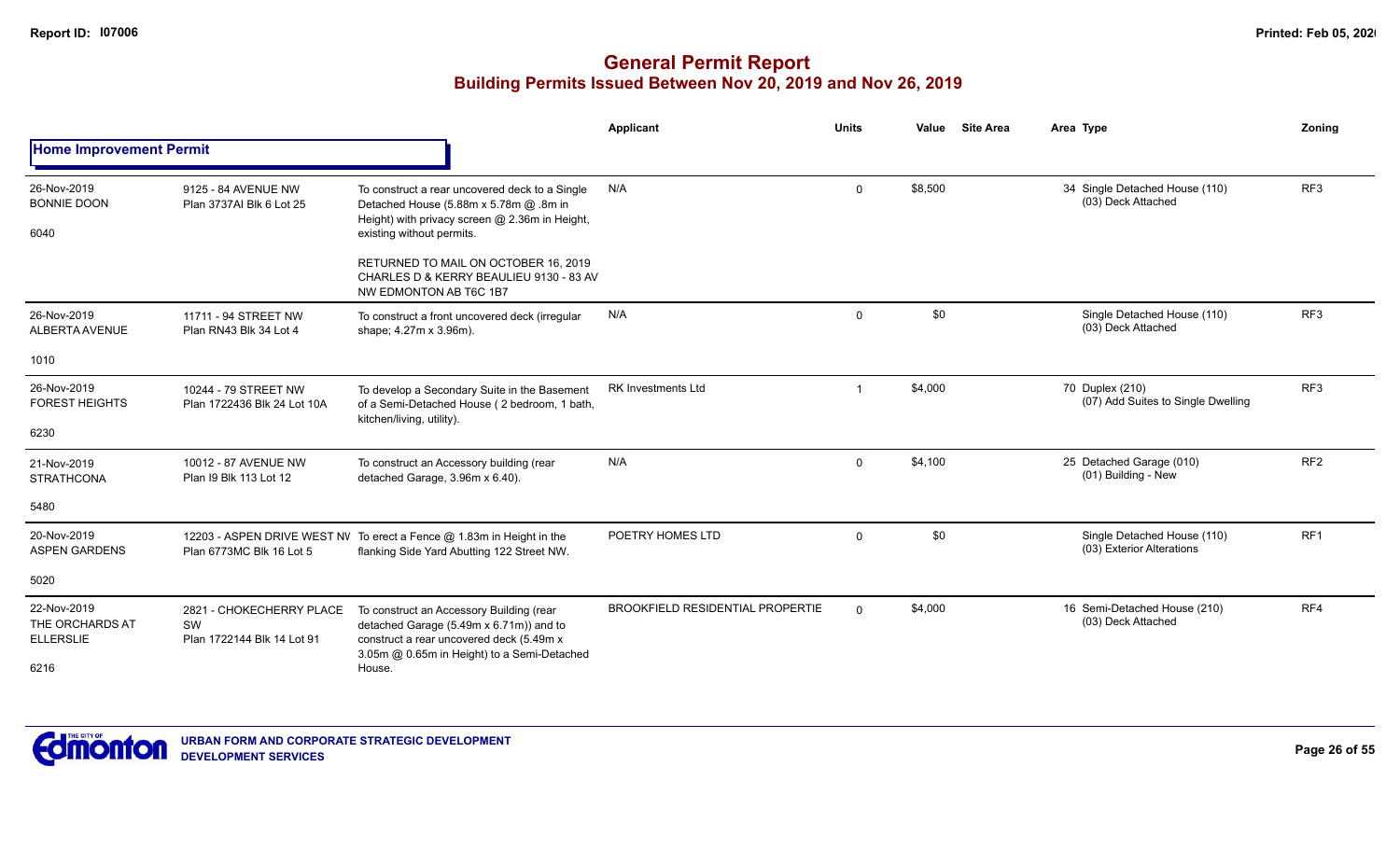|                                                            |                                                              |                                                                                                                                                                                                                                      | Applicant                                       | <b>Units</b> | Value   | <b>Site Area</b> | Area Type                                                | Zoning          |
|------------------------------------------------------------|--------------------------------------------------------------|--------------------------------------------------------------------------------------------------------------------------------------------------------------------------------------------------------------------------------------|-------------------------------------------------|--------------|---------|------------------|----------------------------------------------------------|-----------------|
| <b>Home Improvement Permit</b>                             |                                                              |                                                                                                                                                                                                                                      |                                                 |              |         |                  |                                                          |                 |
| 22-Nov-2019<br>THE ORCHARDS AT<br><b>ELLERSLIE</b><br>6216 | 2821 - CHOKECHERRY PLACE<br>SW<br>Plan 1722144 Blk 14 Lot 91 | To construct an Accessory Building (rear<br>detached Garage (5.49m x 6.71m)) and to<br>construct a rear uncovered deck (5.49m x<br>3.05m @ 0.65m in Height) to a Semi-Detached<br>House.                                             | <b>BROOKFIELD RESIDENTIAL PROPERTIE</b>         | $\Omega$     | \$5,900 |                  | 37 Detached Garage (010)<br>(01) Building - New          | RF4             |
| 21-Nov-2019<br>CAPILANO<br>6061                            | 4808 - 109A AVENUE NW<br>Plan 4448KS Blk 57A Lot 8           | To construct interior alterations and a front<br>uncovered deck (Basement development, and<br>Main Floor interior alterations, NOT to be used<br>as an additional Dwelling).                                                         | 1012199 ALBERTA LTD O/A TURNKEY<br><b>HOMES</b> | $\mathbf 0$  |         |                  | Single Detached House (110)<br>(03) Interior Alterations | RF1             |
| 21-Nov-2019<br>CAPILANO<br>6061                            | 4808 - 109A AVENUE NW<br>Plan 4448KS Blk 57A Lot 8           | To construct interior alterations and a front<br>uncovered deck (Basement development, and<br>Main Floor interior alterations, NOT to be used<br>as an additional Dwelling).                                                         | 1012199 ALBERTA LTD O/A TURNKEY<br><b>HOMES</b> | $\mathbf 0$  | \$0     |                  | Single Detached House (110)<br>(03) Deck Attached        | RF <sub>1</sub> |
| 26-Nov-2019<br><b>SUMMERSIDE</b><br>6213                   | 966 - SUMMERSIDE LINK SW<br>Plan 0628200 Blk 1 Lot 34        | To construct a rear uncovered deck with<br>Privacy Screening and pergola a Single<br>Detached House (5.02m x 4.85m @ 0.89m in<br>Height, privacy screen @1.87m in Height and<br>pergola 3.07m x 4.71m), existing without<br>permits. | N/A                                             | $\Omega$     | \$6,100 |                  | 24 Single Detached House (110)<br>(03) Deck Attached     | <b>RSL</b>      |
| 26-Nov-2019<br><b>SUMMERSIDE</b><br>6213                   | 966 - SUMMERSIDE LINK SW<br>Plan 0628200 Blk 1 Lot 34        | To construct a rear uncovered deck with<br>Privacy Screening and pergola a Single<br>Detached House (5.02m x 4.85m @ 0.89m in<br>Height, privacy screen @1.87m in Height and<br>pergola 3.07m x 4.71m), existing without<br>permits. | N/A                                             | $\Omega$     | \$0     |                  | 14 Pergola<br>(01) Building - New                        | <b>RSL</b>      |
| 22-Nov-2019<br><b>RHATIGAN RIDGE</b><br>5350               | 860 - RYAN PLACE NW<br>Plan 9422404 Blk 95 Lot 83            | To construct a rear addition (Pergola, 4.32m x<br>4.24m); to erect two privacy screens @ 1.83m<br>in Height in the side yard, and to install a Hot<br>Tub (2.23m x 2.26m) in the Rear Yard of a<br>Single Detached House.            | ARCHIVE CONTRACTING & DESIGN INC                | $\Omega$     |         |                  | Single Detached House (110)<br>(02) Addition             | RF <sub>1</sub> |

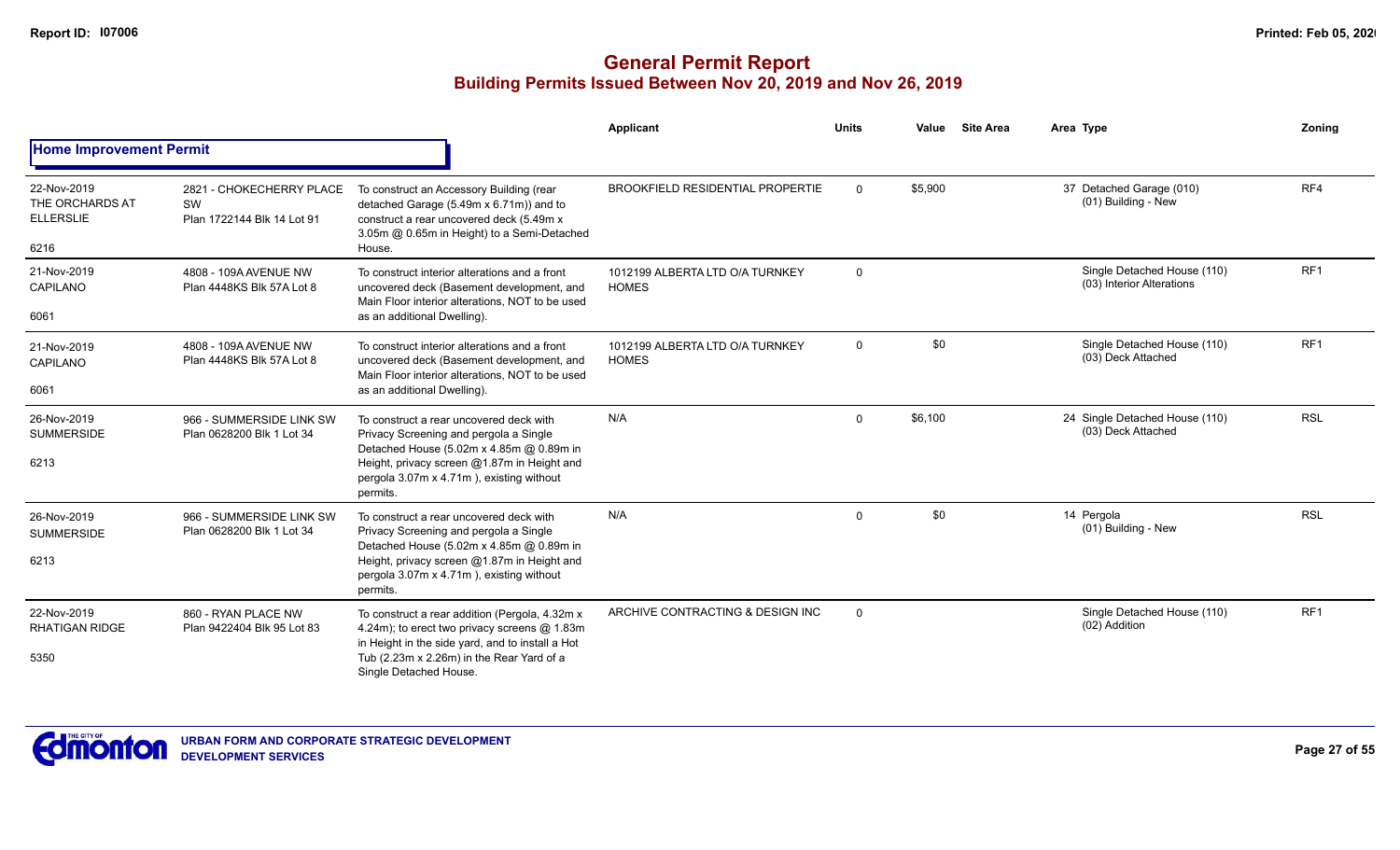|                                                                      |                                                   |                                                                                                                                                                                                                                        | Applicant                        | <b>Units</b> | Value    | <b>Site Area</b> | Area Type                                                            | Zoning          |
|----------------------------------------------------------------------|---------------------------------------------------|----------------------------------------------------------------------------------------------------------------------------------------------------------------------------------------------------------------------------------------|----------------------------------|--------------|----------|------------------|----------------------------------------------------------------------|-----------------|
| <b>Home Improvement Permit</b>                                       |                                                   |                                                                                                                                                                                                                                        |                                  |              |          |                  |                                                                      |                 |
| 22-Nov-2019<br><b>RHATIGAN RIDGE</b><br>5350                         | 860 - RYAN PLACE NW<br>Plan 9422404 Blk 95 Lot 83 | To construct a rear addition (Pergola, 4.32m x<br>4.24m); to erect two privacy screens @ 1.83m<br>in Height in the side yard, and to install a Hot<br>Tub (2.23m x 2.26m) in the Rear Yard of a<br>Single Detached House.              | ARCHIVE CONTRACTING & DESIGN INC | $\mathbf 0$  | \$5,200  |                  | Single Detached House (110)<br>$(14)$ Hot Tub                        | RF <sub>1</sub> |
| 21-Nov-2019<br>LAUREL<br>6444                                        | 1444 - 29 STREET NW<br>Plan 1523872 Blk 21 Lot 24 | To construct interior alterations to a Single<br>Detached House (Basement development, NOT<br>to be used as an additional Dwelling, 1<br>Bedroom, 1 Livingroom, 1 Bathroom, 1 Mech<br>Room, 1 Storage Room).                           | N/A                              | $\Omega$     | \$15,000 |                  | Single Detached House (110)<br>(03) Interior Alterations             | <b>RSL</b>      |
| 25-Nov-2019<br>BRITANNIA YOUNGSTOWN Plan 2857HW Blk 18 Lot 3<br>4060 | 10308 - 159 STREET NW                             | To demolish a Single Detached House.                                                                                                                                                                                                   | <b>TECH VIEW HOMES LTD</b>       | $-1$         | \$6,500  |                  | Single Detached House (110)<br>(99) Demolition                       | RF4             |
| 22-Nov-2019<br><b>LAUREL</b><br>6444                                 | 1767 - 24 STREET NW<br>Plan 1920713 Blk 14 Lot 5  | To construct an Accessory Building (detached<br>Garage (6.1m x 6.1m)).                                                                                                                                                                 | <b>GENIUS HOMES LTD</b>          | $\mathbf 0$  | \$6,000  |                  | 37 Detached Garage (010)<br>(01) Building - New                      | <b>RPL</b>      |
| 20-Nov-2019<br>LAUREL<br>6444                                        | 2623 - 21 AVENUE NW<br>Plan 1425229 Blk 2 Lot 58  | To construct interior alterations to a Single<br>Detached House (Basement development with<br>wet bar. NOT to be used as an additional<br>Dwelling).<br>(2 Bedrooms, 1 Washroom/laundry, 1 Furnace<br>room, and 1 Living room/wet bar) | N/A                              | $\mathbf{0}$ | \$18,000 |                  | Single Detached House (110)<br>(03) Interior Alterations             | <b>RPL</b>      |
| 20-Nov-2019<br><b>LAUREL</b><br>6444                                 | 2624 - 21 AVENUE NW<br>Plan 1425229 Blk 3 Lot 10  | To develop a Secondary Suite in the Basement<br>of a Single Detached House (New Suite, 2<br>Bedrooms, 1 Living Room, 1 Kitchen, 1<br>Bathroom, 1 Mech Room, 1 Storage Room).                                                           | PAV RENOVATIONS INC              |              | \$43,000 |                  | 75 Single Detached House (110)<br>(07) Add Suites to Single Dwelling | <b>RSL</b>      |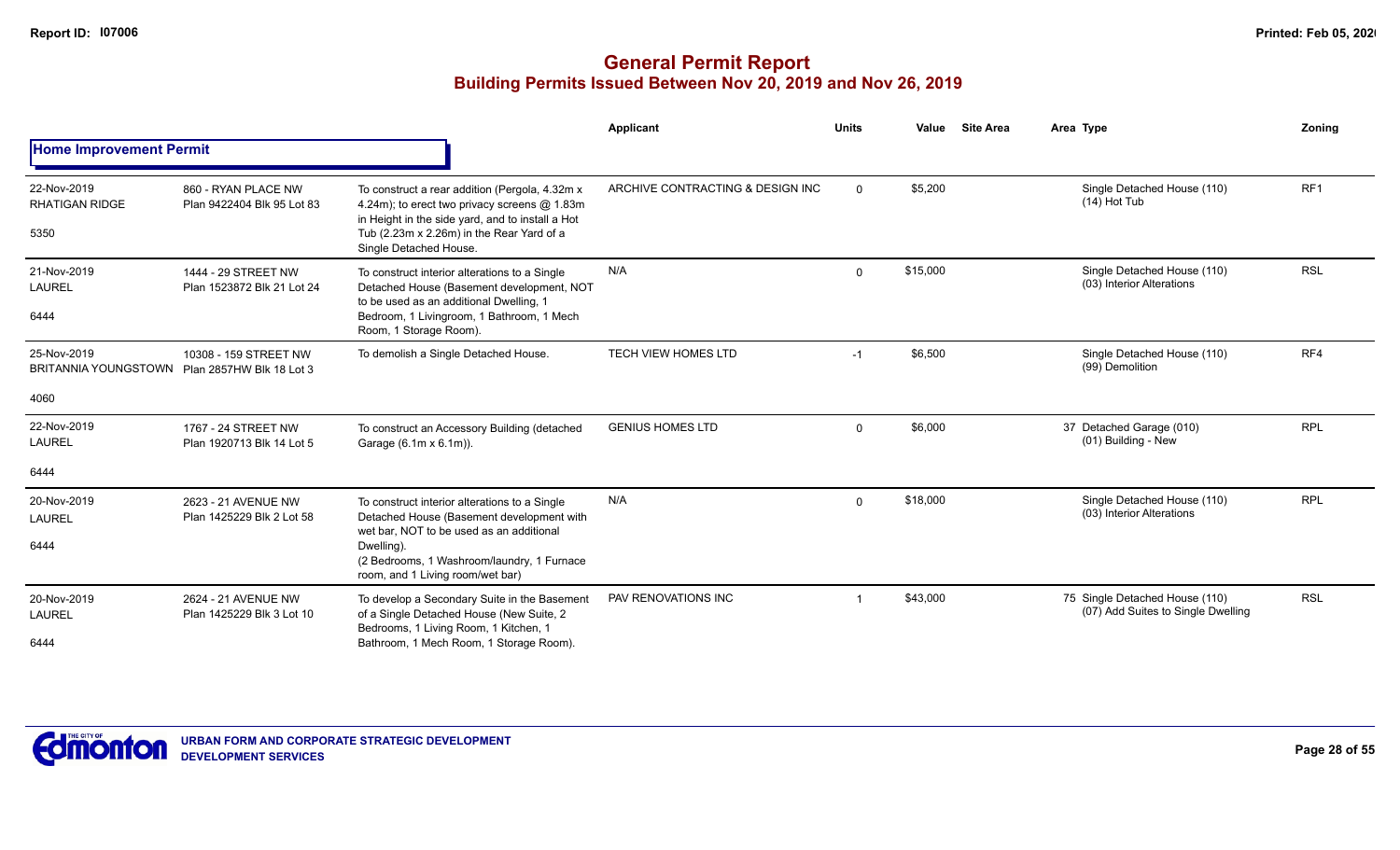|                                      |                                                                     |                                                                                                                                                                         | <b>Applicant</b>        | <b>Units</b> | <b>Site Area</b><br>Value                                | Area Type                                                          | Zoning          |
|--------------------------------------|---------------------------------------------------------------------|-------------------------------------------------------------------------------------------------------------------------------------------------------------------------|-------------------------|--------------|----------------------------------------------------------|--------------------------------------------------------------------|-----------------|
| <b>Home Improvement Permit</b>       |                                                                     |                                                                                                                                                                         |                         |              |                                                          |                                                                    |                 |
| 26-Nov-2019<br><b>BULYEA HEIGHTS</b> | 443 - BUTCHART DRIVE NW<br>Plan 8820362 Blk 121B Lot 67             | To construct interior and exterior alterations to a<br>Single Detached House (second floor<br>renovations and window changes).                                          | N/A                     | $\mathbf 0$  |                                                          | Single Detached House (110)<br>(03) Exterior Alterations           | RF1             |
| 5100                                 |                                                                     |                                                                                                                                                                         |                         |              |                                                          |                                                                    |                 |
| 26-Nov-2019<br><b>BULYEA HEIGHTS</b> | 443 - BUTCHART DRIVE NW<br>Plan 8820362 Blk 121B Lot 67             | To construct interior and exterior alterations to a<br>Single Detached House (second floor<br>renovations and window changes).                                          | N/A                     | $\mathbf 0$  |                                                          | Single Detached House (110)<br>(03) Interior Alterations           | RF1             |
| 5100                                 |                                                                     |                                                                                                                                                                         |                         |              |                                                          |                                                                    |                 |
| 20-Nov-2019<br><b>IDYLWYLDE</b>      | 7940 - 82 AVENUE NW<br>Plan 5036S Blk 47 Lots 5-6                   | To develop a Secondary Suite in the Basement<br>of a Semi-Detached House (1 bed, 1 bath,<br>Kitchen/ Living, Laundry, Utility). (7842 - 82                              | <b>LANDRY HOMES LTD</b> | -1           | \$35,000                                                 | 45 Semi-Detached House (210)<br>(07) Add Suites to Single Dwelling | RF <sub>3</sub> |
| 6320                                 |                                                                     | Ave NW)                                                                                                                                                                 |                         |              |                                                          | 11 Single Detached House (110)<br>(03) Deck Attached               |                 |
| 26-Nov-2019<br>POLLARD MEADOWS       | 2040 - 48 STREET NW<br>Plan 7823024 Blk 12 Lot 19                   | To construct a rear uncovered deck (irregular<br>shape, 3.41m x 3.16m @ 0.96m in Height).                                                                               | DELTA LAND SURVEYS LTD. | $\mathbf 0$  | \$2,700                                                  |                                                                    | RF1             |
| 6580                                 |                                                                     |                                                                                                                                                                         |                         |              |                                                          |                                                                    |                 |
| 26-Nov-2019<br><b>GARNEAU</b>        | 11120 - UNIVERSITY AVENUE<br><b>NW</b><br>Plan 9020523 Blk 2 Lot 31 | To construct exterior alterations (enlarging<br>window on the West wall of the house) and<br>interior alterations to a Single Detached House                            | N/A<br>$\mathbf 0$      |              | Single Detached House (110)<br>(03) Exterior Alterations | RF <sub>3</sub>                                                    |                 |
| 5200                                 |                                                                     | (converting a closet into a shower room) and<br>Basement development (NOT to be used as an<br>additional Dwelling) (3 Bed, 2 bath, Utility, NO<br>KITCHEN, NO WET BAR). |                         |              |                                                          |                                                                    |                 |
| 26-Nov-2019<br><b>GARNEAU</b>        | 11120 - UNIVERSITY AVENUE<br><b>NW</b><br>Plan 9020523 Blk 2 Lot 31 | To construct exterior alterations (enlarging<br>window on the West wall of the house) and<br>interior alterations to a Single Detached House                            | N/A                     | $\mathbf 0$  |                                                          | Single Detached House (110)<br>(03) Interior Alterations           | RF3             |
| 5200                                 |                                                                     | (converting a closet into a shower room) and<br>Basement development (NOT to be used as an<br>additional Dwelling) (3 Bed, 2 bath, Utility, NO<br>KITCHEN, NO WET BAR). |                         |              |                                                          |                                                                    |                 |

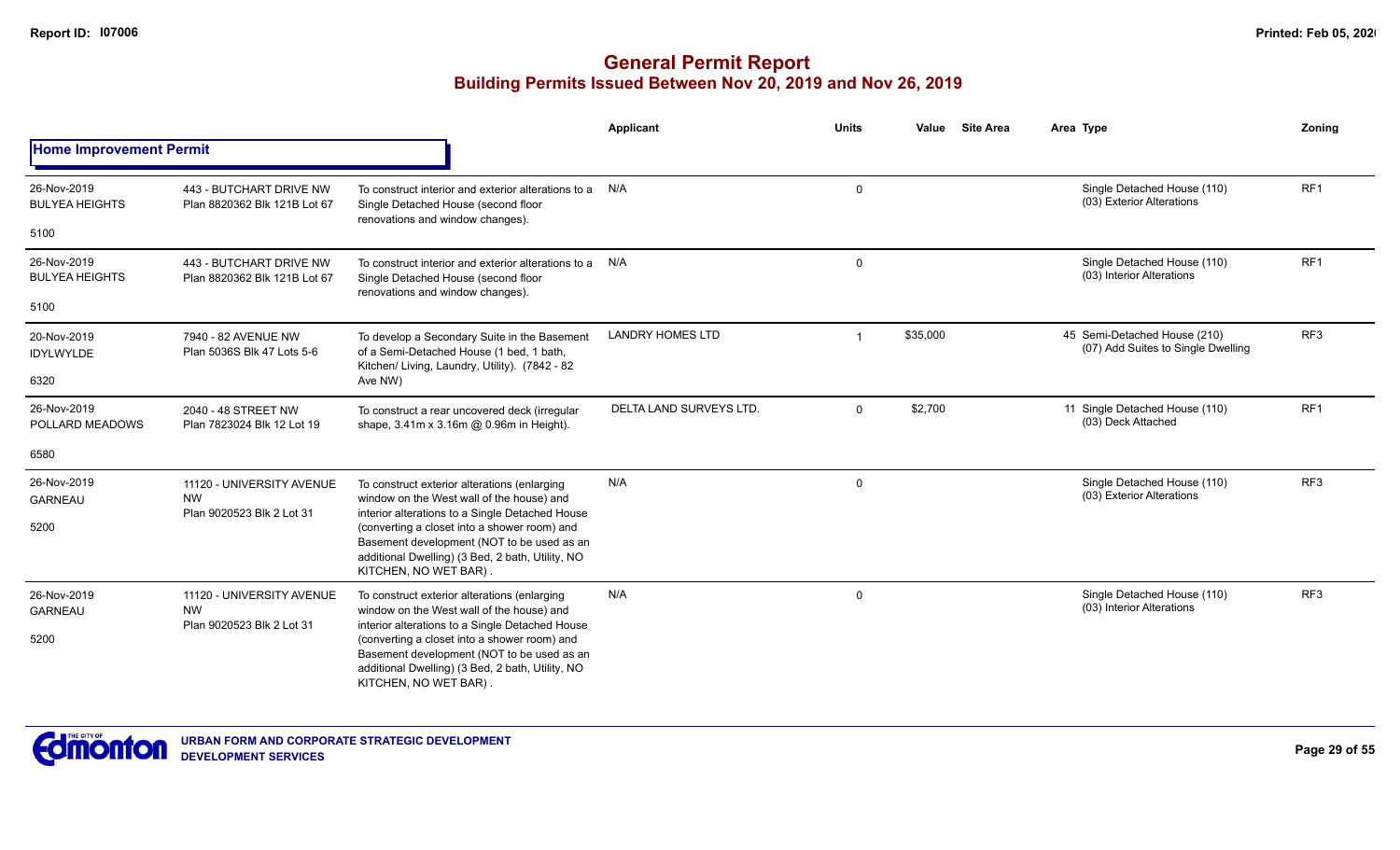|                                   |                                                      |                                                                                                                                                                                                                 | <b>Applicant</b>                 | <b>Units</b> | Value     | <b>Site Area</b> | Area Type                                                          | Zoning          |
|-----------------------------------|------------------------------------------------------|-----------------------------------------------------------------------------------------------------------------------------------------------------------------------------------------------------------------|----------------------------------|--------------|-----------|------------------|--------------------------------------------------------------------|-----------------|
| <b>Home Improvement Permit</b>    |                                                      |                                                                                                                                                                                                                 |                                  |              |           |                  |                                                                    |                 |
| 25-Nov-2019<br><b>DUGGAN</b>      | 3707 - 108 STREET NW<br>Plan 4082RS Blk 10 Lot 21    | To develop a Secondary Suite in the basement<br>of an existing Single Detached House.                                                                                                                           | ARTISAN HOMES & RENOVATIONS INC. |              | \$110,000 |                  | Single Detached House (110)<br>(07) Add Suites to Single Dwelling  | RF <sub>1</sub> |
| 5160                              |                                                      |                                                                                                                                                                                                                 |                                  |              |           |                  |                                                                    |                 |
| 25-Nov-2019<br>CAVANAGH           | Plan 1822233 Blk 5 Lot 22                            | 2754 - COLLINS CRESCENT SW To construct interior alterations to a Single<br>Detached House (Basement development w/<br>wetbar. NOT to be used as an additional                                                  | N/A                              | $\Omega$     | \$24,000  |                  | Single Detached House (110)<br>(03) Interior Alterations           | <b>RSL</b>      |
| 5467                              |                                                      | Dwelling, 2 Bedrooms, 1 Rec Room, 1<br>Bathroom, 1 Mech Room).                                                                                                                                                  |                                  |              |           |                  |                                                                    |                 |
| 26-Nov-2019<br><b>IDYLWYLDE</b>   | 7942 - 82 AVENUE NW<br>Plan 5036S Blk 47 Lots 5-6    | To develop a Secondary Suite in the Basement<br>of a Semi-Detached House (1 Bed, 1 Bath,                                                                                                                        | <b>LANDRY HOMES LTD</b>          |              | \$35,000  |                  | 45 Semi-Detached House (210)<br>(07) Add Suites to Single Dwelling | RF <sub>3</sub> |
| 6320                              |                                                      | Living, Kitchen, Utility, Laundry).                                                                                                                                                                             |                                  |              |           |                  |                                                                    |                 |
| 20-Nov-2019<br><b>RAPPERSWILL</b> | 12008 - 172 AVENUE NW<br>Plan 1222229 Blk 94 Lot 187 | To develop a Secondary Suite in the Basement<br>(New Suite) (1 bed, 1 bath, kitchen, living room,                                                                                                               | <b>INGRAM CUSTOM HOMES LTD</b>   |              | \$45,000  |                  | Single Detached House (110)<br>(07) Add Suites to Single Dwelling  | <b>RSL</b>      |
| 3370                              |                                                      | utility room), to construct interior alterations<br>(remove stairs on the main floor), and to<br>construct exterior alterations (adding side<br>entrance, window, and staircase) to a Single<br>Detached House. |                                  |              |           |                  |                                                                    |                 |
| 20-Nov-2019<br><b>RAPPERSWILL</b> | 12008 - 172 AVENUE NW<br>Plan 1222229 Blk 94 Lot 187 | To develop a Secondary Suite in the Basement<br>(New Suite) (1 bed, 1 bath, kitchen, living room,<br>utility room), to construct interior alterations                                                           | <b>INGRAM CUSTOM HOMES LTD</b>   | $\Omega$     |           |                  | Single Detached House (110)<br>(03) Exterior Alterations           | <b>RSL</b>      |
| 3370                              |                                                      | (remove stairs on the main floor), and to<br>construct exterior alterations (adding side<br>entrance, window, and staircase) to a Single<br>Detached House.                                                     |                                  |              |           |                  |                                                                    |                 |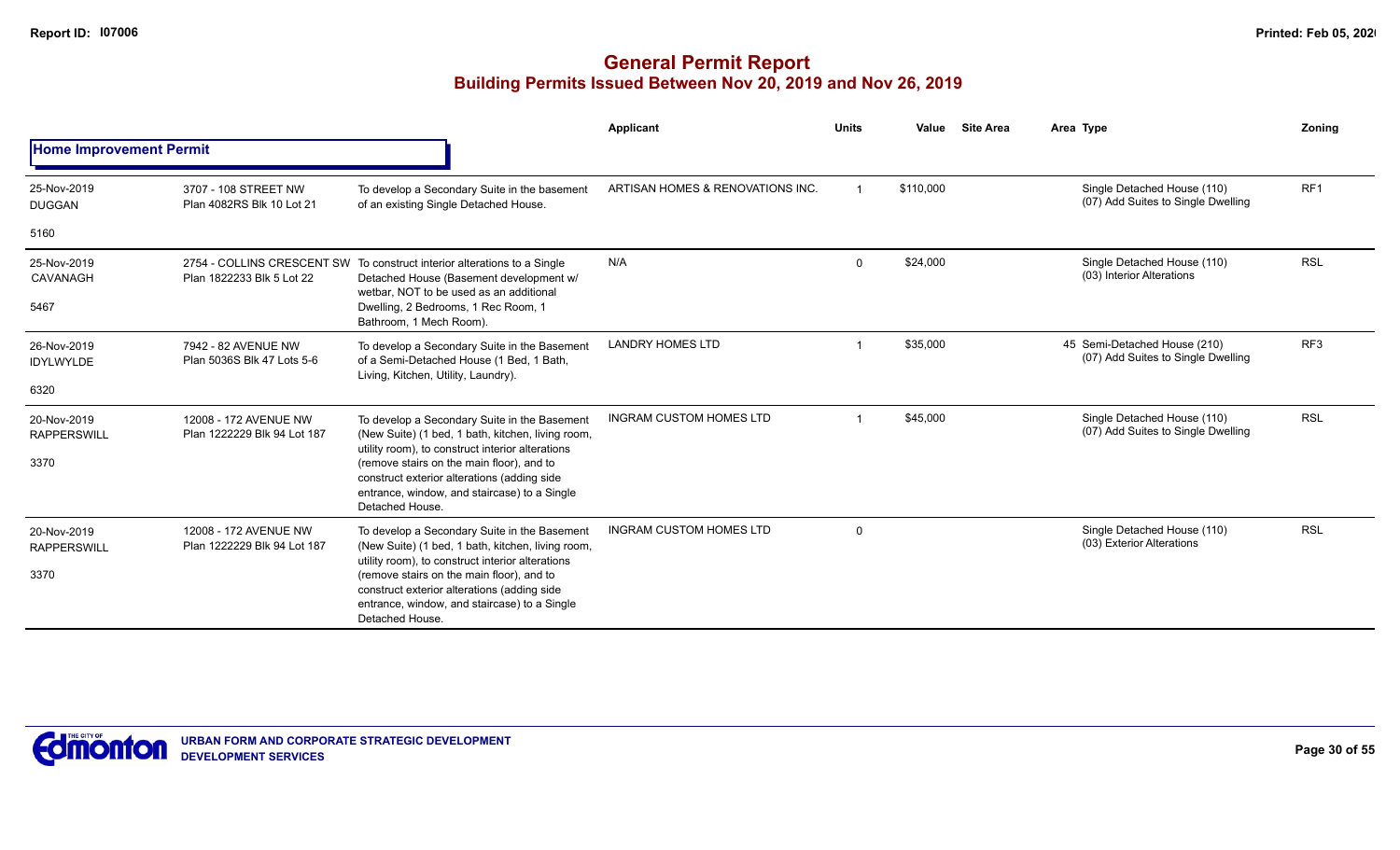|                                    |                                                      |                                                                                                                                                             | <b>Applicant</b>               | <b>Units</b> | <b>Site Area</b><br>Value | Area Type                                                         | Zoning          |
|------------------------------------|------------------------------------------------------|-------------------------------------------------------------------------------------------------------------------------------------------------------------|--------------------------------|--------------|---------------------------|-------------------------------------------------------------------|-----------------|
| <b>Home Improvement Permit</b>     |                                                      |                                                                                                                                                             |                                |              |                           |                                                                   |                 |
| 20-Nov-2019<br><b>RAPPERSWILL</b>  | 12008 - 172 AVENUE NW<br>Plan 1222229 Blk 94 Lot 187 | To develop a Secondary Suite in the Basement<br>(New Suite) (1 bed, 1 bath, kitchen, living room,<br>utility room), to construct interior alterations       | <b>INGRAM CUSTOM HOMES LTD</b> | $\Omega$     |                           | Single Detached House (110)<br>(03) Interior Alterations          | <b>RSL</b>      |
| 3370                               |                                                      | (remove stairs on the main floor), and to<br>construct exterior alterations (adding side<br>entrance, window, and staircase) to a Single<br>Detached House. |                                |              |                           |                                                                   |                 |
| 20-Nov-2019<br><b>MALMO PLAINS</b> | 4603 - 113A STREET NW<br>Plan 6096MC Blk 4 Lot 46    | To construct exterior alterations to a Single<br>Detached House (adding 2 windows on the<br>main floor).                                                    | PERMIT MASTERS                 | $\Omega$     |                           | Single Detached House (110)<br>(03) Exterior Alterations          | RF <sub>1</sub> |
| 5280                               |                                                      |                                                                                                                                                             |                                |              |                           |                                                                   |                 |
| 22-Nov-2019<br><b>OXFORD</b>       | 13244 - 166 AVENUE NW<br>Plan 1320980 Blk 21 Lot 49  | To construct interior alterations (Basement<br>development, NOT to be used as an additional<br>Dwelling).                                                   | N/A                            | $\mathbf 0$  | \$10,000                  | Single Detached House (110)<br>(03) Interior Alterations          | <b>RSL</b>      |
| 3320                               |                                                      |                                                                                                                                                             |                                |              |                           |                                                                   |                 |
| 25-Nov-2019<br><b>BISSET</b>       | 3810 - 25 AVENUE NW<br>Plan 8021676 Blk 37 Lot 11    | To develop a Secondary Suite in the basement<br>and to construct interior and exterior alterations<br>to a Single Detached House (new wall                  | <b>DINO CONTRACT KINGS LTD</b> |              | \$45,000                  | Single Detached House (110)<br>(07) Add Suites to Single Dwelling | RF1             |
| 6030                               |                                                      | separating the main floor and basement stair<br>from the front entrance; and adding a second<br>door to front entrance).                                    |                                |              |                           |                                                                   |                 |
| 25-Nov-2019<br><b>BISSET</b>       | 3810 - 25 AVENUE NW<br>Plan 8021676 Blk 37 Lot 11    | To develop a Secondary Suite in the basement<br>and to construct interior and exterior alterations<br>to a Single Detached House (new wall                  | <b>DINO CONTRACT KINGS LTD</b> | $\mathbf 0$  |                           | Single Detached House (110)<br>(03) Exterior Alterations          | RF1             |
| 6030                               |                                                      | separating the main floor and basement stair<br>from the front entrance; and adding a second<br>door to front entrance).                                    |                                |              |                           |                                                                   |                 |
| 25-Nov-2019<br><b>BISSET</b>       | 3810 - 25 AVENUE NW<br>Plan 8021676 Blk 37 Lot 11    | To develop a Secondary Suite in the basement<br>and to construct interior and exterior alterations<br>to a Single Detached House (new wall                  | <b>DINO CONTRACT KINGS LTD</b> | $\Omega$     |                           | Single Detached House (110)<br>(03) Interior Alterations          | RF <sub>1</sub> |
| 6030                               |                                                      | separating the main floor and basement stair<br>from the front entrance; and adding a second<br>door to front entrance).                                    |                                |              |                           |                                                                   |                 |

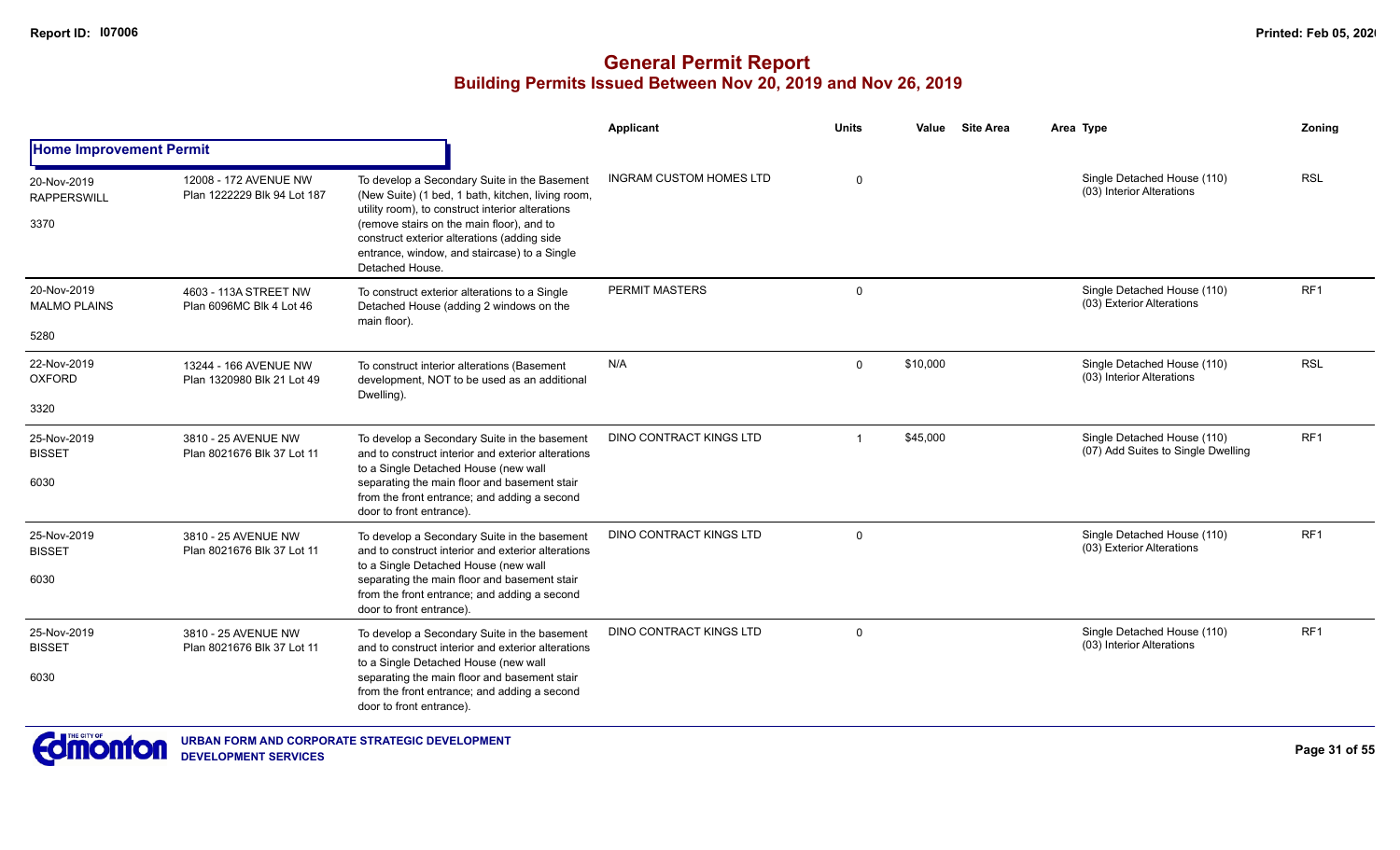#### **General Permit Report Building Permits Issued Between Nov 20, 2019 and Nov 26, 2019**

|                                                              |                                                                              |                                                                                                                                          | <b>Applicant</b>                               | <b>Units</b> | Value    | <b>Site Area</b> | Area Type                                                             | Zonina          |
|--------------------------------------------------------------|------------------------------------------------------------------------------|------------------------------------------------------------------------------------------------------------------------------------------|------------------------------------------------|--------------|----------|------------------|-----------------------------------------------------------------------|-----------------|
| <b>Home Improvement Permit</b>                               |                                                                              |                                                                                                                                          |                                                |              |          |                  |                                                                       |                 |
| 26-Nov-2019<br><b>OLESKIW</b>                                | 552 - WAHSTAO ROAD NW<br>Plan 7820382 Blk 1 Lot 52                           | To construct interior alterations to a Single<br>Detached House (Basement development, NOT<br>to be used as an additional Dwelling).     | N/A                                            | $\Omega$     | \$10,000 |                  | Single Detached House (110)<br>(03) Interior Alterations              | RF <sub>1</sub> |
| 4360                                                         |                                                                              |                                                                                                                                          |                                                |              |          |                  |                                                                       |                 |
| 20-Nov-2019<br><b>JASPER PARK</b>                            | 15306 - 90 AVENUE NW<br>Condo Common Area (Plan<br>1923196)                  | To erect a fence $@$ 1.8m in Height in the Front<br>Yard abutting 153 Street and the Side Yard of a<br>Row Housing.                      | N/A                                            | $\mathbf 0$  | \$0      |                  | Row House (330)<br>(03) Exterior Alterations                          | RF <sub>3</sub> |
| 4230                                                         |                                                                              |                                                                                                                                          |                                                |              |          |                  |                                                                       |                 |
| 25-Nov-2019<br>CARLTON                                       | 13412 - 164 AVENUE NW<br>Plan 1124995 Blk 69 Lot 24                          | To construct interior alterations to a Single<br>Detached House (Basement development, NOT                                               | N/A                                            | $\mathbf 0$  | \$15,000 |                  | Single Detached House (110)<br>(03) Interior Alterations              | <b>RPL</b>      |
| 3470                                                         | to be used as an additional Dwelling), (1<br>separate entrance to basement). | bedroom, 1 bathroom, living room, recreation<br>area, living room, storage, 1 wet bar, NO                                                |                                                |              |          |                  |                                                                       |                 |
| 25-Nov-2019<br>WEST MEADOWLARK PARK Plan 2960MC Blk 8 Lot 14 | 16406 - 88 AVENUE NW                                                         | To develop a Secondary Suite in the Basement<br>and to construct exterior alterations to a<br>Semi-detached House (enlarge basement      | N/A                                            |              | \$49,000 |                  | 88 Semi-Detached House (210)<br>(07) Add Suites to Single Dwelling    | RF <sub>1</sub> |
| 4590                                                         |                                                                              | window).                                                                                                                                 |                                                |              |          |                  |                                                                       |                 |
| 25-Nov-2019<br>WEST MEADOWLARK PARK Plan 2960MC Blk 8 Lot 14 | 16406 - 88 AVENUE NW                                                         | To develop a Secondary Suite in the Basement<br>and to construct exterior alterations to a<br>Semi-detached House (enlarge basement      | N/A                                            | 0            |          |                  | Semi-Detached House (210)<br>(03) Exterior Alterations                | RF <sub>1</sub> |
| 4590                                                         |                                                                              | window).                                                                                                                                 |                                                |              |          |                  |                                                                       |                 |
| 25-Nov-2019<br><b>MCCONACHIE AREA</b>                        | 17816 - 58 STREET NW<br>Plan 1525713 Blk 14 Lot 85                           | To develop a Secondary Suite in the Basement<br>of a Single Detached House. 1 Mech Room, 1<br>living Room, 1 Bathroom, 1 Laundry Room, 1 | MATT & ASH CONSTRUCTION & DESIGN<br><b>INC</b> | -1           | \$25,000 |                  | 800 Single Detached House (110)<br>(07) Add Suites to Single Dwelling | <b>RPL</b>      |
| 2521                                                         |                                                                              | Bedroom.                                                                                                                                 |                                                |              |          |                  |                                                                       |                 |
| 21-Nov-2019<br><b>INGLEWOOD</b>                              | 11324 - 125 STREET NW<br>Plan 1622390 Blk 17 Lot 5A                          | To construct an Accessory building (detached<br>Garage, 5.79m x 7.01m).                                                                  | 1390586 ALBERTA LTD O/A SIERRA<br><b>HOMES</b> | $\mathbf 0$  | \$6,500  |                  | 41 Detached Garage (010)<br>(01) Building - New                       | RF3             |

3240

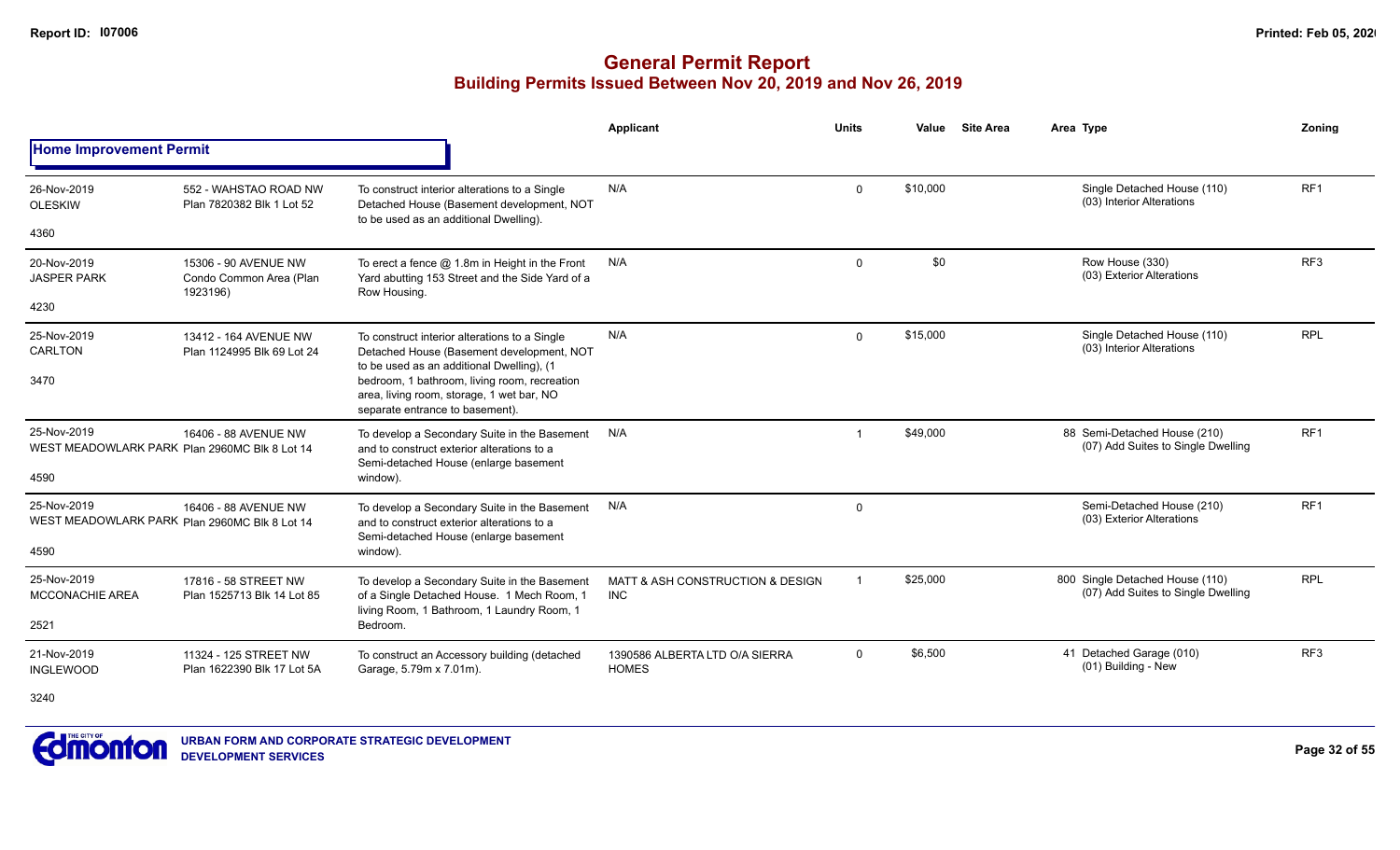|                                         |                                                         |                                                                                                                                                                                                                | Applicant                       | <b>Units</b>   | Value    | <b>Site Area</b> | Area Type                                                            | Zonina          |
|-----------------------------------------|---------------------------------------------------------|----------------------------------------------------------------------------------------------------------------------------------------------------------------------------------------------------------------|---------------------------------|----------------|----------|------------------|----------------------------------------------------------------------|-----------------|
| <b>Home Improvement Permit</b>          |                                                         |                                                                                                                                                                                                                |                                 |                |          |                  |                                                                      |                 |
| 26-Nov-2019<br><b>WALKER</b><br>6662    | 3376 - WEIDLE WAY SW<br>Plan 1225012 Blk 13 Lot 59      | To construct interior alterations to a<br>Semi-Detached House (Basement development,<br>NOT to be used as an additional Dwelling).<br>(1 Bedroom, 1 Living room, 1 Bathroom, 1<br>Furnace room, and 1 Laundry) | SETCOS INFRATECH INC.           | $\mathbf 0$    | \$22,000 |                  | Semi-Detached House (210)<br>(03) Interior Alterations               | RF4             |
| 21-Nov-2019<br><b>MEYONOHK</b><br>6470  | 8407 - 27 AVENUE NW<br>Plan 7621055 Blk 26 Lot 2        | To construct interior alterations to a Single<br>Detached House (Basement development, NOT<br>to be used as an additional Dwelling) (2 bed, 1<br>bath, Family room with Wet Bar, Storage,<br>Utility).         | <b>GENTRY HOME BUILDERS LTD</b> | $\Omega$       | \$45,000 |                  | Single Detached House (110)<br>(03) Interior Alterations             | RF <sub>1</sub> |
| 25-Nov-2019<br><b>MCKERNAN</b><br>5290  | 11120 - 75 AVENUE NW<br>Plan 2746HW Blk 1 Lot 11        | To demolish a Single Detached House and<br>detached Garage.                                                                                                                                                    | N/A                             | $\mathbf 0$    | \$3,400  |                  | Detached Garage(010)<br>(99) Demolition                              | RF <sub>1</sub> |
| 25-Nov-2019<br><b>MCKERNAN</b><br>5290  | 11120 - 75 AVENUE NW<br>Plan 2746HW Blk 1 Lot 11        | To demolish a Single Detached House and<br>detached Garage.                                                                                                                                                    | N/A                             | $-1$           | \$6,500  |                  | Single Detached House (110)<br>(99) Demolition                       | RF <sub>1</sub> |
| 22-Nov-2019<br><b>GRANVILLE</b><br>4551 | 7826 - GETTY WYND NW<br>Plan 1423710 Blk 6 Lot 51       | To construct an extension to a existing covered<br>deck to a Single Detached House (Overall size,<br>3.38m x 3.64m with extension 0.61m x 1.83m),<br>existing without permits.                                 | N/A                             | $\mathbf{0}$   | \$3,100  |                  | 12 Single Detached House (110)<br>(03) Deck Attached                 | <b>RSL</b>      |
| 20-Nov-2019<br><b>CHAPPELLE AREA</b>    | 4026 - CHAPPELLE GREEN SW<br>Plan 1720925 Blk 15 Lot 28 | To construct an Accessory Building (Detached<br>garage, 6.10m x 6.10m).                                                                                                                                        | N/A                             | $\mathbf 0$    | \$0      |                  | 37 Detached Garage (010)<br>(01) Building - New                      | <b>RPL</b>      |
| 5462                                    |                                                         |                                                                                                                                                                                                                |                                 |                |          |                  |                                                                      |                 |
| 26-Nov-2019<br><b>SHERBROOKE</b>        | 12904 - 119A AVENUE NW<br>Plan 4909HW Blk 19 Lot 1      | To develop a Secondary Suite in the Basement<br>of a Single Detached House, existing without<br>permits.                                                                                                       | N/A                             | $\overline{1}$ | \$0      |                  | 99 Single Detached House (110)<br>(07) Add Suites to Single Dwelling | RF <sub>1</sub> |
| 3410                                    |                                                         |                                                                                                                                                                                                                |                                 |                |          |                  |                                                                      |                 |

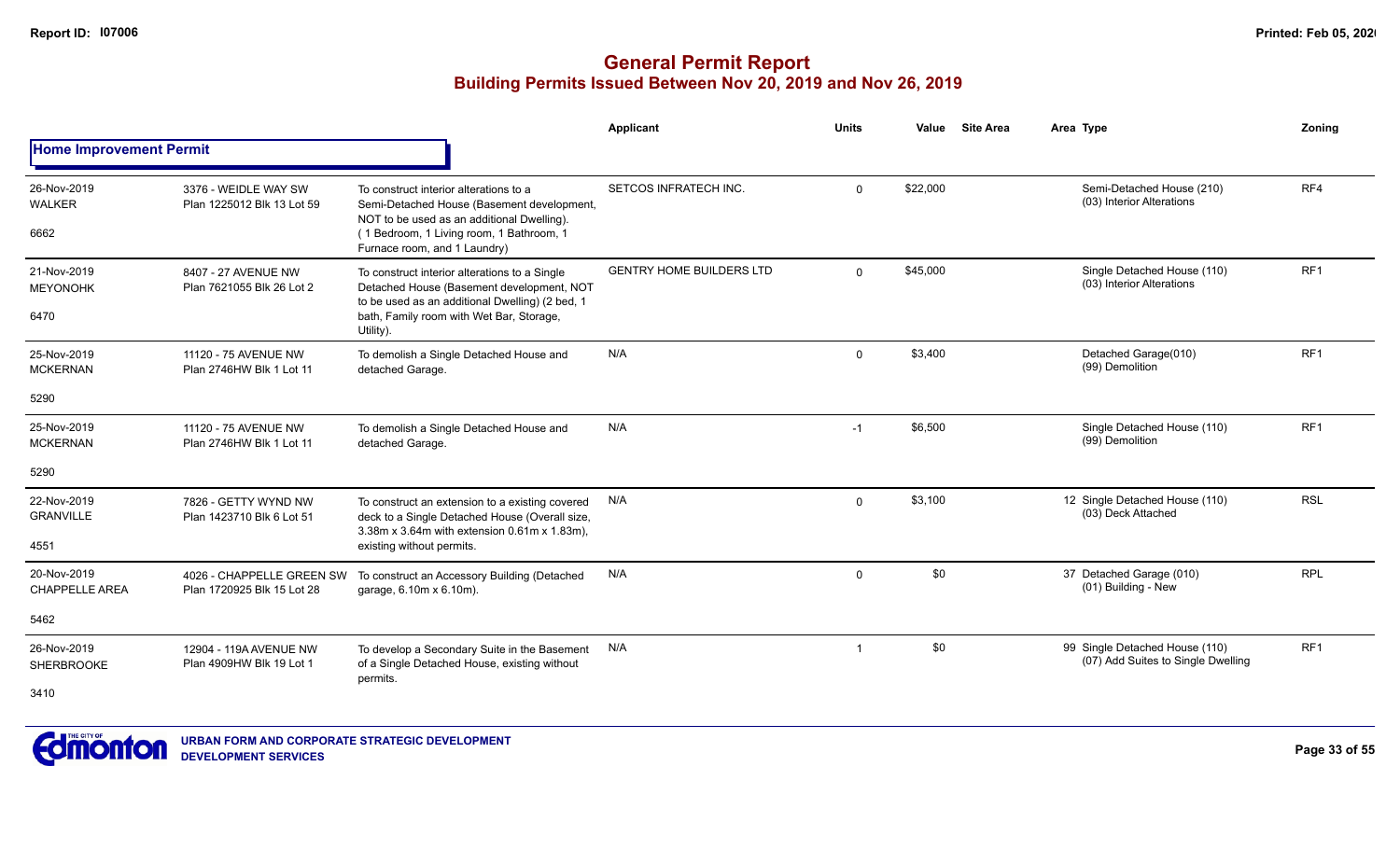|                                      |                                                        |                                                                                                                                           | <b>Applicant</b>       | <b>Units</b>   | Value    | <b>Site Area</b> | Area Type                                                            | Zoning          |
|--------------------------------------|--------------------------------------------------------|-------------------------------------------------------------------------------------------------------------------------------------------|------------------------|----------------|----------|------------------|----------------------------------------------------------------------|-----------------|
| <b>Home Improvement Permit</b>       |                                                        |                                                                                                                                           |                        |                |          |                  |                                                                      |                 |
| 26-Nov-2019<br><b>EKOTA</b>          | 2019 - 74 STREET NW<br>Plan 5261TR Blk 16 Lot 28       | To construct exterior alterations to a Single<br>Detached House (enlarging basement bedroom                                               | N/A                    | 0              |          |                  | Single Detached House (110)<br>(03) Exterior Alterations             | RF <sub>1</sub> |
| 6200                                 |                                                        | window).                                                                                                                                  |                        |                |          |                  |                                                                      |                 |
| 20-Nov-2019<br><b>YORK</b>           | 5719 - 143 AVENUE NW<br>Plan 5435NY Blk 23 Lot 12      | To develop a Secondary Suite in the Basement<br>and to construct interior alterations to a Single<br>Detached House (main floor changes). | N/A                    | -1             | \$9,800  |                  | Single Detached House (110)<br>(07) Add Suites to Single Dwelling    | RF <sub>1</sub> |
| 2720                                 |                                                        | (2 Bedrooms, 1 Storage room, 1 Mechanical<br>room, 1 Living room, 1 Kitchen/dining room, 1<br>Laundry/storage room, and 1 Bathroom)       |                        |                |          |                  |                                                                      |                 |
| 26-Nov-2019<br><b>SAKAW</b>          | 1448 - 53 STREET NW<br>Plan 7722530 Blk 25 Lot 12      | To construct a front uncovered deck to a Single<br>Detached House (5.79m x 3.05m @ 0.76m in<br>Height).                                   | <b>EDMONTON DECKS</b>  | $\mathbf{0}$   | \$4,400  |                  | 18 Single Detached House (110)<br>(03) Deck Attached                 | RF <sub>1</sub> |
| 6670                                 |                                                        |                                                                                                                                           |                        |                |          |                  |                                                                      |                 |
| 26-Nov-2019<br><b>CHAPPELLE AREA</b> | 1834 - CARRUTHERS LANE SW<br>Plan 1221287 Blk 1 Lot 90 | To construct an Accessory Building (rear<br>detached Garage (6.10m x 6.10m)).                                                             | PREMIER BUILT GARAGES  | $\mathbf{0}$   | \$6,000  |                  | 37 Detached Garage (010)<br>(01) Building - New                      | DC <sub>1</sub> |
| 5462                                 |                                                        |                                                                                                                                           |                        |                |          |                  |                                                                      |                 |
| 20-Nov-2019<br><b>WALKER</b>         | SW<br>Plan 1624309 Blk 22 Lot 21                       | 2339 - WONNACOTT CRESCEN <sup>T</sup> To construct an Accessory Building (detached<br>Garage (5.49m x 6.1m)).                             | <b>AKASH HOMES LTD</b> | $\mathbf 0$    | \$5,400  |                  | 33 Detached Garage (010)<br>(01) Building - New                      | RF4             |
| 6662                                 |                                                        |                                                                                                                                           |                        |                |          |                  |                                                                      |                 |
| 25-Nov-2019<br><b>GREENFIELD</b>     | 3612 - 114 STREET NW<br>Plan 4627NY Blk 56 Lot 12      | To develop a Secondary Suite in the Basement<br>of a Single Detached House, existing w/o                                                  | N/A                    | $\overline{1}$ | \$25,000 |                  | 79 Single Detached House (110)<br>(07) Add Suites to Single Dwelling | RF <sub>1</sub> |
| 5220                                 |                                                        | permits.                                                                                                                                  |                        |                |          |                  |                                                                      |                 |
| 21-Nov-2019<br><b>CHAPPELLE AREA</b> | 2562 - COUGHLAN ROAD SW<br>Plan 1620053 Blk 13 Lot 19  | To construct an Accessory Building (detached<br>Garage, 6.1m x 6.1m).                                                                     | N.P. ARTISAN           | $\mathbf{0}$   | \$6,000  |                  | 37 Detached Garage (010)<br>(01) Building - New                      | <b>RPL</b>      |
| 5462                                 |                                                        |                                                                                                                                           |                        |                |          |                  |                                                                      |                 |

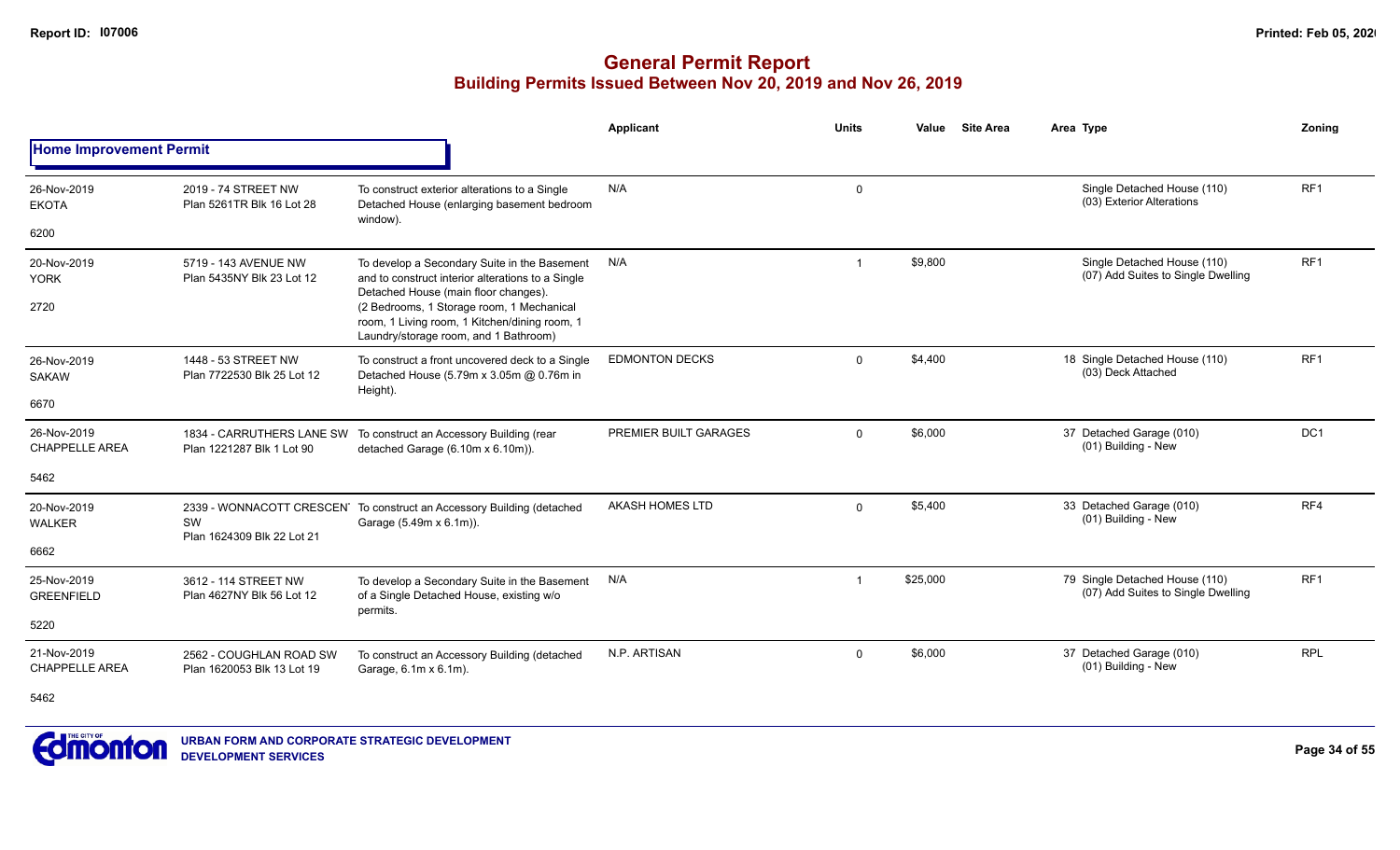|                                            |                                                        |                                                                                                                                                                                                        | <b>Applicant</b>      | <b>Units</b>   | Value    | <b>Site Area</b> | Area Type                                                            | Zonina          |
|--------------------------------------------|--------------------------------------------------------|--------------------------------------------------------------------------------------------------------------------------------------------------------------------------------------------------------|-----------------------|----------------|----------|------------------|----------------------------------------------------------------------|-----------------|
| <b>Home Improvement Permit</b>             |                                                        |                                                                                                                                                                                                        |                       |                |          |                  |                                                                      |                 |
| 20-Nov-2019<br><b>IDYLWYLDE</b><br>6320    | 8667 - 77 STREET NW<br>Plan 4014HW Blk 8 Lot 21        | To develop a Secondary Suite in the Basement<br>of a Single Detached House.<br>(1 Bedroom, 1 Living room, 1 Bathroom, 1<br>Kitchen, 1 Mechanical room, and 1 Laundry<br>room)                          | MODE CONTRACTING INC. | $\overline{1}$ | \$49,900 |                  | 71 Single Detached House (110)<br>(07) Add Suites to Single Dwelling | RF <sub>1</sub> |
| 20-Nov-2019<br><b>ROSENTHAL</b><br>4750    | 8412 - 218 STREET NW<br>Plan 1324177 Blk 4 Lot 34      | To construct interior alterations to a Single<br>Detached House (Basement development, NOT<br>to be used as an additional Dwelling) (1<br>bathroom, mechanical room, living room).                     | N/A                   | $\overline{0}$ | \$10,000 |                  | Single Detached House (110)<br>(03) Interior Alterations             | <b>RSL</b>      |
| 25-Nov-2019<br>CAVANAGH                    | 193 - CAVANAGH COMMON SW<br>Plan 1822496 Blk 14 Lot 28 | To construct an Accessory Building (detached<br>Garage 6.10m x 6.40m).                                                                                                                                 | PACESETTER HOMES LTD  | $\Omega$       | \$6,300  |                  | 39 Detached Garage (010)<br>(01) Building - New                      | <b>RMD</b>      |
| 5467                                       |                                                        |                                                                                                                                                                                                        |                       |                |          |                  |                                                                      |                 |
| 25-Nov-2019<br><b>CHARLESWORTH</b><br>6661 | 5516 - 6 AVENUE SW<br>Plan 1222184 Blk 7 Lot 10        | To develop a Secondary Suite in the Basement<br>of the Single Detached House and to construct<br>exterior alterations (adding a side entrance for<br>the Secondary Suite).                             | N/A                   | $\mathbf{1}$   | \$25,000 |                  | 80 Single Detached House (110)<br>(07) Add Suites to Single Dwelling | <b>RSL</b>      |
| 25-Nov-2019<br><b>CHARLESWORTH</b><br>6661 | 5516 - 6 AVENUE SW<br>Plan 1222184 Blk 7 Lot 10        | To develop a Secondary Suite in the Basement<br>of the Single Detached House and to construct<br>exterior alterations (adding a side entrance for<br>the Secondary Suite).                             | N/A                   | 0              |          |                  | Single Detached House (110)<br>(03) Exterior Alterations             | <b>RSL</b>      |
| 20-Nov-2019<br><b>GLENWOOD</b><br>4180     | 9842 - 159 STREET NW<br>Plan 1720482 Blk 15 Lot 17     | To develop a Secondary Suite in the Basement<br>of a Single Detached House.<br>(1 Bedroom, 1 Bathroom, 1 Kitchen, 1<br>Living/dining, 1 Corridor, 1 Laundry, and 2<br>Furnace room)                    | N/A                   | $\mathbf{1}$   | \$20,000 |                  | Single Detached House (110)<br>(07) Add Suites to Single Dwelling    | RF <sub>1</sub> |
| 25-Nov-2019<br>PRINCE CHARLES<br>3350      | 11838 - 122 STREET NW<br>Plan 7820420 Blk 2 Lot 8B     | To construct interior alterations to a<br>Semi-Detached House (Basement development,<br>NOT to be used as an additional Dwelling, 1<br>Kitchen, 1 Storage, 1 Mech Room, 1 Bathroom,<br>1 Living Area). | N/A                   | $\Omega$       | \$15,700 |                  | Semi-Detached House (210)<br>(03) Interior Alterations               | RF <sub>3</sub> |

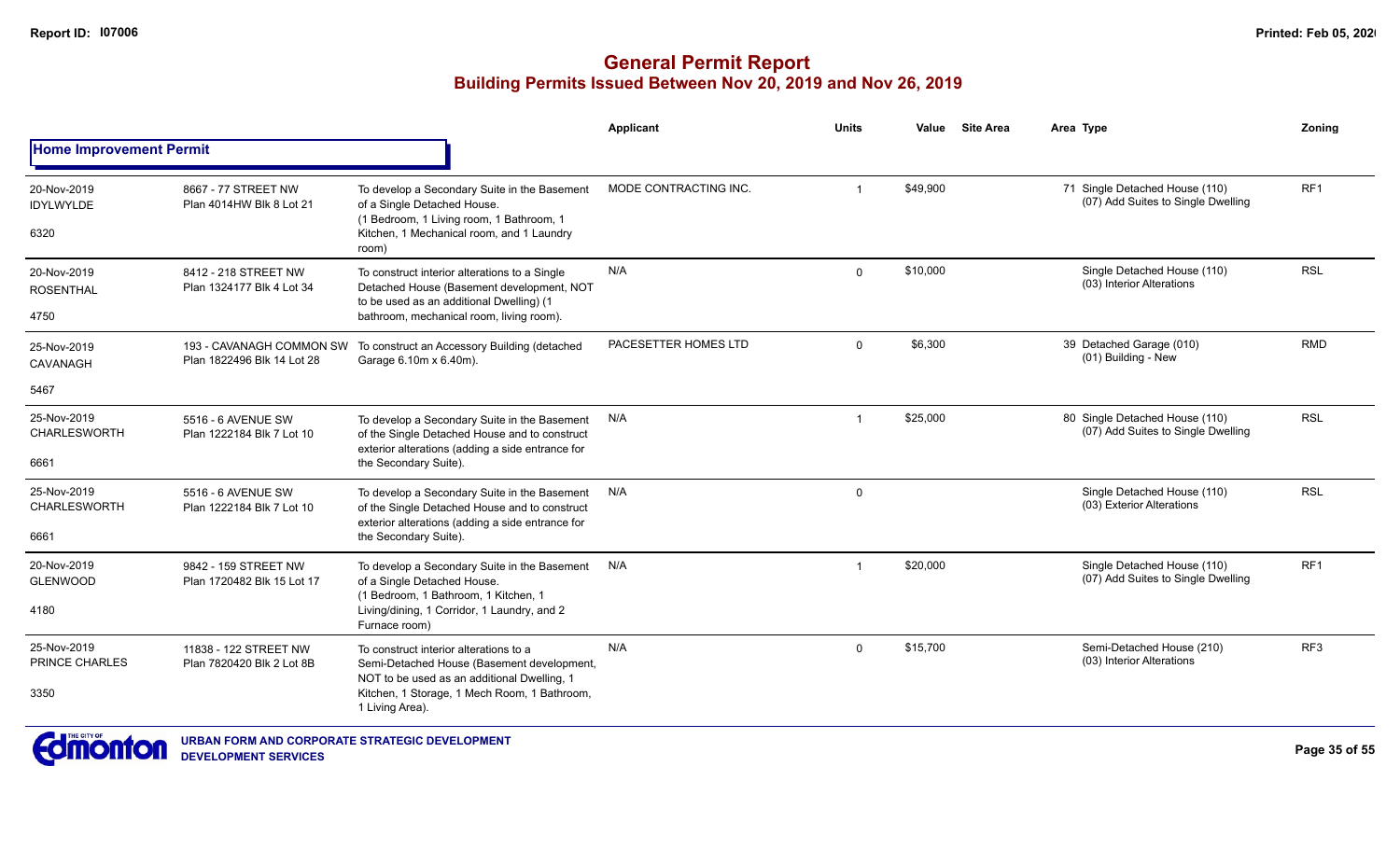|                                                   |                                                     |                                                                                                                                                                                                                                                     | <b>Applicant</b>                 | <b>Units</b>            | Value    | <b>Site Area</b> | Area Type                                                         | Zoning          |
|---------------------------------------------------|-----------------------------------------------------|-----------------------------------------------------------------------------------------------------------------------------------------------------------------------------------------------------------------------------------------------------|----------------------------------|-------------------------|----------|------------------|-------------------------------------------------------------------|-----------------|
| <b>Home Improvement Permit</b>                    |                                                     |                                                                                                                                                                                                                                                     |                                  |                         |          |                  |                                                                   |                 |
| 25-Nov-2019<br><b>KILKENNY</b><br>2410            | 15112 - 80 STREET NW<br>Plan 6143NY Blk 42 Lot 26   | To develop a Secondary Suite in the Basement<br>of a Single Detached House (3 bedrooms, 2<br>bathrooms, mechanical room, kitchen).                                                                                                                  | TILT PROPERTY GROUP              | 1                       | \$10,000 |                  | Single Detached House (110)<br>(07) Add Suites to Single Dwelling | RF <sub>1</sub> |
| 20-Nov-2019<br><b>KILKENNY</b><br>2410            | 7408 - 149A AVENUE NW<br>Plan 6143NY Blk 37 Lot 21  | To develop a Secondary Suite in the Basement<br>and to construct interior alterations to a Single<br>Detached House (main floor changes).<br>(Secondary suite: 2 Bedrooms, 2 Bathrooms, 1<br>Utility/laundry room, 1 Kitchen, and 1 Living<br>room) | TILT PROPERTY GROUP              | $\overline{\mathbf{1}}$ | \$10,000 |                  | Single Detached House (110)<br>(07) Add Suites to Single Dwelling | RF <sub>1</sub> |
| 25-Nov-2019<br><b>MCCONACHIE AREA</b><br>2521     | 6321 - 170 AVENUE NW<br>Plan 1723076 Blk 8 Lot 9    | To construct interior alterations to a Single<br>Detached House (Basement development, NOT<br>to be used as an additional Dwelling, 1 Family<br>Room, 1 Mech Room, 1 Bathroom).v                                                                    | N/A                              | $\Omega$                | \$8,000  |                  | Single Detached House (110)<br>(03) Interior Alterations          | <b>RPL</b>      |
| 25-Nov-2019<br><b>ROSENTHAL</b><br>4750           | 8711 - 221 STREET NW<br>Plan 1624116 Blk 13 Lot 40  | To construct a side and rear uncovered deck<br>(irregular shape, 4.26m x 2.74m @ 0.76m in<br>Height).                                                                                                                                               | <b>ENCORE MASTER BUILDER INC</b> | $\Omega$                | \$2,500  |                  | 10 Single Detached House (110)<br>(03) Deck Attached              | <b>RPL</b>      |
| 20-Nov-2019<br><b>BEVERLY HEIGHTS</b><br>2100     | 4410 - ADA BOULEVARD NW<br>Plan 5024HW Blk 34 Lot 3 | To install a Hot Tub in the Rear Yard of a Single<br>Detached House (2.13m x 2.13m).                                                                                                                                                                | N/A                              | $\Omega$                | \$5,200  |                  | Single Detached House (110)<br>(14) Hot Tub                       | RF <sub>1</sub> |
| 25-Nov-2019<br><b>GLENRIDDING HEIGHTS</b><br>5578 | 1615 - 165 STREET SW<br>Plan 1324975 Blk 2 Lot 19   | To develop a Secondary Suite in a Basement of N/A<br>the Single Detached House (New Suite) and to<br>construct Exterior Alterations (adding side<br>door).                                                                                          |                                  | -1                      | \$47,000 |                  | Single Detached House (110)<br>(07) Add Suites to Single Dwelling | <b>RSL</b>      |
| 25-Nov-2019<br><b>GLENRIDDING HEIGHTS</b><br>5578 | 1615 - 165 STREET SW<br>Plan 1324975 Blk 2 Lot 19   | To develop a Secondary Suite in a Basement of N/A<br>the Single Detached House (New Suite) and to<br>construct Exterior Alterations (adding side<br>door).                                                                                          |                                  | $\mathbf 0$             |          |                  | Single Detached House (110)<br>(03) Exterior Alterations          | <b>RSL</b>      |

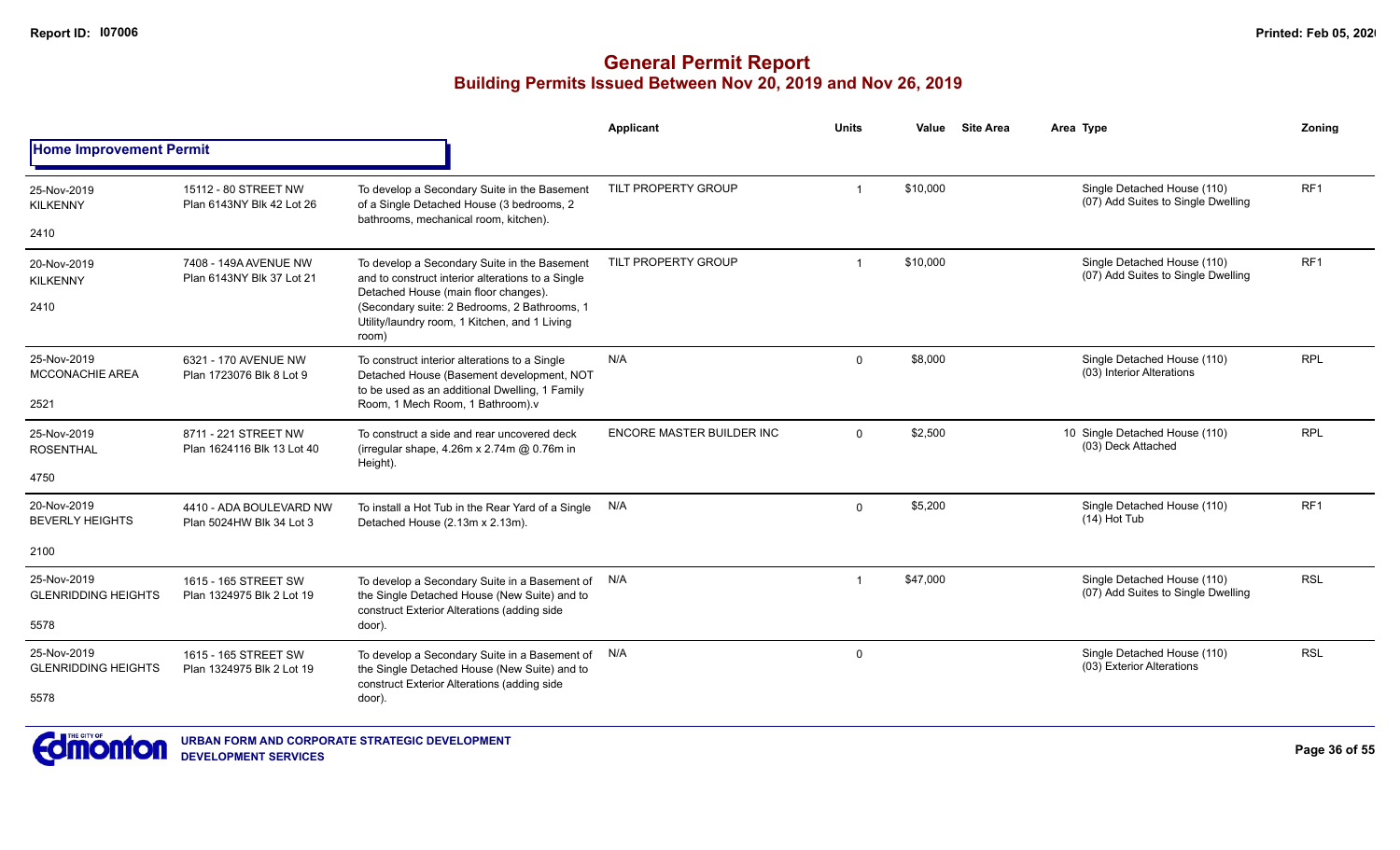|                                         |                                                         |                                                                                                                                                | <b>Applicant</b>                 | <b>Units</b>            | Value    | <b>Site Area</b> | Area Type                                                         | Zoning          |
|-----------------------------------------|---------------------------------------------------------|------------------------------------------------------------------------------------------------------------------------------------------------|----------------------------------|-------------------------|----------|------------------|-------------------------------------------------------------------|-----------------|
| <b>Home Improvement Permit</b>          |                                                         |                                                                                                                                                |                                  |                         |          |                  |                                                                   |                 |
| 25-Nov-2019<br><b>CHARLESWORTH</b>      | 4015 - 7 AVENUE SW<br>Plan 1720664 Blk 1 Lot 40         | To develop a Secondary Suite in the Basement<br>of a Single Detached House (New Suite).                                                        | <b>JAI HOMES LTD</b>             | $\overline{1}$          | \$30,000 |                  | Single Detached House (110)<br>(07) Add Suites to Single Dwelling | <b>RMD</b>      |
| 6661                                    |                                                         |                                                                                                                                                |                                  |                         |          |                  |                                                                   |                 |
| 22-Nov-2019<br><b>LAUREL</b>            | 1923 - 19 AVENUE NW<br>Plan 1920713 Blk 13 Lot 43       | To construct a rear uncovered deck to a Single<br>Detached House (9.14m x 3.66m @ 0.91m in<br>Height).                                         | <b>JAI HOMES LTD</b>             | $\mathbf 0$             | \$8,400  |                  | 33 Single Detached House (110)<br>(03) Deck Attached              | <b>RSL</b>      |
| 6444                                    |                                                         |                                                                                                                                                |                                  |                         |          |                  |                                                                   |                 |
| 26-Nov-2019<br><b>ROSENTHAL</b>         | 8735 - 223 STREET NW<br>Plan 1723490 Blk 23 Lot 21      | To construct a rear uncovered deck to a Single<br>Detached House 3.05m x 3.05m @ 0.76m in<br>Height).                                          | <b>ENCORE MASTER BUILDER INC</b> | $\mathbf 0$             | \$2,300  |                  | 9 Single Detached House (110)<br>(03) Deck Attached               | <b>RPL</b>      |
| 4750                                    |                                                         |                                                                                                                                                |                                  |                         |          |                  |                                                                   |                 |
| 25-Nov-2019<br><b>DELTON</b>            | 12210 - 86 STREET NW<br>Plan RN94 Blk 31 Lot 19         | To construct exterior alterations to a<br>Semi-detached House (enlarge basement<br>window).                                                    | N/A                              | $\mathbf 0$             |          |                  | Semi-Detached House (210)<br>(03) Exterior Alterations            | RF <sub>3</sub> |
| 1080                                    |                                                         |                                                                                                                                                |                                  |                         |          |                  |                                                                   |                 |
| 25-Nov-2019<br><b>JACKSON HEIGHTS</b>   | 88 - JEFFERSON ROAD NW<br>Plan 9122906 Blk 15 Lot 10    | To construct interior alterations to a Single<br>Detached House (Basement Development, NOT<br>to be used as an additional Dwelling, Living     | <b>DELIZE INC</b>                | $\mathbf 0$             | \$21,000 |                  | Single Detached House (110)<br>(03) Interior Alterations          | RF1             |
| 6330                                    |                                                         | Room, 1 Mech Room, 1 Den, 1 Bathroom).                                                                                                         |                                  |                         |          |                  |                                                                   |                 |
| 22-Nov-2019<br><b>TERWILLEGAR TOWNE</b> | 1524 - THOROGOOD CLOSE NV<br>Plan 0226401 Blk 73 Lot 70 | To construct a rear uncovered deck to a Single<br>Detached House (3.73m x 5.24m @ 3m in<br>Height).                                            | PERMIT MASTERS                   | $\mathbf{0}$            | \$4,900  |                  | 20 Single Detached House (110)<br>(03) Deck Attached              | <b>RSL</b>      |
| 5640                                    |                                                         |                                                                                                                                                |                                  |                         |          |                  |                                                                   |                 |
| 21-Nov-2019<br><b>KILKENNY</b>          | 7820 - 148 AVENUE NW<br>Plan 6143NY Blk 23 Lot 6        | To develop a Secondary Suite in the Basement<br>(3 bed, 2 bath, kitchen, living, utility) and to<br>construct interior alterations to a Single | TILT PROPERTY GROUP              | $\overline{\mathbf{1}}$ | \$10,000 |                  | Single Detached House (110)<br>(07) Add Suites to Single Dwelling | RF <sub>1</sub> |
| 2410                                    |                                                         | Detached House (main floor changes).                                                                                                           |                                  |                         |          |                  |                                                                   |                 |

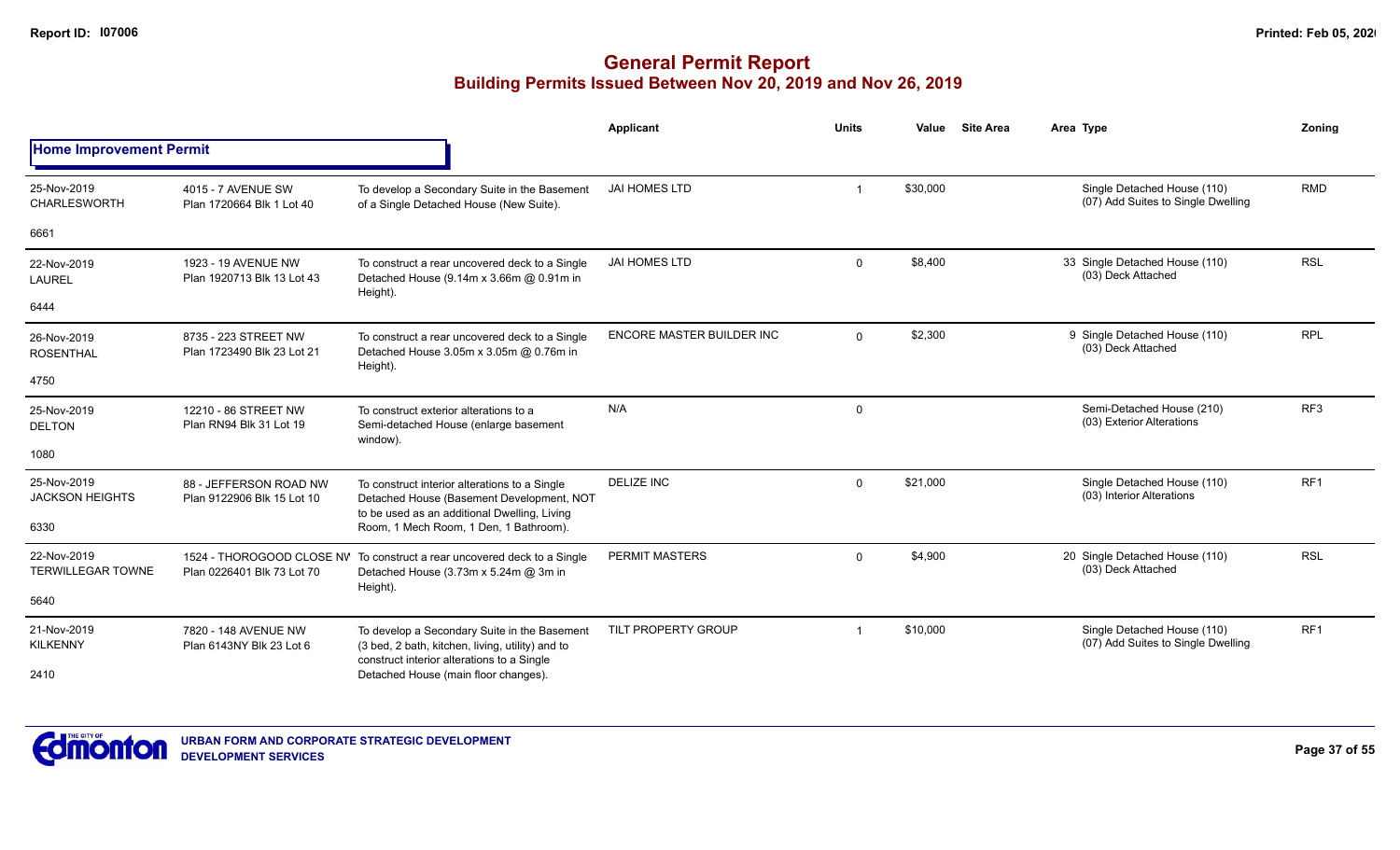|                                                    |                                                               |                                                                                                                                                                                            | Applicant                               | <b>Units</b> | Value    | <b>Site Area</b> | Area Type                                                            | <b>Zoning</b> |
|----------------------------------------------------|---------------------------------------------------------------|--------------------------------------------------------------------------------------------------------------------------------------------------------------------------------------------|-----------------------------------------|--------------|----------|------------------|----------------------------------------------------------------------|---------------|
| <b>Home Improvement Permit</b>                     |                                                               |                                                                                                                                                                                            |                                         |              |          |                  |                                                                      |               |
| 25-Nov-2019<br>LYNNWOOD                            | 15702 - 86 AVENUE NW<br>Plan 5559KS Blk 1 Lot 41              | To develop a Secondary Suite in the Basement<br>and to construct interior alterations to a Single<br>Detached House (main floor renovations).                                              | N/A                                     |              | \$25,000 |                  | 97 Single Detached House (110)<br>(07) Add Suites to Single Dwelling | RF1           |
| 4280                                               |                                                               |                                                                                                                                                                                            |                                         |              |          |                  |                                                                      |               |
| 25-Nov-2019<br>LYNNWOOD                            | 15702 - 86 AVENUE NW<br>Plan 5559KS Blk 1 Lot 41              | To develop a Secondary Suite in the Basement<br>and to construct interior alterations to a Single<br>Detached House (main floor renovations).                                              | N/A                                     | $\mathbf 0$  |          |                  | Single Detached House (110)<br>(03) Exterior Alterations             | RF1           |
| 4280                                               |                                                               |                                                                                                                                                                                            |                                         |              |          |                  |                                                                      |               |
| 20-Nov-2019<br><b>ROSENTHAL</b>                    | 8619 - 221 STREET NW<br>Plan 1624116 Blk 13 Lot 49            | To construct an Accessory Building (detached<br>Garage, 6.1m x 6.71m).                                                                                                                     | N.P. ARTISAN                            | $\Omega$     | \$6,500  |                  | 40 Detached Garage (010)<br>(01) Building - New                      | <b>RPL</b>    |
| 4750                                               |                                                               |                                                                                                                                                                                            |                                         |              |          |                  |                                                                      |               |
| 21-Nov-2019<br>THE ORCHARDS AT<br><b>ELLERSLIE</b> | 2739 - CHOKECHERRY PLACE<br>SW<br>Plan 1722245 Blk 14 Lot 129 | To construct exterior alterations to a rear<br>uncovered deck on a Single Detached House<br>(deck change in height from 1.70m to 1.95m,<br>overall size, 3.05m x 3.05m @ 1.95m in Height). | <b>BROOKFIELD RESIDENTIAL PROPERTIE</b> | $\Omega$     | \$2,300  |                  | 9 Semi-Detached House (210)<br>(03) Deck Attached                    | RF4           |
| 6216                                               |                                                               |                                                                                                                                                                                            |                                         |              |          |                  |                                                                      |               |
| 22-Nov-2019<br>THE ORCHARDS AT<br><b>ELLERSLIE</b> | 3367 - ORCHARDS LINK SW<br>Plan 1521074 Blk 14 Lot 20         | To construct an Accessory Building (detached<br>Garage, 6.1m x 6.1m).                                                                                                                      | <b>BROOKFIELD RESIDENTIAL PROPERTIE</b> | $\Omega$     | \$6,000  |                  | 37 Detached Garage (010)<br>(01) Building - New                      | <b>RPL</b>    |
| 6216                                               |                                                               |                                                                                                                                                                                            |                                         |              |          |                  |                                                                      |               |
| 21-Nov-2019<br><b>CHAPPELLE AREA</b>               | Plan 1720925 Blk 15 Lot 27                                    | 4024 - CHAPPELLE GREEN SW To construct an Accessory Building (rear<br>detached Garage (6.10m x 6.10m)).                                                                                    | <b>BROOKFIELD RESIDENTIAL PROPERTIE</b> | $\Omega$     | \$6,000  |                  | 37 Detached Garage (010)<br>(01) Building - New                      | <b>RPL</b>    |
| 5462                                               |                                                               |                                                                                                                                                                                            |                                         |              |          |                  |                                                                      |               |
| 21-Nov-2019<br><b>CHAPPELLE AREA</b>               | Plan 1720925 Blk 15 Lot 31                                    | 4032 - CHAPPELLE GREEN SW To construct an Accessory Building (rear<br>detached Garage (6.10m x 6.10m)).                                                                                    | <b>BROOKFIELD RESIDENTIAL PROPERTIE</b> | $\Omega$     | \$6,000  |                  | 37 Detached Garage (010)<br>(01) Building - New                      | <b>RPL</b>    |
| 5462                                               |                                                               |                                                                                                                                                                                            |                                         |              |          |                  |                                                                      |               |

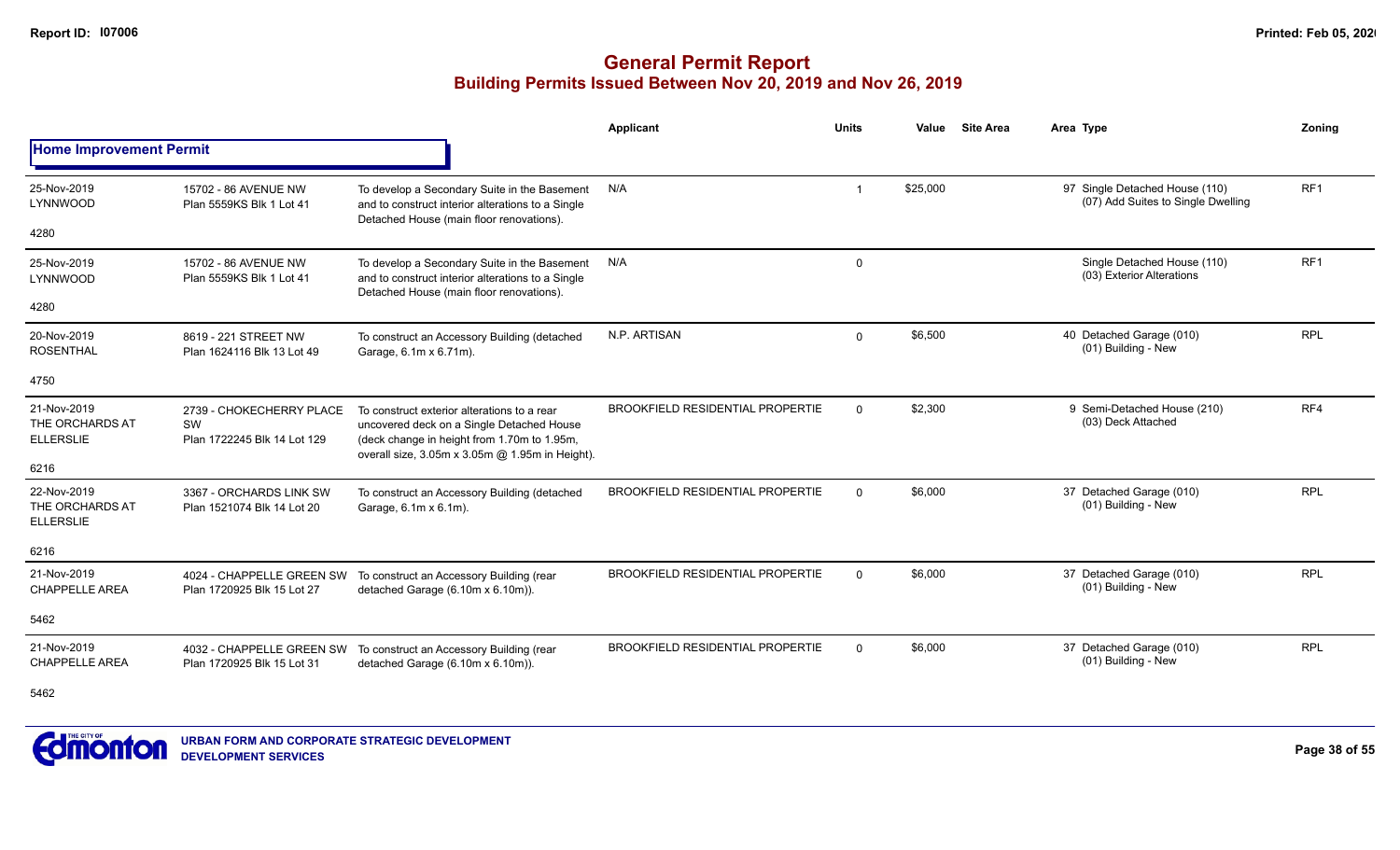|                                       |                                                                     |                                                                                                                                                | <b>Applicant</b>                        | <b>Units</b> | Value    | <b>Site Area</b> | Area Type                                       | Zonina          |
|---------------------------------------|---------------------------------------------------------------------|------------------------------------------------------------------------------------------------------------------------------------------------|-----------------------------------------|--------------|----------|------------------|-------------------------------------------------|-----------------|
| <b>Home Improvement Permit</b>        |                                                                     |                                                                                                                                                |                                         |              |          |                  |                                                 |                 |
| 21-Nov-2019<br><b>CHAPPELLE AREA</b>  | Plan 1720925 Blk 15 Lot 32                                          | 4034 - CHAPPELLE GREEN SW To construct an Accessory Building (rear<br>detached Garage (6.10m x 6.10m)).                                        | <b>BROOKFIELD RESIDENTIAL PROPERTIE</b> | $\Omega$     | \$6,000  |                  | 37 Detached Garage (010)<br>(01) Building - New | <b>RPL</b>      |
| 5462                                  |                                                                     |                                                                                                                                                |                                         |              |          |                  |                                                 |                 |
| 22-Nov-2019<br><b>CHAPPELLE AREA</b>  | 4128 - CHAPPELLE GREEN SW<br>Plan 1822411 Blk 34 Lot 11             | To construct an Accessory Building (rear<br>detached Garage (6.10m x 6.10m)).                                                                  | <b>BROOKFIELD RESIDENTIAL PROPERTIE</b> | $\Omega$     | \$6,000  |                  | 37 Detached Garage (010)<br>(01) Building - New | RPL, RPL        |
| 5462                                  |                                                                     |                                                                                                                                                |                                         |              |          |                  |                                                 |                 |
| 26-Nov-2019<br><b>CHAPPELLE AREA</b>  | SW<br>Plan 1620053 Blk 10 Lot 89                                    | 1233 - CHAPPELLE BOULEVARI To construct an Accessory Building (detached<br>Garage, 6.1m x 6.1m).                                               | <b>BROOKFIELD RESIDENTIAL PROPERTIE</b> | $\Omega$     | \$6,000  |                  | 37 Detached Garage (010)<br>(01) Building - New | <b>RPL</b>      |
| 5462                                  |                                                                     |                                                                                                                                                |                                         |              |          |                  |                                                 |                 |
| 22-Nov-2019<br><b>CHAPPELLE AREA</b>  | 3808 - CHRUSTAWKA PLACE<br>SW<br>Plan 1723560 Blk 40 Lot 3          | To construct an Accessory Building (detached<br>Garage (6.1m x 6.1m)).                                                                         | <b>BROOKFIELD RESIDENTIAL PROPERTIE</b> | $\Omega$     | \$6,000  |                  | 37 Detached Garage (010)<br>(01) Building - New | <b>RMD</b>      |
| 5462                                  |                                                                     |                                                                                                                                                |                                         |              |          |                  |                                                 |                 |
| 20-Nov-2019<br><b>DESROCHERS AREA</b> | 243 - DESROCHERS<br><b>BOULEVARD SW</b><br>Plan 1822690 Blk 7 Lot 4 | To construct interior alterations to a Row-House<br>Unit 243 (Basement development, NOT to be<br>used as an additional Dwelling) (1 bedroom, 1 | PACESETTER HOMES LTD                    | $\Omega$     | \$25,600 |                  | Row House (330)<br>(03) Interior Alterations    | RF <sub>5</sub> |
| 5463                                  |                                                                     | bathroom, mechanical room).                                                                                                                    |                                         |              |          |                  |                                                 |                 |
| 22-Nov-2019<br><b>CHAPPELLE AREA</b>  | 3812 - CHRUSTAWKA PLACE<br>SW<br>Plan 1723560 Blk 40 Lot 5          | To construct an Accessory Building (detached<br>Garage (6.1m x 6.1m)).                                                                         | <b>BROOKFIELD RESIDENTIAL PROPERTIE</b> | $\Omega$     | \$6,000  |                  | 37 Detached Garage (010)<br>(01) Building - New | <b>RMD</b>      |
| 5462                                  |                                                                     |                                                                                                                                                |                                         |              |          |                  |                                                 |                 |
| 26-Nov-2019<br><b>EDGEMONT</b>        | <b>NW</b><br>Plan 1920259 Blk 6 Lot 11                              | 5201 - EDGEMONT BOULEVARE To construct an Accessory Building (detached<br>Garage (6.10m x 6.10m)).                                             | <b>BROOKFIELD RESIDENTIAL PROPERTIE</b> | $\Omega$     | \$6,000  |                  | 37 Detached Garage (010)<br>(01) Building - New | <b>RMD</b>      |
| 4462                                  |                                                                     |                                                                                                                                                |                                         |              |          |                  |                                                 |                 |

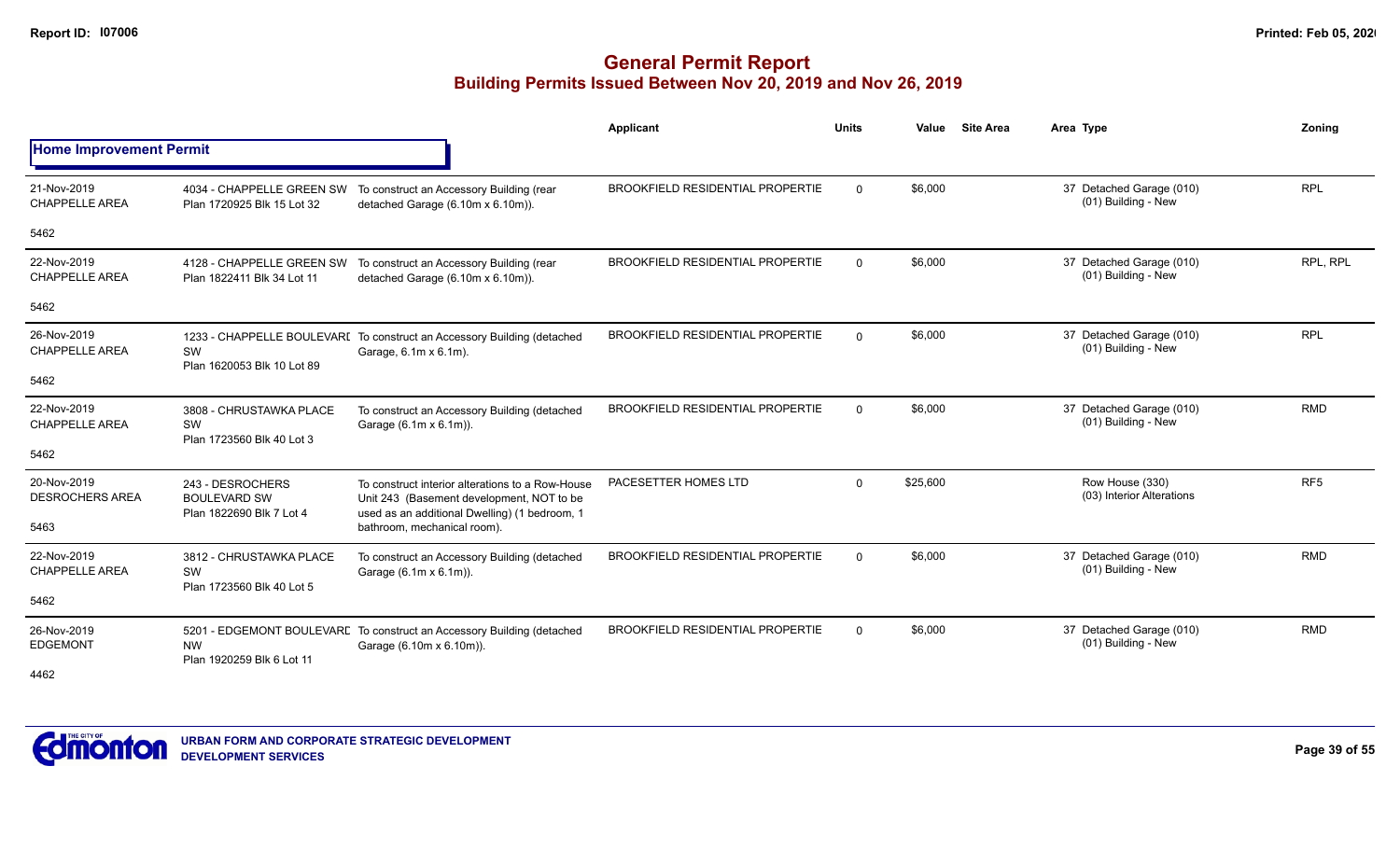|                                      |                                                       |                                                                                                                                      | <b>Applicant</b>                        | <b>Units</b> | Value    | <b>Site Area</b> | Area Type                                                | Zoning     |
|--------------------------------------|-------------------------------------------------------|--------------------------------------------------------------------------------------------------------------------------------------|-----------------------------------------|--------------|----------|------------------|----------------------------------------------------------|------------|
| <b>Home Improvement Permit</b>       |                                                       |                                                                                                                                      |                                         |              |          |                  |                                                          |            |
| 26-Nov-2019<br><b>RAPPERSWILL</b>    | 17220 - 121 STREET NW<br>Plan 1324798 Blk 102 Lot 35  | To construct interior alterations to a Single<br>Detached House (Basement development, NOT<br>to be used as an additional Dwelling). | N/A                                     | $\Omega$     | \$25,000 |                  | Single Detached House (110)<br>(03) Interior Alterations | <b>RSL</b> |
| 3370                                 |                                                       | (1 Bedroom, 1 Washroom, 1 Exercise room, 1<br>Utility room, 1 Storage, and 1 Living room)                                            |                                         |              |          |                  |                                                          |            |
| 22-Nov-2019<br><b>EDGEMONT</b>       | 3386 - ERLANGER BEND NW<br>Plan 1920259 Blk 4 Lot 3   | To construct an Accessory Building (detached<br>Garage, 6.10m x 6.10m).                                                              | <b>BROOKFIELD RESIDENTIAL PROPERTIE</b> | $\Omega$     | \$6,000  |                  | 37 Detached Garage (010)<br>(01) Building - New          | <b>RMD</b> |
| 4462                                 |                                                       |                                                                                                                                      |                                         |              |          |                  |                                                          |            |
| 26-Nov-2019<br><b>EDGEMONT</b>       | 3394 - ERLANGER BEND NW<br>Plan 1920259 Blk 4 Lot 7   | To construct an Accessory Building (rear<br>detached Garage (5.49m x 6.71m)).                                                        | <b>BROOKFIELD RESIDENTIAL PROPERTIE</b> | $\mathbf{0}$ | \$6,000  |                  | 37 Detached Garage (010)<br>(01) Building - New          | <b>RMD</b> |
| 4462                                 |                                                       |                                                                                                                                      |                                         |              |          |                  |                                                          |            |
| 25-Nov-2019<br><b>EDGEMONT</b>       | 3402 - ERLANGER BEND NW<br>Plan 1920259 Blk 4 Lot 11  | To construct an Accessory Building (rear<br>detached Garage (5.49m x 6.71m)).                                                        | <b>BROOKFIELD RESIDENTIAL PROPERTIE</b> | $\Omega$     | \$5,900  |                  | 37 Detached Garage (010)<br>(01) Building - New          | <b>RMD</b> |
| 4462                                 |                                                       |                                                                                                                                      |                                         |              |          |                  |                                                          |            |
| 25-Nov-2019<br><b>CHAPPELLE AREA</b> | 4811 - CHARLES COURT SW<br>Plan 1523265 Blk 27 Lot 17 | To construct interior alterations to a Single<br>Detached House (Basement development, NOT<br>to be used as an additional Dwelling). | N/A                                     | $\mathbf 0$  | \$20,000 |                  | Single Detached House (110)<br>(03) Interior Alterations | <b>RSL</b> |
| 5462                                 |                                                       |                                                                                                                                      |                                         |              |          |                  |                                                          |            |
| 26-Nov-2019<br><b>WALKER</b>         | 1175 - WATT DRIVE SW<br>Plan 1823360 Blk 10 Lot 7     | To construct an Accessory Building (detached<br>Garage 6.10m x 6.71m).                                                               | MORRISON HOMES (EDMONTON) LTD           | $\mathbf{0}$ | \$6,600  |                  | 41 Detached Garage (010)<br>(01) Building - New          | <b>RPL</b> |
| 6662                                 |                                                       |                                                                                                                                      |                                         |              |          |                  |                                                          |            |
| 20-Nov-2019<br><b>OTTEWELL</b>       | 5508 - 97A AVENUE NW<br>Plan 6258KS Blk 4 Lot 4       | To construct interior alterations (main floor<br>kitchen).                                                                           | N/A                                     | $\mathbf{0}$ | \$1,000  |                  | Single Detached House (110)<br>(03) Interior Alterations | RF1        |
| 6550                                 |                                                       |                                                                                                                                      |                                         |              |          |                  |                                                          |            |

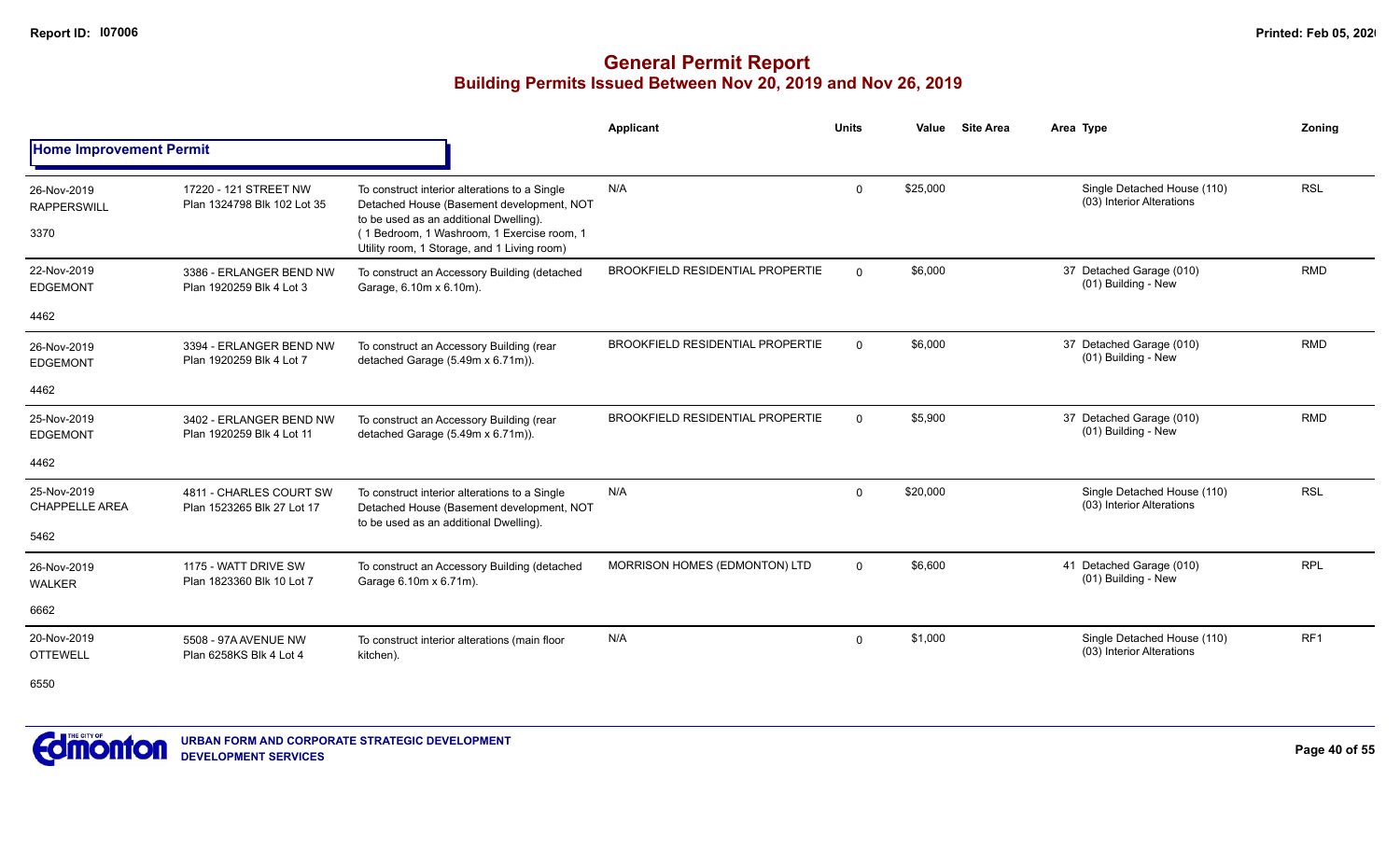|                                                    |                                                                                                                                                           |                                                                                                                                      | <b>Applicant</b>           | <b>Units</b> | Value    | <b>Site Area</b> | Area Type                                                | Zoning          |
|----------------------------------------------------|-----------------------------------------------------------------------------------------------------------------------------------------------------------|--------------------------------------------------------------------------------------------------------------------------------------|----------------------------|--------------|----------|------------------|----------------------------------------------------------|-----------------|
| <b>Home Improvement Permit</b>                     |                                                                                                                                                           |                                                                                                                                      |                            |              |          |                  |                                                          |                 |
| 25-Nov-2019<br><b>GLENRIDDING RAVINE</b>           | 2028 - 160 STREET SW<br>Plan 1723622 Blk 18 Lot 11                                                                                                        | To construct a rear uncovered deck (3.96m x)<br>2.74m @ 1.09m in Height) to a Single Detached<br>House.                              | <b>KIRKLAND HOMES LTD</b>  | $\mathbf 0$  | \$2,700  |                  | 11 Single Detached House (110)<br>(03) Deck Attached     | DC1             |
| 5579                                               |                                                                                                                                                           |                                                                                                                                      |                            |              |          |                  |                                                          |                 |
| 25-Nov-2019<br><b>SUMMERSIDE</b>                   | 1003 - 79 STREET SW<br>Plan 0226814 Blk 10 Lot 43                                                                                                         | To construct a exterior alteration to a Single<br>Detached House (rear covered roof, 4.04m x<br>1.83m), existing without permits.    | PERMIT MASTERS             | $\mathbf 0$  |          |                  | Single Detached House (110)<br>(02) Addition             | <b>RSL</b>      |
| 6213                                               |                                                                                                                                                           |                                                                                                                                      |                            |              |          |                  |                                                          |                 |
| 26-Nov-2019<br><b>ALLARD</b>                       | 5208 - ANDISON LINK SW<br>Plan 1623844 Blk 20 Lot 120                                                                                                     | To construct interior alterations to a<br>Semi-detached House (Basement development,<br>NOT to be used as an additional Dwelling).   | ROYDECOR CONSTRUCTION LTD. | $\Omega$     | \$19,000 |                  | Semi-Detached House (210)<br>(03) Interior Alterations   | <b>RMD</b>      |
| 5458                                               |                                                                                                                                                           |                                                                                                                                      |                            |              |          |                  |                                                          |                 |
| 22-Nov-2019<br><b>MAGRATH HEIGHTS</b>              | 3810 - MACNEIL HEATH NW<br>Plan 0623310 Blk 5 Lot 41                                                                                                      | To construct interior alterations to a Single<br>Detached House (Basement development, NOT<br>to be used as an additional Dwelling). | N/A                        | $\mathbf 0$  | \$40,000 |                  | Single Detached House (110)<br>(03) Interior Alterations | <b>RSL</b>      |
| 5476                                               |                                                                                                                                                           |                                                                                                                                      |                            |              |          |                  |                                                          |                 |
| 21-Nov-2019<br>THE ORCHARDS AT<br><b>ELLERSLIE</b> | 2646 - CHOKECHERRY LANE<br>SW<br>Plan 1722144 Blk 28 Lot 44                                                                                               | To construct a rear uncovered deck to a Single<br>Detached House (6.10m x 4.26m @ 0.91m in<br>Height).                               | N/A                        | $\mathbf{0}$ | \$6,500  |                  | 26 Single Detached House (110)<br>(03) Deck Attached     | <b>RPL</b>      |
| 6216                                               |                                                                                                                                                           |                                                                                                                                      |                            |              |          |                  |                                                          |                 |
| 21-Nov-2019<br><b>GLENRIDDING HEIGHTS</b>          | 2336 - GLENRIDDING<br><b>BOULEVARD SW</b>                                                                                                                 | To construct interior alterations to a<br>Semi-Detached House (Basement development,                                                 | N/A                        | $\mathbf 0$  | \$5,000  |                  | Semi-Detached House (210)<br>(03) Interior Alterations   | RF <sub>5</sub> |
| 5578                                               | NOT to be used as an additional Dwelling), (1<br>Plan 1521119 Blk 3 Lot 25<br>bathroom, living room, laundry room, NO<br>bedroom, NO wet bar or kitchen). |                                                                                                                                      |                            |              |          |                  |                                                          |                 |
| 25-Nov-2019<br><b>CHAPPELLE AREA</b>               | 6359 - CARTMELL ROAD SW<br>Plan 1820782 Blk 28 Lot 38                                                                                                     | To construct a rear uncovered deck to a<br>Semi-detached House (4.21m x 4.60m @ 0.91m<br>in Height).                                 | N/A                        | $\mathbf 0$  | \$4,900  |                  | 19 Single Detached House (110)<br>(03) Deck Attached     | RF4             |
| 5462                                               |                                                                                                                                                           |                                                                                                                                      |                            |              |          |                  |                                                          |                 |

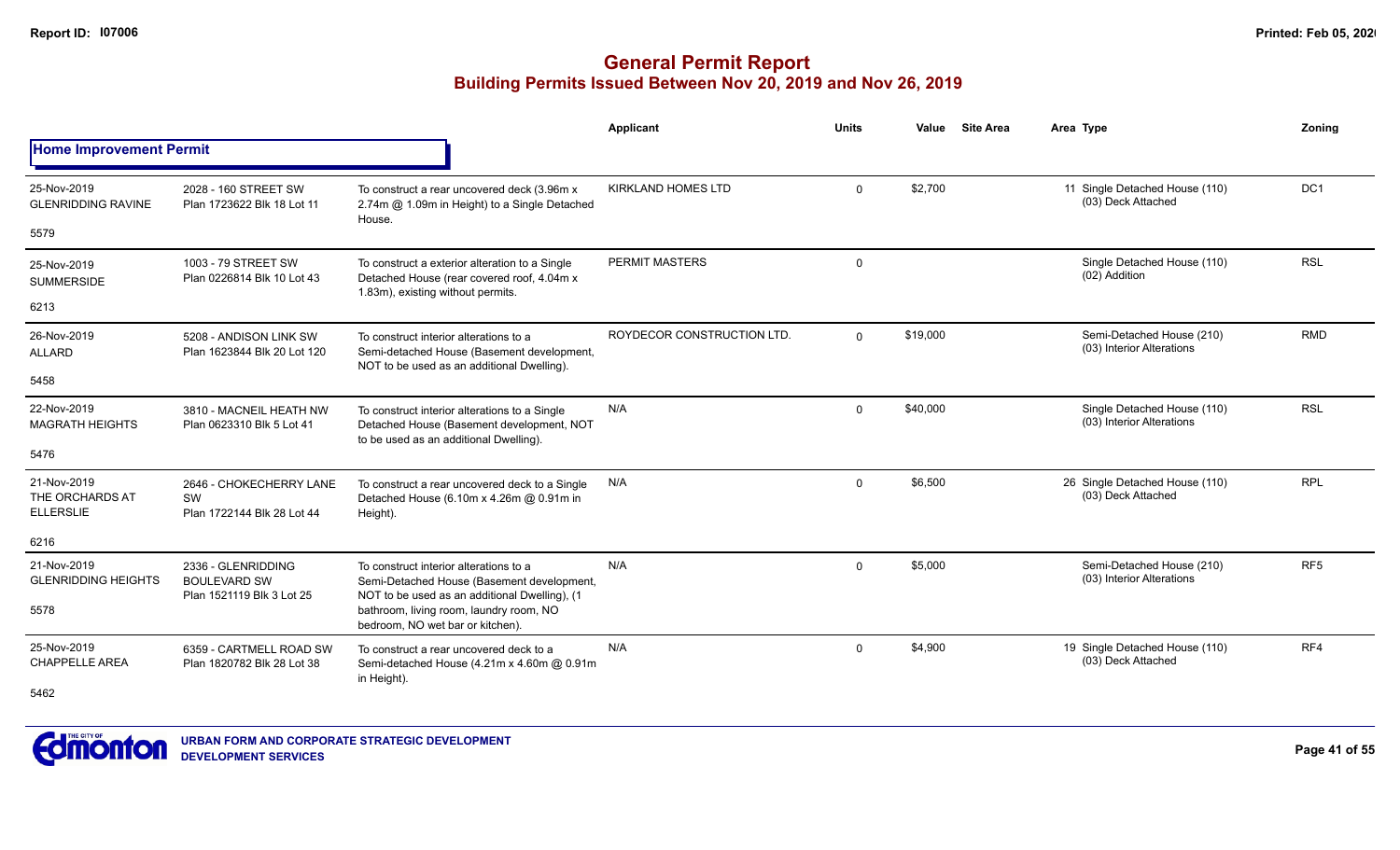|                                             |                                                     |                                                                                                                                      | <b>Applicant</b>                                       | <b>Units</b> | Value    | <b>Site Area</b> | Area Type                                                            | Zoning          |
|---------------------------------------------|-----------------------------------------------------|--------------------------------------------------------------------------------------------------------------------------------------|--------------------------------------------------------|--------------|----------|------------------|----------------------------------------------------------------------|-----------------|
| <b>Home Improvement Permit</b>              |                                                     |                                                                                                                                      |                                                        |              |          |                  |                                                                      |                 |
| 26-Nov-2019<br><b>ALBERTA AVENUE</b>        | 11337 - 92 STREET NW<br>Plan RN43A Blk 52 Lot 12    | To construct an Accessory Building (a mutual<br>detached Garage (7.62m x 6.1m)).                                                     | PLATINUM LIVING HOMES LTD O/A<br>PLATINUM LIVING HOMES | $\mathbf 0$  | \$7,500  |                  | 46 Detached Garage (010)<br>(01) Building - New                      | RF <sub>3</sub> |
| 1010                                        |                                                     |                                                                                                                                      |                                                        |              |          |                  |                                                                      |                 |
| 25-Nov-2019<br><b>PAISLEY</b>               | 552 - PATERSON WAY SW<br>Plan 1821022 Blk 15 Lot 12 | To construct an Accessory building (detached<br>Garage, 6.10m x 6.10m).                                                              | <b>BROOKFIELD RESIDENTIAL PROPERTIE</b>                | $\Omega$     | \$6,000  |                  | 37 Detached Garage (010)<br>(01) Building - New                      | <b>HVLD</b>     |
| 5469                                        |                                                     |                                                                                                                                      |                                                        |              |          |                  |                                                                      |                 |
| 25-Nov-2019<br><b>SIFTON PARK</b>           | 13604 - 42 STREET NW<br>Plan 4543TR Blk 19 Lot 2    | To demolish a swimming pool in the rear yard of N/A<br>a Single Detached House.                                                      |                                                        | $\mathbf 0$  | \$3,400  |                  | <b>Other Accessory Building</b><br>(99) Demolition                   | RF <sub>1</sub> |
| 2710                                        |                                                     |                                                                                                                                      |                                                        |              |          |                  |                                                                      |                 |
| 25-Nov-2019<br><b>GLASTONBURY</b>           | 1460 - GRANT WAY NW<br>Plan 9926029 Blk 12 Lot 50   | To construct interior alterations to a Single<br>Detached House (Basement development, NOT<br>to be used as an additional Dwelling). | N/A                                                    | $\mathbf 0$  | \$4,000  |                  | Single Detached House (110)<br>(03) Interior Alterations             | <b>RPL</b>      |
| 4720                                        |                                                     |                                                                                                                                      |                                                        |              |          |                  |                                                                      |                 |
| 22-Nov-2019<br><b>CRYSTALLINA NERA WEST</b> | 18139 - 76 STREET NW<br>Plan 1323419 Blk 7 Lot 27   | To construct an Accessory Building (detached<br>Garage (6.25m x 6.1m)).                                                              | TRUST J & G HOMES LTD, HARPREET                        | $\Omega$     | \$6,100  |                  | 38 Detached Garage (010)<br>(01) Building - New                      | <b>RPL</b>      |
| 2463                                        |                                                     |                                                                                                                                      |                                                        |              |          |                  |                                                                      |                 |
| 26-Nov-2019<br><b>CHAPPELLE AREA</b>        | 9345 - COOPER BEND SW<br>Plan 1823130 Blk 15 Lot 23 | To develop a Secondary Suite in the Basement<br>of a Semi-detached House (New Suite).<br>(1 Bedroom, 1 Washroom, 1 Laundry, 1 Rec    | PROMINENT HOMES EDMONTON LTD                           |              | \$25,000 |                  | 57 Single Detached House (110)<br>(07) Add Suites to Single Dwelling | <b>RMD</b>      |
| 5462                                        |                                                     | area, 1 Kitchen, and 1 Mechanical room)                                                                                              |                                                        |              |          |                  |                                                                      |                 |
| 25-Nov-2019<br><b>OTTEWELL</b>              | 6716 - 94B AVENUE NW<br>Plan 6083KS Blk 14 Lot 57   | To construct interior alterations to a Single<br>Detached House (Basement development, NOT<br>to be used as an additional Dwelling). | 1310294 ALBERTA LTD O/A CARUANA<br><b>INTERIORS</b>    | $\mathbf 0$  | \$12,000 |                  | Single Detached House (110)<br>(03) Interior Alterations             | RF1             |
| 6550                                        |                                                     |                                                                                                                                      |                                                        |              |          |                  |                                                                      |                 |

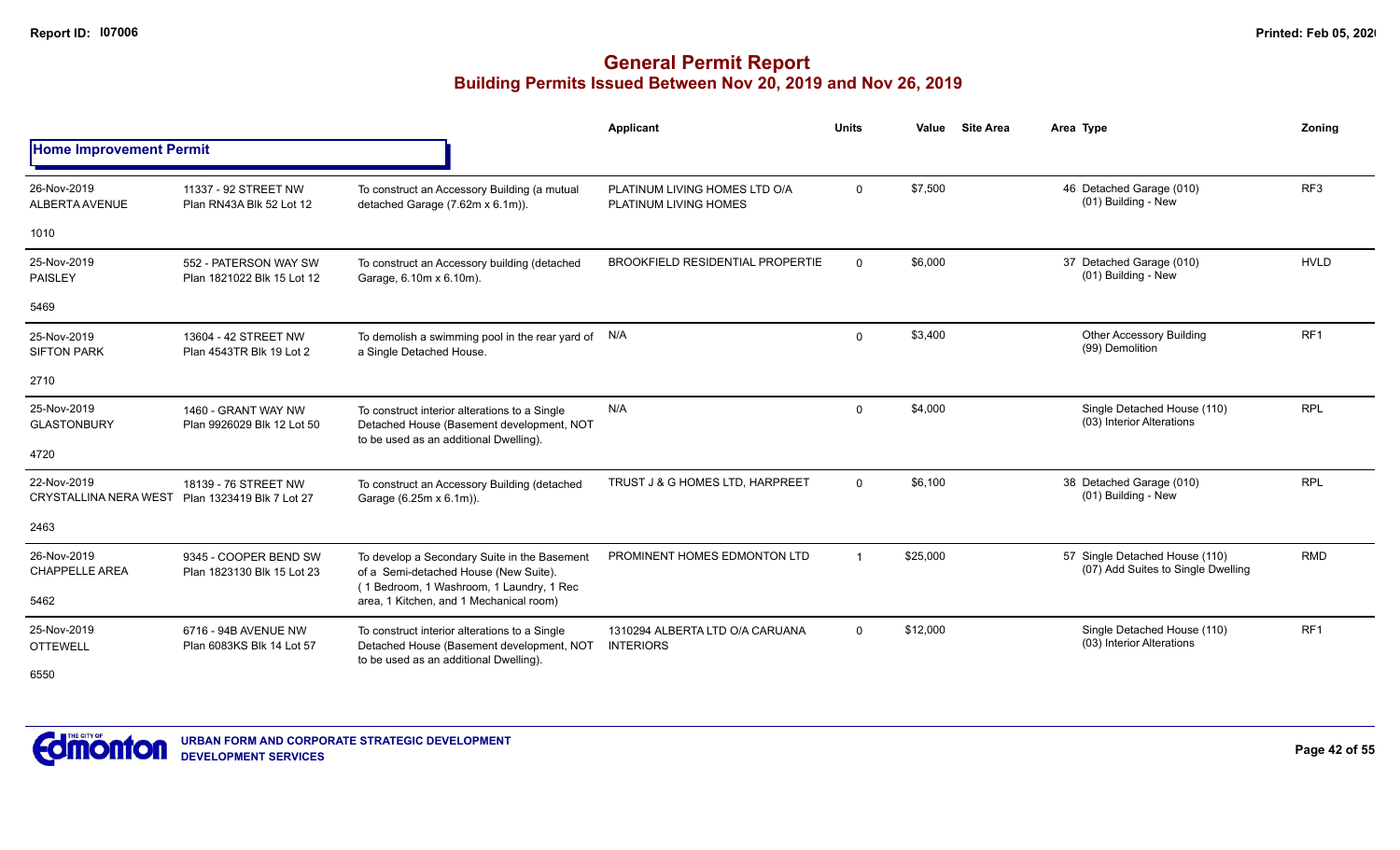|                                               |                                                         |                                                                                                                                                                                                                  | Applicant                       | <b>Units</b> | Value    | <b>Site Area</b> | Area Type                                                | Zoning     |
|-----------------------------------------------|---------------------------------------------------------|------------------------------------------------------------------------------------------------------------------------------------------------------------------------------------------------------------------|---------------------------------|--------------|----------|------------------|----------------------------------------------------------|------------|
| <b>Home Improvement Permit</b>                |                                                         |                                                                                                                                                                                                                  |                                 |              |          |                  |                                                          |            |
| 22-Nov-2019<br><b>MCCONACHIE AREA</b><br>2521 | 5525 - 168A AVENUE NW<br>Plan 0820126 Blk 1 Lot 28      | To construct interior alterations to a Single<br>Detached House (Basement development, NOT<br>to be used as an additional Dwelling).<br>(2 Bedrooms, 1 Washroom, 1 Utility room, 1<br>Kitchen and 1 Family room) | N/A                             | $\mathbf 0$  | \$1,400  |                  | Single Detached House (110)<br>(03) Interior Alterations | <b>RSL</b> |
| 25-Nov-2019<br><b>EDGEMONT</b>                | 3400 - ERLANGER BEND NW<br>Plan 1920259 Blk 4 Lot 10    | To construct an Accessory Building (detached<br>Garage, 5.48m x 6.71m).                                                                                                                                          | PREMIER BUILT GARAGES           | $\Omega$     | \$5,900  |                  | 37 Detached Garage (010)<br>(01) Building - New          | <b>RMD</b> |
| 4462                                          |                                                         |                                                                                                                                                                                                                  |                                 |              |          |                  |                                                          |            |
| 25-Nov-2019<br><b>LEGER</b>                   | 614 - LAYTON COURT NW<br>Plan 9826312 Blk 150 Lot 36    | To construct interior alterations to a Single<br>Detached House (Basement development, NOT<br>to be used as an additional Dwelling), (1                                                                          | <b>BTW RENOVATIONS INC</b>      | $\Omega$     | \$30,000 |                  | Single Detached House (110)<br>(03) Interior Alterations | RF1        |
| 5630                                          |                                                         | bathroom, 1 office, open area, NO wet bar or<br>kitchen).                                                                                                                                                        |                                 |              |          |                  |                                                          |            |
| 21-Nov-2019<br><b>MCCONACHIE AREA</b>         | 17737 - 64A STREET NW<br>Plan 1721305 Blk 23 Lot 47     | To construct an Accessory Building (detached<br>Garage, 9.76m x 7.32m).                                                                                                                                          | NORTHLAND BUILDING SUPPLIES LTD | $\mathbf{0}$ | \$11,500 |                  | 71 Detached Garage (010)<br>(01) Building - New          | <b>RMD</b> |
| 2521                                          |                                                         |                                                                                                                                                                                                                  |                                 |              |          |                  |                                                          |            |
| 25-Nov-2019<br><b>SECORD</b>                  | 22611 - 98 AVENUE NW<br>Plan 1920151 Blk 17 Lot 106     | To construct an Accessory Building (detached<br>Garage, 5.79m x 6.40m).                                                                                                                                          | PHD HOMES LTD                   | $\Omega$     | \$6,000  |                  | 37 Detached Garage (010)<br>(01) Building - New          | <b>RPL</b> |
| 4487                                          |                                                         |                                                                                                                                                                                                                  |                                 |              |          |                  |                                                          |            |
| 26-Nov-2019<br><b>ALLARD</b>                  | 2604 - ADAM COURT SW<br>Plan 1424127 Blk 20 Lot 46      | To construct interior alterations to a Single<br>Detached House (adding a kitchen and<br>converting the existing TV room into a bedroom,                                                                         | WHITE EAGLE HOMES LTD           | $\Omega$     | \$2,500  |                  | Single Detached House (110)<br>(03) Interior Alterations | <b>RSL</b> |
| 5458                                          |                                                         | NOT to be used as an additional Dwelling),<br>existing without permits.                                                                                                                                          |                                 |              |          |                  |                                                          |            |
| 25-Nov-2019<br><b>CHAPPELLE AREA</b>          | 7435 - CREIGHTON PLACE SW<br>Plan 1721785 Blk 14 Lot 38 | To construct interior alterations to a Single<br>Detached House (Basement development, NOT<br>to be used as an additional Dwelling).                                                                             | N/A                             | $\Omega$     | \$9,800  |                  | Single Detached House (110)<br>(03) Interior Alterations | <b>RMD</b> |
| 5462                                          |                                                         |                                                                                                                                                                                                                  |                                 |              |          |                  |                                                          |            |

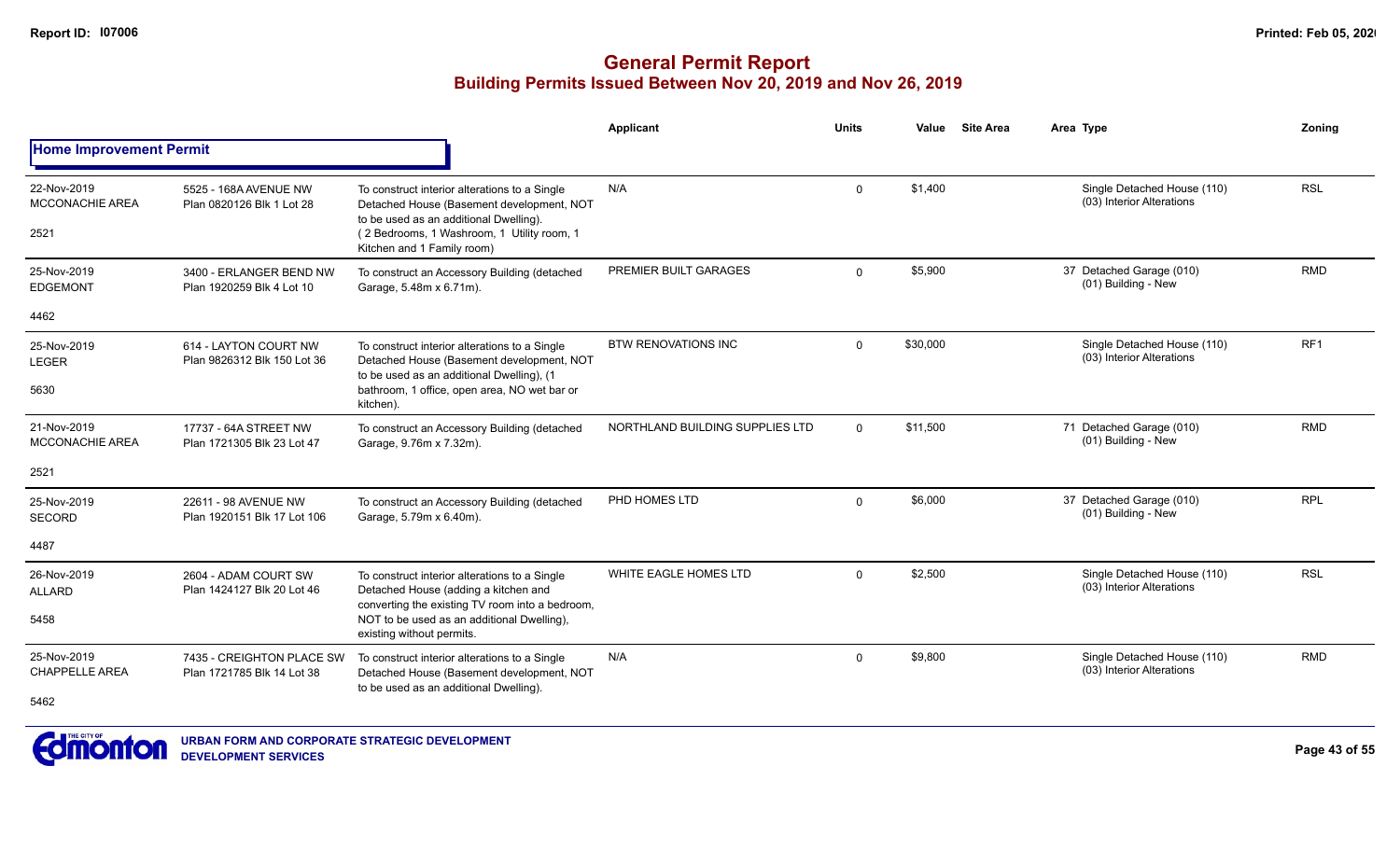|                                                |                                                      |                                                                                                                                                                   | <b>Applicant</b>                       | <b>Units</b> | Value    | <b>Site Area</b> | Area Type                                                         | Zoning          |
|------------------------------------------------|------------------------------------------------------|-------------------------------------------------------------------------------------------------------------------------------------------------------------------|----------------------------------------|--------------|----------|------------------|-------------------------------------------------------------------|-----------------|
| <b>Home Improvement Permit</b>                 |                                                      |                                                                                                                                                                   |                                        |              |          |                  |                                                                   |                 |
| 26-Nov-2019<br><b>KLARVATTEN</b><br>2440       | 17219 - 88 STREET NW<br>Plan 0122826 Blk 17 Lot 6    | To construct interior alterations to a Single<br>Detached House (Basement development, NOT<br>to be used as an additional Dwelling). 1<br>BEDROOM, 1 BATHROOM     | N/A                                    | $\mathbf 0$  | \$2,000  |                  | Single Detached House (110)<br>(03) Interior Alterations          | <b>RPL</b>      |
| 25-Nov-2019<br><b>KESWICK AREA</b><br>5576     | 6235 - KING VISTA SW<br>Plan 1723517 Blk 5 Lot 6     | To construct interior alterations to a Single<br>Detached House (Basement development, NOT<br>to be used as an additional Dwelling).                              | RKC CONTRACTING SERVICES LTD.<br>LARRY | $\mathbf 0$  | \$22,000 |                  | Single Detached House (110)<br>(03) Interior Alterations          | DC1             |
| 25-Nov-2019<br><b>DESROCHERS AREA</b>          | 1946 - DAVIDSON WYND SW<br>Plan 1723529 Blk 10 Lot 5 | To construct an Accessory Building (detached<br>Garage, 6.1m x 6.1m).                                                                                             | RKC CONTRACTING SERVICES LTD.<br>LARRY | $\mathbf 0$  | \$6,000  |                  | 37 Detached Garage (010)<br>(01) Building - New                   | <b>RMD</b>      |
| 5463                                           |                                                      |                                                                                                                                                                   |                                        |              |          |                  |                                                                   |                 |
| 23-Nov-2019<br><b>WELLINGTON</b>               | 13427 - 132 STREET NW<br>Plan 4479KS Blk 22 Lot 18   | To develop a Secondary Suite in the Basement<br>of a Single Detached House (Existing Suite).                                                                      | N/A                                    |              | \$0      |                  | Single Detached House (110)<br>(07) Add Suites to Single Dwelling | RF <sub>1</sub> |
| 3430                                           |                                                      |                                                                                                                                                                   |                                        |              |          |                  |                                                                   |                 |
| 21-Nov-2019<br><b>KESWICK AREA</b>             | Plan 1321153 Blk 9 Lot 1                             | 3903 - KENNEDY CRESCENT SV To construct a rear uncovered deck (deck 1,<br>3.96m x 5.49m @ 0.91m in Height; deck 2,<br>3.96m x 3.66m @ 0.74m in Height) and a side | N/A                                    | $\Omega$     | \$5,500  |                  | 22 Single Detached House (110)<br>(03) Deck Attached              | <b>RSL</b>      |
| 5576                                           |                                                      | uncovered deck (deck 3, 4.27m x 3.66m @<br>0.91m in Height).                                                                                                      |                                        |              |          |                  |                                                                   |                 |
| 21-Nov-2019<br><b>KESWICK AREA</b>             | Plan 1321153 Blk 9 Lot 1                             | 3903 - KENNEDY CRESCENT SV To construct a rear uncovered deck (deck 1,<br>3.96m x 5.49m @ 0.91m in Height; deck 2,<br>3.96m x 3.66m @ 0.74m in Height) and a side | N/A                                    | $\Omega$     | \$3,600  |                  | 14 Single Detached House (110)<br>(03) Deck Attached              | <b>RSL</b>      |
| 5576                                           |                                                      | uncovered deck (deck 3, 4.27m x 3.66m @<br>0.91m in Height).                                                                                                      |                                        |              |          |                  |                                                                   |                 |
| 21-Nov-2019<br><b>KESWICK AREA</b>             | Plan 1321153 Blk 9 Lot 1                             | 3903 - KENNEDY CRESCENT SV To construct a rear uncovered deck (deck 1,<br>3.96m x 5.49m @ 0.91m in Height; deck 2,<br>3.96m x 3.66m @ 0.74m in Height) and a side | N/A                                    | $\Omega$     | \$3,900  |                  | 16 Single Detached House (110)<br>(03) Deck Attached              | <b>RSL</b>      |
| 5576                                           |                                                      | uncovered deck (deck 3, 4.27m x 3.66m @<br>0.91m in Height).                                                                                                      |                                        |              |          |                  |                                                                   |                 |
| $T = THE CITY OF$<br><b><i><u>ALCO</u></i></b> |                                                      |                                                                                                                                                                   |                                        |              |          |                  |                                                                   |                 |

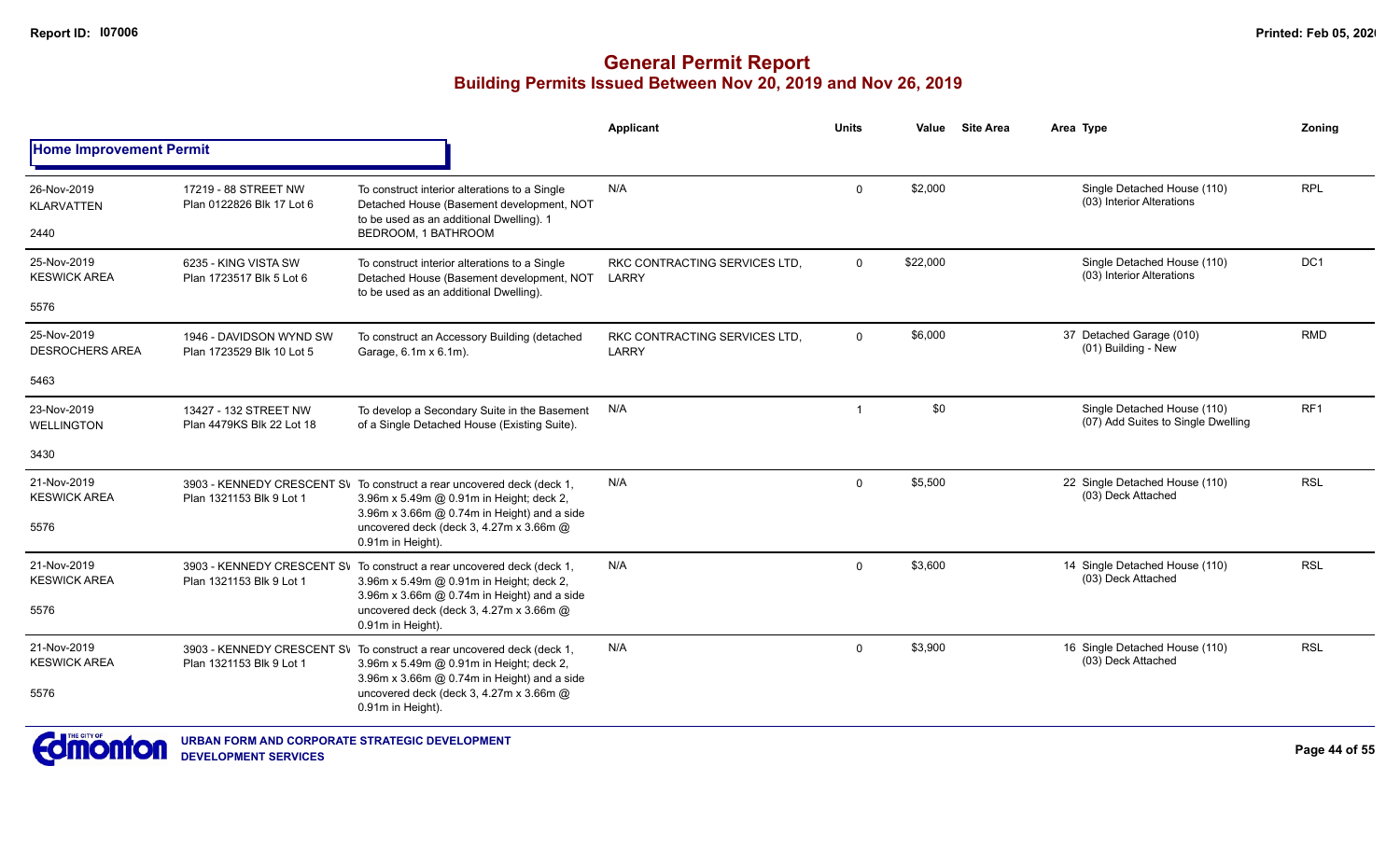### **General Permit Report Building Permits Issued Between Nov 20, 2019 and Nov 26, 2019**

|                                      |                                                        |                                                                                                                                                                 | Applicant                               | <b>Units</b>   | Value    | <b>Site Area</b> | Area Type                                                            | Zoning          |
|--------------------------------------|--------------------------------------------------------|-----------------------------------------------------------------------------------------------------------------------------------------------------------------|-----------------------------------------|----------------|----------|------------------|----------------------------------------------------------------------|-----------------|
| <b>Home Improvement Permit</b>       |                                                        |                                                                                                                                                                 |                                         |                |          |                  |                                                                      |                 |
| 25-Nov-2019<br><b>CHAPPELLE AREA</b> | SW<br>Plan 1026746 Blk 4 Lot 4                         | 1115 - CHAPPELLE BOULEVARE To construct interior alterations to a Single<br>Detached House (Basement development, NOT<br>to be used as an additional Dwelling). | N/A                                     | $\mathbf 0$    | \$5,500  |                  | Single Detached House (110)<br>(03) Interior Alterations             | <b>RPL</b>      |
| 5462                                 |                                                        |                                                                                                                                                                 |                                         |                |          |                  |                                                                      |                 |
| 25-Nov-2019<br><b>FOREST HEIGHTS</b> | 10208 - 82 STREET NW<br>Plan 1324297 Blk 47 Lot 28B    | To construct interior alterations to a<br>Semi-detached House (Basement development,<br>NOT to be used as an additional Dwelling).                              | N/A                                     | $\Omega$       | \$10,000 |                  | Semi-Detached House (210)<br>(03) Interior Alterations               | RF <sub>3</sub> |
| 6230                                 |                                                        |                                                                                                                                                                 |                                         |                |          |                  |                                                                      |                 |
| 25-Nov-2019<br><b>ROSENTHAL</b>      | 8940 - 218 STREET NW<br>Plan 1325133 Blk 8 Lot 82      | To construct interior alterations to a Single<br>Detached House (Basement development, NOT<br>to be used as an additional Dwelling).                            | N/A                                     | $\Omega$       | \$10.000 |                  | Single Detached House (110)<br>(03) Interior Alterations             | <b>RPL</b>      |
| 4750                                 |                                                        |                                                                                                                                                                 |                                         |                |          |                  |                                                                      |                 |
| 25-Nov-2019<br><b>TWIN BROOKS</b>    | Plan 9823994 Blk 45 Lot 6                              | 894 - TWIN BROOKS CLOSE NV To construct interior alterations to a Single<br>Detached House (Basement development, NOT<br>to be used as an additional Dwelling). | N/A                                     | $\mathbf{0}$   | \$10,000 |                  | Single Detached House (110)<br>(03) Interior Alterations             | RF <sub>1</sub> |
| 5511                                 |                                                        |                                                                                                                                                                 |                                         |                |          |                  |                                                                      |                 |
| 25-Nov-2019<br>QUEEN ALEXANDRA       | 10750 - 72 AVENUE NW<br>Plan 5765Q Blk 11 Lot 34       | To construct an Accessory Building (mutual<br>detached Garage, 7.62m x 6.40m).                                                                                  | PHD HOMES LTD                           | $\mathbf 0$    | \$7,900  |                  | 49 Detached Garage (010)<br>(01) Building - New                      | RF <sub>3</sub> |
| 5330                                 |                                                        |                                                                                                                                                                 |                                         |                |          |                  |                                                                      |                 |
| 23-Nov-2019<br><b>GROVENOR</b>       | 10329 - 146 STREET NW<br>Plan 39AJ Blk 5 Lot 8         | To develop a Secondary Suite to the Basement<br>of a Single Detached House (Existing Suite).                                                                    | N/A                                     | $\overline{1}$ | \$0      |                  | 86 Single Detached House (110)<br>(07) Add Suites to Single Dwelling | RF <sub>3</sub> |
| 3210                                 |                                                        |                                                                                                                                                                 |                                         |                |          |                  |                                                                      |                 |
| 25-Nov-2019<br><b>EDGEMONT</b>       | 7706 - EIFERT CRESCENT NW<br>Plan 1721514 Blk 10 Lot 2 | To construct an Accessory Building (detached<br>Garage 6.10m x 6.10m).                                                                                          | <b>BROOKFIELD RESIDENTIAL PROPERTIE</b> | $\Omega$       | \$6,000  |                  | 37 Detached Garage (010)<br>(01) Building - New                      | <b>RMD</b>      |

4462

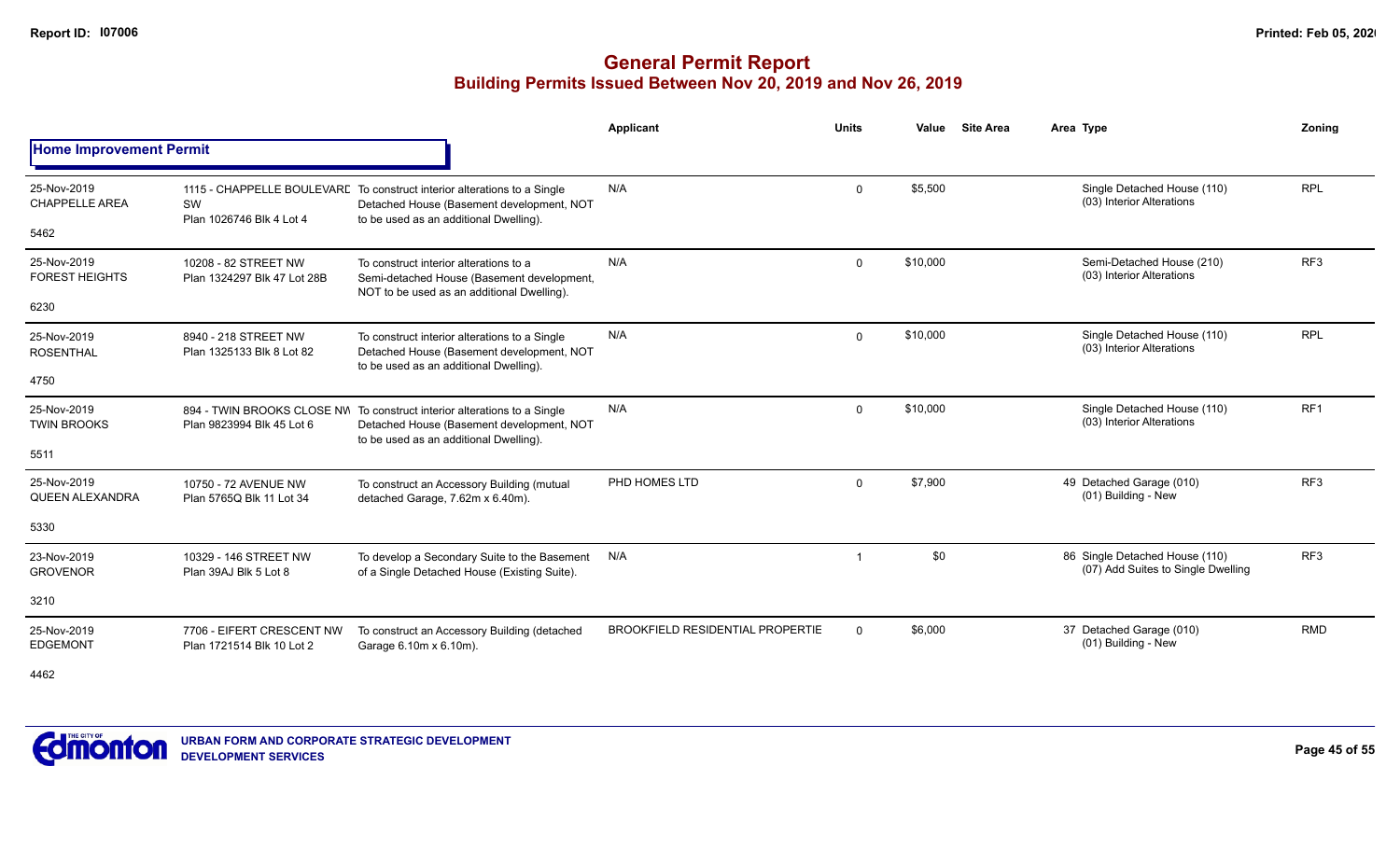### **General Permit Report Building Permits Issued Between Nov 20, 2019 and Nov 26, 2019**

|                                          |                                                                                                                                                                                                                                                                                                                                                                                                                                                                                                                                                                                                                                                                                                                                                                                                                                                                                                                                                                                                                                                                                                                                                                                                                                                                                                                                                                                                                                                                                                                                                                                                                                                                                                                                                                                                                                                                                                                                                                                                                                                                                                                                                                  | Applicant | <b>Units</b> | Value |  | Area Type | Zonina |
|------------------------------------------|------------------------------------------------------------------------------------------------------------------------------------------------------------------------------------------------------------------------------------------------------------------------------------------------------------------------------------------------------------------------------------------------------------------------------------------------------------------------------------------------------------------------------------------------------------------------------------------------------------------------------------------------------------------------------------------------------------------------------------------------------------------------------------------------------------------------------------------------------------------------------------------------------------------------------------------------------------------------------------------------------------------------------------------------------------------------------------------------------------------------------------------------------------------------------------------------------------------------------------------------------------------------------------------------------------------------------------------------------------------------------------------------------------------------------------------------------------------------------------------------------------------------------------------------------------------------------------------------------------------------------------------------------------------------------------------------------------------------------------------------------------------------------------------------------------------------------------------------------------------------------------------------------------------------------------------------------------------------------------------------------------------------------------------------------------------------------------------------------------------------------------------------------------------|-----------|--------------|-------|--|-----------|--------|
| <b>Home Improvement Permit</b>           | <b>Site Area</b><br>\$6,000<br><b>HVLD</b><br><b>BROOKFIELD RESIDENTIAL PROPERTIE</b><br>37 Detached Garage (010)<br>$\Omega$<br>2713 - PRICE LINK SW<br>To construct an Accessory Building (detached<br>(01) Building - New<br>Plan 1720738 Blk 12 Lot 14<br>Garage (6.10m x 6.10m).<br>\$2,800<br><b>RPL</b><br>11 Single Detached House (110)<br>N/A<br>$\mathbf{0}$<br>7092 - CARDINAL WAY SW<br>To construct a rear uncovered deck to a Single<br>(03) Deck Attached<br>Detached House (3.65m x 3.05m @ 0.81m in<br>Plan 1027091 Blk 11 Lot 33<br>Height), existing without permits.<br><b>KIRKLAND HOMES LTD</b><br>\$6,600<br><b>RPL</b><br>41 Detached Garage (010)<br>$\mathbf 0$<br>2108 - 159 STREET SW<br>To construct an Accessory Building (detached<br>(01) Building - New<br>Plan 1723622 Blk 14 Lot 3<br>Garage 6.10m x 6.71m).<br><b>RSL</b><br>N/A<br>\$6,800<br>Single Detached House (110)<br>$\mathbf 0$<br>410 - HODGSON BOULEVARD<br>To construct interior alterations to a Single<br>(03) Interior Alterations<br><b>NW</b><br>Detached House (Basement development, NOT<br>Plan 0223933 Blk 160 Lot 26<br>to be used as an additional Dwelling).<br>RF <sub>5</sub><br>\$5,000<br>Row House (330)<br>To construct interior alterations to the Basement N/A<br>1164 - ROSENTHAL<br>$\mathbf 0$<br>(03) Interior Alterations<br><b>BOULEVARD NW</b><br>of a Row Housing unit (Basement development,<br>NOT to be used as an additional Dwelling).<br>Plan 1723480 Blk 6 Lot 8<br>(1 Bedroom, 1 Storage, 1 Bathroom, 1<br>Mechanical room, and 1 Living room)<br>\$15,000<br>Single Detached House (110)<br><b>RPL</b><br>N/A<br>9868 - 221 STREET NW<br>$\Omega$<br>To construct interior alterations to a Single<br>(03) Interior Alterations<br>Detached House (Basement development, NOT<br>Plan 1125381 Blk 15 Lot 8<br>to be used as an additional Dwelling).<br><b>HVLD</b><br><b>BROOKFIELD RESIDENTIAL PROPERTIE</b><br>\$6,000<br>37 Detached Garage (010)<br>$\Omega$<br>2715 - PRICE LINK SW<br>To construct an Accessory Building (detached<br>(01) Building - New<br>Garage (6.10m x 6.10m)).<br>Plan 1720738 Blk 12 Lot 13 |           |              |       |  |           |        |
| 25-Nov-2019<br><b>PAISLEY</b>            |                                                                                                                                                                                                                                                                                                                                                                                                                                                                                                                                                                                                                                                                                                                                                                                                                                                                                                                                                                                                                                                                                                                                                                                                                                                                                                                                                                                                                                                                                                                                                                                                                                                                                                                                                                                                                                                                                                                                                                                                                                                                                                                                                                  |           |              |       |  |           |        |
| 5469                                     |                                                                                                                                                                                                                                                                                                                                                                                                                                                                                                                                                                                                                                                                                                                                                                                                                                                                                                                                                                                                                                                                                                                                                                                                                                                                                                                                                                                                                                                                                                                                                                                                                                                                                                                                                                                                                                                                                                                                                                                                                                                                                                                                                                  |           |              |       |  |           |        |
| 25-Nov-2019<br><b>CHAPPELLE AREA</b>     |                                                                                                                                                                                                                                                                                                                                                                                                                                                                                                                                                                                                                                                                                                                                                                                                                                                                                                                                                                                                                                                                                                                                                                                                                                                                                                                                                                                                                                                                                                                                                                                                                                                                                                                                                                                                                                                                                                                                                                                                                                                                                                                                                                  |           |              |       |  |           |        |
| 5462                                     |                                                                                                                                                                                                                                                                                                                                                                                                                                                                                                                                                                                                                                                                                                                                                                                                                                                                                                                                                                                                                                                                                                                                                                                                                                                                                                                                                                                                                                                                                                                                                                                                                                                                                                                                                                                                                                                                                                                                                                                                                                                                                                                                                                  |           |              |       |  |           |        |
| 26-Nov-2019<br><b>GLENRIDDING RAVINE</b> |                                                                                                                                                                                                                                                                                                                                                                                                                                                                                                                                                                                                                                                                                                                                                                                                                                                                                                                                                                                                                                                                                                                                                                                                                                                                                                                                                                                                                                                                                                                                                                                                                                                                                                                                                                                                                                                                                                                                                                                                                                                                                                                                                                  |           |              |       |  |           |        |
| 5579                                     |                                                                                                                                                                                                                                                                                                                                                                                                                                                                                                                                                                                                                                                                                                                                                                                                                                                                                                                                                                                                                                                                                                                                                                                                                                                                                                                                                                                                                                                                                                                                                                                                                                                                                                                                                                                                                                                                                                                                                                                                                                                                                                                                                                  |           |              |       |  |           |        |
| 25-Nov-2019<br><b>HODGSON</b>            |                                                                                                                                                                                                                                                                                                                                                                                                                                                                                                                                                                                                                                                                                                                                                                                                                                                                                                                                                                                                                                                                                                                                                                                                                                                                                                                                                                                                                                                                                                                                                                                                                                                                                                                                                                                                                                                                                                                                                                                                                                                                                                                                                                  |           |              |       |  |           |        |
| 5620                                     |                                                                                                                                                                                                                                                                                                                                                                                                                                                                                                                                                                                                                                                                                                                                                                                                                                                                                                                                                                                                                                                                                                                                                                                                                                                                                                                                                                                                                                                                                                                                                                                                                                                                                                                                                                                                                                                                                                                                                                                                                                                                                                                                                                  |           |              |       |  |           |        |
| 22-Nov-2019<br><b>ROSENTHAL</b>          |                                                                                                                                                                                                                                                                                                                                                                                                                                                                                                                                                                                                                                                                                                                                                                                                                                                                                                                                                                                                                                                                                                                                                                                                                                                                                                                                                                                                                                                                                                                                                                                                                                                                                                                                                                                                                                                                                                                                                                                                                                                                                                                                                                  |           |              |       |  |           |        |
| 4750                                     |                                                                                                                                                                                                                                                                                                                                                                                                                                                                                                                                                                                                                                                                                                                                                                                                                                                                                                                                                                                                                                                                                                                                                                                                                                                                                                                                                                                                                                                                                                                                                                                                                                                                                                                                                                                                                                                                                                                                                                                                                                                                                                                                                                  |           |              |       |  |           |        |
| 25-Nov-2019<br><b>SECORD</b>             |                                                                                                                                                                                                                                                                                                                                                                                                                                                                                                                                                                                                                                                                                                                                                                                                                                                                                                                                                                                                                                                                                                                                                                                                                                                                                                                                                                                                                                                                                                                                                                                                                                                                                                                                                                                                                                                                                                                                                                                                                                                                                                                                                                  |           |              |       |  |           |        |
| 4487                                     |                                                                                                                                                                                                                                                                                                                                                                                                                                                                                                                                                                                                                                                                                                                                                                                                                                                                                                                                                                                                                                                                                                                                                                                                                                                                                                                                                                                                                                                                                                                                                                                                                                                                                                                                                                                                                                                                                                                                                                                                                                                                                                                                                                  |           |              |       |  |           |        |
| 25-Nov-2019<br><b>PAISLEY</b>            |                                                                                                                                                                                                                                                                                                                                                                                                                                                                                                                                                                                                                                                                                                                                                                                                                                                                                                                                                                                                                                                                                                                                                                                                                                                                                                                                                                                                                                                                                                                                                                                                                                                                                                                                                                                                                                                                                                                                                                                                                                                                                                                                                                  |           |              |       |  |           |        |
| $-100$                                   |                                                                                                                                                                                                                                                                                                                                                                                                                                                                                                                                                                                                                                                                                                                                                                                                                                                                                                                                                                                                                                                                                                                                                                                                                                                                                                                                                                                                                                                                                                                                                                                                                                                                                                                                                                                                                                                                                                                                                                                                                                                                                                                                                                  |           |              |       |  |           |        |

5469

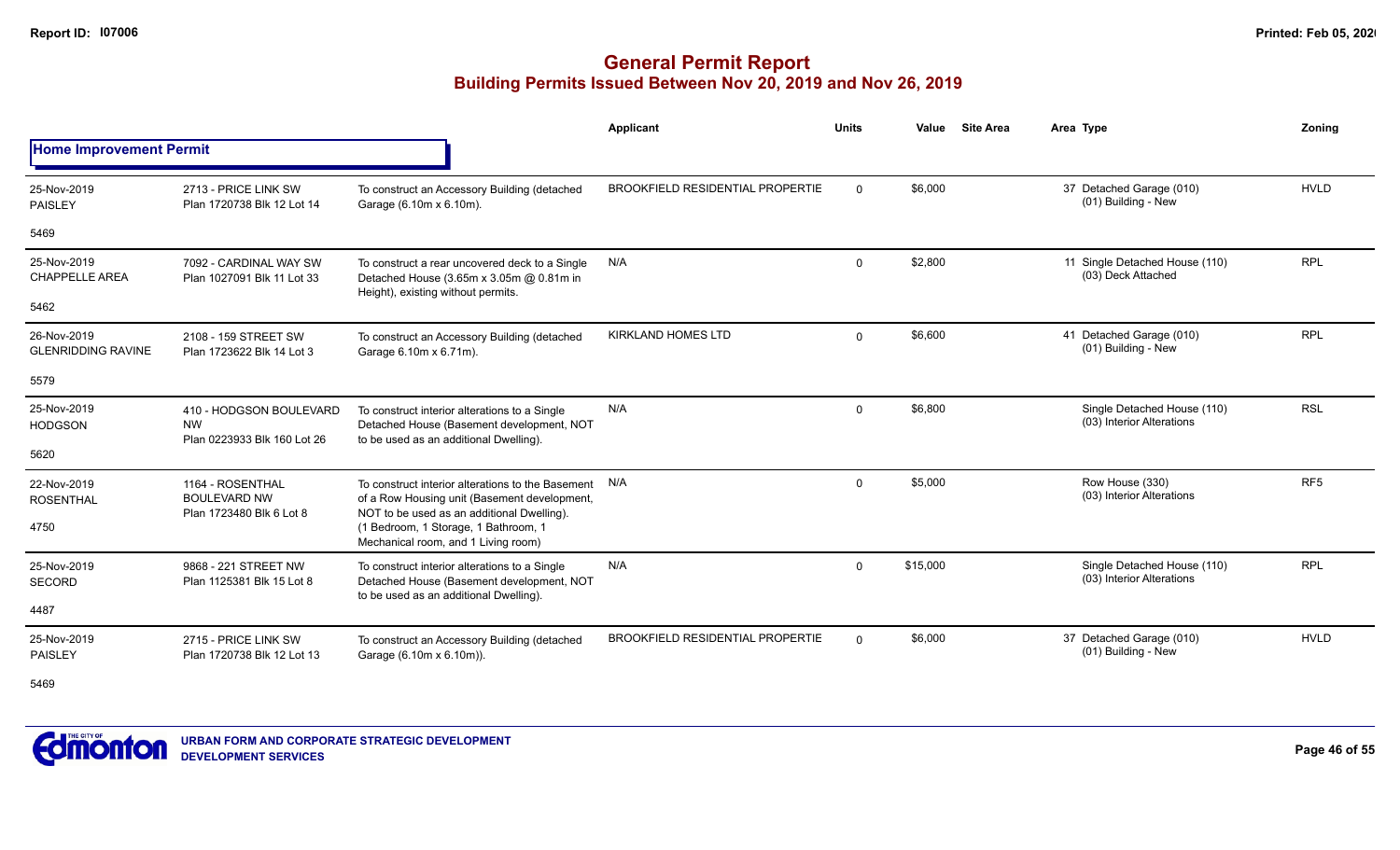|                                                    |                                                                      |                                                                                                                                                                                 | Applicant                                           | <b>Units</b> | Value    | <b>Site Area</b> | Area Type                                                | Zoning          |
|----------------------------------------------------|----------------------------------------------------------------------|---------------------------------------------------------------------------------------------------------------------------------------------------------------------------------|-----------------------------------------------------|--------------|----------|------------------|----------------------------------------------------------|-----------------|
| <b>Home Improvement Permit</b>                     |                                                                      |                                                                                                                                                                                 |                                                     |              |          |                  |                                                          |                 |
| 25-Nov-2019<br><b>HOMESTEADER</b>                  | 12620 - 43 STREET NW<br>Plan 1620841 Blk 27 Lot 23                   | To construct a rear uncovered deck to a Single<br>Detached House (3.05m x 3.05m @0.8m in<br>Height).                                                                            | ENCORE MASTER BUILDER INC                           | $\Omega$     | \$2,300  |                  | 9 Single Detached House (110)<br>(03) Deck Attached      | <b>RSL</b>      |
| 2350                                               |                                                                      |                                                                                                                                                                                 |                                                     |              |          |                  |                                                          |                 |
| 25-Nov-2019<br>THE ORCHARDS AT<br><b>ELLERSLIE</b> | 2791 - CHOKECHERRY PLACE<br><b>SW</b><br>Plan 1722144 Blk 14 Lot 103 | To construct a rear uncovered deck to a<br>Semi-Detached House (3.05m x 3.05m @1.94m<br>in Height).                                                                             | <b>BROOKFIELD RESIDENTIAL PROPERTIE</b>             | $\Omega$     | \$2,300  |                  | 9 Semi-Detached House (210)<br>(03) Deck Attached        | RF4             |
| 6216                                               |                                                                      |                                                                                                                                                                                 |                                                     |              |          |                  |                                                          |                 |
| 25-Nov-2019<br><b>QUEEN ALEXANDRA</b>              | 7222 - 106 STREET NW<br>Plan 5765Q Blk 12 Lot 3                      | To construct interior alterations to a Single<br>Detached House (Basement development, NOT<br>to be used as an additional Dwelling).                                            | 2033453 ALBERTA LTD O/A<br>COPPERBLOCK CAPITAL CORP | $\mathbf 0$  | \$10,000 |                  | Single Detached House (110)<br>(03) Interior Alterations | RF <sub>3</sub> |
| 5330                                               |                                                                      |                                                                                                                                                                                 |                                                     |              |          |                  |                                                          |                 |
| 25-Nov-2019<br><b>STARLING</b>                     | 1752 - TANAGER CLOSE NW<br>Plan 1820197 Blk 7 Lot 10                 | To construct interior alterations to a Single<br>Detached House (Basement development, NOT<br>to be used as an additional Dwelling).                                            | <b>BLACKSTONE HOMES LTD</b>                         | $\mathbf{0}$ | \$30,000 |                  | Single Detached House (110)<br>(03) Interior Alterations | <b>RSL</b>      |
| 4474                                               |                                                                      |                                                                                                                                                                                 |                                                     |              |          |                  |                                                          |                 |
| 25-Nov-2019<br><b>SUMMERSIDE</b>                   | 2337 - 89A STREET SW<br>Plan 1424186 Blk 45 Lot 9                    | To construct interior alterations to a Single<br>Detached House (Basement development, NOT<br>to be used as an additional Dwelling).                                            | N/A                                                 | $\Omega$     | \$9,500  |                  | Single Detached House (110)<br>(03) Interior Alterations | <b>RSL</b>      |
| 6213                                               |                                                                      |                                                                                                                                                                                 |                                                     |              |          |                  |                                                          |                 |
| 25-Nov-2019<br>THE ORCHARDS AT<br><b>ELLERSLIE</b> | 4791 - CRABAPPLE RUN SW<br>Plan 1123557 Blk 7 Lot 32                 | To construct interior alterations to a<br>Semi-Detached House (Basement development,<br>NOT to be used as an additional Dwelling).<br>(1 Living room, 1 Utility/ Laundry, and 1 | N/A                                                 | $\Omega$     | \$2,500  |                  | Semi-Detached House (210)<br>(03) Interior Alterations   | RF4             |
| 6216                                               |                                                                      | Bathroom)                                                                                                                                                                       |                                                     |              |          |                  |                                                          |                 |
| 26-Nov-2019<br><b>WINDERMERE</b>                   | 2009 - WARE ROAD NW<br>Plan 1521674 Blk 6 Lot 80                     | To construct an addition to a Single Detached<br>House (deck 6.00m x 1.68m @ 0.89m in Height<br>w/ pergola above).                                                              | N/A                                                 | $\mathbf 0$  |          |                  | Single Detached House (110)<br>(02) Addition             | <b>RSL</b>      |
| 5570                                               |                                                                      |                                                                                                                                                                                 |                                                     |              |          |                  |                                                          |                 |

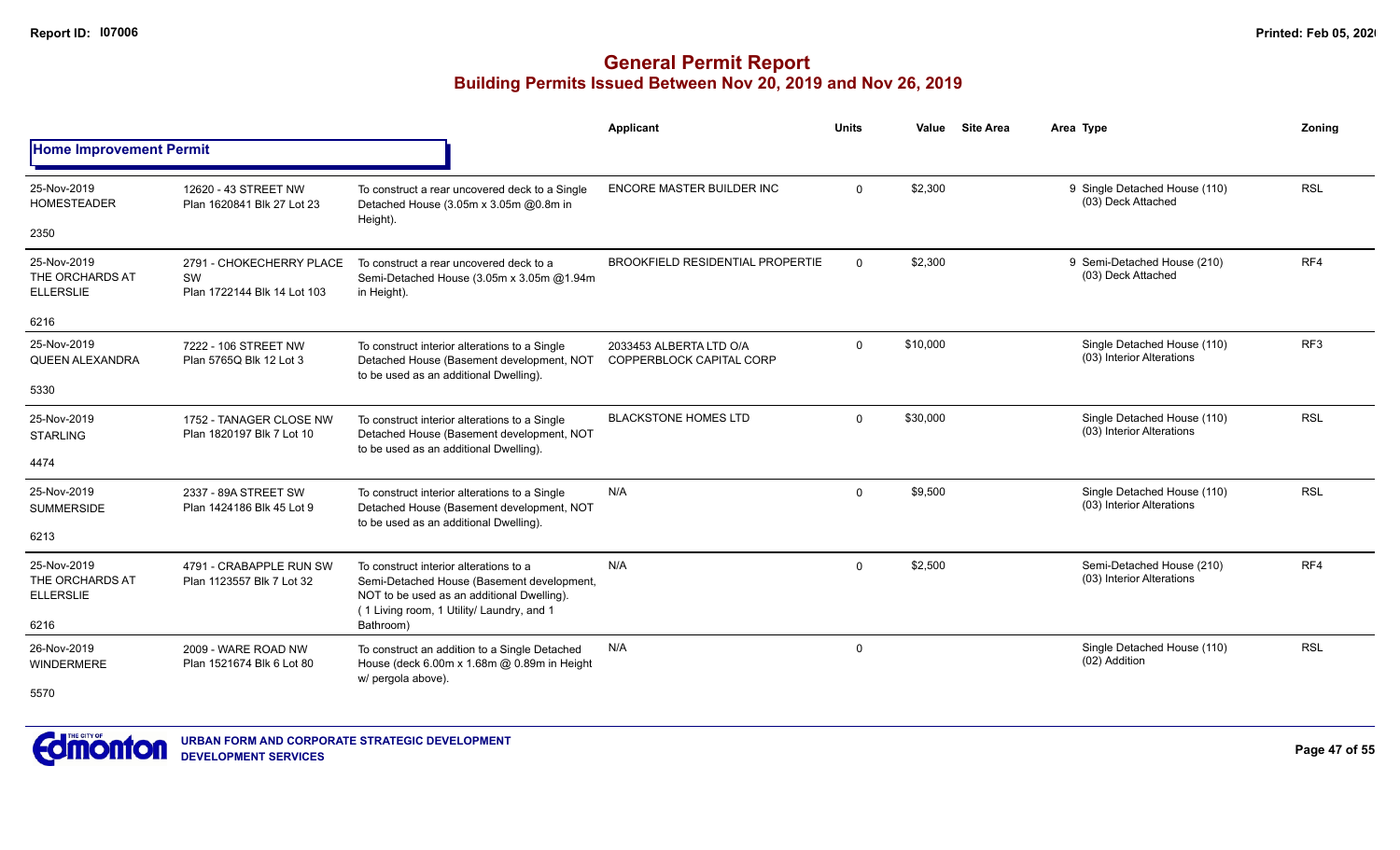|                                               |                                                      |                                                                                                                                                                                                                          | Applicant                         | <b>Units</b> | Value    | <b>Site Area</b> | Area Type                                                            | Zoning          |
|-----------------------------------------------|------------------------------------------------------|--------------------------------------------------------------------------------------------------------------------------------------------------------------------------------------------------------------------------|-----------------------------------|--------------|----------|------------------|----------------------------------------------------------------------|-----------------|
| <b>Home Improvement Permit</b>                |                                                      |                                                                                                                                                                                                                          |                                   |              |          |                  |                                                                      |                 |
| 25-Nov-2019<br>CAVANAGH<br>5467               | 2416 - CASEY LINK SW<br>Plan 1523223 Blk 9 Lot 7     | To construct interior alterations to a Single<br>Detached House (Basement development, NOT<br>to be used as an additional Dwelling). Rec<br>room, bath room, mech / laundry room, and<br>entertainment room              | N/A                               | $\Omega$     | \$15,000 |                  | Single Detached House (110)<br>(03) Interior Alterations             | <b>RMD</b>      |
| 23-Nov-2019<br><b>BEVERLY HEIGHTS</b>         | 4829 - 117 AVENUE NW<br>Plan 3409KS Blk 12 Lot 20    | To develop a Secondary Suite in the Basement<br>of a Single Detached House (Existing Suite).                                                                                                                             | N/A                               |              | \$2,000  |                  | 61 Single Detached House (110)<br>(07) Add Suites to Single Dwelling | RF <sub>3</sub> |
| 2100                                          |                                                      |                                                                                                                                                                                                                          |                                   |              |          |                  |                                                                      |                 |
| 25-Nov-2019<br><b>TWIN BROOKS</b><br>5511     | 1224 - 118 STREET NW<br>Plan 9724447 Blk 42 Lot 8    | To construct interior alterations to a Single<br>Detached House (Basement development, NOT<br>to be used as an additional Dwelling, 1 Family<br>Room, 1 Office, 1 Mech Room, 1 Bathroom, 1                               | N/A                               | $\Omega$     | \$9,000  |                  | Single Detached House (110)<br>(03) Interior Alterations             | RF <sub>1</sub> |
| 25-Nov-2019<br><b>RITCHIE</b><br>6610         | 9535 - 73 AVENUE NW<br>Plan 426HW Blk 20 Lot F       | Bedroom).<br>To construct interior alterations to a Single<br>Detached House, Basement development (NOT<br>to be used as an additional Dwelling). Two<br>bedrooms, one bathroom, living room,<br>mechanical room.        | <b>GREEN HILLS INVESTMENT LTD</b> | $\Omega$     | \$25,000 |                  | Single Detached House (110)<br>(03) Interior Alterations             | RF3             |
| 20-Nov-2019<br><b>MAGRATH HEIGHTS</b><br>5476 | 7532 - MAY COMMON NW<br>Plan 1027095 Blk 2 Lot 8     | To construct interior alterations to a Single<br>Detached House (Basement development, NOT<br>to be used as an additional Dwelling) (1<br>bedroom, 1 bathroom, mechanical room).                                         | N/A                               | $\Omega$     | \$8,000  |                  | Single Detached House (110)<br>(03) Interior Alterations             | <b>RSL</b>      |
| 22-Nov-2019<br><b>ALLARD</b><br>5458          | 4029 - ALEXANDER WAY SW<br>Plan 1124699 Blk 2 Lot 48 | To construct interior alterations to a Single<br>Detached House (Basement development, NOT<br>to be used as an additional Dwelling), (1<br>bathroom, open space, mechanical room, NO<br>wet bar or kitchen, NO bedroom). | N/A                               | $\Omega$     | \$4,000  |                  | Single Detached House (110)<br>(03) Interior Alterations             | <b>RSL</b>      |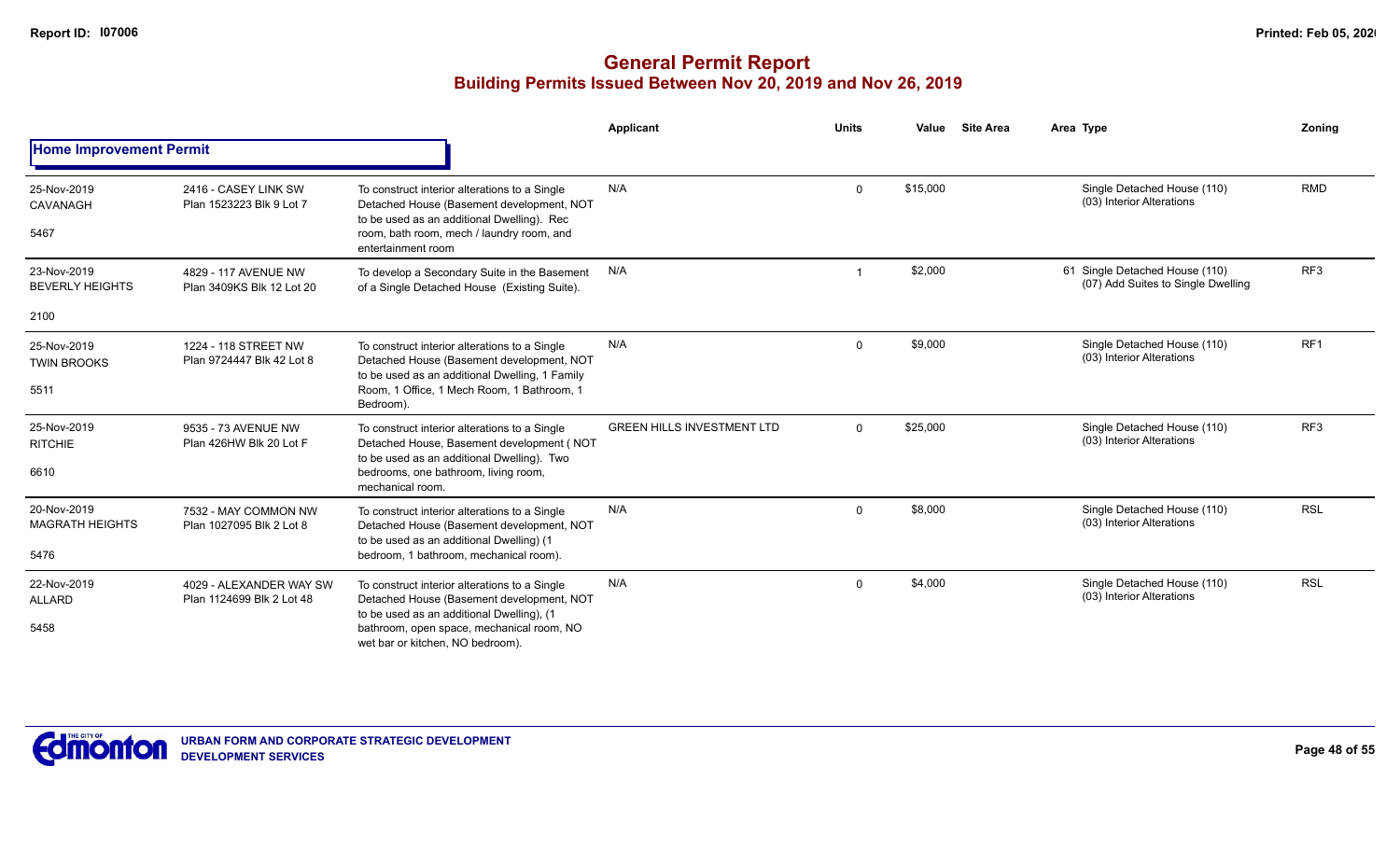|                                       |                                                                       |                                                                                                                                 | Applicant                        | <b>Units</b> | Value    | <b>Site Area</b> | Area Type                                                         | Zoning               |
|---------------------------------------|-----------------------------------------------------------------------|---------------------------------------------------------------------------------------------------------------------------------|----------------------------------|--------------|----------|------------------|-------------------------------------------------------------------|----------------------|
| <b>Home Improvement Permit</b>        |                                                                       |                                                                                                                                 |                                  |              |          |                  |                                                                   |                      |
| 26-Nov-2019<br><b>ROSENTHAL</b>       | 8604 - 223 STREET NW<br>Plan 1723490 Blk 20 Lot 29                    | To construct a rear uncovered deck to a Single<br>Detached House 3.05m x 3.05m @ 0.70m in                                       | <b>ENCORE MASTER BUILDER INC</b> | $\Omega$     | \$2,300  |                  | 9 Single Detached House (110)<br>(03) Deck Attached               | <b>RMD</b>           |
| 4750                                  |                                                                       | Height).                                                                                                                        |                                  |              |          |                  |                                                                   |                      |
| 25-Nov-2019<br><b>CY BECKER</b>       | 1193 - CY BECKER ROAD NW<br>Plan 1524958 Blk 21 Lot 1                 | To construct interior alterations to a<br>Row-Housing unit (Basement development,<br>NOT to be used as an additional Dwelling). | N/A                              | $\mathbf 0$  | \$10,000 |                  | Row House (330)<br>(03) Interior Alterations                      | RF <sub>5</sub>      |
| 2611                                  |                                                                       | (1 Furnace room, 1 Rec room, 1 Bedroom, and<br>1 Bathroom)                                                                      |                                  |              |          |                  |                                                                   |                      |
| 26-Nov-2019<br><b>CRESTWOOD</b>       | 9732 - 146 STREET NW<br>Plan 1922616 Blk 84 Lot 38A                   | To demolish a Single Detached House.                                                                                            | ACE LANGE CONSTRUCTION LTD       | $-1$         | \$6,500  |                  | Single Detached House (110)<br>(99) Demolition                    | <b>RF1, RF1, RF1</b> |
| 3140                                  |                                                                       |                                                                                                                                 |                                  |              |          |                  |                                                                   |                      |
| 20-Nov-2019<br><b>CARTER CREST</b>    | 1165 - CARTER CREST ROAD<br><b>NW</b><br>Plan 9322752 Blk 140 Lot 137 | To construct a rear uncovered deck to a Single<br>Detached House (approx 6.37m x 3.53m @<br>0.80m in Height).                   | N/A                              | $\Omega$     | \$5,700  |                  | 23 Single Detached House (110)<br>(03) Deck Attached              | RF <sub>1</sub>      |
| 5130                                  |                                                                       |                                                                                                                                 |                                  |              |          |                  |                                                                   |                      |
| 20-Nov-2019<br><b>GLENORA</b>         | 14024 - 100 AVENUE NW<br>Plan 2602HW Blk 5 Lot 13                     | To install a Hot Tub (3.05m x 2.44m) in the rear<br>yard of the Single Detached House.                                          | N/A                              | $\mathbf 0$  | \$5,200  |                  | Single Detached House (110)<br>$(14)$ Hot Tub                     | RF <sub>1</sub>      |
| 3200                                  |                                                                       |                                                                                                                                 |                                  |              |          |                  |                                                                   |                      |
| 22-Nov-2019<br><b>QUEEN ALEXANDRA</b> | 10602 - 79 AVENUE NW<br>Plan I26 Blk 46 Lot 32                        | To develop a Secondary Suite in the Basement<br>of a Single Detached House, existing w/o                                        | N/A                              | -1           | \$0      |                  | Single Detached House (110)<br>(07) Add Suites to Single Dwelling | RA7                  |
| 5330                                  |                                                                       | permits.                                                                                                                        |                                  |              |          |                  |                                                                   |                      |
| 23-Nov-2019<br><b>FULTON PLACE</b>    | 5715 - 101A AVENUE NW<br>Plan 1841KS Blk 2 Lot 13                     | To develop a Secondary Suite in the basement<br>of a Single Detached Dwelling (Existing Suite).                                 | Roots Realty and Management      |              | \$0      |                  | Single Detached House (110)<br>(07) Add Suites to Single Dwelling | RF1                  |
| 6240                                  |                                                                       |                                                                                                                                 |                                  |              |          |                  |                                                                   |                      |

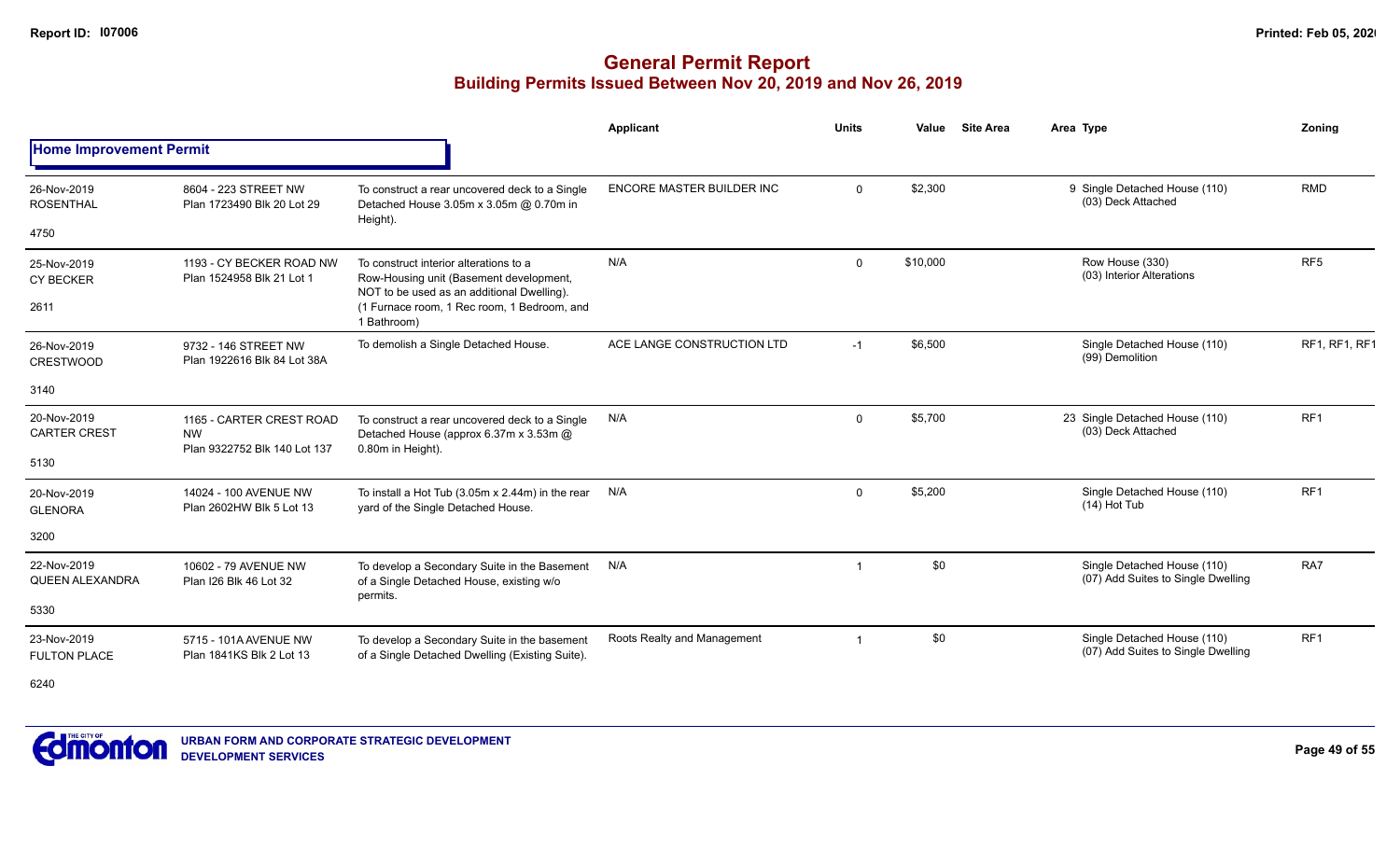|                                            |                                                        |                                                                                                                                                                                                                            | Applicant | <b>Units</b> | Value    | <b>Site Area</b> | Area Type                                                | Zonina      |
|--------------------------------------------|--------------------------------------------------------|----------------------------------------------------------------------------------------------------------------------------------------------------------------------------------------------------------------------------|-----------|--------------|----------|------------------|----------------------------------------------------------|-------------|
| <b>Home Improvement Permit</b>             |                                                        |                                                                                                                                                                                                                            |           |              |          |                  |                                                          |             |
| 25-Nov-2019<br><b>WALKER</b><br>6662       | 1728 - 65 STREET SW<br>Plan 0729907 Blk 11 Lot 22A     | To construct interior alterations to a<br>Semi-detached House (Basement development,<br>NOT to be used as an additional Dwelling).<br>(1 Bedroom, 1 Furnace room, 1 Bathroom, 1<br>Utility room, and 1 Living room)        | N/A       | $\mathbf 0$  | \$10,000 |                  | Semi-Detached House (210)<br>(03) Interior Alterations   | RF4         |
| 21-Nov-2019<br><b>PAISLEY</b><br>5469      | 3725 - PARKER COURT SW<br>Plan 1424486 Blk 1 Lot 60    | To construct interior alterations to a Single<br>Detached House (Basement development, NOT<br>to be used as an additional Dwelling, 1<br>Bedroom, 1 Mech Room, 1 Bathroom, 1<br>Gathering Area).                           | N/A       | $\mathbf{0}$ | \$7,000  |                  | Single Detached House (110)<br>(03) Interior Alterations | <b>HVLD</b> |
| 25-Nov-2019<br>CALLAGHAN<br>5457           | 1503 - CUNNINGHAM CAPE SW<br>Plan 1026443 Blk 5 Lot 51 | To construct interior alterations to a Single<br>Detached House (Basement development, NOT<br>to be used as an additional Dwelling).<br>(1 Bedroom, 1 Bathroom, 1 Utility room/ storage,<br>1 Family room, and 1 Gym area) | N/A       | $\Omega$     | \$42,000 |                  | Single Detached House (110)<br>(03) Interior Alterations | <b>RSL</b>  |
| 25-Nov-2019<br>SECORD<br>4487              | 21811 - 99 AVENUE NW<br>Plan 1320144 Blk 9 Lot 81      | To construct interior alterations to a Single<br>Detached House (Basement development, NOT<br>to be used as an additional Dwelling).<br>(1 Furnace/Laundry room, 1 Storage, 1<br>Bathroom, and 1 Family room)              | N/A       | $\Omega$     | \$1,500  |                  | Single Detached House (110)<br>(03) Interior Alterations | <b>RPL</b>  |
| 20-Nov-2019<br><b>SCHONSEE</b><br>2700     | 7004 - 174 AVENUE NW<br>Plan 1324681 Blk 8 Lot 93      | To construct interior alterations to a<br>Semi-Detached House (Basement development,<br>NOT to be used as an additional Dwelling) (1<br>bedroom, mechanical room, rec room).                                               | N/A       | $\mathbf{0}$ | \$4,500  |                  | Semi-Detached House (210)<br>(03) Interior Alterations   | RF4         |
| 20-Nov-2019<br><b>CHARLESWORTH</b><br>6661 | 6107 - 7 AVENUE SW<br>Plan 0626087 Blk 8 Lot 52        | To construct interior alterations to a Single<br>Detached House (Basement development, NOT<br>to be used as an additional Dwelling) (2<br>bedrooms, 1 bathroom, mechanical room).                                          | N/A       | $\Omega$     | \$15,000 |                  | Single Detached House (110)<br>(03) Interior Alterations | <b>RSL</b>  |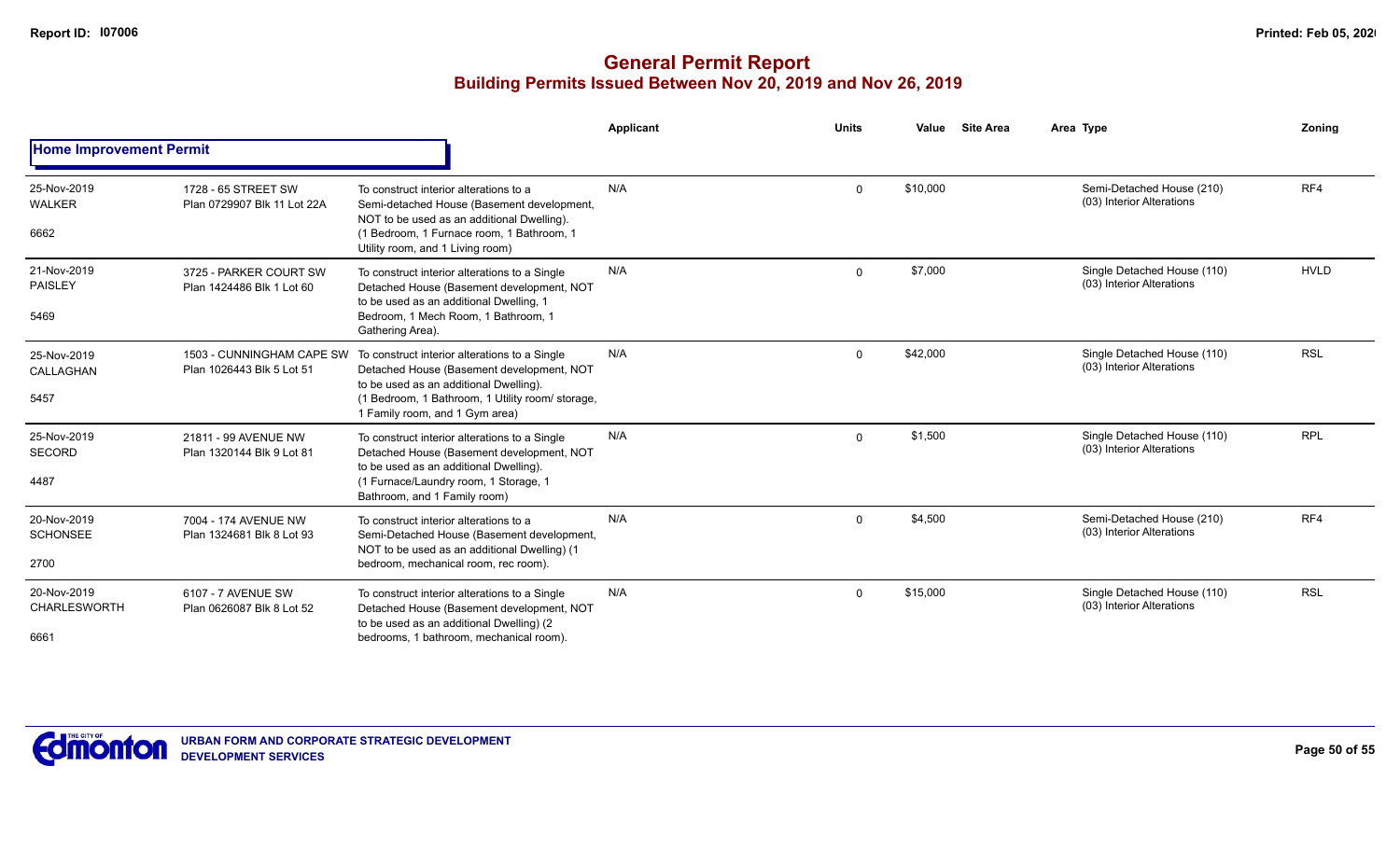|                                         |                                                        |                                                                                                                                                                                                      | <b>Applicant</b>      | <b>Units</b> | Value    | <b>Site Area</b> | Area Type                                                | Zoning     |
|-----------------------------------------|--------------------------------------------------------|------------------------------------------------------------------------------------------------------------------------------------------------------------------------------------------------------|-----------------------|--------------|----------|------------------|----------------------------------------------------------|------------|
| <b>Home Improvement Permit</b>          |                                                        |                                                                                                                                                                                                      |                       |              |          |                  |                                                          |            |
| 25-Nov-2019<br><b>GRIESBACH</b><br>3111 | 7235 - MORGAN ROAD NW<br>Plan 1525017 Blk 31 Lot 25    | To construct interior alterations to a Single<br>Detached House (Basement development, NOT<br>to be used as an additional Dwelling, 1 living<br>Room, 1 Bathroom, 1 Furnace Room, 1 Media<br>Room.). | N/A                   | $\mathbf 0$  | \$20,000 |                  | Single Detached House (110)<br>(03) Interior Alterations | <b>GLG</b> |
| 21-Nov-2019<br><b>EDGEMONT</b>          | 1336 - ENRIGHT LANDING NW<br>Plan 1823445 Blk 21 Lot 2 | To construct an Accessory Building (detached<br>Garage, 5.79m x 6.71m).                                                                                                                              | ROHIT COMMUNITIES INC | $\mathbf 0$  | \$6,300  |                  | 39 Detached Garage (010)<br>(01) Building - New          | <b>RPL</b> |
| 4462                                    |                                                        |                                                                                                                                                                                                      |                       |              |          |                  |                                                          |            |
| 21-Nov-2019<br><b>HADDOW</b>            | 1429 - HASWELL PLACE NW<br>Plan 0124854 Blk 18 Lot 65  | To construct interior alterations to a Single<br>Detached House (Basement development, NOT<br>to be used as an additional Dwelling, 1                                                                | N/A<br>$\mathbf 0$    |              | \$8,500  |                  | Single Detached House (110)<br>(03) Interior Alterations | <b>RSL</b> |
| 5610                                    |                                                        | Bedroom, 1 Mech Room, 1 Bathroom, 1 Open<br>Area).                                                                                                                                                   |                       |              |          |                  |                                                          |            |
| 21-Nov-2019<br>AMBLESIDE                | 4108 - ALLAN CRESCENT SW<br>Plan 1222864 Blk 16 Lot 7  | To construct a rear uncovered deck to a Single<br>Detached House (3.10m x 4.88m @ 0.96m in<br>Height).                                                                                               | N/A                   | $\mathbf 0$  | \$3,800  |                  | 15 Single Detached House (110)<br>(03) Deck Attached     | <b>RPL</b> |
| 5505                                    |                                                        |                                                                                                                                                                                                      |                       |              |          |                  |                                                          |            |
| 21-Nov-2019<br><b>KIRKNESS</b>          | 15120 - 31 STREET NW<br>Plan 1223105 Blk 109 Lot 23    | To construct interior alterations to a<br>Semi-detached House (Basement development,                                                                                                                 | N/A                   | $\mathbf 0$  | \$10,000 |                  | Duplex (210)<br>(03) Interior Alterations                | RF4        |
| 2430                                    |                                                        | NOT to be used as an additional Dwelling, 1<br>Bathroom, 1 Laundry Room, 1 Furnace Room, 1<br>Living Area).                                                                                          |                       |              |          |                  |                                                          |            |
| 22-Nov-2019<br><b>ROSENTHAL</b>         | 8428 - 219 STREET NW<br>Plan 1521325 Blk 12 Lot 10     | To construct interior alterations to a Single<br>Detached House (Basement development, NOT                                                                                                           | N/A                   | $\mathbf 0$  | \$22,800 |                  | Single Detached House (110)<br>(03) Interior Alterations | <b>RSL</b> |
| 4750                                    |                                                        | to be used as an additional Dwelling).<br>(1 Bedroom, 1 Living room, 1 Mechanical room,<br>and 1 Washroom)                                                                                           |                       |              |          |                  |                                                          |            |

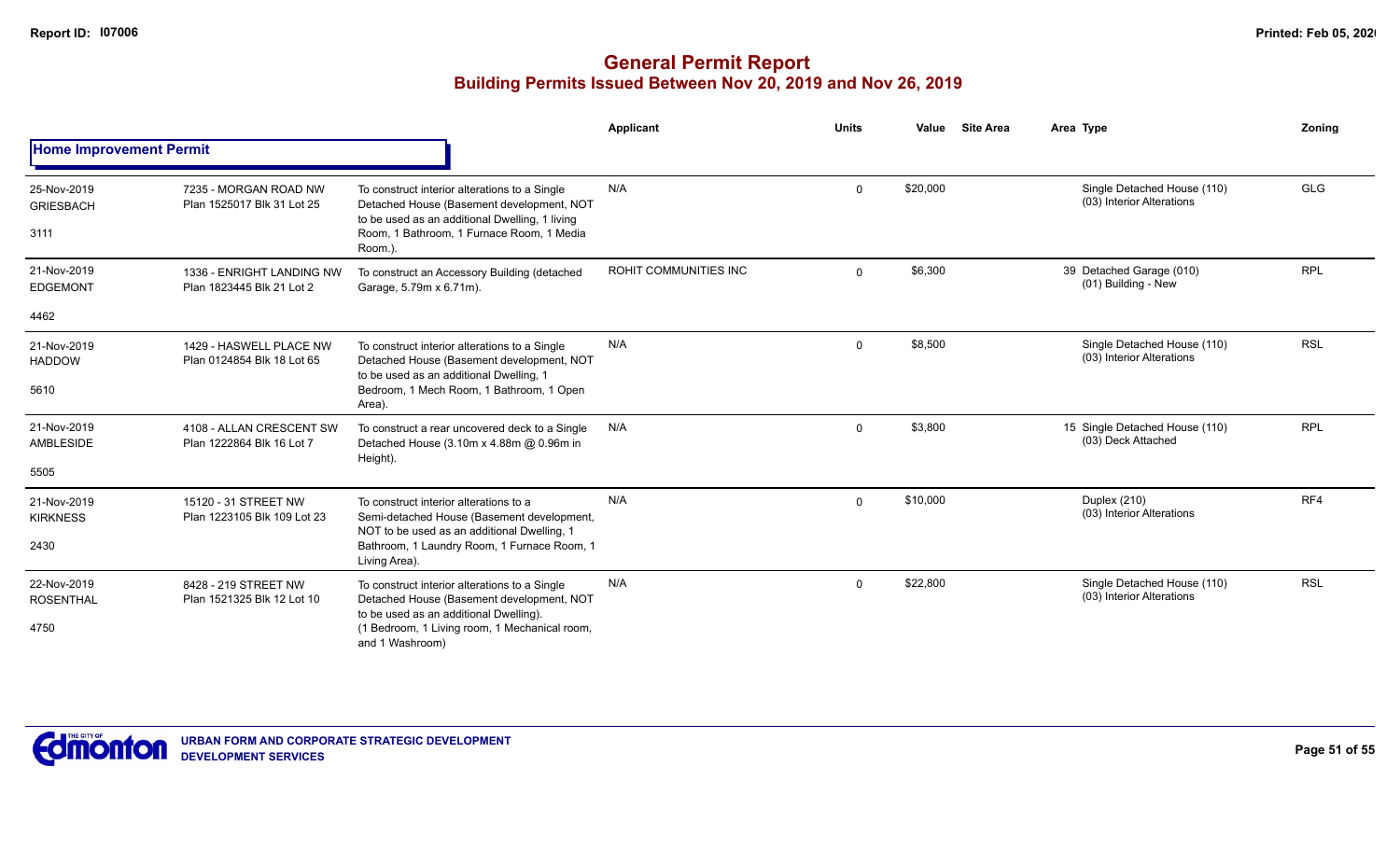|                                        |                                                    |                                                                                                                                      | <b>Applicant</b>              | <b>Units</b> | Value    | <b>Site Area</b> | Area Type                                                | Zoning          |
|----------------------------------------|----------------------------------------------------|--------------------------------------------------------------------------------------------------------------------------------------|-------------------------------|--------------|----------|------------------|----------------------------------------------------------|-----------------|
| <b>Home Improvement Permit</b>         |                                                    |                                                                                                                                      |                               |              |          |                  |                                                          |                 |
| 26-Nov-2019<br><b>KLARVATTEN</b>       | 8667 - 175 AVENUE NW<br>Plan 0425329 Blk 19 Lot 34 | To construct a rear uncovered deck to a Single<br>Detached House (3.73m x 3.05m @ 0.80m in                                           | N/A                           | $\mathbf 0$  | \$2,900  |                  | 11 Single Detached House (110)<br>(03) Deck Attached     | <b>RSL</b>      |
| 2440                                   |                                                    | Height).                                                                                                                             |                               |              |          |                  |                                                          |                 |
| 22-Nov-2019<br><b>CHAMBERY</b>         | 10820 - 178 AVENUE NW<br>Plan 0325052 Blk 98 Lot 4 | To construct a rear uncovered deck to a Single<br>Detached House (3.66m x 6.10m @ 0.69m in<br>Height).                               | N/A                           | $\mathbf 0$  | \$5,600  |                  | 22 Single Detached House (110)<br>(03) Deck Attached     | <b>RSL</b>      |
| 3120                                   |                                                    |                                                                                                                                      |                               |              |          |                  |                                                          |                 |
| 25-Nov-2019<br>WELLINGTON              | 13707 - 137 AVENUE NW<br>Plan 3785KS Blk 5 Lot 15  | To demolish an Accessory building (detached<br>Garage).                                                                              | <b>FIRST GENERAL SERVICES</b> | $\mathbf 0$  | \$3,400  |                  | Detached Garage(010)<br>(99) Demolition                  | RF <sub>1</sub> |
| 3430                                   |                                                    |                                                                                                                                      |                               |              |          |                  |                                                          |                 |
| 25-Nov-2019<br><b>KING EDWARD PARK</b> | 8154 - 80 AVENUE NW<br>Plan 1738HW Blk 36 Lot 1    | To demolish a Single Detached House and a<br>detached Garage.                                                                        | N/A                           | $\mathbf{0}$ | \$3,400  |                  | Detached Garage(010)<br>(99) Demolition                  | RF <sub>3</sub> |
| 6360                                   |                                                    |                                                                                                                                      |                               |              |          |                  |                                                          |                 |
| 25-Nov-2019<br>KING EDWARD PARK        | 8154 - 80 AVENUE NW<br>Plan 1738HW Blk 36 Lot 1    | To demolish a Single Detached House and a<br>detached Garage.                                                                        | N/A                           | $-1$         | \$6,500  |                  | Single Detached House (110)<br>(99) Demolition           | RF <sub>3</sub> |
| 6360                                   |                                                    |                                                                                                                                      |                               |              |          |                  |                                                          |                 |
| 25-Nov-2019<br><b>WINDERMERE</b>       | 812 - 176 STREET SW<br>Plan 1525626 Blk 18 Lot 22  | To construct interior alterations to a Single<br>Detached House (Basement development, NOT<br>to be used as an additional Dwelling), | PACESETTER HOMES LTD          | $\mathbf{0}$ | \$26,800 |                  | Single Detached House (110)<br>(03) Interior Alterations | DC <sub>1</sub> |
| 5570                                   |                                                    | (1 bedroom, 1 bathroom, 1 family room, 1<br>storage room, and 1 mechanical room).                                                    |                               |              |          |                  |                                                          |                 |
| 26-Nov-2019<br><b>HODGSON</b>          | Plan 0322898 Blk 165 Lot 21                        | 1899 - HOLMAN CRESCENT NW To construct interior alterations to a Single<br>Detached House (Basement development, NOT                 | N/A                           | $\mathbf 0$  | \$9,000  |                  | Single Detached House (110)<br>(03) Interior Alterations | <b>RSL</b>      |
| 5620                                   |                                                    | to be used as an additional Dwelling). Flex<br>room, storage room, furnace room, bathroom,<br>living room                            |                               |              |          |                  |                                                          |                 |
|                                        |                                                    |                                                                                                                                      |                               |              |          |                  |                                                          |                 |

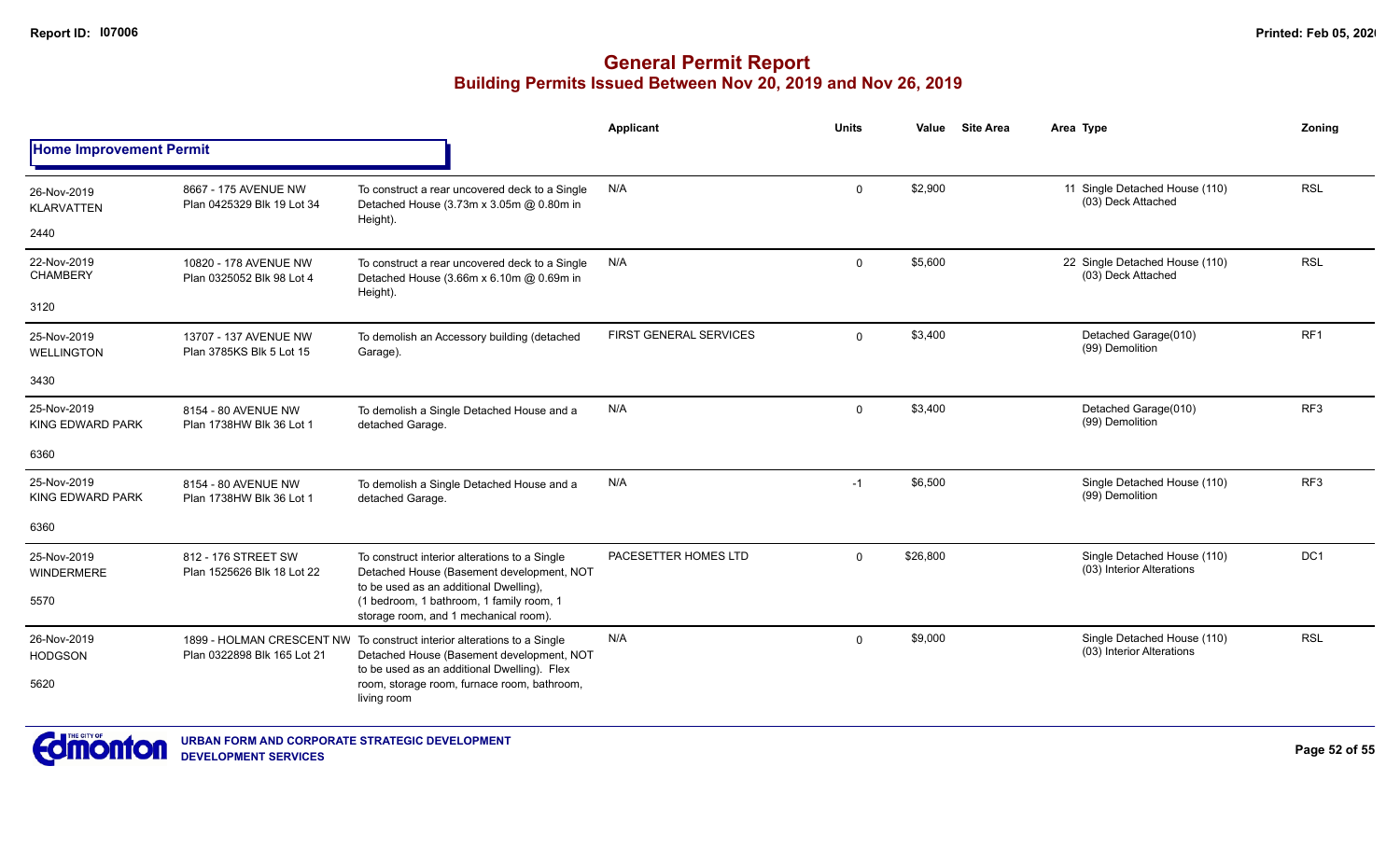|                                                 |                                                           |                                                                                                                                                                                                                | Applicant           | <b>Units</b> | Value    | <b>Site Area</b> | Area Type                                                | Zoning           |
|-------------------------------------------------|-----------------------------------------------------------|----------------------------------------------------------------------------------------------------------------------------------------------------------------------------------------------------------------|---------------------|--------------|----------|------------------|----------------------------------------------------------|------------------|
| <b>Home Improvement Permit</b>                  |                                                           |                                                                                                                                                                                                                |                     |              |          |                  |                                                          |                  |
| 25-Nov-2019<br><b>GRIESBACH</b><br>3111         | 5114 - CORVETTE STREET NW<br>Plan 1224373 Blk 25 Lot 45   | To construct an addition to a Single Detached<br>House (Basement Development, NOT to be<br>used as an additional Dwelling).<br>(2 Bedrooms, 1 Washroom, 1 Mechanical room,<br>and 1 Rec area)                  | <b>ART HOMES</b>    | $\mathbf{0}$ | \$35,000 |                  | Single Detached House (110)<br>(02) Addition             | <b>GLG</b>       |
| 25-Nov-2019<br><b>KESWICK AREA</b><br>5576      | 3724 - KIDD CRESCENT SW<br>Plan 1321153 Blk 7 Lot 21      | To construct interior alterations to a Single<br>Detached House, (Basement development, NOT<br>to be used as an additional Dwelling).<br>(1 Living room, 1 Furnace room, and 1<br>Bathroom)                    | N/A                 | $\Omega$     | \$2,000  |                  | Single Detached House (110)<br>(03) Interior Alterations | <b>RSL</b>       |
| 26-Nov-2019<br>AMBLESIDE<br>5505                | 2815 - ANDERSON PLACE SW<br>Plan 0920939 Blk 10 Lot 74    | To construct a rear uncovered deck to a Single<br>Detached House (4.27m x 3.66m @ 0.83m in<br>Height).                                                                                                         | <b>HOMES BY AVI</b> | $\mathbf 0$  | \$3,900  |                  | 16 Single Detached House (110)<br>(03) Deck Attached     | <b>RSL</b>       |
| 26-Nov-2019<br><b>CHAPPELLE AREA</b><br>5462    | Plan 1823306 Blk 34 Lot 55                                | 7360 - CHIVERS CRESCENT SW To construct a rear uncovered deck (3.35m x)<br>3.05m @ 1.39m in Height) to a Semi-Detached<br>House.                                                                               | N/A                 | $\Omega$     | \$2,600  |                  | 10 Semi-Detached House (210)<br>(03) Deck Attached       | <b>RMD</b>       |
| 20-Nov-2019<br><b>TERWILLEGAR TOWNE</b><br>5640 | 4313 - TERWILLEGAR LINK NW<br>Plan 0225071 Blk 41 Lot 22B | To construct interior alterations to a 4 unit Row<br>House (Basement development (lot 22B only),<br>NOT to be used as an additional Dwelling), (1<br>bathroom, 1 office, open area, NO wet bar or<br>kitchen). | N/A                 | $\Omega$     | \$27,000 |                  | Single Detached House (110)<br>(03) Interior Alterations | RF <sub>5t</sub> |
| 22-Nov-2019<br><b>CHAPPELLE AREA</b><br>5462    | 2132 - CASSIDY WYND SW<br>Plan 1423654 Blk 11 Lot 15      | To construct interior alterations to a<br>Semi-Detached House (Basement development,<br>NOT to be used as an additional Dwelling),<br>(1 living room, 1 wet bar, 1 bathroom, and 1<br>mechanical room)         | N/A                 | $\mathbf 0$  | \$20,000 |                  | Semi-Detached House (210)<br>(03) Interior Alterations   | RF4              |

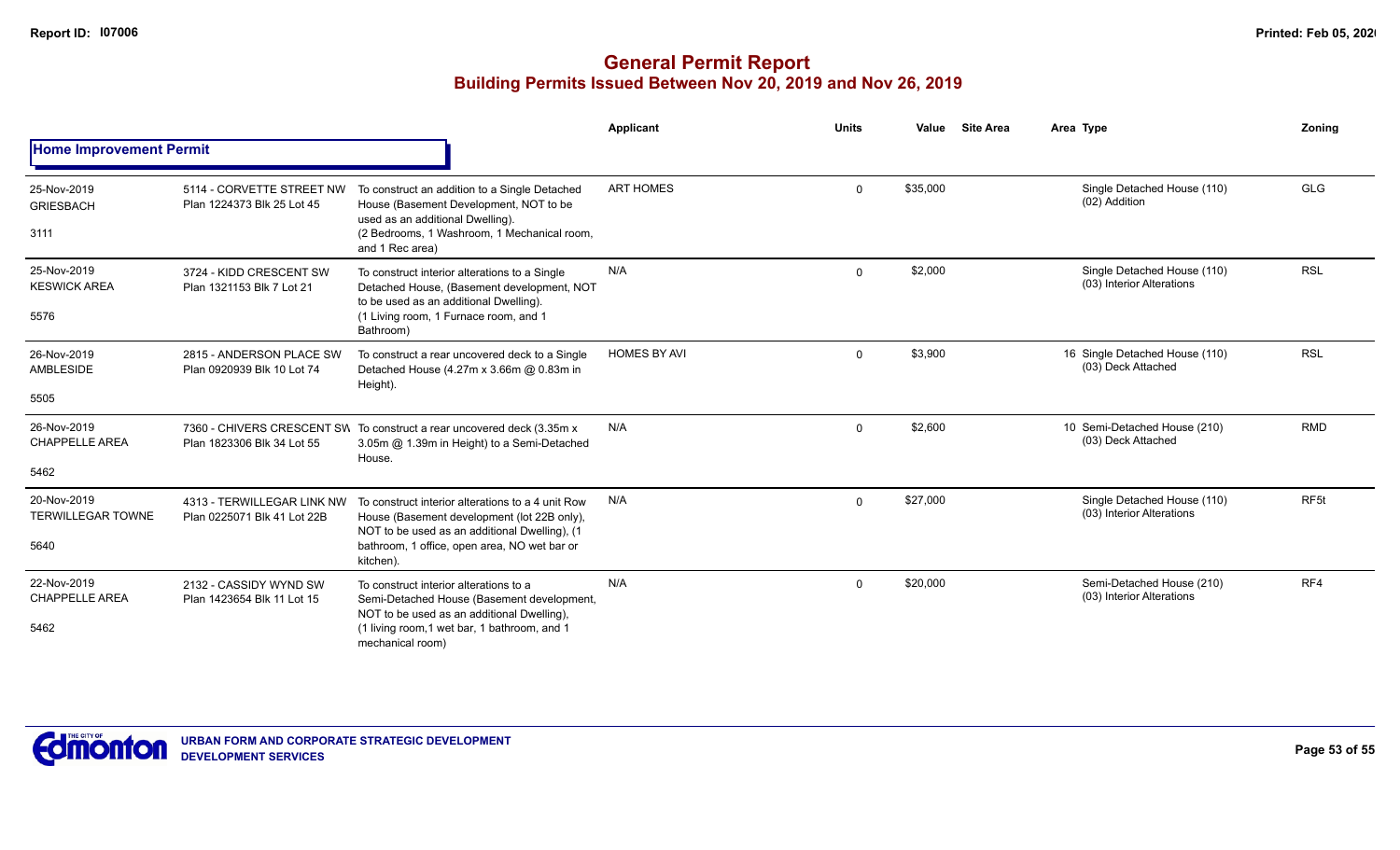|                                                     |                                                         |                                                                                                                                                                                                                                                                | <b>Applicant</b>         | <b>Units</b> | Value    | <b>Site Area</b> | Area Type                                                | Zoning          |
|-----------------------------------------------------|---------------------------------------------------------|----------------------------------------------------------------------------------------------------------------------------------------------------------------------------------------------------------------------------------------------------------------|--------------------------|--------------|----------|------------------|----------------------------------------------------------|-----------------|
| <b>Home Improvement Permit</b>                      |                                                         |                                                                                                                                                                                                                                                                |                          |              |          |                  |                                                          |                 |
| 26-Nov-2019<br><b>CY BECKER</b><br>2611             | 17216 - 47 STREET NW<br>Plan 1524958 Blk 19 Lot 27      | To construct interior alterations to a Single<br>Detached House (Basement development, NOT<br>to be used as an additional Dwelling). 1<br>bedroom, bathroom, furnace room, and family                                                                          | N/A                      | $\Omega$     | \$25,000 |                  | Single Detached House (110)<br>(03) Interior Alterations | <b>RSL</b>      |
| 21-Nov-2019<br><b>CRYSTALLINA NERA WEST</b><br>2463 | 7788 - 174B AVENUE NW<br>Plan 1722312 Blk 16 Lot 14     | room<br>To construct interior alterations to a<br>Semi-Detached House (Basement development,<br>NOT to be used as an additional Dwelling), (1<br>bedroom, 1 bathroom, rec room, mechanical<br>room, NO wet bar or kitchen).                                    | ROYAL LUXURY HOMES LTD   | $\Omega$     | \$15,000 |                  | Single Detached House (110)<br>(03) Interior Alterations | RF4             |
| 21-Nov-2019<br>POTTER GREENS<br>4710                | <b>NW</b><br>Plan 9222251 Blk 2 Lot 65                  | 1131 - POTTER GREENS DRIVE To construct interior alterations to a Single<br>Detached House (Basement development, NOT<br>to be used as an additional Dwelling), (1<br>bathroom, 1 office, living room, mechanical<br>room, NO bedroom, NO wet bar or kitchen). | MODE CONTRACTING INC.    | $\mathbf 0$  | \$23,500 |                  | Single Detached House (110)<br>(03) Interior Alterations | RF <sub>1</sub> |
| 21-Nov-2019<br><b>WALKER</b>                        | 3727 - WEIDLE CRESCENT SW<br>Plan 1525168 Blk 18 Lot 13 | To construct an Accessory Building (rear<br>detached Garage (6.09m x 6.09m)).                                                                                                                                                                                  | <b>MAXIMIN CARPENTRY</b> | $\Omega$     | \$6,000  |                  | 37 Detached Garage (010)<br>(01) Building - New          | <b>RPL</b>      |
| 6662                                                |                                                         |                                                                                                                                                                                                                                                                |                          |              |          |                  |                                                          |                 |
| 25-Nov-2019<br><b>WEBBER GREENS</b><br>4740         | 21327 - 96 AVENUE NW<br>Plan 1125714 Blk 39 Lot 12      | To construct interior alterations (Basement<br>development, NOT to be used as an additional<br>Dwelling).<br>(1 Family room, 1 Utility room, 1 Freezer room,<br>and Bath)                                                                                      | N/A                      | $\mathbf 0$  | \$15,000 |                  | Single Detached House (110)<br>(03) Interior Alterations | <b>RSL</b>      |
| 22-Nov-2019<br><b>GOLD BAR</b><br>6270              | 4303 - 104A AVENUE NW<br>Plan 4707KS Blk 82 Lot 45      | To construct a rear uncovered deck (6.06m x<br>3.09m @ 0.75m in Height), existing w/o permits.                                                                                                                                                                 | N/A                      | $\mathbf 0$  | \$4,700  |                  | 19 Single Detached House (110)<br>(03) Deck Attached     | RF <sub>1</sub> |